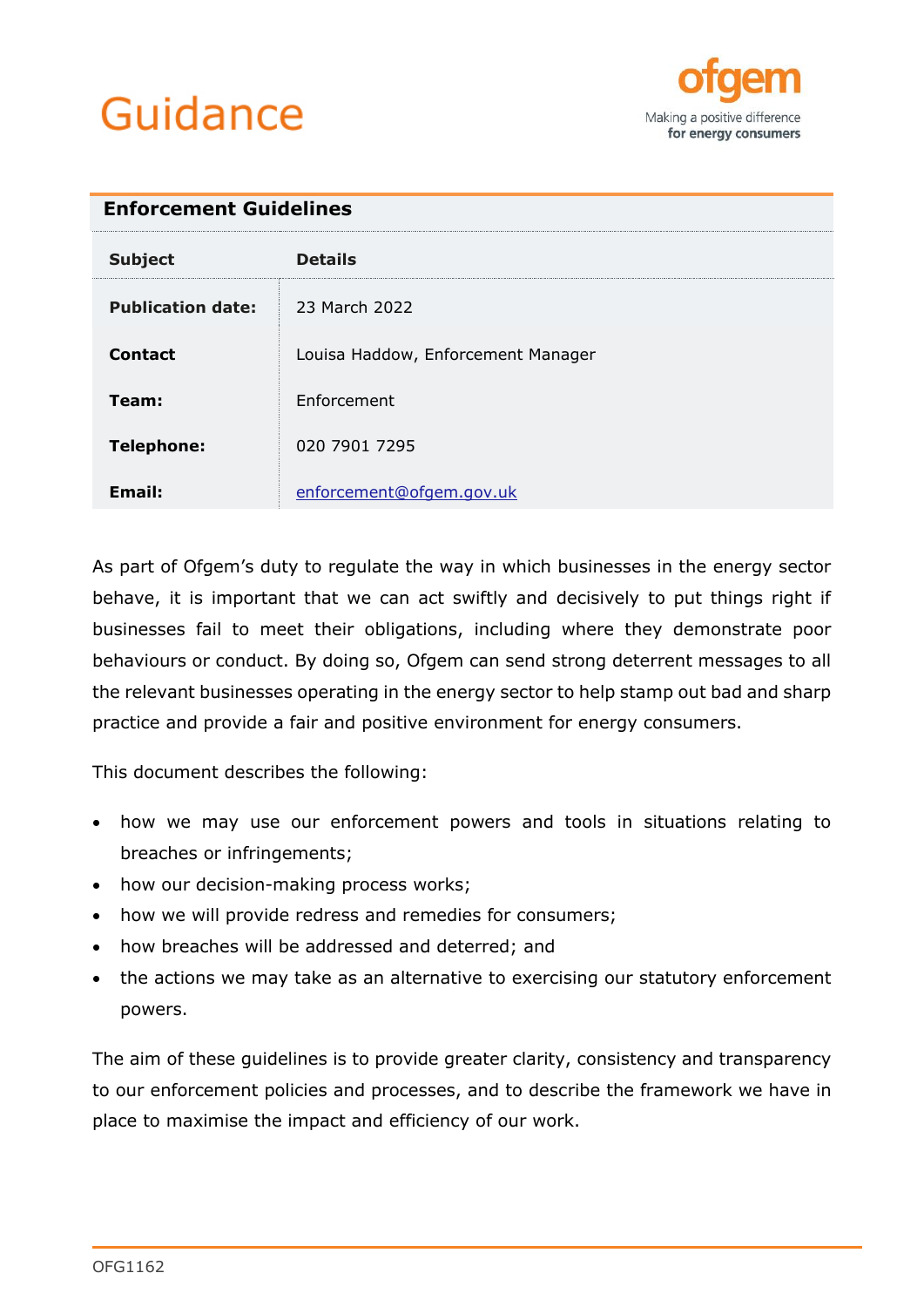This guidance document provides information on the enforcement framework that Ofgem uses when deploying its powers to investigate and, where appropriate, take enforcement action in respect of unacceptable behaviours or conduct.

Consumers who wish to make a complaint about their gas or electricity business should contact that business in the first instance and then, if unhappy with the response, consumers should contact the Energy Ombudsman (see paragraph 1.5). Generally, Ofgem does not intervene in individual disputes between consumers and energy businesses.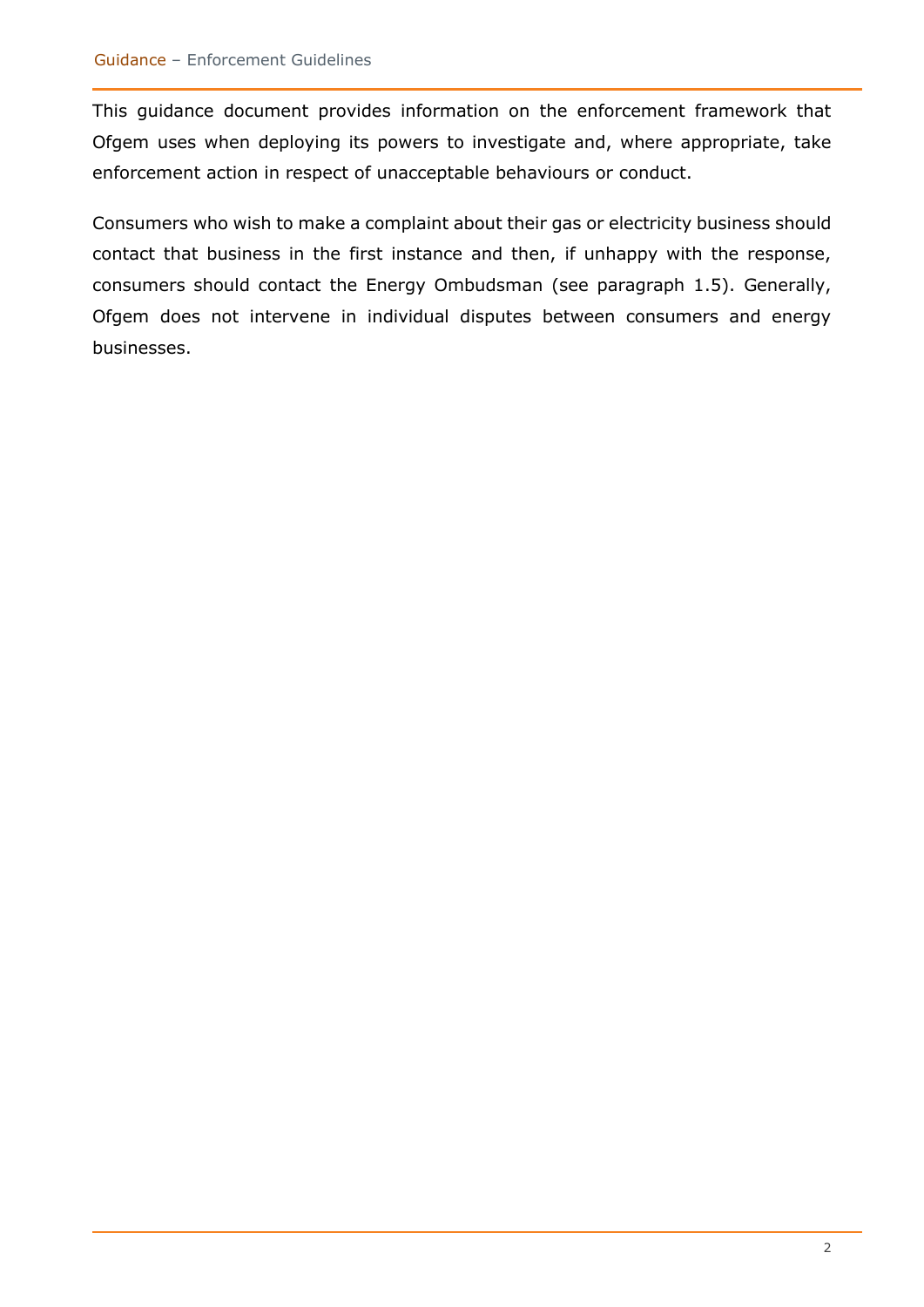#### © Crown copyright 2022

The text of this document may be reproduced (excluding logos) under and in accordance with the terms of the [Open Government Licence.](http://www.nationalarchives.gov.uk/doc/open-government-licence/version/3/)

Without prejudice to the generality of the terms of the Open Government Licence the material that is reproduced must be acknowledged as Crown copyright and the document title of this document must be specified in that acknowledgement.

Any enquiries related to the text of this publication should be sent to Ofgem at: 10 South Colonnade, Canary Wharf, London, E14 4PU.

This publication is available at [www.ofgem.gov.uk.](http://www.ofgem.gov.uk/) Any enquiries regarding the use and re-use of this information resource should be sent to: [psi@nationalarchives.gsi.gov.uk](mailto:psi@nationalarchives.gsi.gov.uk)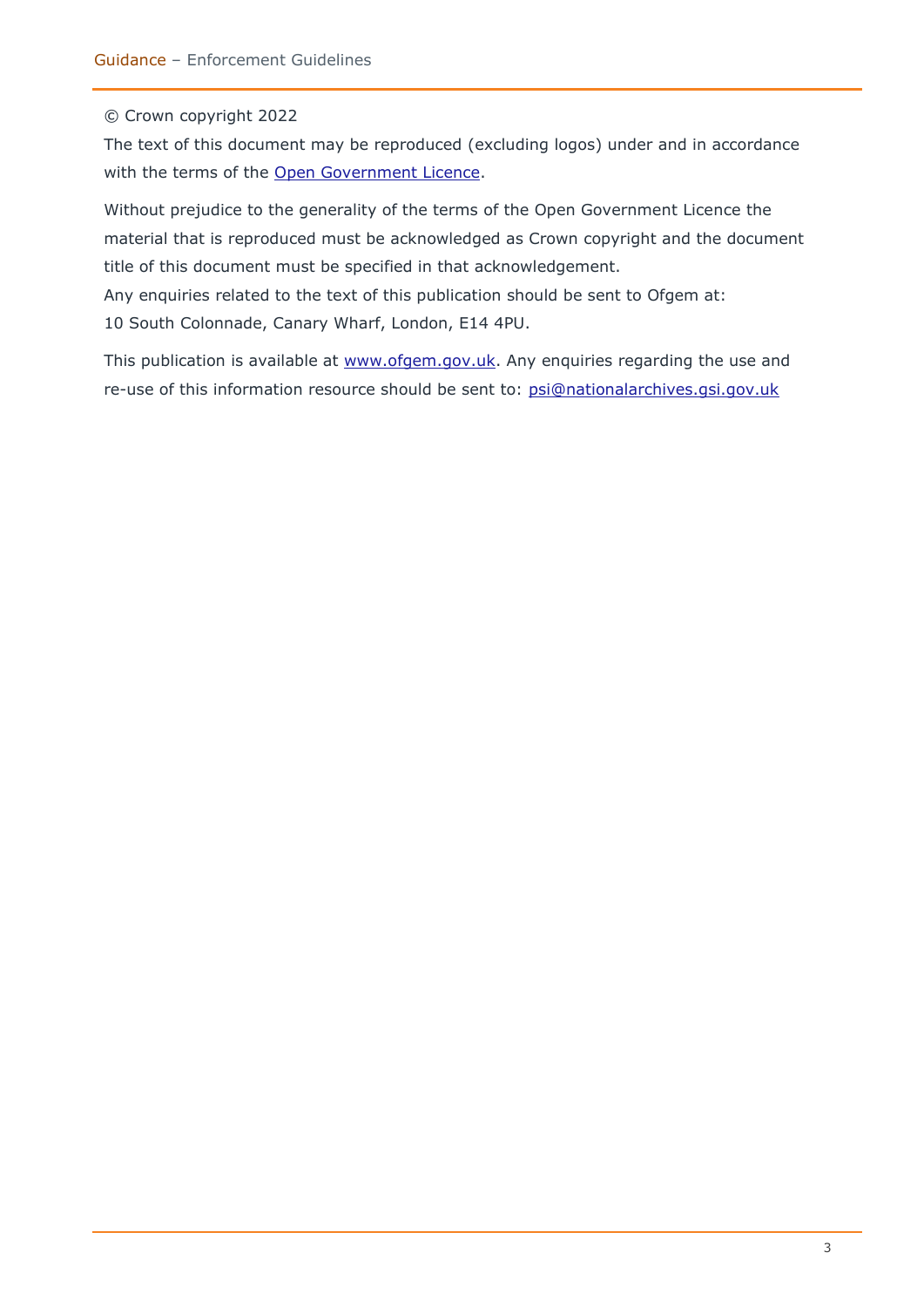### **Contents**

| Unfair Terms in Consumer Contracts and Unfair Customer Notices - Consumer  |  |
|----------------------------------------------------------------------------|--|
|                                                                            |  |
| Business Protection from Misleading Marketing Regulations 2008 (BPMMRs) 33 |  |
|                                                                            |  |
|                                                                            |  |
|                                                                            |  |
|                                                                            |  |
|                                                                            |  |
|                                                                            |  |
|                                                                            |  |
|                                                                            |  |
|                                                                            |  |
|                                                                            |  |
|                                                                            |  |
|                                                                            |  |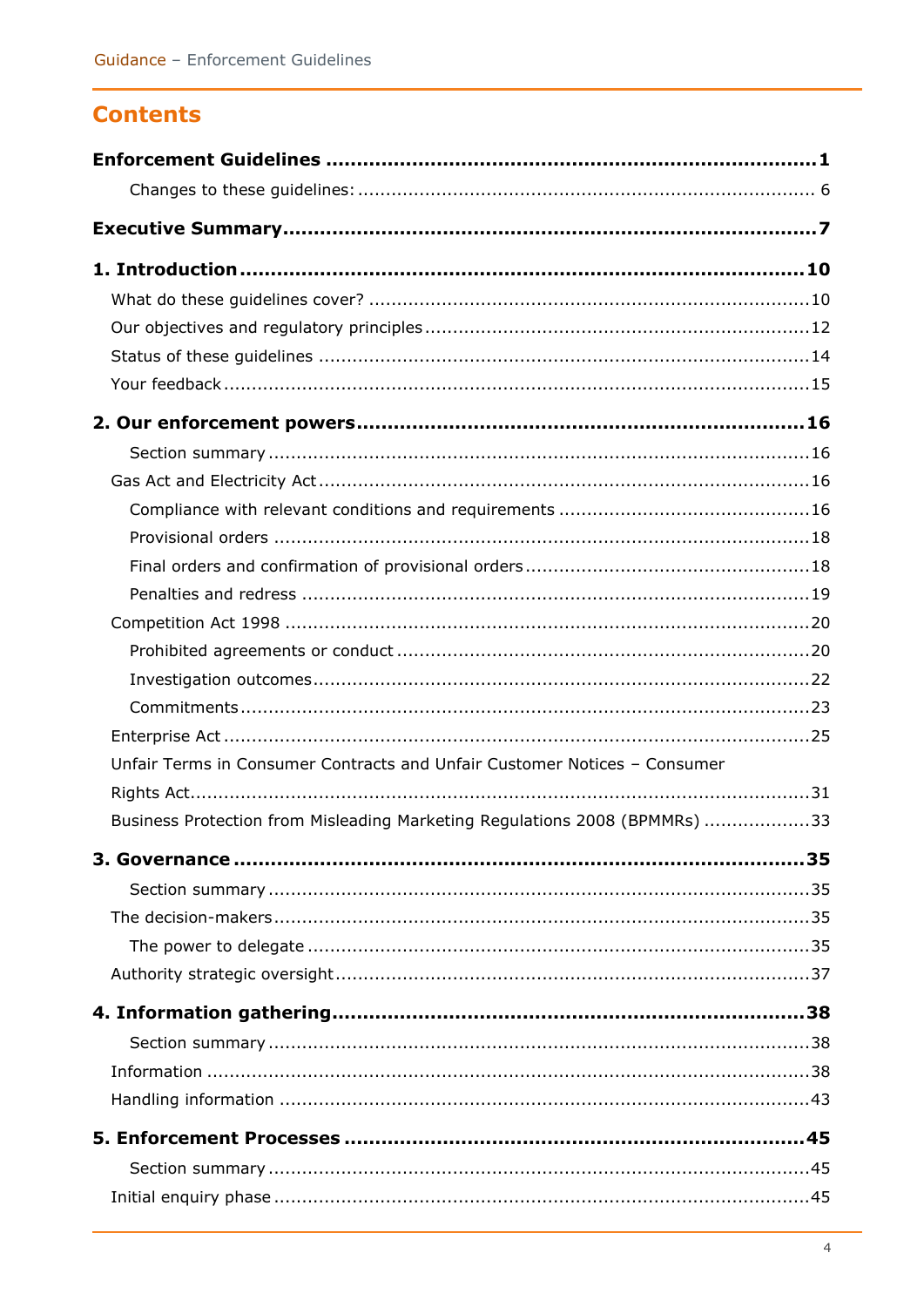| Prioritisation criteria for deciding whether to open (or continue) a case 45 |  |
|------------------------------------------------------------------------------|--|
|                                                                              |  |
|                                                                              |  |
|                                                                              |  |
|                                                                              |  |
|                                                                              |  |
|                                                                              |  |
|                                                                              |  |
|                                                                              |  |
|                                                                              |  |
|                                                                              |  |
|                                                                              |  |
|                                                                              |  |
|                                                                              |  |
|                                                                              |  |
|                                                                              |  |
|                                                                              |  |
|                                                                              |  |
|                                                                              |  |
|                                                                              |  |
|                                                                              |  |
|                                                                              |  |
|                                                                              |  |
|                                                                              |  |
|                                                                              |  |
|                                                                              |  |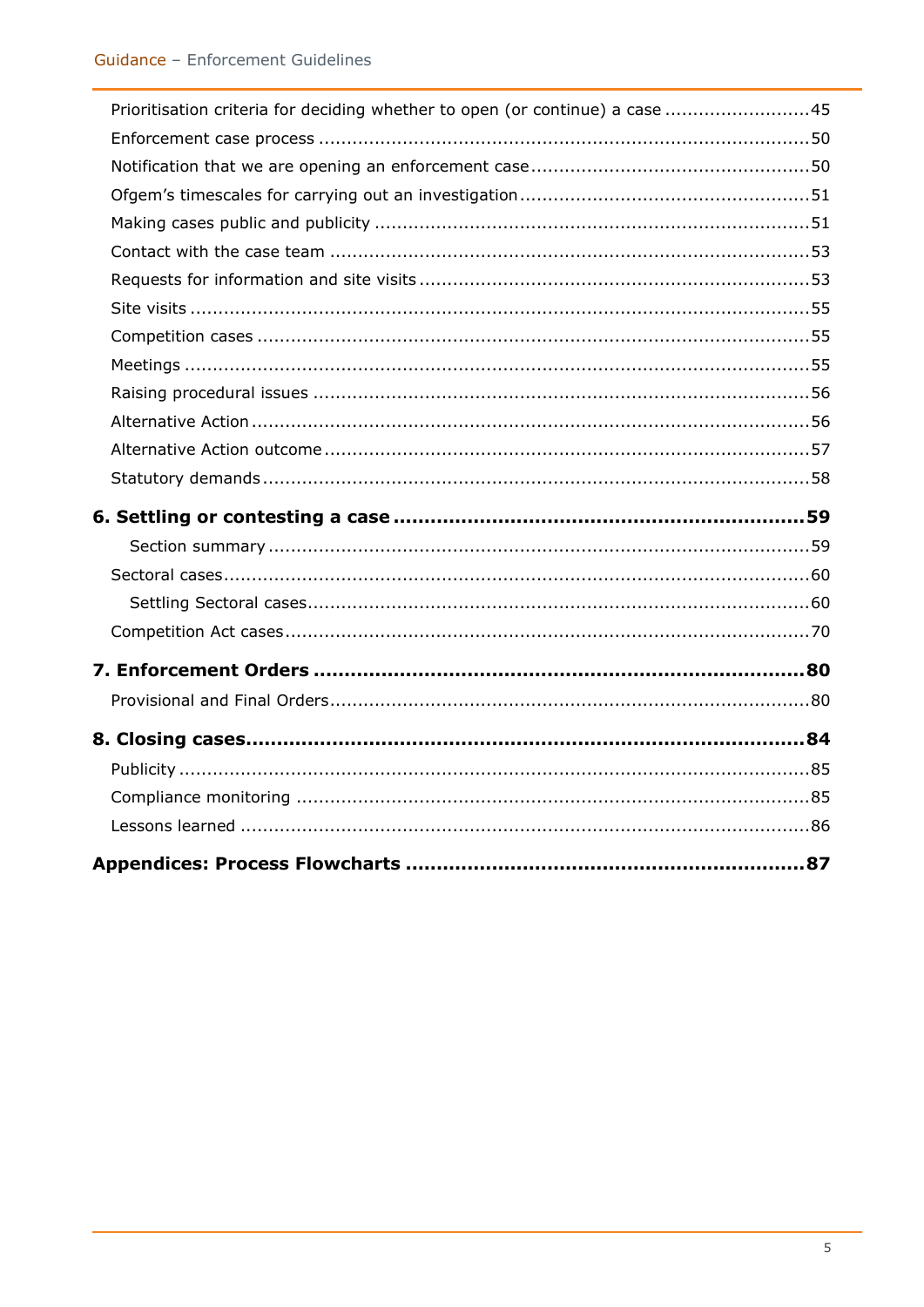#### <span id="page-5-0"></span>**Changes to these guidelines:**

| <b>Change</b>  | <b>Date</b> | <b>Summary of change</b>                                                           |
|----------------|-------------|------------------------------------------------------------------------------------|
| number         |             |                                                                                    |
| 4              | 23-03-2022  | Document updated to reflect a number of changes, including:                        |
|                |             | allowing a Director to be the sole decision maker in                               |
|                |             | settlement in certain circumstances.                                               |
|                |             | Removing the middle and late settlement windows and                                |
|                |             | associated discounts.                                                              |
|                |             | Amended wording to the orders section.<br>-                                        |
|                |             | A number of clarifications from the previous version.                              |
| 3              | 14-09-2019  | Document updated to reflect a number of statutory, technical and                   |
|                |             | other changes including in relation to:                                            |
|                |             | the composition of Settlement Committees;                                          |
|                |             | our consumer powers considering changes brought into<br>-                          |
|                |             | effect by the Consumer Rights Act 2015;                                            |
|                |             | our powers under competition law.                                                  |
| $\overline{2}$ | 10-10-2017  | Document updated to reflect a number of changes including:                         |
|                |             | streamlining of the criteria to decide when to open an<br>$\overline{\phantom{0}}$ |
|                |             | investigation and use our enforcement powers;                                      |
|                |             | clarification of our expectations regarding companies self-<br>-                   |
|                |             | reporting potential non-compliance with licences;                                  |
|                |             | ancillary changes to reflect the fact that enforcing the                           |
|                |             | Standards of Conduct is no longer a new practice and to                            |
|                |             | reflect our updated practices in relation to competition law                       |
|                |             | investigations.                                                                    |
| 1              | 12-09-2014  | Updates and clarifications from previous version                                   |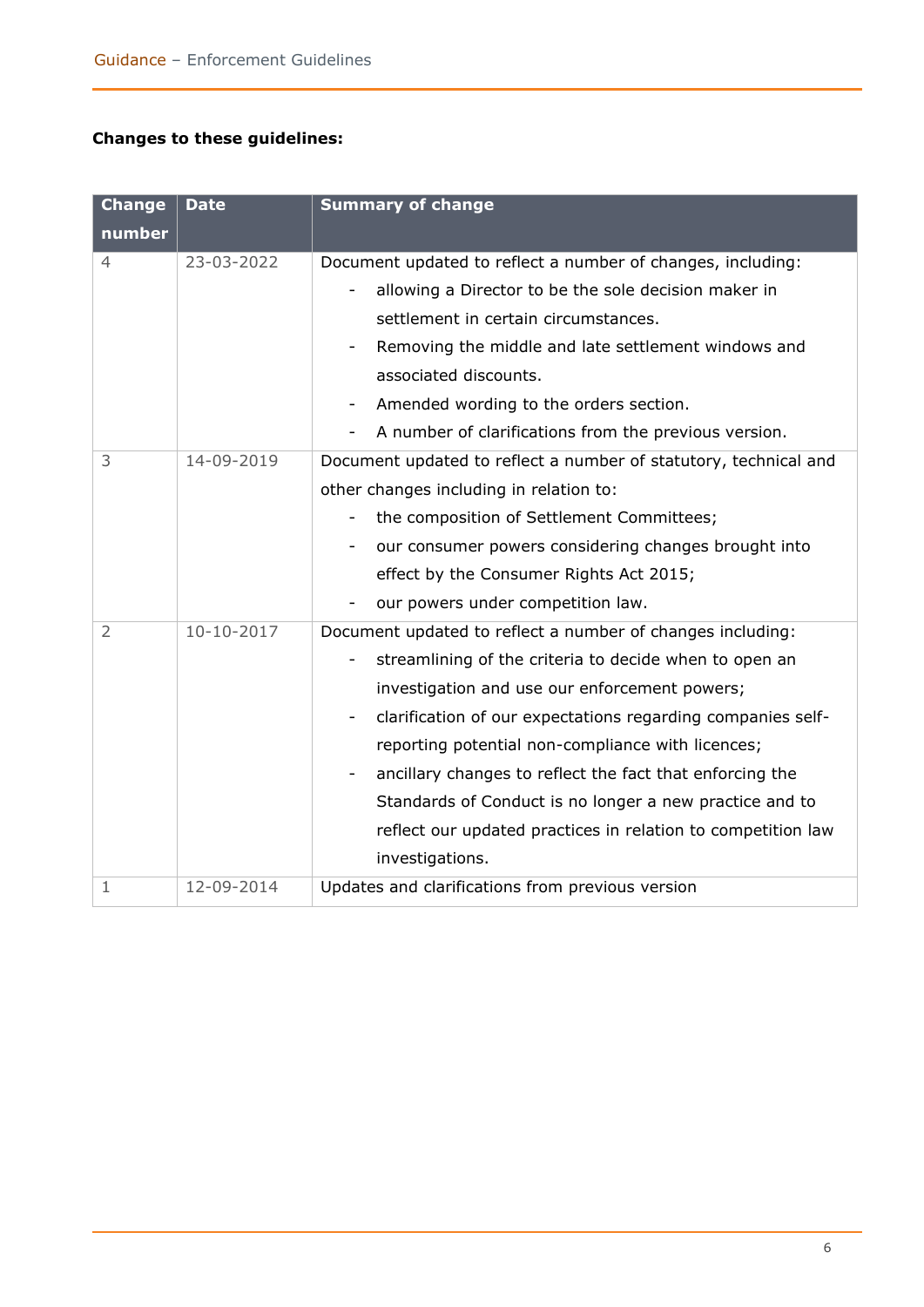### <span id="page-6-0"></span>**Executive Summary**

The Gas and Electricity Markets Authority (the Authority) regulates the gas and electricity markets in Great Britain.<sup>1</sup> The Office of Gas and Electricity Markets (Ofgem) carries out the Authority's day-to-day work and investigates matters on its behalf. It also has concurrent powers with the Competition and Markets Authority (CMA) to investigate suspected infringements of competition law.

As part of its general duty to protect the interests of energy consumers, Ofgem will consider whether it is appropriate to investigate a potential breach of a relevant legal requirement. Investigations into breaches or infringements, which can be conducted formally or informally, may result in us deciding to take enforcement action.

Enforcement action may include issuing directions, making orders, or infringement decisions<sup>2</sup> to bring an end to a breach; remedy the loss or harm caused by a breach; imposing financial penalties; or obtaining voluntary redress payments. It can also include accepting commitments or undertakings relating to future conduct or arrangements. Alternatively, the Authority may decide not to take further action.

By ensuring that we have a robust framework in place to address immediate or future consumer loss or harm, and that there are appropriate consequences for energy businesses that fail to comply, we aim to create an effective deterrent for businesses or individuals to refrain from breaching legal requirements.

Our vision is to achieve a culture where businesses put consumers first and act in line with their obligations. This means ensuring fair treatment for all consumers, especially the vulnerable, and protecting consumers' interests by stamping out bad and sharp practice. Enforcement action is a core part of Ofgem's role and is essential to the delivery of that vision.

The relevant legal requirements that the Authority can enforce, which are covered by these guidelines, include:

- **•** imposing financial penalties, making consumer redress orders, and making provisional or final orders, for breaches of relevant conditions and requirements under the Gas Act 1986 and the Electricity Act 1989 (our "Sectoral" powers);
- issuing infringement decisions, accepting commitments to address the Authority's competition concerns and imposing directions and penalties for breaches of the prohibitions on anti-competitive agreements and abuses of a dominant position in the

 $1$  The enforcement powers under the Electricity Act 1989 extend to Great Britain, a place in the territorial sea adjacent to Great Britain or in a Renewable Energy Zone as defined at s.84(4) of the Energy Act 2004. Its powers under the Gas Act 1986 extend to Great Britain. The Northern Ireland Authority for Energy Regulation is responsible for the regulation of the gas and electricity industries in Northern Ireland.

<sup>2</sup> Competition cases only.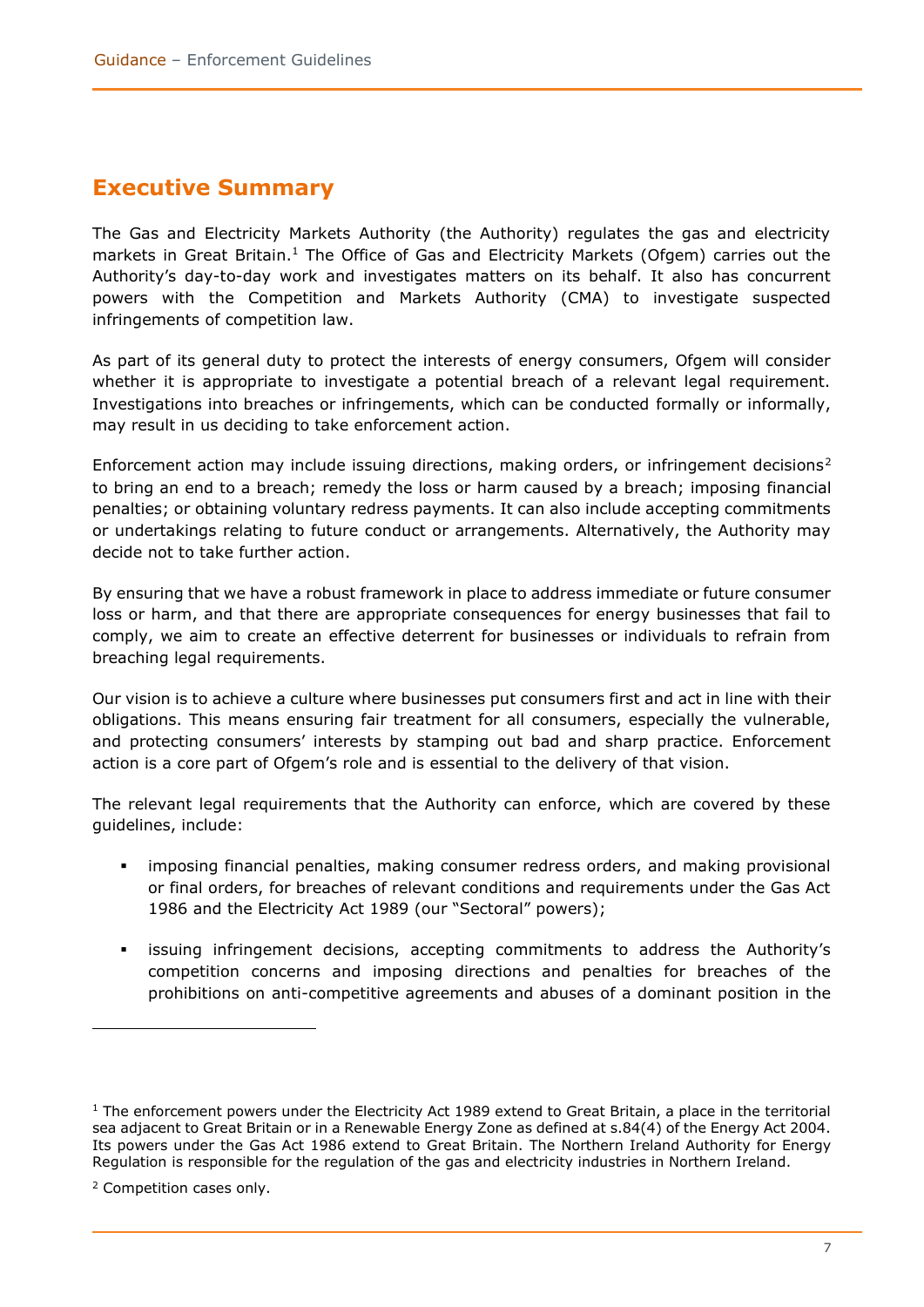Competition Act 1998; and

▪ applying to the court for an order to stop breaches of certain consumer legislation, including under the Enterprise Act 2002, the Consumer Rights Act 2015, and the Business Protection from Misleading Marketing Regulations 2008.

Formal enforcement action is not the only tool available to Ofgem in achieving a culture where businesses put consumers first. Through our monitoring and engagement with businesses, including a dedicated account management framework for energy suppliers, we aim to identify poor conduct leading to loss or harm at an early stage; and to put things right swiftly through compliance engagement or Alternative Action where appropriate, which may result in voluntary redress.

Alternative Action may be agreed with businesses (in Sectoral matters) as an alternative to concluding matters via formal enforcement. It may include remedies such as non-statutory undertakings or assurances to ensure future compliance, independent audits of conduct and/or voluntary action to remedy any concerns, which could include redress payments to affected parties and/or into the Ofgem voluntary redress fund. $3$ 

These guidelines set out our general approach to enforcing the legislation set out above and cover the following:

- Section 1: Explains what these guidelines cover and our objectives and regulatory principles in exercising our enforcement functions.
- **•** Section 2: Describes the legislation and legal requirements covered by these guidelines.
- Section 3: Sets out our governance processes.
- Section 4: Sets out our information gathering processes.
- Section 5: Sets out our enforcement processes.
- **EXECT:** Section 6: Covers our processes for settling or contesting cases.
- Section 7: Covers our processes for enforcement orders.
- **EXECT** Section 8: Sets out our processes for closing cases, publicity, and communications, when follow-up compliance might be appropriate and how we evaluate cases and share lessons learned.
- Flowcharts: Sectoral and competition enforcement processes.

<sup>&</sup>lt;sup>3</sup> We have appointed an expert independent third party to manage the allocation of voluntary redress payments from licensees to charitable organisations. [Authority guidance on the allocation of redress](https://www.ofgem.gov.uk/publications-and-updates/authority-guidance-allocation-redress-funds)  [funds | Ofgem.](https://www.ofgem.gov.uk/publications-and-updates/authority-guidance-allocation-redress-funds)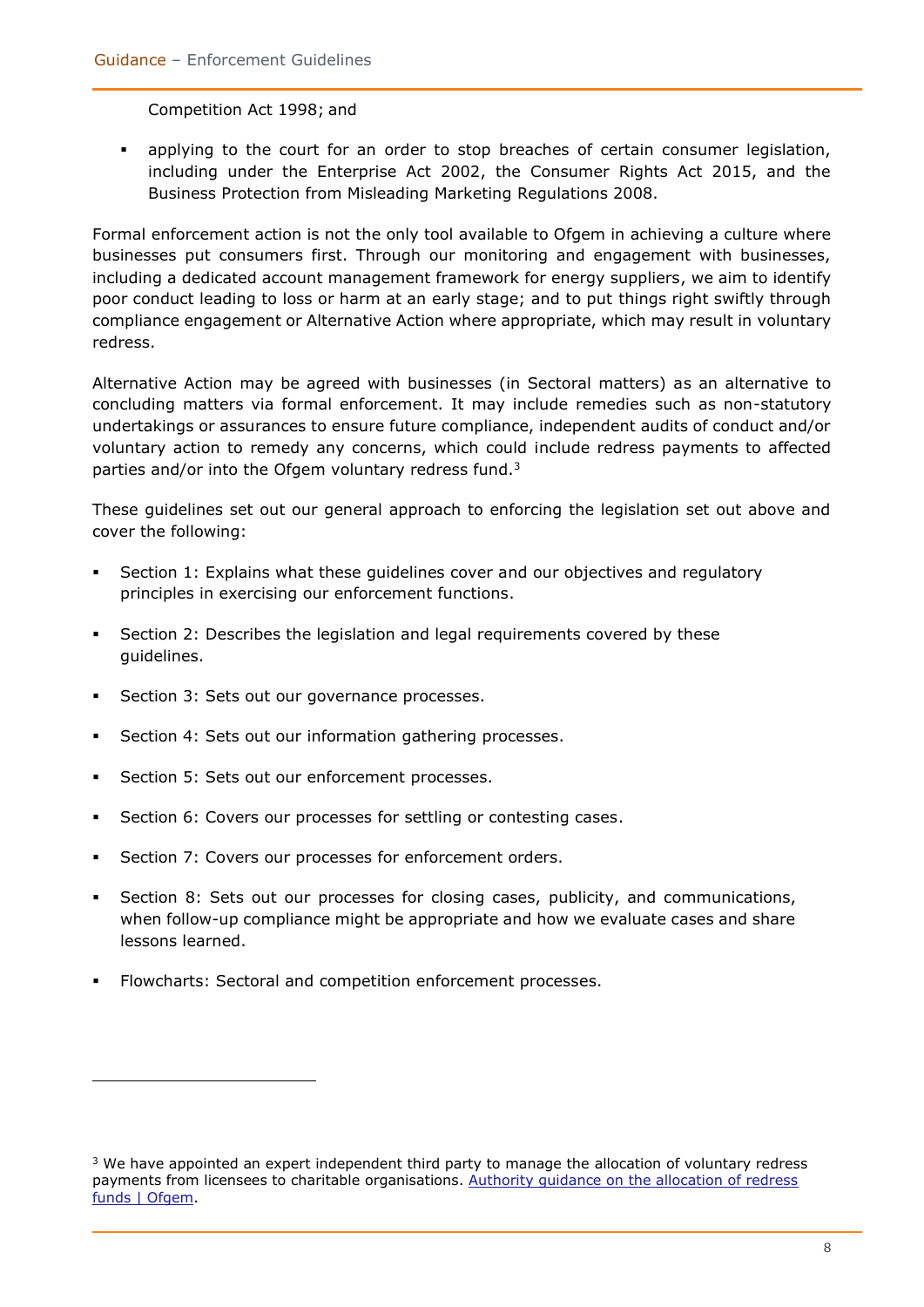The Authority can take enforcement action against both companies and other undertakings (such as a sole trader, partnership, company, or a group of companies where appropriate). The word "company" or "business" in these guidelines should be understood to include all forms of undertakings.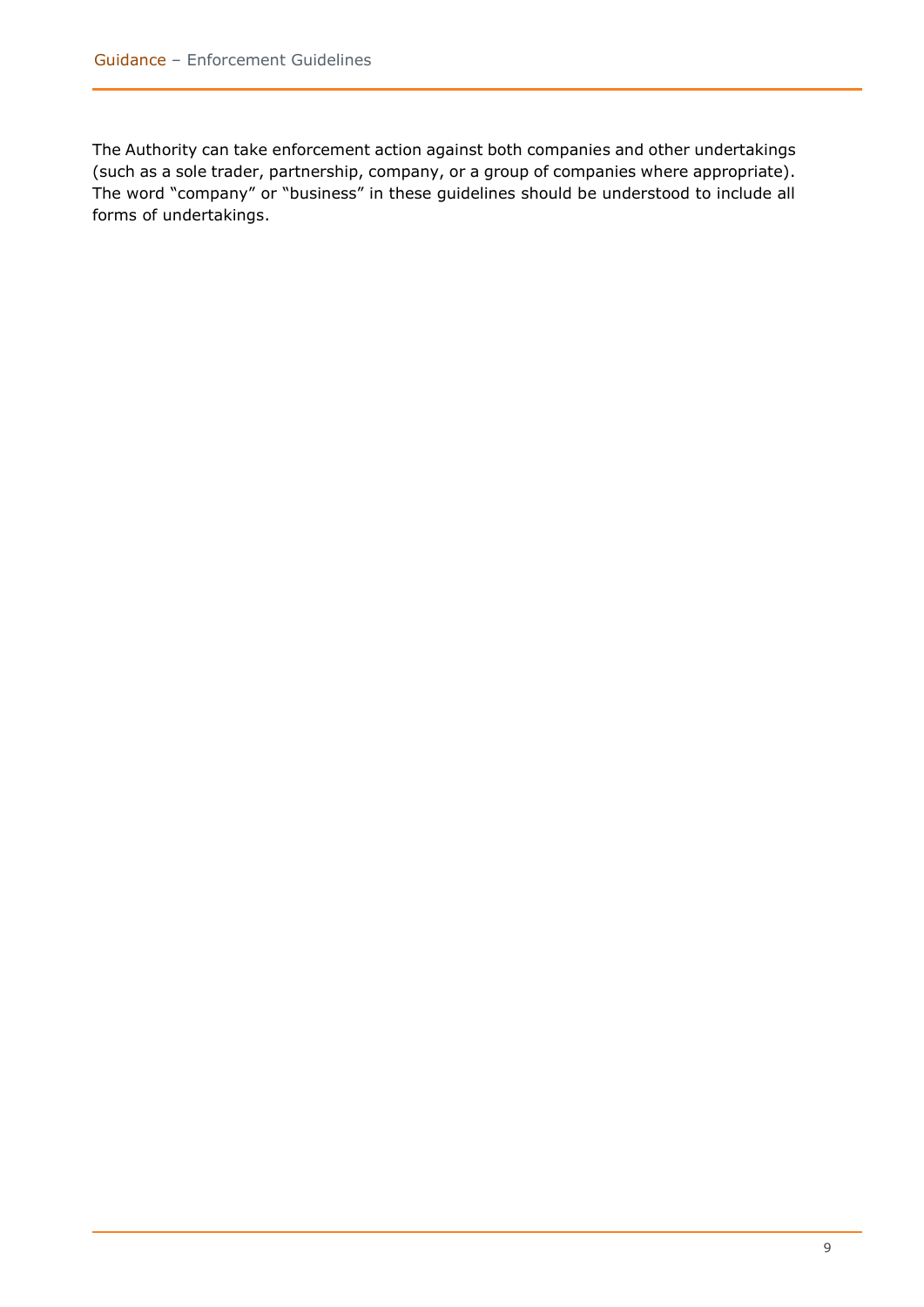### <span id="page-9-0"></span>**1. Introduction**

### <span id="page-9-1"></span>**What do these guidelines cover?**

- 1.1. As the energy sector regulator, we have a number of roles identifying and responding to conduct in the gas and electricity markets which may be unlawful, anti-competitive, or otherwise harm consumer interests.
- 1.2. We handle the following types of investigations which are covered by these guidelines:
	- compliance with relevant conditions and requirements as defined in the Gas Act 1986 (the Gas Act) and the Electricity Act 1989 (the Electricity Act); 4
	- alleged anti-competitive agreements and abuses of dominant positions in the gas and electricity markets under Chapters I and II of the Competition Act 1998 (the Competition Act) for matters affecting trade within the United Kingdom;
	- compliance with consumer protection provisions under Part 8 of the Enterprise Act 2002 (the Enterprise Act), including the Consumer Protection from Unfair Trading Regulations 2008;
	- potentially unfair terms in consumer contracts and potentially unfair consumer notices under the Consumer Rights Act 2015 (the Consumer Rights Act);<sup>5</sup>
	- compliance with misleading marketing provisions in the Business Protection from Misleading Marketing Regulations 2008 (the BPMMRs).
- 1.3. We have published separately, and will continue to publish and revise guidance as appropriate on:
	- the Authority's statement of policy on imposing financial penalties and making consumer redress orders under the Gas Act and the Electricity Act ("penalty and redress policy statement"<sup>6</sup>);
	- the Authority's policy on imposing financial penalties and seeking restitution for

<sup>&</sup>lt;sup>4</sup> This includes requirements treated as such under other legislation.

<sup>5</sup> The Unfair Terms in Consumer Contracts Regulations 1999 may also be relevant in certain circumstances. Please see paragraph 2.78 onwards for further details.

<sup>6</sup> [https://www.ofgem.gov.uk/publications-and-updates/statement-policy-respect-financial-penalties](https://www.ofgem.gov.uk/publications-and-updates/statement-policy-respect-financial-penalties-and-consumer-redress)[and-consumer-redress](https://www.ofgem.gov.uk/publications-and-updates/statement-policy-respect-financial-penalties-and-consumer-redress)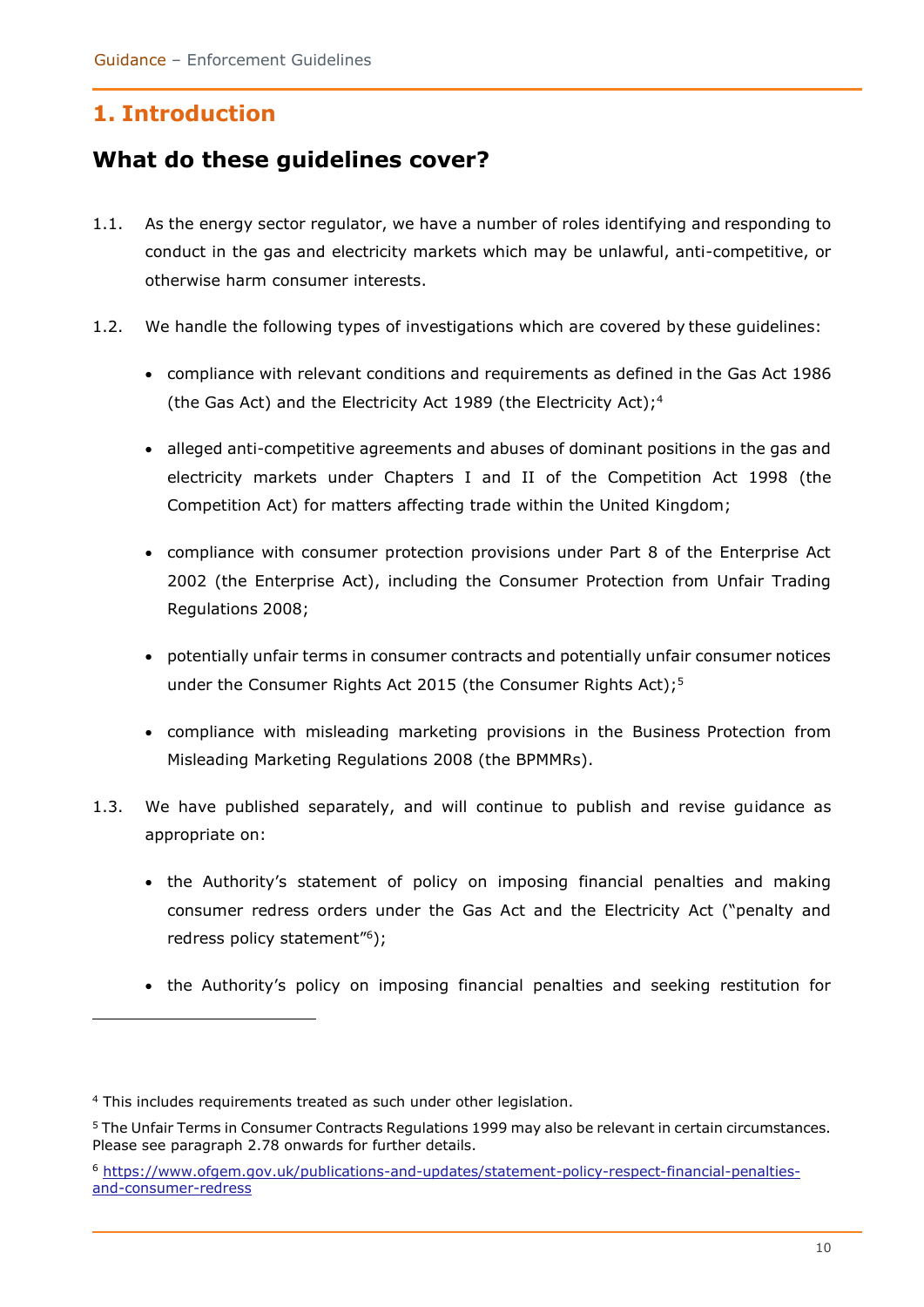affected parties under REMIT;<sup>7</sup>

- the procedures that we will normally follow when investigating potential REMIT breaches;
- our prioritisation criteria and approach to dealing with applications for the approval of voluntary redress schemes for infringements of competition law;<sup>8</sup>
- cases under the Network and Information Systems Regulations 2018. $9$
- 1.4. In certain cases, conduct may amount to an offence which we have the power to prosecute (subject to any requirements for consent).<sup>10</sup> Our separate prosecution policy statement explains the process we will follow for criminal investigations.<sup>11</sup> We will launch any criminal investigations in accordance with statutory requirements and relevant codes of practice, notably the Criminal Procedure and Investigations Act 1996 and the Police and Criminal Evidence Act 1984 (PACE). 12
- 1.5. We do not generally intervene in individual disputes between consumers and energy businesses. If consumers are worried about an issue concerning a business in the energy sector or have a complaint they wish to make, they should make direct contact with the business in the first instance. If they are not happy with the outcome, they can contact the Energy Ombudsman in relation to businesses who are regulated persons and have a licence to supply grid energy.<sup>13</sup> More information on how to make a complaint can be

 $<sup>7</sup>$  REMIT is the retained European Regulation (1227/2011) on wholesale energy market integrity and</sup> transparency, as incorporated into UK law by the European Union (Withdrawal) Act 2018 as amended by the European Union (Withdrawal Agreement) Act 2020 on 1 January 2021. We have powers to enforce the prohibitions on a range of matters set out in REMIT, including insider trading and market manipulation. These powers are set out in the Electricity and Gas (Market Integrity and Transparency) (Enforcement Etc.) Regulations 2013 (as amended).

<sup>8</sup> [https://www.ofgem.gov.uk/publications/ofgems-open-letter-cmas-voluntary-redress-scheme](file:///C:/Users/cranel/AppData/Local/Microsoft/Windows/INetCache/Content.Outlook/RYLEOJHF/)[guidance.](file:///C:/Users/cranel/AppData/Local/Microsoft/Windows/INetCache/Content.Outlook/RYLEOJHF/)

<sup>9</sup> The Network and Information Systems Regulations 2018: [The Network and Information Systems](https://eur02.safelinks.protection.outlook.com/?url=https%3A%2F%2Fwww.legislation.gov.uk%2Fuksi%2F2018%2F506&data=04%7C01%7CHeather.Swan%40ofgem.gov.uk%7Cca6f3785bf7b47b422d208d8ed1b7041%7C185562ad39bc48408e40be6216340c52%7C0%7C0%7C637520049383399671%7CUnknown%7CTWFpbGZsb3d8eyJWIjoiMC4wLjAwMDAiLCJQIjoiV2luMzIiLCJBTiI6Ik1haWwiLCJXVCI6Mn0%3D%7C1000&sdata=gZFYa%2BfosPWS7Sf47KwkoCqn7RMHE7%2BkCUqVqmzUTIA%3D&reserved=0)  [Regulations 2018 \(legislation.gov.uk\)](https://eur02.safelinks.protection.outlook.com/?url=https%3A%2F%2Fwww.legislation.gov.uk%2Fuksi%2F2018%2F506&data=04%7C01%7CHeather.Swan%40ofgem.gov.uk%7Cca6f3785bf7b47b422d208d8ed1b7041%7C185562ad39bc48408e40be6216340c52%7C0%7C0%7C637520049383399671%7CUnknown%7CTWFpbGZsb3d8eyJWIjoiMC4wLjAwMDAiLCJQIjoiV2luMzIiLCJBTiI6Ik1haWwiLCJXVCI6Mn0%3D%7C1000&sdata=gZFYa%2BfosPWS7Sf47KwkoCqn7RMHE7%2BkCUqVqmzUTIA%3D&reserved=0) as amended.

<sup>&</sup>lt;sup>10</sup> Conduct may amount to an offence under the Gas Act, Electricity Act, REMIT or Competition Act. Examples include carrying on licensable activities without a licence or without the benefit of an exemption, failing to provide information required under a notice or making false statements. By virtue of section 45 of the Gas Act, section 108 of the Electricity Act and section 72 of the Competition Act, an officer of a company may be personally liable to prosecution. See also the Electricity and Gas (Market Integrity and Transparency) (Criminal Sanctions) Regulations 2015 as amended.

<sup>11</sup> [https://www.ofgem.gov.uk/publications-and-updates/ofgems-criminal-prosecution-policy-statement.](https://www.ofgem.gov.uk/publications-and-updates/ofgems-criminal-prosecution-policy-statement)

 $12$  In Scotland, after the investigation has concluded, we submit a report to the Procurator Fiscal who considers the evidence and decides what action to take in the public interest.

<sup>13</sup> [https://www.ombudsman-services.org/how-it-works/process.](https://www.ombudsman-services.org/how-it-works/process)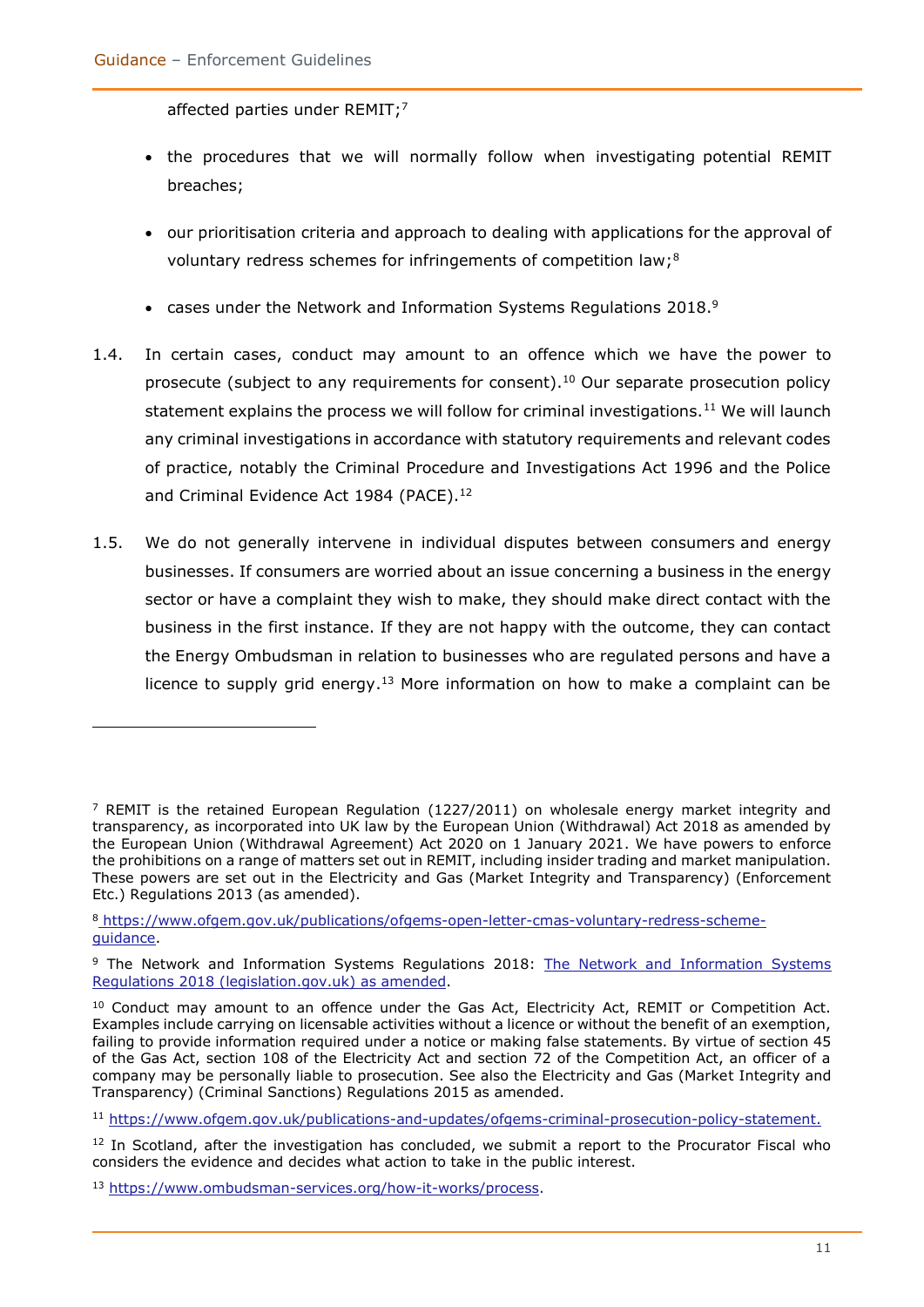found on our website,<sup>14</sup> which also provides details about the Energy Ombudsman and the Citizens Advice Consumer Service, Advice Direct Scotland and the Citizens Advice Extra Help Unit (EHU) (which has a remit to support vulnerable consumers).

### <span id="page-11-0"></span>**Our objectives and regulatory principles**

- 1.6. The Authority's principal objective in carrying out its functions is to protect the interests of existing and future gas and electricity consumers. The interests of consumers include their interests in the reduction of gas and electricity supply emissions of greenhouse gases and the security of their supply of gas and electricity.<sup>15</sup> The Authority must carry out its functions in the manner best calculated to fulfil that objective, wherever appropriate by promoting effective competition.<sup>16</sup> Before exercising its functions to promote competition, it must consider whether the interests of consumers would be better protected by exercising its functions in other ways.<sup>17</sup>
- 1.7. Our vision for our enforcement work is to achieve a culture where businesses put energy consumers first and act in line with their obligations.
- 1.8. Our strategic enforcement objectives are to:
	- deliver credible deterrence across the range of our functions, stamping out bad and sharp practice and ensuring fair treatment for all consumers, especially those in vulnerable situations;
	- enable competition and innovation, which drives down prices and results in better quality and new products and services for consumers;
	- ensure visible and meaningful consequences for businesses and, when appropriate, company directors, $18$  who fail consumers and who do not comply; and

<sup>14</sup> [https://www.ofgem.gov.uk/consumers/business-gas-and-electricity-guide/complain-about-your-gas](https://www.ofgem.gov.uk/consumers/business-gas-and-electricity-guide/complain-about-your-gas-or-electricity-bill-or-supplier)[or-electricity-bill-or-supplier.](https://www.ofgem.gov.uk/consumers/business-gas-and-electricity-guide/complain-about-your-gas-or-electricity-bill-or-supplier)

<sup>&</sup>lt;sup>15</sup> Section 4AA of the Gas Act and section 3A of the Electricity Act.

<sup>&</sup>lt;sup>16</sup> The Authority's principal objective does not apply when it is exercising functions under the Competition Act, consumer protection legislation or REMIT.

 $17$  These provisions relate only to our functions under Part 1 of the Gas Act and Part 1 of the Electricity Act. Section 4AA(1C) of the Gas Act and section 3A(1C) of the Electricity Act.

<sup>&</sup>lt;sup>18</sup> This refers to our powers under the Company Directors Disqualification Act 1986 (CDDA). In addition, recent changes to the licensing process mean that a history of non-compliance by a company of which a person was senior manager may mean that the Authority will refuse a licence to any company of which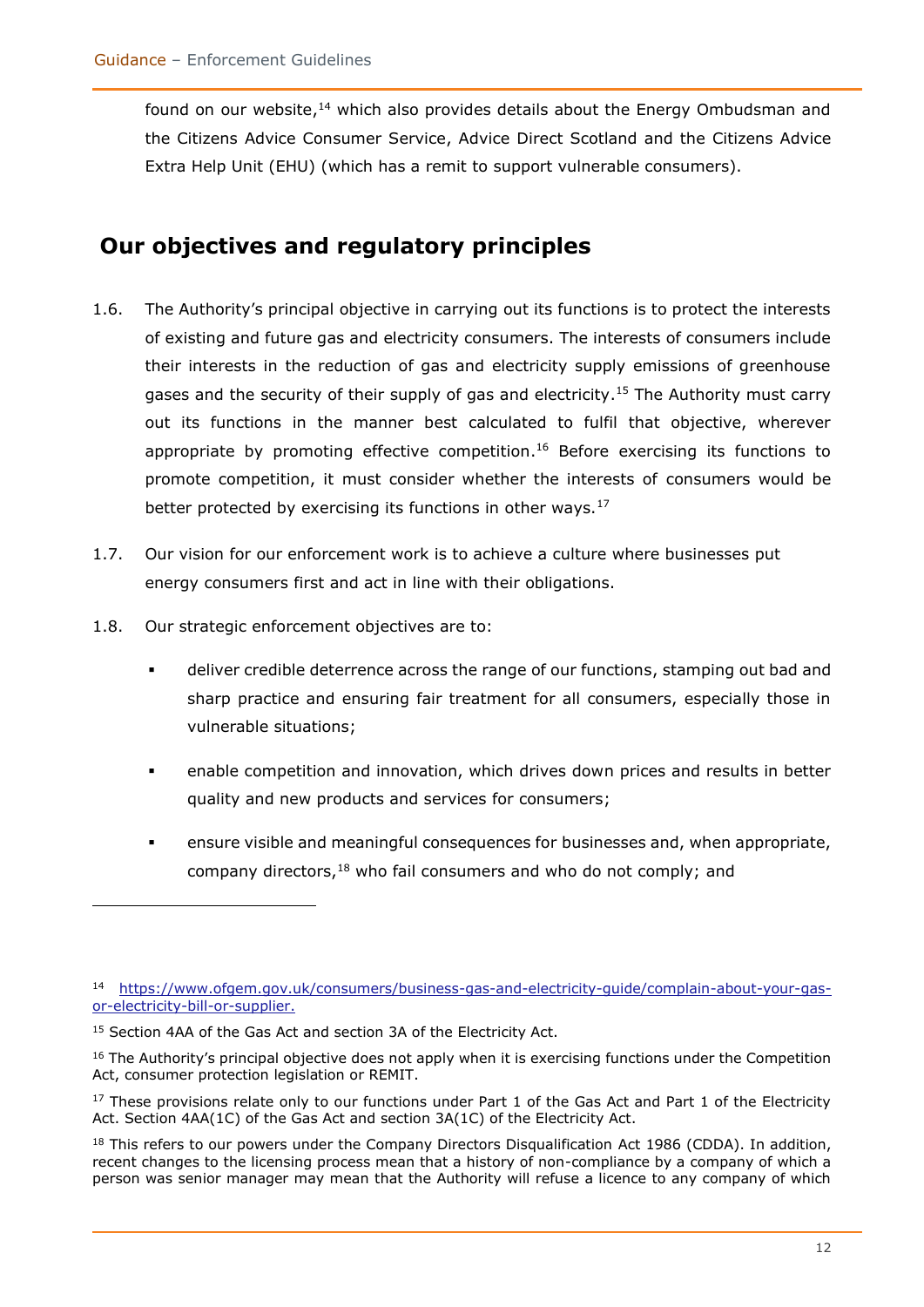- achieve the greatest positive impact by prioritising enforcement resources and using the full range of our powers and regulatory "toolkit".
- 1.9. We aim to achieve these objectives by:
	- identifying poor conduct or behaviour early and taking action in a timely manner;
	- using a range of appropriate enforcement processes;
	- being fair and transparent throughout the enforcement process and visible in the actions that we take; and
	- **EXEDENT** learning from everything we do, including sharing lessons learned across Ofgem and from across the energy industry.
- 1.10. We will, as appropriate, have regard to regulatory principles of transparency, accountability, proportionality, consistency and other principles that we consider represent best regulatory practice.<sup>19</sup> Further, we will only initiate regulatory activities in cases where action is needed.
- 1.11. In relation to our enforcement activities, this will include:

**Transparency:** We aim to be transparent in our enforcement work, having due regard to the need to maintain confidentiality in certain circumstances. We will aim to inform businesses as soon as possible of our concerns and keep them appropriately informed through the key stages of our decision-making processes. Where appropriate, we will publish information when we open and close cases. For Sectoral cases we will publish provisional and final order milestones and may publish Alternative Action outcomes in line with these guidelines. In appropriate cases, we may also share information with other enforcement authorities or regulatory bodies to facilitate the exercise of our functions or those of other authorities involved.

**Accountability:** Our enforcement processes seek to ensure parties under investigation are treated fairly and appropriately and that we are accountable for the decisions we take and make public. We may also seek feedback following case closure and share

that person is a Director. Where it considers it appropriate to do so, the Authority will also provide support and information to assist the Insolvency Service in investigating the circumstances of an energy licensee's failure and/or pursuing a person's disqualification as a company director.

<sup>&</sup>lt;sup>19</sup> Section 4AA(5A) of the Gas Act and section 3A(5A) of the Electricity Act provide that the Authority must have regard to certain principles in respect of its functions under Part 1 of the Gas Act and Part 1 of the Electricity Act.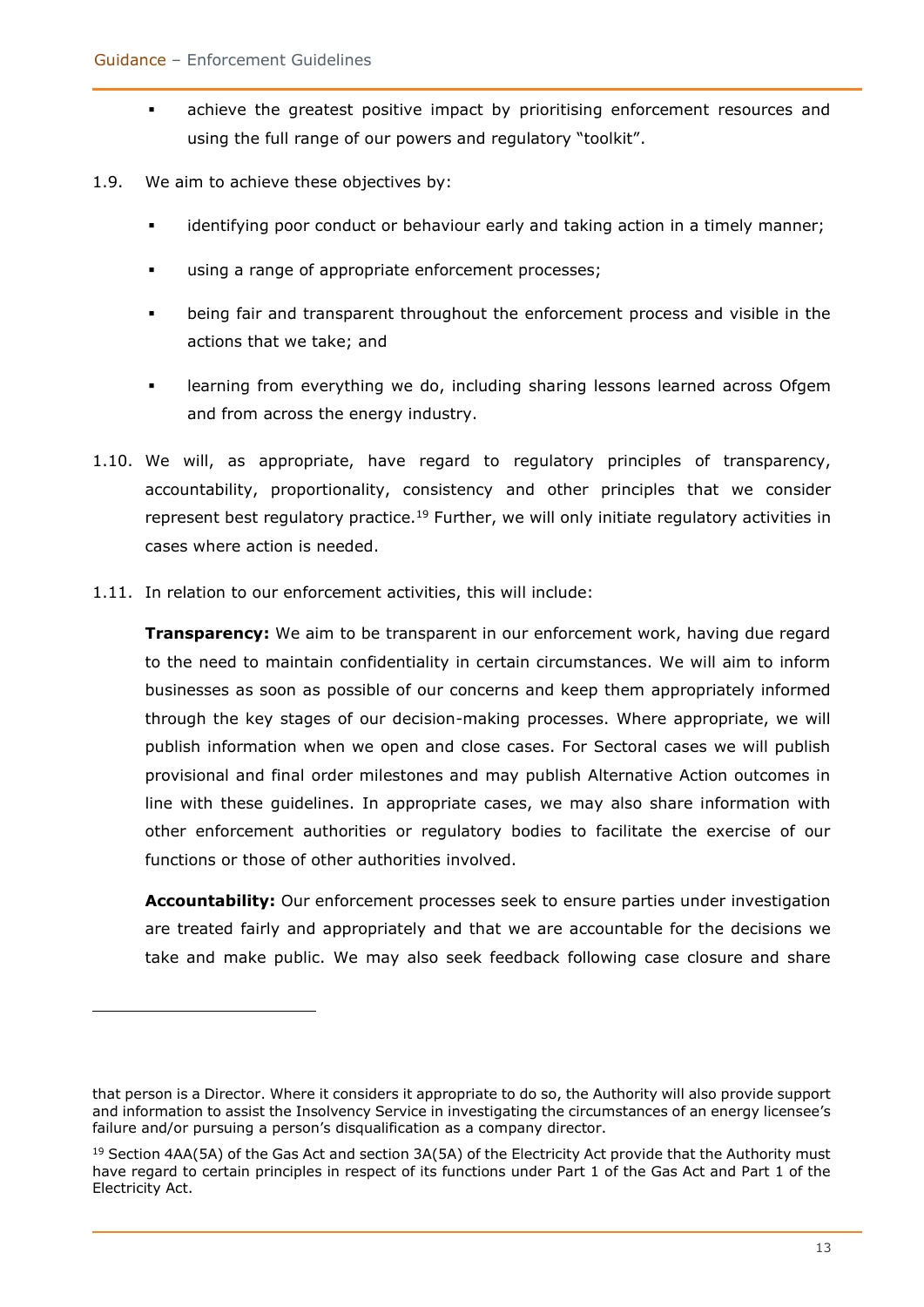lessons learned, where relevant, in accordance with these guidelines (see paragraphs 8.16 to 8.18).

**Proportionality:** We will prioritise our enforcement investigations and actions in cases where the potential breach, if confirmed, is serious (our assessment will include harm to consumers/competition and our ability to regulate), and/or where there is a need to address contravening behaviours or conduct in the energy market and send a deterrent signal to the market. We will not normally prioritise enforcement action for isolated issues affecting small numbers of consumers, unless any harm they have suffered is significant. We will generally focus on systemic weaknesses, including where those weaknesses adversely affect groups of consumers such as those in vulnerable situations.

**Consistency:** We will aim to ensure consistency in our enforcement decision-making. Our Enforcement Oversight Board (EOB) (see paragraphs 3.9 to 3.10) advises the Director responsible for Enforcement on case opening and certain related decisions.<sup>20</sup> The EOB therefore helps the Director responsible for Enforcement to ensure consistency through strategic oversight of our enforcement work. As enforcement priorities change and the energy market evolves, the way we enforce may change.

**Targeting:** We will use our enforcement tools and resources where they are most needed to tackle the most serious harm or contravening conduct while delivering maximum impact. Where appropriate, we will also work with other enforcement authorities or regulatory bodies to achieve these aims.

**Timely actions:** We will also have regard to the timeliness of our enforcement work. We aim to reach a view on the appropriate way to handle issues which come to our attention and to make decisions as quickly as possible. One of our objectives is to respond more quickly to events and speed up our decision-making to promote consumer protection. The options for settlement decision-making (see paragraph 6.23) aim to support these objectives and provide greater flexibility during an enforcement investigation.

### <span id="page-13-0"></span>**Status of these guidelines**

1.12. These guidelines were introduced on 23 March 2022 and apply to all current and future investigations. However, if the circumstances of a particular case justify it, or our

 $20$  The Director responsible for Enforcement is a senior civil servant who chairs the EOB.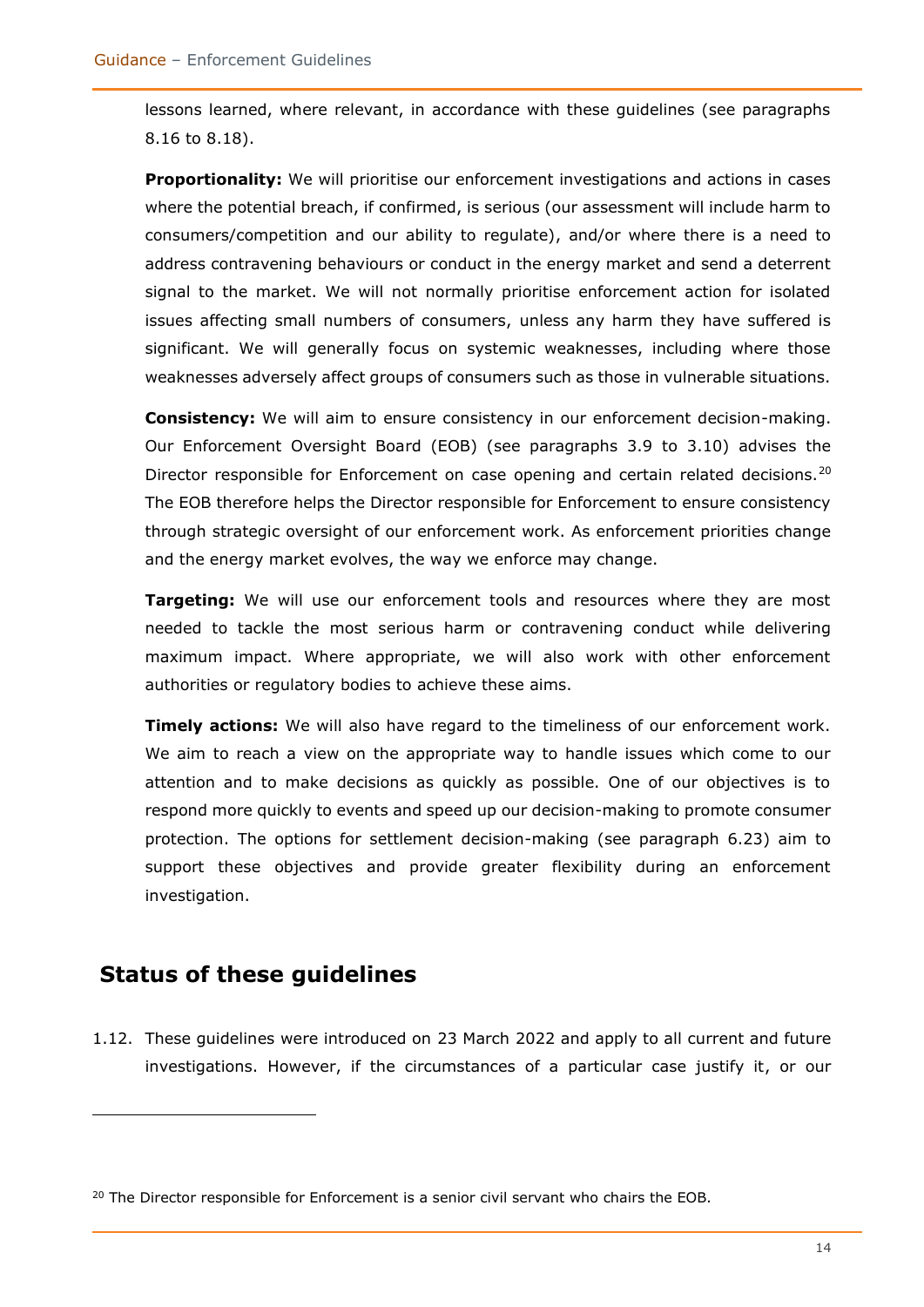strategic enforcement objectives are better met by adopting a different approach, we may depart from the general approach to enforcement set out in these guidelines. Examples of where we may depart from the general approach include, but are not limited to, following the making of a final order or confirming of a provisional order (see section 7 below), or following failure to provide information to the Authority in the format requested in accordance with Standard Licence Condition 5 of the gas and electricity supply licences.

1.13. These guidelines are not a substitute for any regulation or law and should not be taken as legal advice. Businesses concerned about a complaint that has been made against them should consider seeking independent legal advice. These guidelines will be kept under review and amended in the light of further experience and developing law and practice.

### <span id="page-14-0"></span>**Your feedback**

- 1.14. We believe that consultation is at the heart of good policy development. We are keen to receive your comments about this guidance. We'd also like to get your answers to these questions:
	- 1. Do you have any comments about the overall quality of this guidance?
	- 2. Do you have any comments about its tone and content?
	- 3. Was it easy to read and understand? Or could it have been better written?
	- 4. Any further comments?

Please send any general feedback comments to [enforcement@ofgem.gov.uk.](mailto:enforcement@ofgem.gov.uk)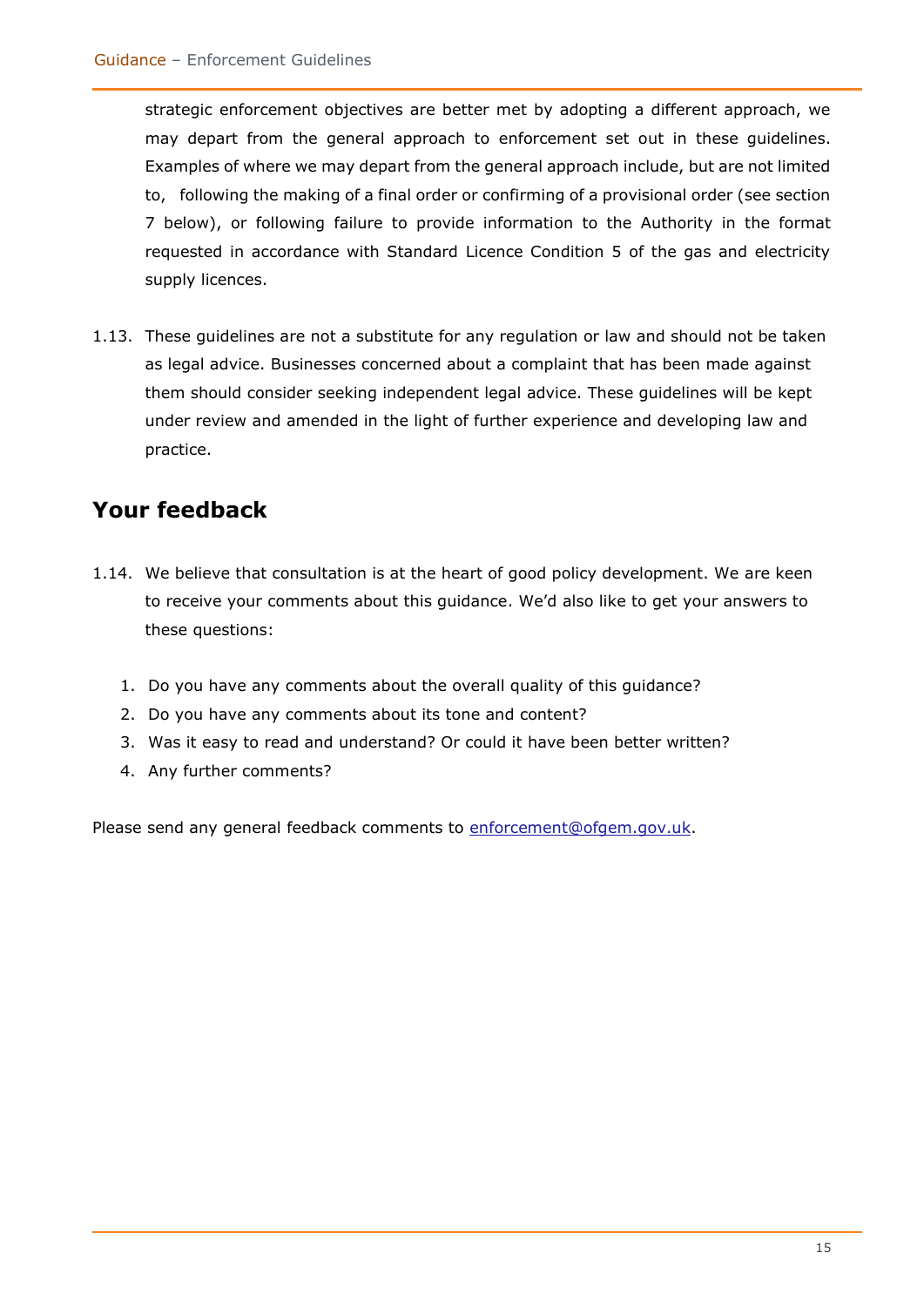### <span id="page-15-0"></span>**2. Our enforcement powers**

#### <span id="page-15-1"></span>**Section summary**

- 2.1. This section explains the legal basis for the main types of enforcement action that we conduct under the legislation covered by these guidelines.
- 2.2. It also describes our enforcement options under the different pieces of legislation. In appropriate cases, instead of or before using our enforcement powers, we may take Alternative Action to try to resolve issues that arise (see paragraphs 5.57 to 5.65).
- 2.3. Ofgem's powers in relation to the matters covered by these guidelines are principally derived from the following legislation:
	- **The Gas Act 1986.**
	- The Electricity Act 1989.
	- The Utilities Act 2000.
	- **·** The Competition Act 1998.
	- The Enterprise Act 2002.
	- The Consumer Rights Act 2015.
	- The Business Protection from Misleading Marketing Regulations 2008.

### <span id="page-15-2"></span>**Gas Act and Electricity Act**

#### <span id="page-15-3"></span>**Compliance with relevant conditions and requirements**

2.4. The Authority's Sectoral enforcement powers to make a final order, confirm a provisional order, impose a penalty, or make a consumer redress order, cannot be exercised if the Authority is satisfied it would be more appropriate<sup>21</sup> to proceed under the Competition Act.<sup>22</sup>

 $21$  In relation to consumer redress orders the language 'most appropriate' is used. Section 30N(2) of the Gas Act and Section 27N(2) of the Electricity Act.

<sup>&</sup>lt;sup>22</sup> Sections 28(4A) and (4B), 30A(2) and (2A), and 30N(2) of the Gas Act and sections 25(4A) and (4B), 27A(2) and (2A) and 27N(2) of the Electricity Act require the Authority to consider this before exercising its powers. In practice this is likely to be considered much earlier.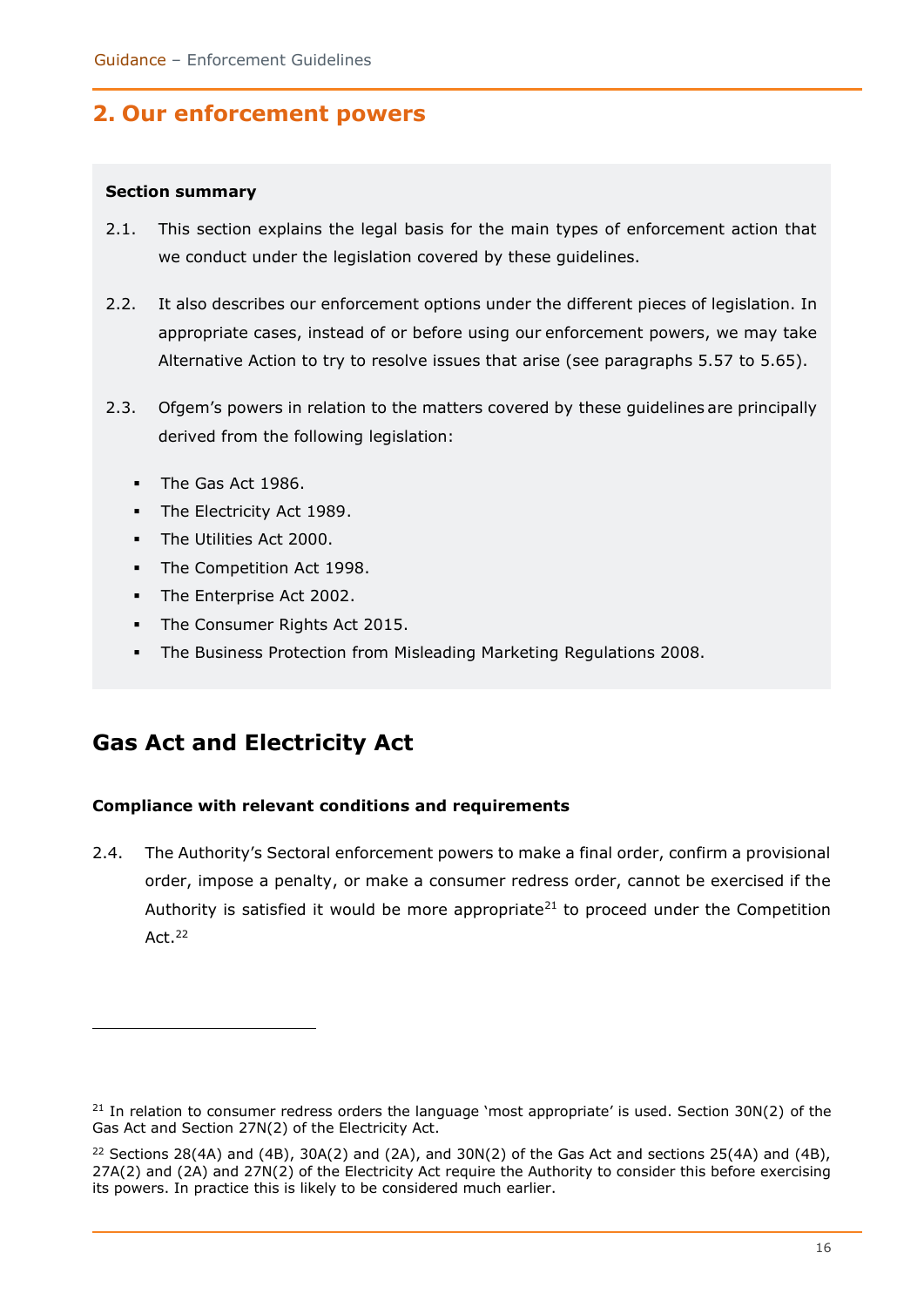- 2.5. Under the Gas Act and the Electricity Act, the Authority has powers to ensure that regulated persons comply with relevant conditions and requirements.<sup>23</sup>
- 2.6. Relevant conditions are those contained in any licence held by a regulated person. Some licences contain conditions which require the regulated person to comply with industry codes and agreements. $24$  Breaches of obligations under these codes and agreements may amount to breaches of licence conditions. We can take enforcement action in respect of these breaches under the relevant legislation.
- 2.7. Where we see a need to improve consumer protection as the markets we regulate evolve, we can amend or insert conditions into existing licences or new licences.
- 2.8. Licence conditions can be prescriptive or principles-based and licences may contain both. Prescriptive conditions tend to be detailed and specific, identifying how licensees must achieve a certain outcome. Principles-based conditions have more general requirements, such as 'to treat customers fairly', which places the onus on licensees to determine how compliance should be achieved, while also providing more space for innovation.
- 2.9. The provisions that impose obligations on regulated persons, enforceable as relevant requirements for the purposes of Part 1 of the Gas Act and Part 1 of the Electricity Act, are specified in schedules to the Gas Act and Electricity Act.<sup>25</sup> We also have powers to enforce obligations or requirements treated as relevant requirements under other legislation such as the Renewables Obligation requirement for energy suppliers.<sup>26</sup>
- 2.10. In these guidelines, "Sectoral cases" refers to cases where obligations or requirements are enforced as breaches of relevant conditions or requirements. This is distinct from competition cases, for example, which we enforce using our competition powers.

 $23$  'Regulated person', 'relevant condition' and 'relevant requirement' are defined in section 28(8) of the Gas Act and section 25(8) of the Electricity Act. 'Regulated person' includes licence holders, distribution exemption holders and supply exemption holders.

<sup>&</sup>lt;sup>24</sup> Examples include the Balancing and Settlement Code, the Connection and Use of System Code, the Uniform Network Code, and the System Operator: Transmission Owner Code.

<sup>&</sup>lt;sup>25</sup> Schedule 4B to the Gas Act and schedule 6A to the Electricity Act.

 $26$  Another example is for breaches under the rules and regulations implementing the Electricity Market Reform. Where appropriate, the Authority may also use other prescribed sanctions available in the relevant statutory instruments.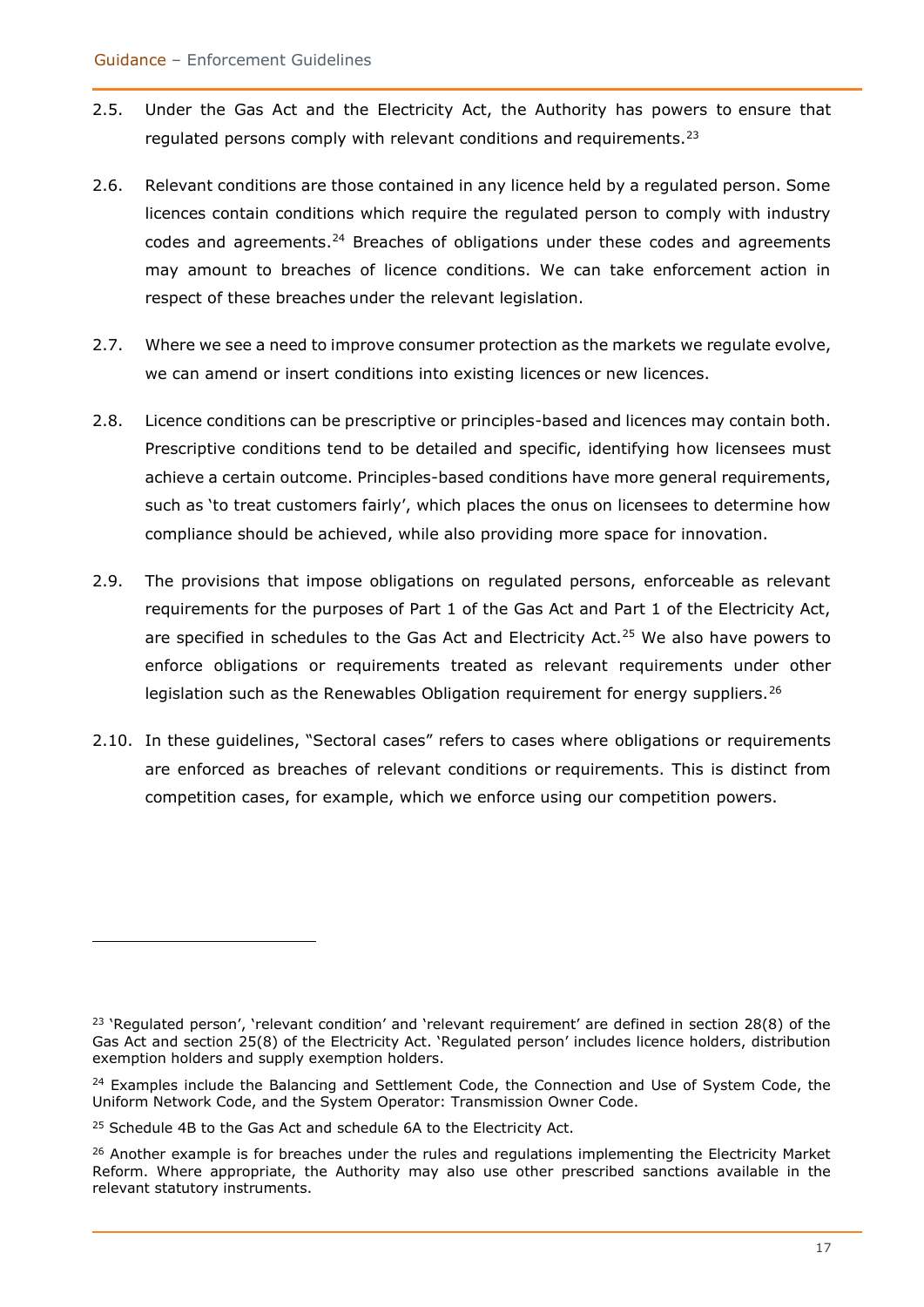#### <span id="page-17-0"></span>**Provisional orders**

- 2.11. A provisional order may be issued to secure compliance where it appears that a regulated person is contravening or is likely to contravene any relevant condition or requirement and it is considered requisite to act before a final order can be made.<sup>27</sup>
- 2.12. This may include where a business is not taking steps to secure compliance, where behaviour needs to be stopped urgently, or where consumers or other energy market participants are suffering continuing loss or harm.
- 2.13. A provisional order will cease to have effect at the end of the period specified in the provisional order (which will not exceed three months) unless it is confirmed.
- 2.14. Further information on the provisional order process is detailed in paragraphs 7.1 to 7.21.

#### <span id="page-17-1"></span>**Final orders and confirmation of provisional orders**

- 2.15. If the Authority is satisfied that a regulated person is contravening or is likely to contravene any relevant condition or requirement, it may impose a final order to where that order is requisite to bring the breach/es to an end, after following certain procedural requirements.<sup>28</sup> The Authority must give notice that it proposes to make a final order or confirm a provisional order as set out at Section 26 of the Electricity Act and Section 29 of the Gas Act. We call this a consultation. Further information on the provisional order confirmation process is detailed at paragraph 7.12 and on the final order process at paragraphs 7.4 to 7.9.
- 2.16. The Authority need not make a final order or confirm a provisional order if the regulated person has agreed to take, and is taking, appropriate steps to comply, or where it considers that the breach is trivial.<sup>29</sup> The Authority has a three-month period (from the date it makes the final order or confirms the provisional order) in which to impose a financial penalty in respect of the breach or failure to which the final or provisional order relates.
- 2.17. Where the Authority makes, but does not confirm, a provisional order, it has a six-month period (from the date on which it makes the provisional order) to impose a financial penalty in relation to a breach or failure to which the provisional order relates.

<sup>&</sup>lt;sup>27</sup> Section 28(2) of the Gas Act and section 25(2) of the Electricity Act.

 $28$  Sections 28(1) and 29 of the Gas Act and sections 25(1) and 26 of the Electricity Act.

<sup>&</sup>lt;sup>29</sup> Section 28(5A) of the Gas Act and section 25(5A) of the Electricity Act.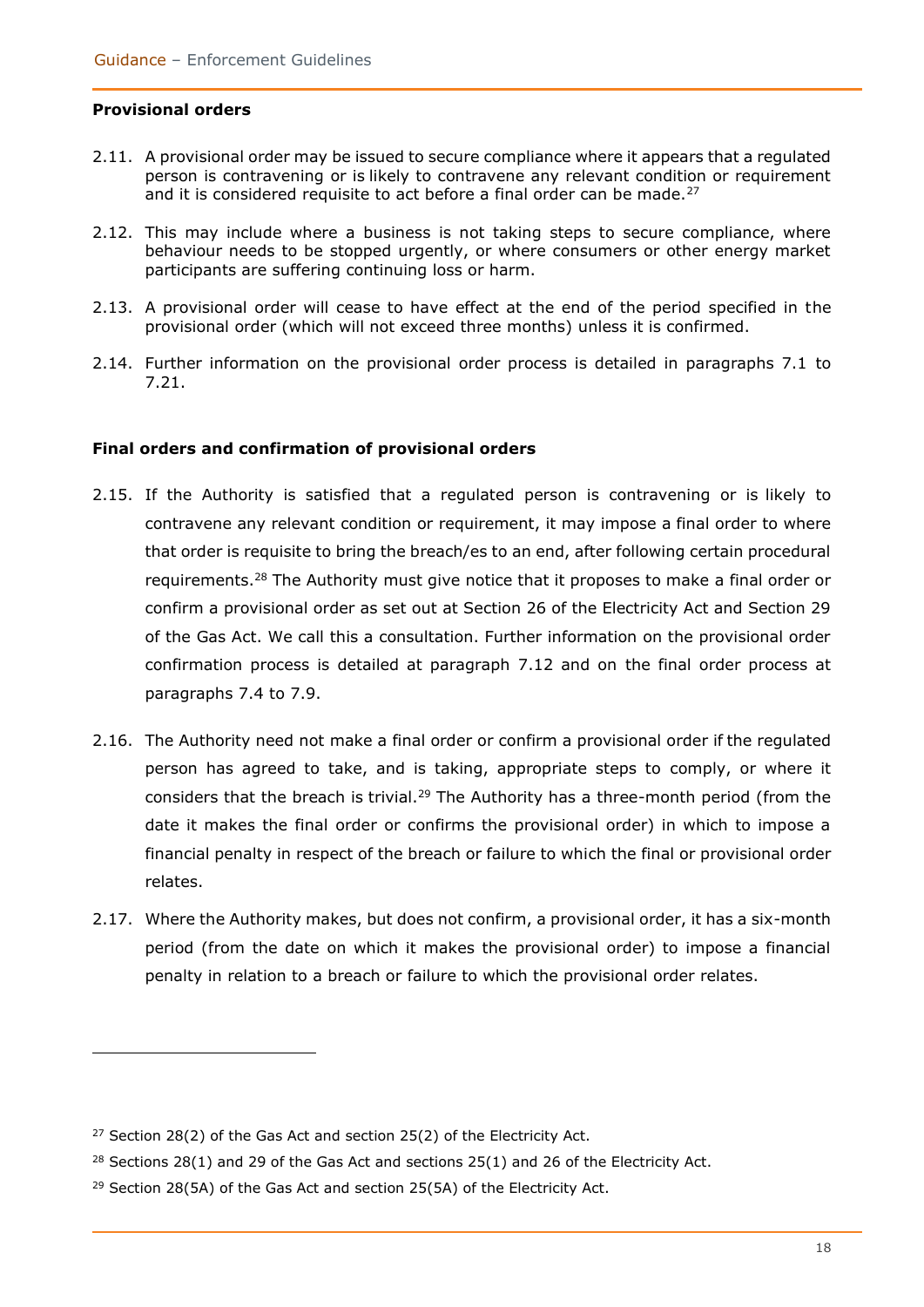2.18. Failure to comply with a confirmed provisional order or a made final order may lead to licence revocation.

#### <span id="page-18-0"></span>**Penalties and redress**

- 2.19. If the Authority is satisfied that a regulated person has contravened or is contravening a relevant condition or requirement, or has failed or is failing to achieve any relevant standard of performance,  $30$  the Authority may impose a financial penalty, after following certain procedural requirements. $31$  A penalty may also be imposed following the making of a provisional or final order (see paragraph 7.21).
- 2.20. The Authority may also, or instead, make a consumer redress order where one or more consumers have suffered loss, damage, or inconvenience as a result of a contravention of a relevant condition or requirement, after following certain procedural requirements.<sup>32</sup>
- 2.21. Section 3 details how decisions are made and issued. Further information about penalties and redress can be found in paragraphs 6.55 to 6.61.
- 2.22. If the Authority concludes that the regulated person has not breached any relevant condition or requirement, the case may be closed.
- 2.23. The Authority may decide to revoke a licence under certain circumstances, including where a regulated person fails to comply with a final order, confirmed provisional order or does not pay any financial penalty. $33$  The Authority can enforce a final order, provisional order or consumer redress order by civil proceedings.<sup>34</sup> Any outstanding financial penalty (and interest) may be recovered by the Authority as a civil debt.<sup>35</sup>
- 2.24. An outline of the process that we will usually follow in Sectoral cases is set out in flowchart number 1 in the appendix.

<sup>&</sup>lt;sup>30</sup> Those prescribed in regulations made under sections 33A or 33AA of the Gas Act (standards of performance for gas suppliers and transporters) and sections 39 or 39A of the Electricity Act (standards of performance for electricity suppliers and distributors).

 $31$  Section 30A of the Gas Act or 27A of the Electricity Act. It may not impose a financial penalty for a contravention that is likely to occur.

<sup>&</sup>lt;sup>32</sup> Sections 30G and 30I of the Gas Act and sections 27G and 27I of the Electricity Act.

<sup>&</sup>lt;sup>33</sup> See the list of revocation conditions at [https://www.ofgem.gov.uk/licences-industry-codes-and](https://www.ofgem.gov.uk/licences-industry-codes-and-standards/licences/revoking-licence?page=2#block-views-publications-and-updates-block)[standards/licences/revoking-licence?page=2#block-views-publications-and-updates-block.](https://www.ofgem.gov.uk/licences-industry-codes-and-standards/licences/revoking-licence?page=2#block-views-publications-and-updates-block)

 $34$  Sections 30(8) and 30L of the Gas Act and sections 27(7) and 27L of the Electricity Act.

<sup>&</sup>lt;sup>35</sup> Section 30F of the Gas Act and section 27F of the Electricity Act.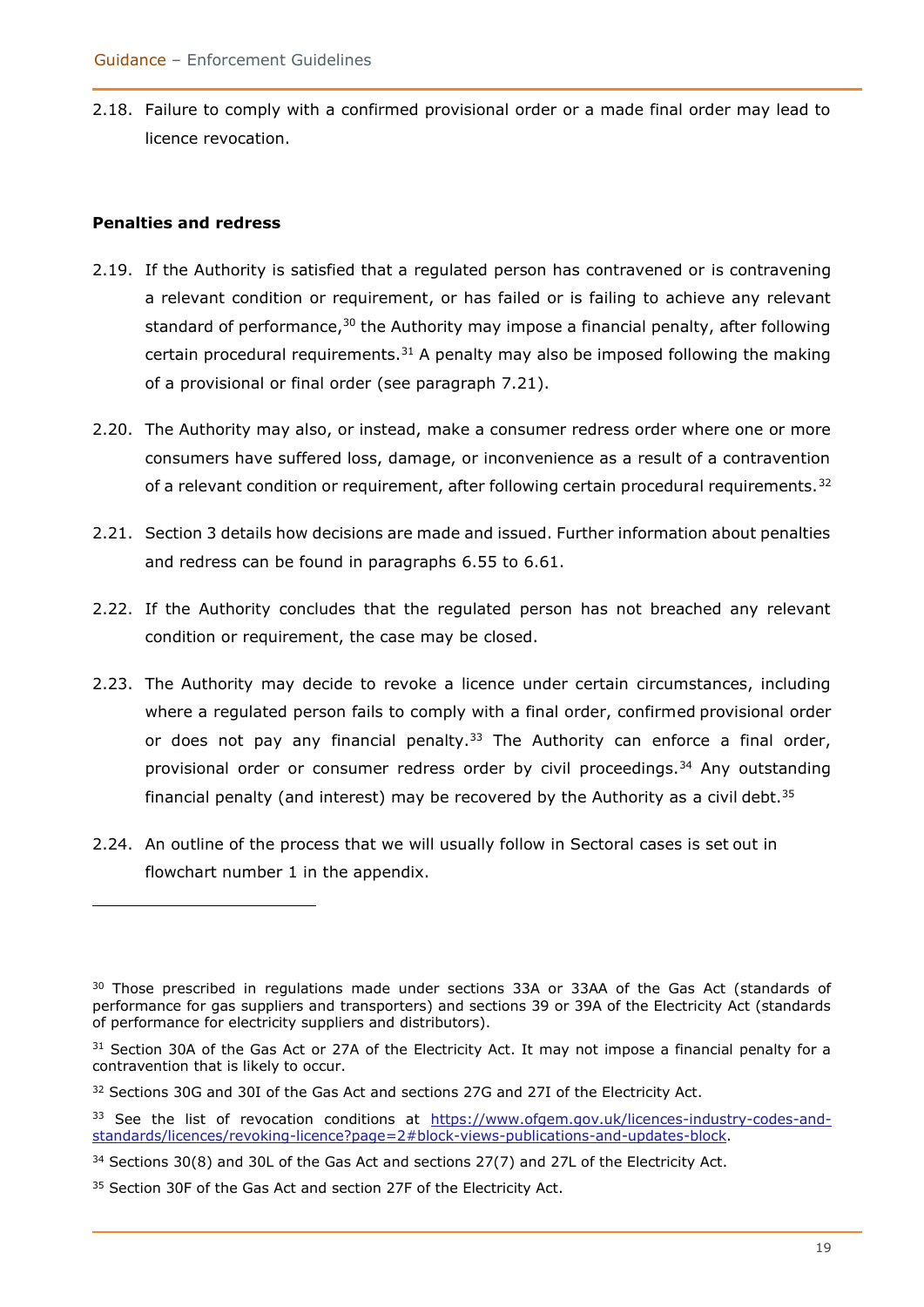### <span id="page-19-0"></span>**Competition Act 1998**

2.25. Before exercising its sectoral enforcement powers to make a final order, confirm a provisional order, impose a penalty, or make a consumer redress order, the Authority must consider whether it would be more appropriate to exercise its powers under the Competition Act.<sup>36</sup>

#### <span id="page-19-1"></span>**Prohibited agreements or conduct**

- 2.26. Under the Competition Act, the following are prohibited:
	- agreements that may affect trade within the UK that have, or had, as their object or effect, the prevention, restriction or distortion of competition within the UK (the Chapter I prohibition of the Competition Act) unless they are exempt in accordance with the provisions of the Competition Act;
	- conduct that amounts to an abuse of a dominant position which may affect trade within the UK (the Chapter II prohibition of the Competition Act).
- 2.27. We have concurrent powers<sup>37</sup> with the Competition and Markets Authority (CMA) and with other sectoral regulators<sup>38</sup> to enforce these prohibitions, in relation to commercial activities in the gas and electricity sectors. Specifically, those activities are the following:
	- commercial activities connected with the generation, transmission or supply of electricity or the use of electricity interconnectors;
	- licensable activities, or other activities that are ancillary to those subject to licences, for the transportation, shipping or supply of gas, or for gas interconnectors or smart

 $36$  Sections 28(4A) and (4B), 30A (2) and (2A), and 30N (2) of the Gas Act and sections 25(4A) and (4B), 27A (2) and (2A) and 27N (2) of the Electricity Act require the Authority to consider this before exercising its powers. In practice this is likely to be considered much earlier. See paragraph 2.25.

<sup>&</sup>lt;sup>37</sup> This means that in the energy sector Ofgem has the power to investigate and take enforcement action under the Competition Act alongside the CMA.

<sup>&</sup>lt;sup>38</sup> For more information on which regulated sectors are affected by the concurrency provisions and the scope of the concurrent powers see CMA10 "Regulated industries: Guidance on concurrent application of competition law to regulated industries", March 2014 (the Concurrency Guidance).This document describes the operation of the concurrency regime including the procedures for making complaints and the way in which they are dealt with: [https://www.gov.uk/government/publications/guidance-on](https://www.gov.uk/government/publications/guidance-on-concurrent-application-of-competition-law-to-regulated-industries)[concurrent-application-of-competition-law-to-regulated-industries.](https://www.gov.uk/government/publications/guidance-on-concurrent-application-of-competition-law-to-regulated-industries) See also The Competition Act 1998 (Concurrency) Regulations 2014 (SI 2014/536):

[https://www.legislation.gov.uk/uksi/2014/536/pdfs/uksi\\_20140536\\_en.pdf.](https://www.legislation.gov.uk/uksi/2014/536/pdfs/uksi_20140536_en.pdf)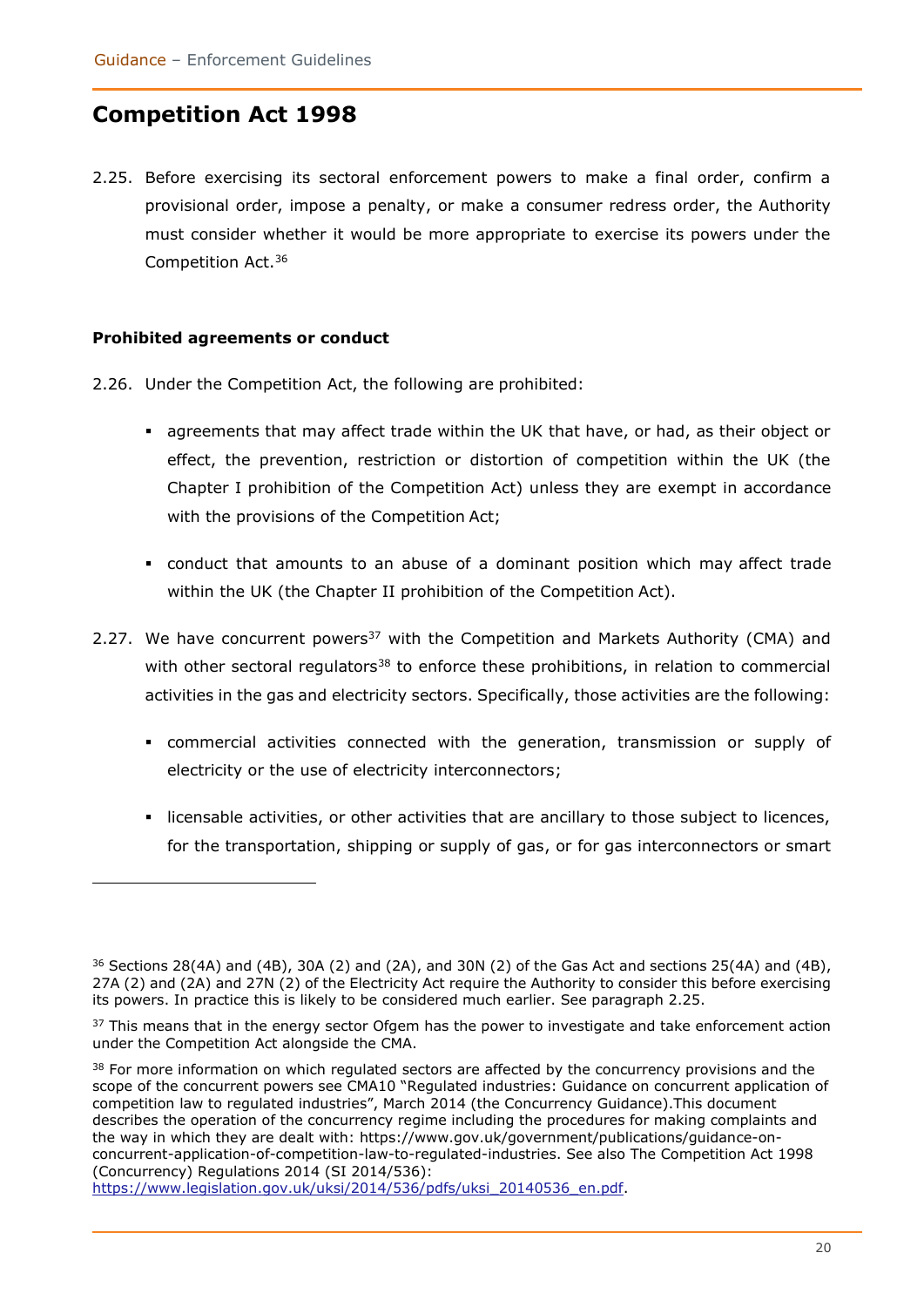meter communication services (including, in particular, the storage of gas, the provision and reading of meters and the provision of pre-payment facilities).<sup>39</sup>

- 2.28. The relationship between the CMA and Ofgem in relation to their concurrent competition powers is set out in the Memorandum of Understanding (MoU) between the two bodies.<sup>40</sup>
- 2.29. The relevant competition law provisions apply to agreements between, and conduct by, 'undertakings'. Where these guidelines deal with competition law cases, the word 'company' should be understood to include all forms of undertaking (such as a sole trader, partnership, company, or a group of companies).
- 2.30. An investigation may be conducted under the Competition Act where there are reasonable grounds for suspecting that the prohibitions in the Competition Act have been infringed.<sup>41</sup>
- 2.31. Before exercising investigatory powers, we are required to consult with the CMA and any other concurrent regulator where they may have concurrent jurisdiction to reach agreement as to which authority having concurrent powers will investigate the case. This means that although we may initially identify a competition concern or receive a complaint that raises the issue of concern, the investigation might ultimately be carried out by another authority.
- 2.32. The process in the Competition Act 1998 (Concurrency) Regulations 2014 (the Concurrency Regulations) and the associated Concurrency Guidance sets out how the case allocation process works and will be followed to decide who will investigate the case.<sup>42</sup>
- 2.33. As noted above (at paragraph 2.25) the Authority must, before taking certain enforcement action using its sectoral powers, consider whether the use of its competition

<sup>40</sup> The latest version of the MoU was published on 24 February 2016:

[https://www.ofgem.gov.uk/publications-and-updates/memorandum-understanding-between](https://www.ofgem.gov.uk/publications-and-updates/memorandum-understanding-between-competition-and-markets-authority-and-gas-and-electricity-markets-authority-concurrent-competition-powers)[competition-and-markets-authority-and-gas-and-electricity-markets-authority-concurrent-competition](https://www.ofgem.gov.uk/publications-and-updates/memorandum-understanding-between-competition-and-markets-authority-and-gas-and-electricity-markets-authority-concurrent-competition-powers)[powers.](https://www.ofgem.gov.uk/publications-and-updates/memorandum-understanding-between-competition-and-markets-authority-and-gas-and-electricity-markets-authority-concurrent-competition-powers)

<sup>&</sup>lt;sup>39</sup> Section 36A of the Gas Act and section 43 of the Electricity Act set out the Authority's jurisdiction to exercise its competition powers under the Competition Act. These activities are broader than activities that require a licence under the Electricity Act or the Gas Act and so may include also non-licenced undertakings. We do not have powers to deal with criminal cartel offences under section 188 of the Enterprise Act.

<sup>&</sup>lt;sup>41</sup> The full test is set out in section 25 of the Competition Act.

 $42$  The Competition Act 1998 (Concurrency) Regulations 2014 (the Concurrency Regulations), SI 2014/536.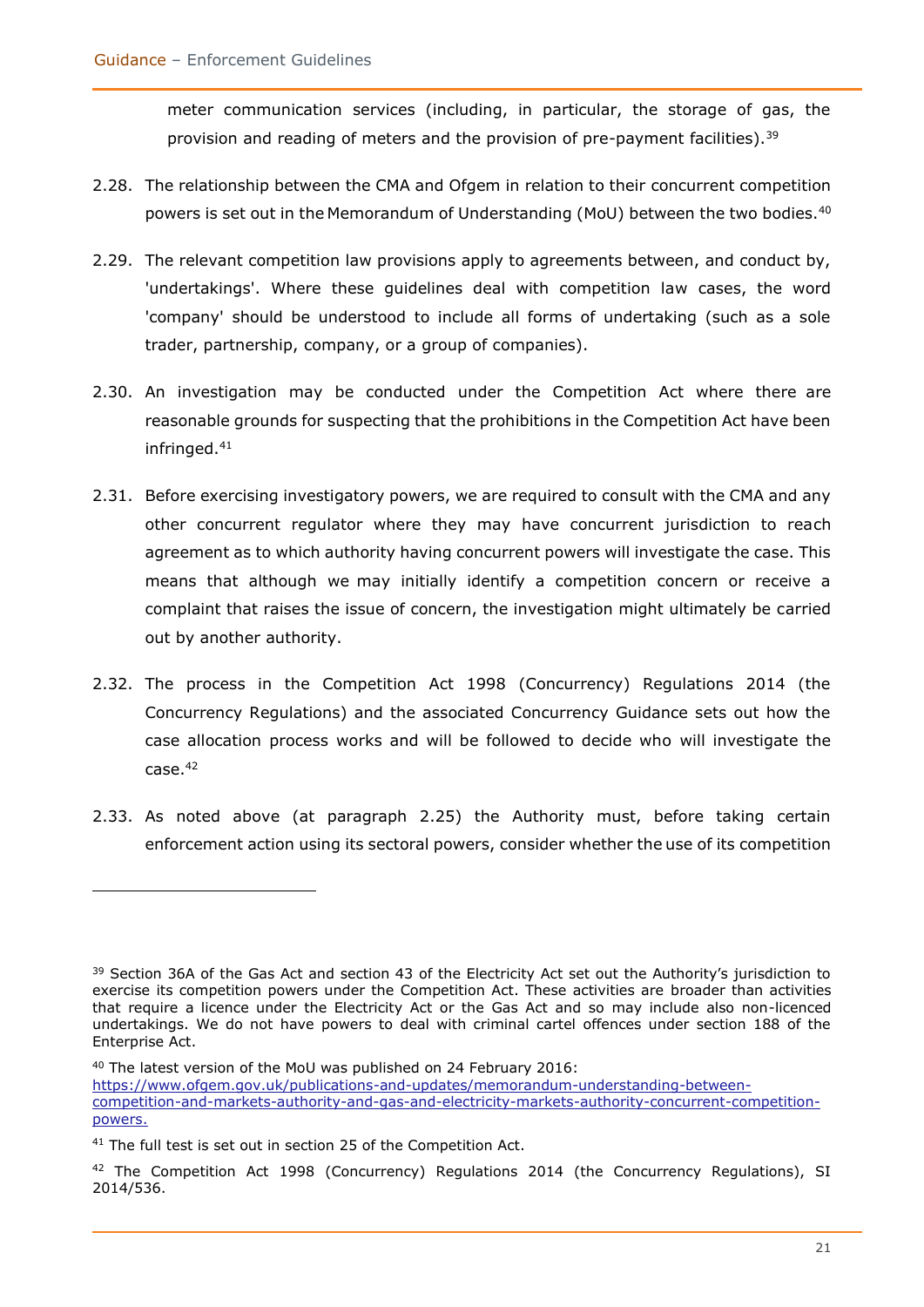law powers is more appropriate. We will consider this at an early stage in the process.

- 2.34. When dealing with Competition Act cases we will follow the parts of the Competition Act 1998 (Competition and Markets Authority's Rules) Order 2014 (the CA98 Rules) applicable to Sectoral regulators.<sup>43</sup>
- 2.35. Further information on the concurrency arrangements and the application of competition law in the energy sector can be found in applicable CMA guidance, including the Concurrency Guidance.
- 2.36. If appropriate, we may consider alternatives to exercising our statutory enforcement powers.
- 2.37. We also have concurrent powers with the CMA to carry out market studies under the Enterprise Act 2002 and make market investigation references.<sup>44</sup> These can be used to determine whether the process of competition is working effectively in markets as a whole and to seek to remedy industry or market-wide competition problems.<sup>45</sup>
- 2.38. We also have the power to apply to the court for a competition disqualification order,  $46$ to disqualify a person from acting as a company director following a breach of competition law by a company of which that person is or was a director (a Competition Disqualification Order).<sup>47</sup> The maximum period of disqualification is 15 years.

#### <span id="page-21-0"></span>**Investigation outcomes**

2.39. If the Authority finds that a prohibition has been infringed, it will issue an infringement decision that may include written directions requiring the appropriate person to bring

<sup>&</sup>lt;sup>43</sup> The Competition Act 1998 (Competition and Markets Authority's Rules) Order 2014, SI 2014/458.

<sup>44</sup> Under Part 4 of the Enterprise Act.

 $45$  For example, in 2014 we made a market investigation reference in respect of the supply and acquisition of energy in Great Britain: [https://www.ofgem.gov.uk/publications-and-updates/decision-make-market](https://www.ofgem.gov.uk/publications-and-updates/decision-make-market-investigation-reference-respect-supply-and-acquisition-energy-great-britain)[investigation-reference-respect-supply-and-acquisition-energy-great-britain.](https://www.ofgem.gov.uk/publications-and-updates/decision-make-market-investigation-reference-respect-supply-and-acquisition-energy-great-britain)

<sup>46</sup> Section 9A(10) of the Company Directors Disqualification Act 1986;we would also have regard to CMA's guidance on Competition Disqualification Orders (CMA12) [\(publishing.service.gov.uk\).](https://assets.publishing.service.gov.uk/government/uploads/system/uploads/attachment_data/file/910485/CMA102_Guidance_on_Competition_Disqualification_Orders__FINAL__PDF_A-.pdf)

<sup>&</sup>lt;sup>47</sup> Under the Company Directors Disqualification Act 1986 as amended by the Enterprise Act 2002, we may apply to the court for an order disqualifying a director from, amongst other things, being involved in the management of a company. The court must award a Competition Disqualification Order if it is satisfied that there has been a breach of competition law (involving a company of which the individual was a director), and the director's conduct in connection with that breach makes him or her unfit to be concerned in the management of a company.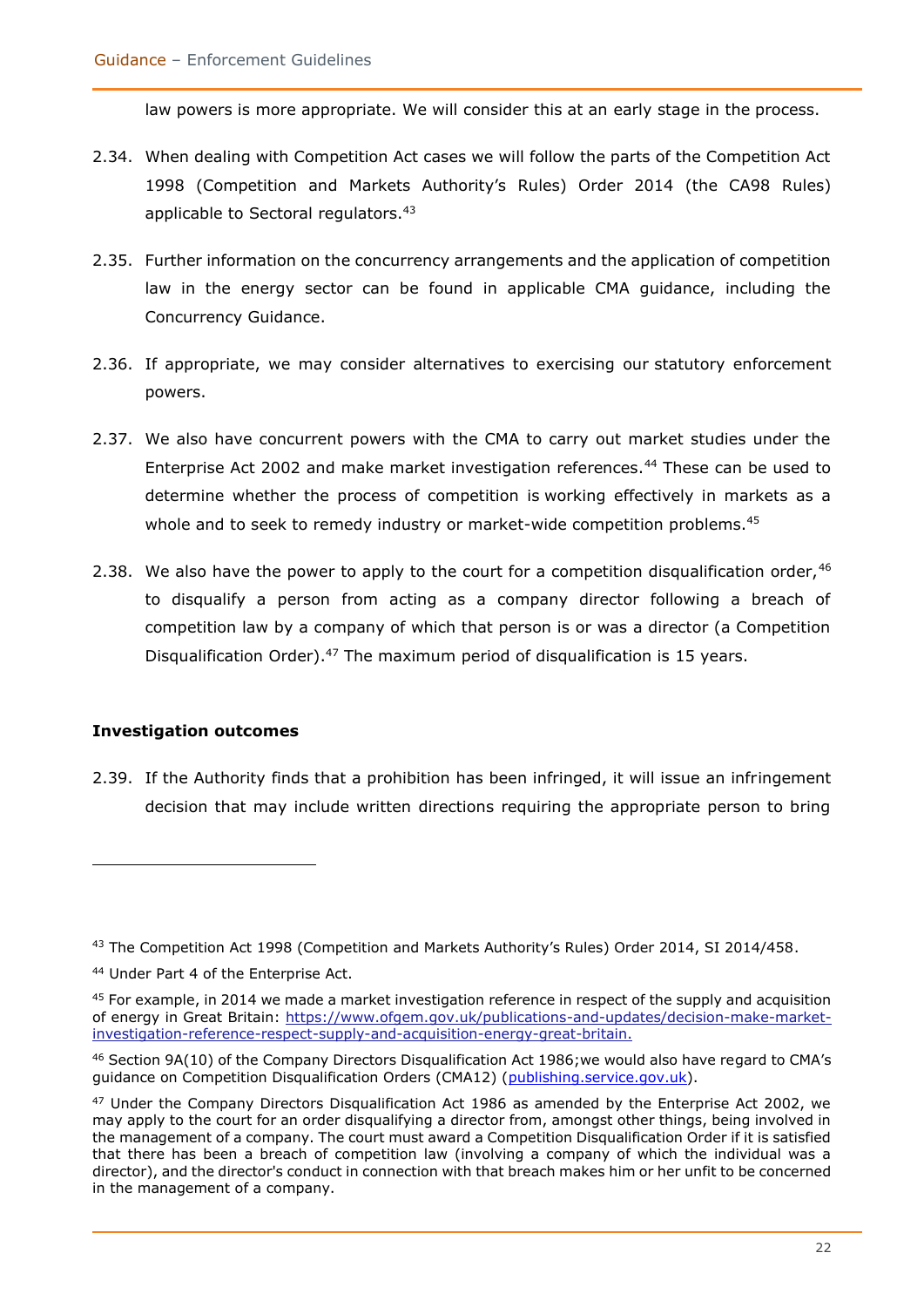the infringement to an end.<sup>48</sup> If the Authority does not find sufficient evidence of an infringement, it may publish a reasoned no grounds for action decision and close the case.<sup>49</sup> Paragraphs 2.47 to 2.51 describe other ways in which a Competition Act case may be closed. Alternatively, we may accept binding commitments as to future conduct from the subject(s) of the investigation which address the competition concerns we have identified during the investigation.

- 2.40. In addition to issuing directions, or instead of doing so, if satisfied that the infringement was committed intentionally or negligently, the Authority may impose a financial penalty on the infringing party (subject to certain exceptions<sup>50</sup>). Section 6 describes how decisions are made and issued. Further information about penalties is set out in paragraphs 6.98 to 6.103.
- 2.41. If a person fails, without a reasonable excuse, to comply with written directions (or interim measures directions), the Authority can seek a court order to obtain compliance (and costs).<sup>51</sup> Any outstanding penalty sum may be recovered as a civil debt.<sup>52</sup>

#### <span id="page-22-0"></span>**Commitments**

- 2.42. The Authority may accept binding commitments from a company that it will take appropriate action to address the competition concerns which we have identified.<sup>53</sup> In such cases, the Authority will not take an infringement decision in relation to that company. We are required to have regard to the guidance on the CMA's investigation procedures in Competition Act 1998 cases (CMA 8 Guidance) when considering whether to accept commitments.<sup>54</sup>
- 2.43. In line with the above guidance, we are only likely to accept commitments once the

<sup>48</sup> See sections 32 (modification or termination of a prohibited agreement), 33 (modification or ceasing of prohibited conduct) and 54 (functions exercisable by concurrent regulators) of the Competition Act.

 $49$  Rule 10 of the CA98 Rules sets out the notice requirements should the Authority make such a finding.

 $50$  Sections 36(4) and (5), 39 and 40 (reasonable assumption of immunity).

<sup>51</sup> Section 34 of the Competition Act.

<sup>52</sup> Section 37 of the Competition Act.

<sup>53</sup> Section 31A of the Competition Act.

<sup>&</sup>lt;sup>54</sup> By virtue of section 31D (8) of the Competition Act, Ofgem must have regard to the CMA8 Guidance when exercising its discretion to accept commitments under section 31A, see also paragraphs 10.15 to 10.29 of the CMA8 Guidance.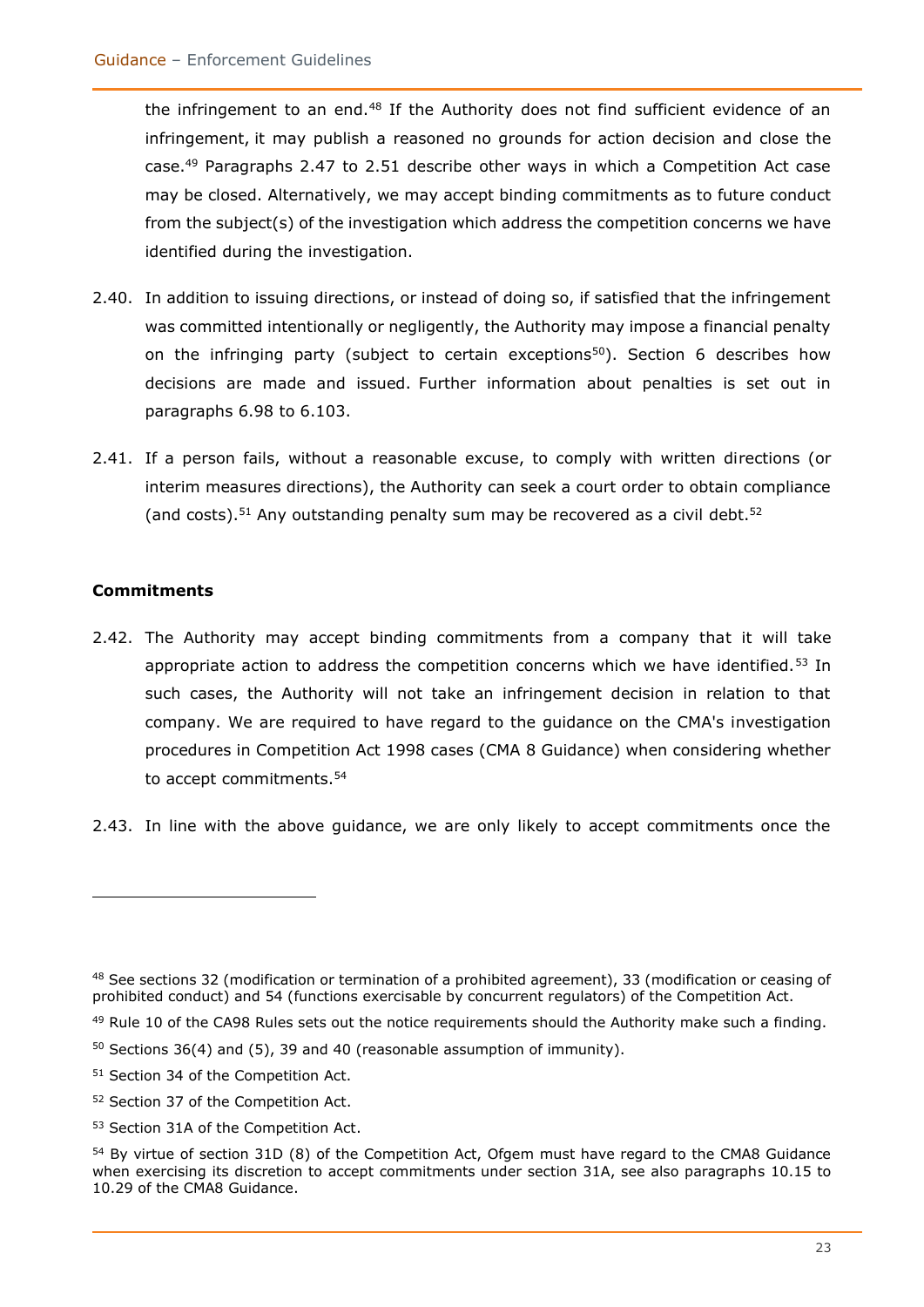competition concerns are readily identifiable,<sup>55</sup> where the concerns are fully addressed by the commitments offered and the commitments are capable of being implemented effectively, and if necessary, within a short space of time. We will not, other than in very exceptional circumstances, accept commitments in cases involving secret cartels between competitors which include price-fixing, bid-rigging, establishing output restrictions or quotas, sharing and/or dividing markets, or cases involving a serious abuse of a dominant position.<sup>56</sup>

- 2.44. It is for a company under investigation to offer commitments to the Authority. Commitments can be accepted at any time up until an infringement decision is made. We are less likely to consider it appropriate to accept them at a very late stage in our investigation (for instance, after we have considered representations in response to the Statement of Objections). We may accept commitments in respect of some competition concerns and continue our investigation in respect of others arising from the same agreement or conduct.
- 2.45. Where we propose to accept commitments, we will comply with the procedural requirements for notification and consultation and the proposed commitments will be published as part of the consultation document.<sup>57</sup> This is so that interested third parties and those likely to be affected by the commitments have an opportunity to make representations. Once commitments are accepted our final decision will be published on our website (after taking account of the appropriate confidentiality considerations under Part 9 of the Enterprise Act).
- 2.46. If a person fails, without a reasonable excuse, to adhere to commitments, the Authority can seek a court order for compliance (and costs).<sup>58</sup>

#### **Interim measures directions**

2.47. Where a case under the Competition Act has been opened but it is not completed, the Authority may impose interim measures as a matter of urgency to prevent significant

<sup>&</sup>lt;sup>55</sup> This means that if, for example, the full extent of the competition concerns is not yet identifiable because further investigation is needed, we are unlikely to accept commitments at this stage.

<sup>56</sup> See paragraph 10.19 of the CMA 8 Guidance.

<sup>57</sup> Paragraphs 10.21-10.25 of the CMA 8 Guidance.

<sup>58</sup> Section 31E of the Competition Act.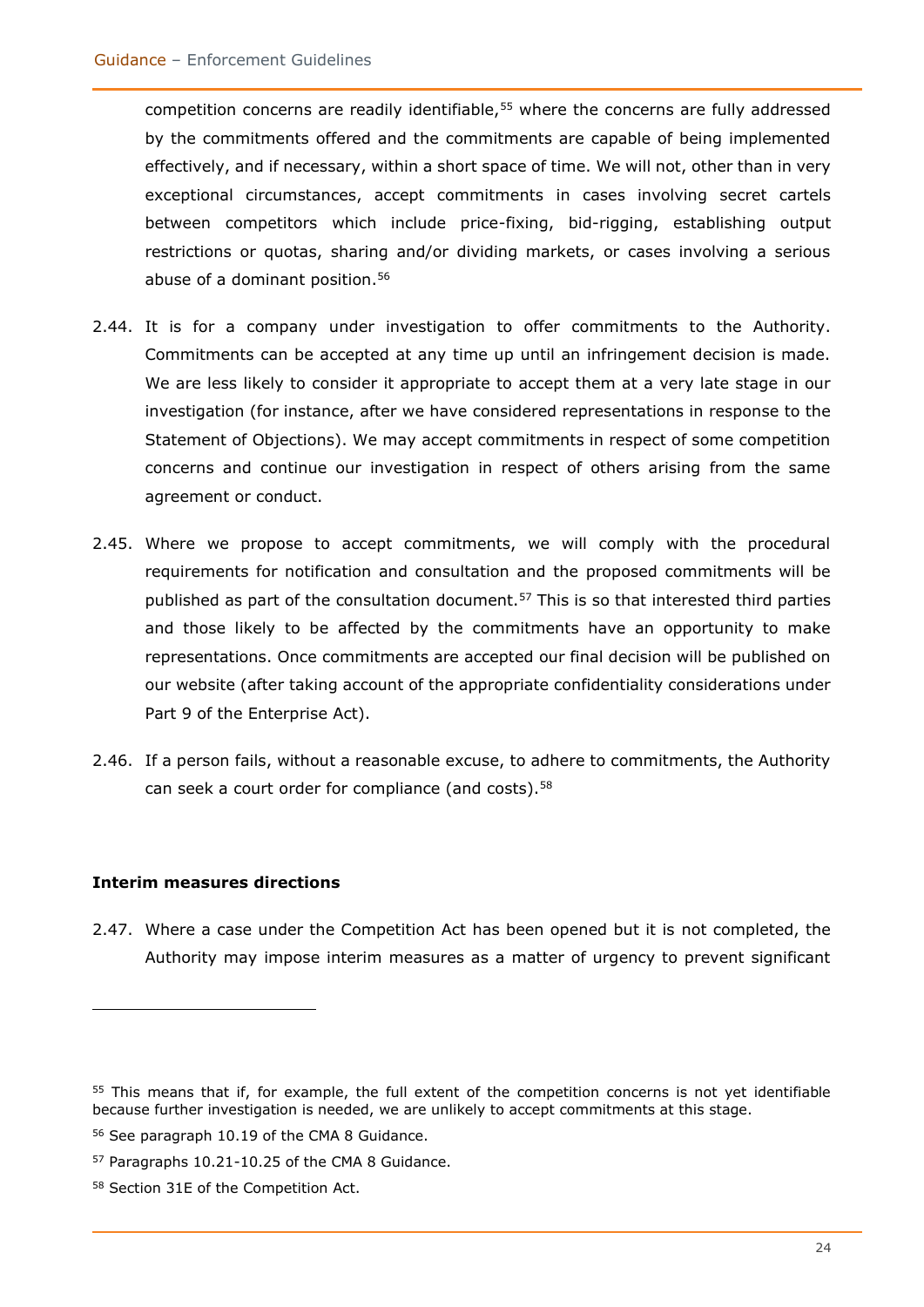damage to a particular person or category of persons, or to protect the public interest.<sup>59</sup>

- 2.48. In deciding whether the imposition of interim measures is appropriate in any case, we will seek to ensure that:
	- we impose interim measures only where the identified specific behaviour or conduct is causing, or is likely to cause, significant damage to a particular person or category of persons, or is or is likely to be contrary to the public interest;<sup>60</sup>
	- the particular interim measures sought prevent, limit, or remedy the significant damage that we have identified, and will be proportionate for the purpose of preventing, limiting, or remedying that significant damage.
- 2.49. There is more information about the factors that we may consider and the process that we will follow when deciding whether to impose interim measures in Chapter 8 of the CMA 8 Guidance,<sup>61</sup> including a declaration of truth by the applicant (or person authorised to act on behalf of the applicant).
- 2.50. Equally, the Competition Appeal Tribunal (the CAT) may give such directions as it considers appropriate to prevent significant damage to a particular person or category of person or protecting the public interest.<sup>62</sup>
- 2.51. An outline of the process that we will usually follow in Competition Act cases is set out in flowchart number 4 in the Appendix.

### <span id="page-24-0"></span>**Enterprise Act**

2.52. The Authority is a "designated enforcer" under Part 8 of the Enterprise Act.<sup>63</sup> This means that it is empowered to take action to enforce certain consumer protection legislation $64$ 

<sup>59</sup> Section 35 of the Competition Act and rule 13 of the CA98 Rules. Further information on interim measures is in Chapter 8 of the CMA8 Guidance.

<sup>60</sup> Section 35 of the Competition Act.

<sup>61</sup> [https://www.gov.uk/government/publications/guidance-on-the-cmas-investigation-procedures-in](https://www.gov.uk/government/publications/guidance-on-the-cmas-investigation-procedures-in-competition-act-1998-cases)[competition-act-1998-cases.](https://www.gov.uk/government/publications/guidance-on-the-cmas-investigation-procedures-in-competition-act-1998-cases)

<sup>&</sup>lt;sup>62</sup> See paragraph 24(2) of the [Competition Appeal Tribunal Rules 2015.](https://www.catribunal.org.uk/sites/default/files/2017-11/The_Competition_Appeal_Tribunal_Rules_2015.pdf)

<sup>&</sup>lt;sup>63</sup> Schedule to the Enterprise Act (Part 8 Designated Enforcers: Criteria for Designation, Designation of Public Bodies as Designated Enforcers and Transitional Provisions) Order 2003.

 $64$  These are specified under section 211 of the Enterprise Act (Domestic infringements relate to breaches of a wide range of UK laws in statutory instruments made under Part 8) and section 212, Schedule 13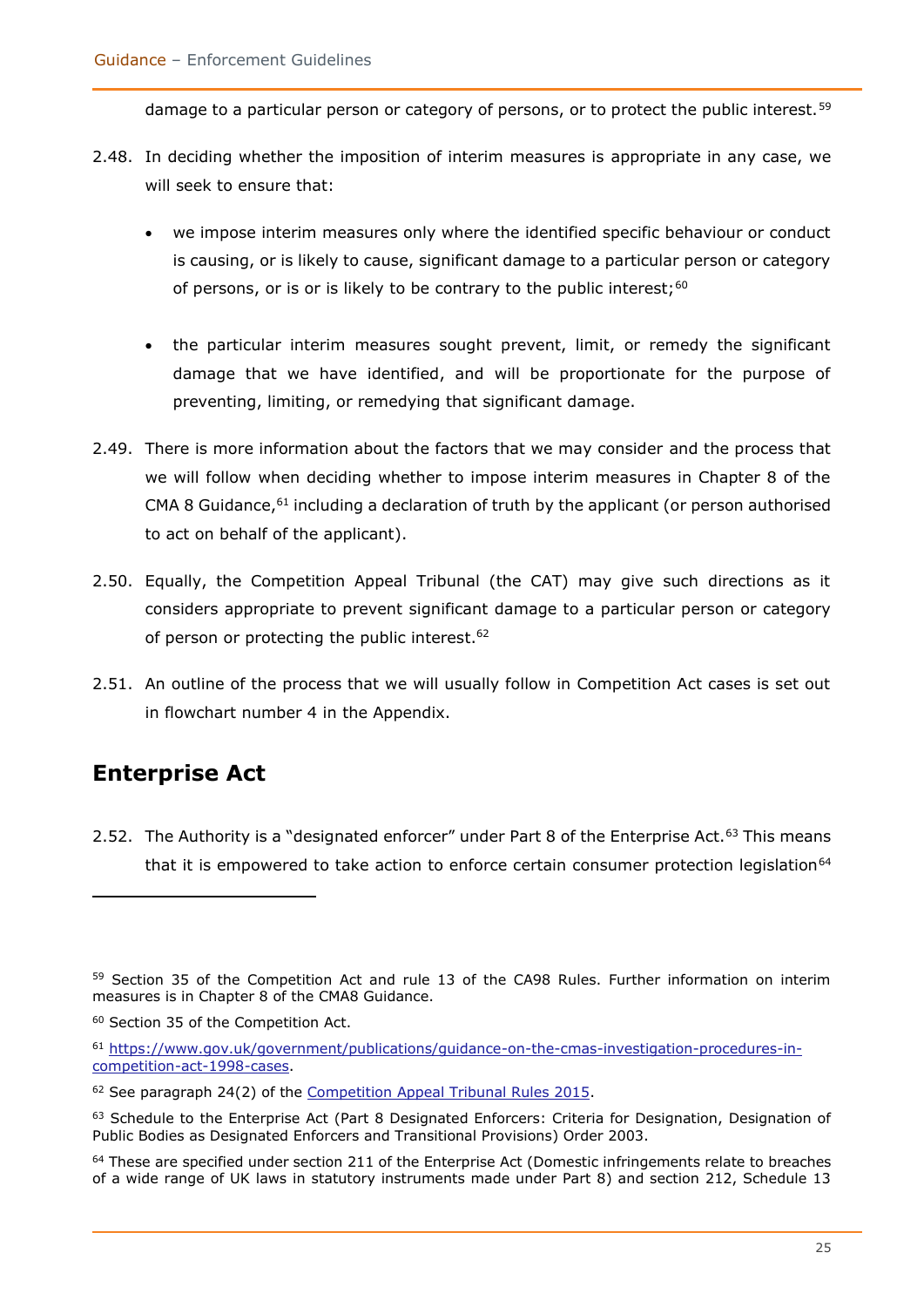such as the provisions on unfair terms in consumer contracts and unfair consumer notices of the Consumer Rights Act, the Consumer Contracts (Information, Cancellation and Additional Charges) Regulations 2013 and the Consumer Protection from Unfair Trading Regulations 2008.

- 2.53. The Authority has the power to obtain an enforcement order (similar to an injunction) from the County Court or High Court where the person or company against whom the order is sought carries on a business or has a place of business in England and Wales (or from the Sheriff or Court of Session in Scotland if it carries on a business or has a place of business in Scotland) to prohibit the person/business from carrying on a particular course of conduct.<sup>65</sup> As set out at paragraphs 2.61 to 2.66 below, the Authority may first be obliged to request an undertaking from the person/business. The undertaking or enforcement order can include "enhanced consumer measures" (see paragraphs 2.62 and 2.63).
- 2.54. Part 8 of the Enterprise Act only applies to a practice which harms or has the potential to harm the collective interest of consumers. It follows that the breach must affect, or have the potential to affect, consumers generally or a group of consumers. Further information on matters the Authority may consider when investigating under Part 8 of the Enterprise Act can be found in the CMA's adopted guidance on enforcement of consumer protection legislation.<sup>66</sup>
- 2.55. As the Authority is a concurrent designated enforcer of certain consumer protection legislation along with the CMA, the relationship between the CMA and Ofgem in relation to the exercise of these powers is set out in a MoU.<sup>67</sup>
- 2.56. The following general principles also underpin enforcement of this legislation:

infringements which contravene an enactment listed at Schedule 13 of the Enterprise Act and which harms the collective interests of consumers).

 $65$  Section 215 of the Enterprise Act. Proceedings are issued in the High Court for more complex cases (Civil Procedure Rules (CPR) Practice Direction 7A) and otherwise in the County Court. CPR Part 8 is used for claims where there is unlikely to be a substantial dispute of fact (e.g., where the only issue is one of law). The CPR Part 7 procedure is used in all other cases. In certain cases, conduct may amount to an offence which could be prosecuted by Trading Standards or the CMA. In Scotland, whether we raise the action at the Sheriff Court or Court of Session will depend on the specific circumstances of the case.

<sup>66</sup> Consumer Protection: Enforcement Guidance dated 17 August 2016 (updated November 2020)(CMA58) available at: [https://www.gov.uk/government/publications/consumer-protection-enforcement-guidance](https://www.gov.uk/government/publications/consumer-protection-enforcement-guidance-cma58)[cma58.](https://www.gov.uk/government/publications/consumer-protection-enforcement-guidance-cma58)

 $67$  The latest version of the Memorandum of Understanding was published on 24 February 2016: [https://www.ofgem.gov.uk/publications-and-updates/memorandum-understanding-between](https://www.ofgem.gov.uk/publications-and-updates/memorandum-understanding-between-competition-and-markets-authority-and-gas-and-electricity-markets-authority-concurrent-competition-powers)[competition-and-markets-authority-and-gas-and-electricity-markets-authority-concurrent-competition](https://www.ofgem.gov.uk/publications-and-updates/memorandum-understanding-between-competition-and-markets-authority-and-gas-and-electricity-markets-authority-concurrent-competition-powers)[powers.](https://www.ofgem.gov.uk/publications-and-updates/memorandum-understanding-between-competition-and-markets-authority-and-gas-and-electricity-markets-authority-concurrent-competition-powers)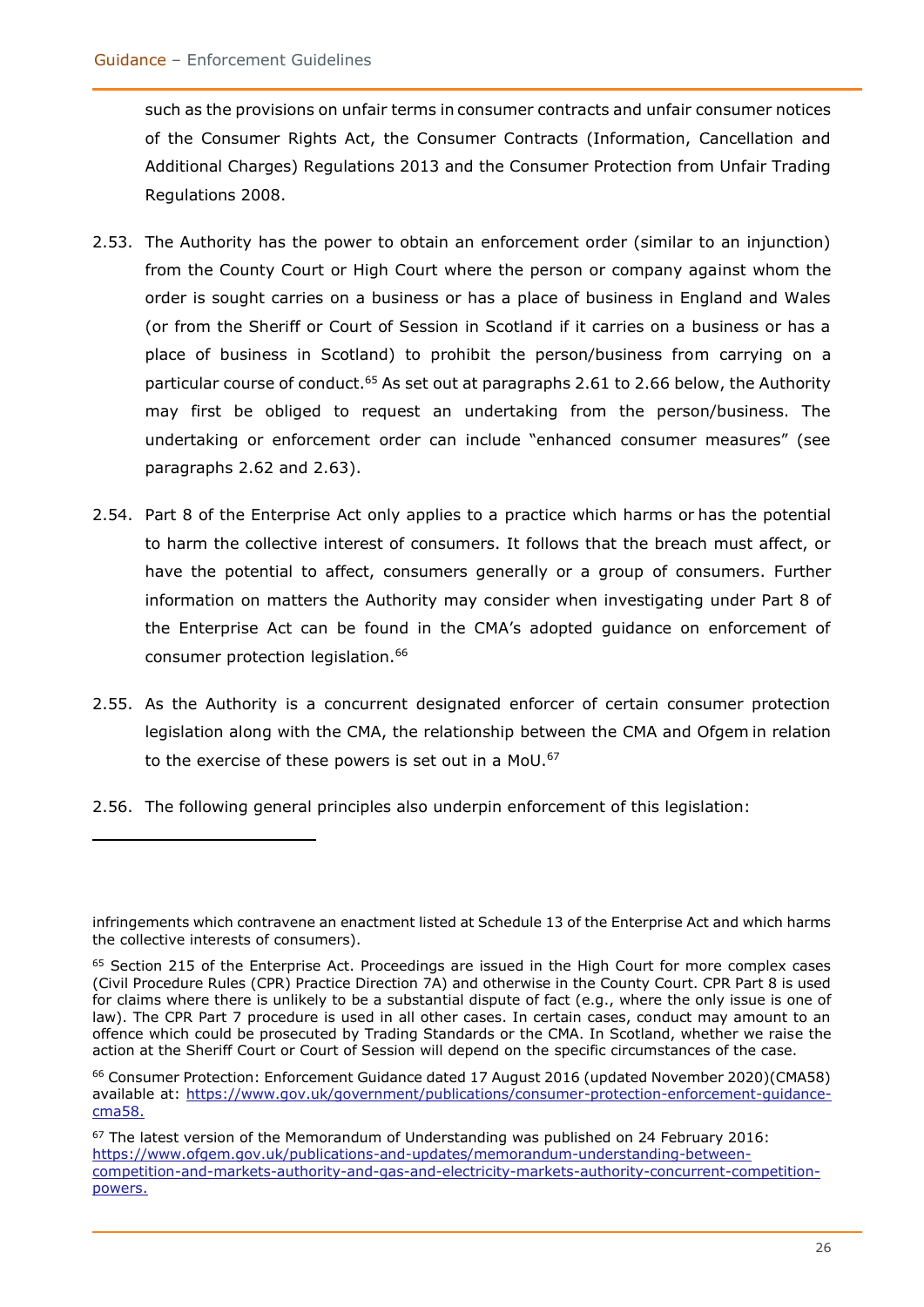- action is necessary;
- businesses will normally be given a reasonable opportunity to put matters right.
- Wherever possible, court action will only be taken after undertakings have been sought;
- proceedings will be brought by the most appropriate body;
- action is coordinated (so that the company is not subjected to unnecessary multiple approaches);
- publicity will be accurate and balanced.
- 2.57. Before obtaining undertakings or an enforcement order, the Authority is required to notify the CMA (as the central co-ordinator for Enterprise Act enforcement) of our intention to take enforcement action. A decision will be made by the CMA about who is best placed to take the investigation forward.<sup>68</sup>
- 2.58. Except where urgent action is necessary (see interim orders below), a minimum of 14 days' consultation with the business is generally required before we seek a court order. Businesses will be contacted and provided with details of the alleged infringement(s). They will be given a reasonable opportunity to respond to the allegations and stop the infringement(s) before we seek a court order.

#### **Interim enforcement orders**

- 2.59. The Authority may seek an interim enforcement order from the court only if it is expedient that the infringing conduct is prohibited or prevented.<sup>69</sup> This is a temporary order until the court finally determines whether to make an enforcement order.
- 2.60. The Authority must give notice to the CMA of our intention to apply for an interim order. A minimum of seven days' consultation with the business is generally required unless the CMA agrees that the application is urgent and should be made without delay.<sup>70</sup> A case is likely to be regarded as urgent when immediate action is vital to safeguard consumers' interests.

#### **Undertakings**

2.61. Instead of (or before) seeking an enforcement order the Authority may secure

<sup>68</sup> See Chapter 4 of the Concurrency Guidance.

<sup>69</sup> Section 218 of the Enterprise Act.

<sup>70</sup> Section 214 of the Enterprise Act.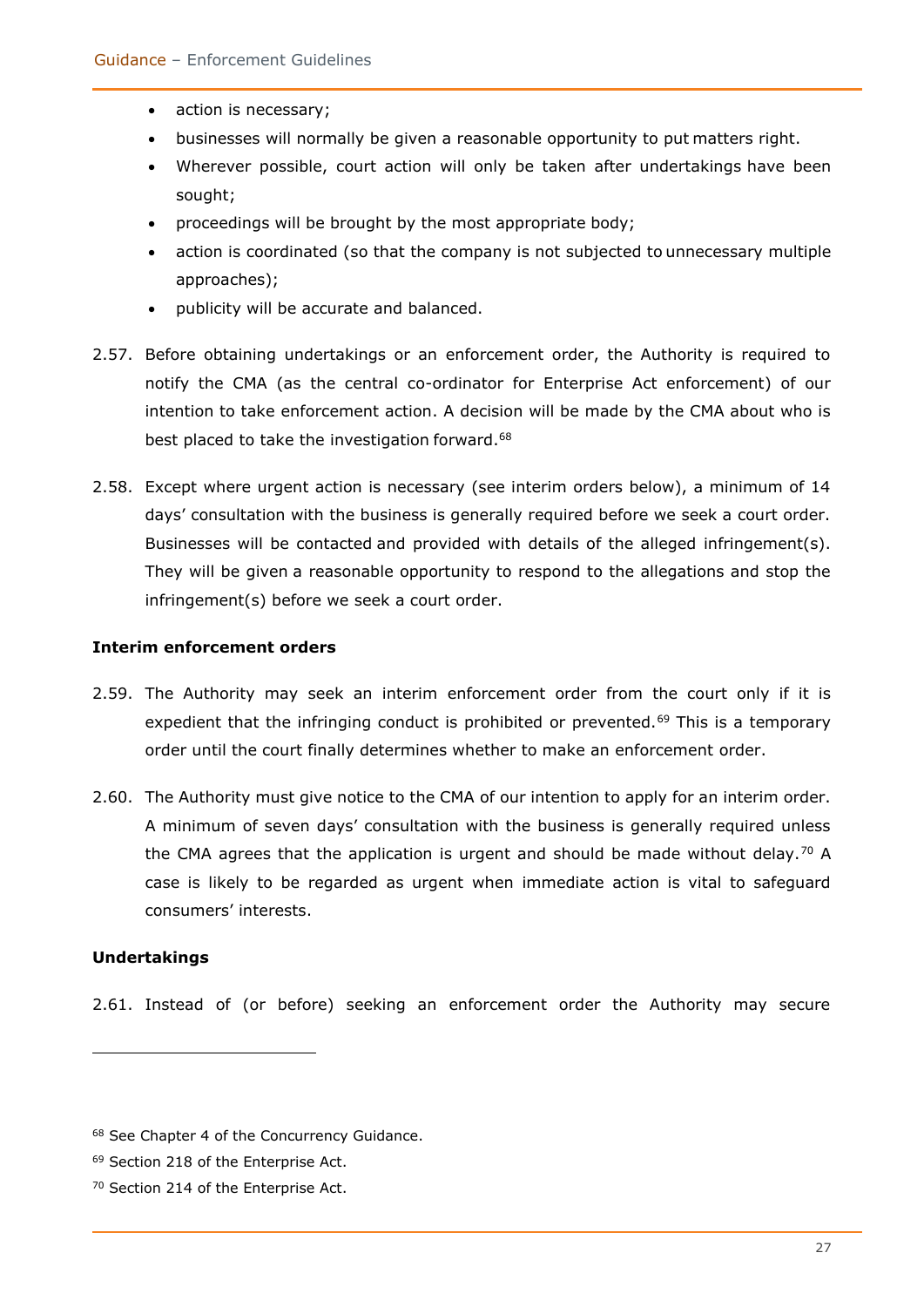undertakings under the Enterprise Act to address the relevant conduct. An undertaking will seek to ensure that a business does not continue, repeat, or engage in the conduct that constitutes an infringement, or consent or connive with another company in the carrying out of the particular conduct. $71$ 

- 2.62. The Authority may also include measures in the undertakings for the benefit of consumers as we consider just, reasonable and proportionate in the circumstances. The measures which may be included in such undertakings are often referred to as 'enhanced consumer measures'.
- 2.63. These measures include:
	- measures offering compensation or other redress to consumers who have suffered loss as a result of the conduct;
	- measures offering consumers the option to terminate (but not vary) their contract;
	- where the consumers who have suffered loss as a result of the conduct cannot be identified (or cannot be identified without disproportionate cost), measures intended to be in the collective interests of consumers (e.g., a payment to an appropriate consumer charity);
	- measures intended to prevent or reduce the risk of the infringing conduct reoccurring, including where this may improve compliance with consumer law more generally;
	- **EX measures intended to enable consumers to choose more effectively between parties** supplying or seeking to supply goods or services.
- 2.64. The terms of the undertaking will be agreed in discussion with the company. The Authority may also require information or documents to be provided to determine if the enhanced consumer measures have been taken.
- 2.65. The Authority will not accept undertakings that it considers to be inadequate, or unlikely to be honoured, or where for any other reason it is seen as essential to bring the matter before the court.

 $71$  Section 219 of the Enterprise Act. Undertakings may be obtained in respect of an infringement where a person has engaged, is engaging or is likely to engage in conduct which constitutes an infringement.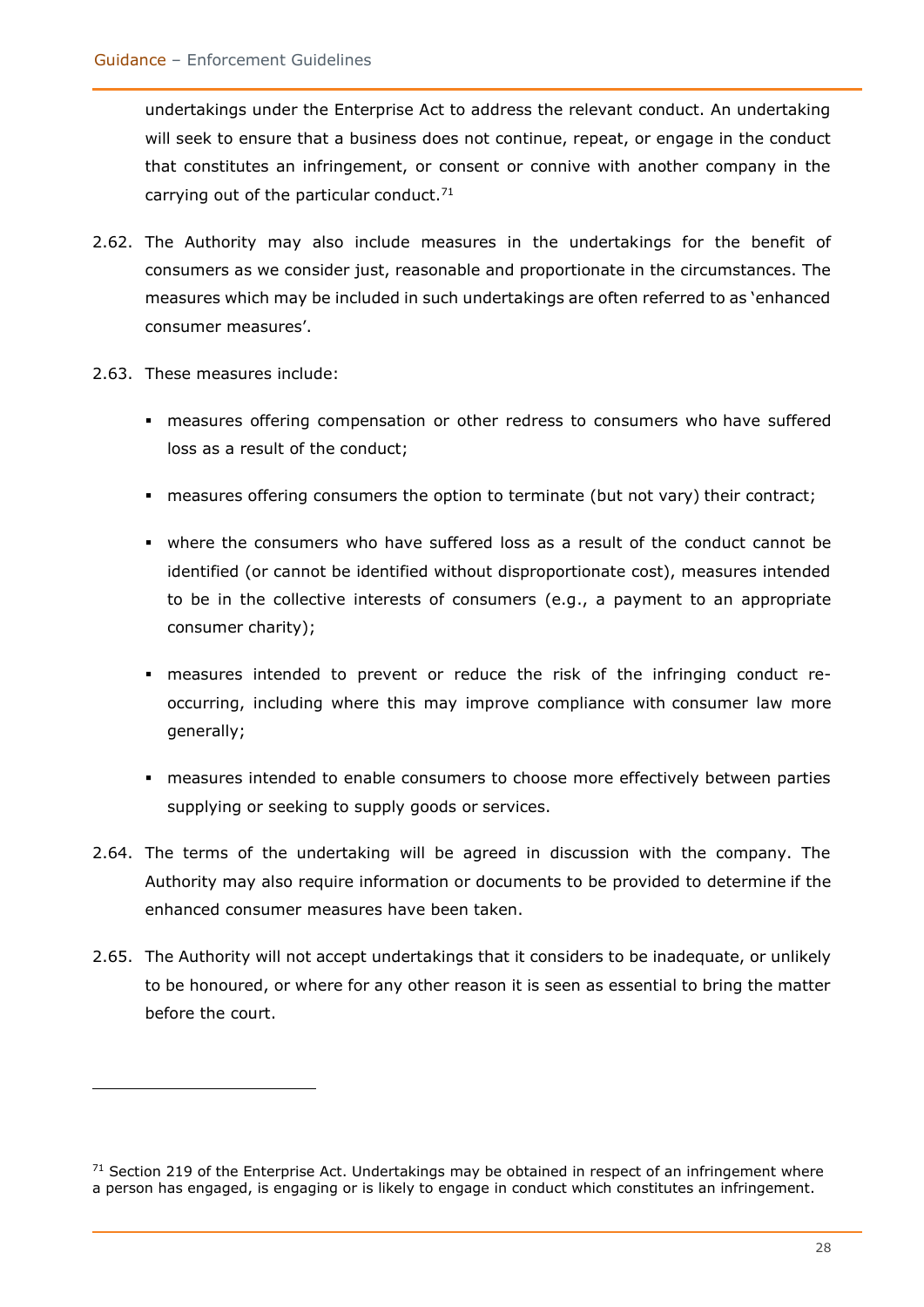2.66. The Authority will notify the CMA of any undertakings given.<sup>72</sup> It will usually publish undertakings on its website (after taking account of the appropriate confidentiality considerations under Part 9 of the Enterprise Act and otherwise).

#### **Enforcement orders**

- 2.67. Where suitable undertakings are not obtained or are given but subsequently breached or found to be inadequate, an enforcement order may be sought to put a stop to the harmful conduct.
- 2.68. In assessing whether to seek an enforcement order, relevant factors are likely to include the:
	- **EXTER** intent of the company and whether the breach was deliberate;
	- history of breaches by the company; and
	- nature and extent of the harm to consumers.
- 2.69. If seeking an enforcement order, the Authority must give notice to the CMA and a minimum of  $14$  days<sup>73</sup> consultation with the business is required, unless the CMA thinks that the order should be made without delay.<sup>74</sup> The Authority will draw the court's attention to any breach of the undertaking and the court will have regard to this when deciding whether to make an enforcement order.
- 2.70. The Authority will set the length of any consultation period with the business based on the complexity of the issues.
- 2.71. If the Authority brings proceedings against a business, they will be notified, have an opportunity to dispute the case and to make representations to the court. The Authority will comply with our duties of disclosure under the Civil Procedure Rules (CPR).<sup>75</sup> The Authority will also comply with any court order in Scotland requiring it to provide certain

<sup>75</sup> CPR Part 31.

<sup>72</sup> Section 219(6) of the Enterprise Act.

 $73$  An extended consultation period of 28 days will apply in certain circumstances where the company against whom the enforcement order would be made is a member of, or is represented by, a trade association or other business representative body that operates an approved consumer code of practice. Sections 214(4) to (4B) of the Enterprise Act.

 $74$  Section 214 of the Enterprise Act. Any representations made to us by a company about why it failed to comply with any undertaking will be shared with the CMA when consulting on whether to seek an enforcement order.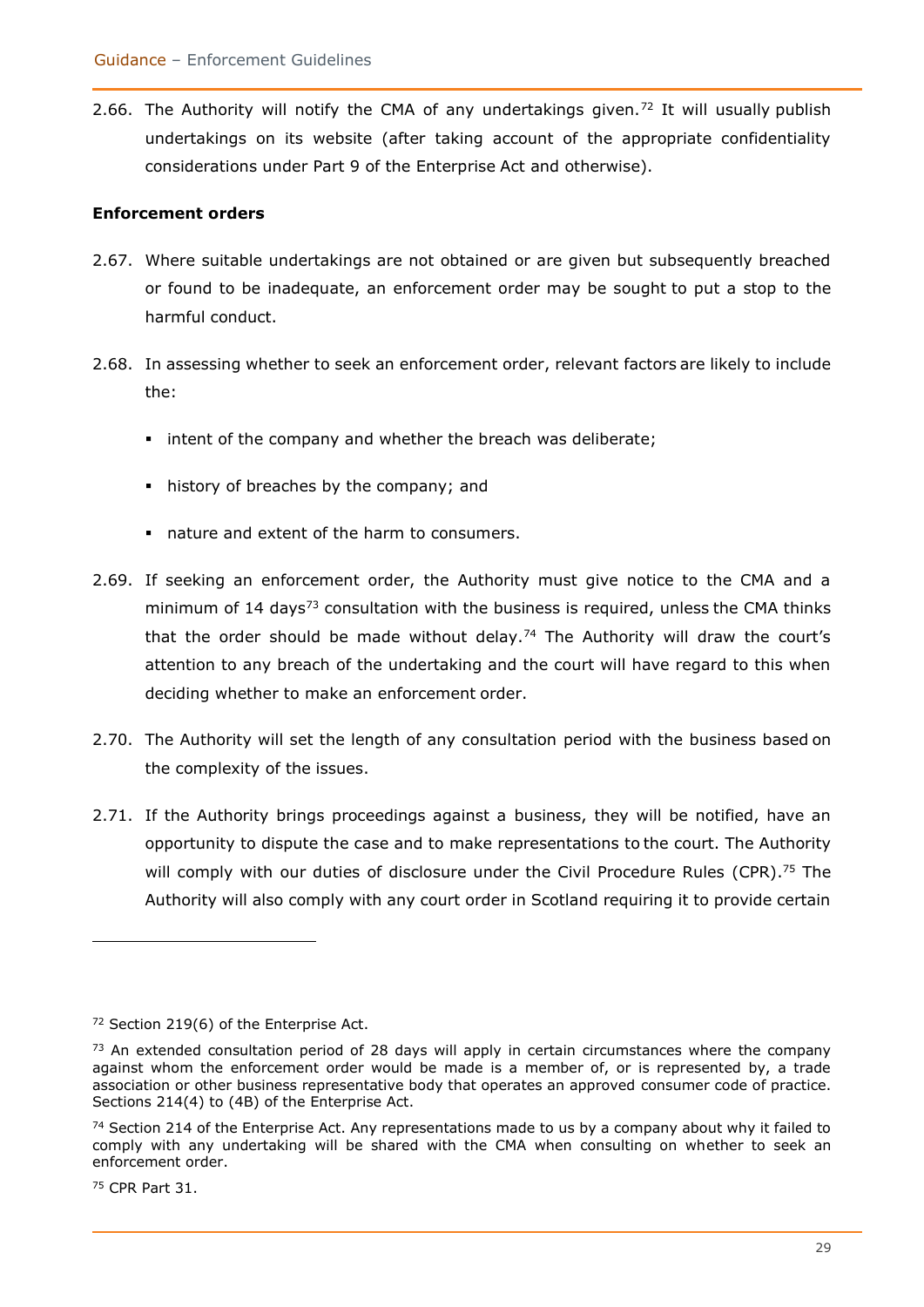information or documentation to the company.<sup>76</sup>

- 2.72. If satisfied that the person named in the application has engaged or is engaging in conduct which amounts to an infringement, or in the case of an infringement set out at Schedule 13 of the Enterprise Act, is likely to engage in such conduct, the court may make an order.<sup>77</sup>
- 2.73. The order will indicate the nature of the infringing conduct, and direct the person not to continue, repeat or engage in the conduct, or consent or connive with another body corporate in the carrying out of the particular behaviour. If appropriate, the order may require the person to publish the order and a corrective statement. The court can alternatively accept undertakings from the person, which may also include a requirement to publish the undertaking and a corrective statement.<sup>78</sup>
- 2.74. An enforcement order may also require the company to take enhanced consumer measures. A summary of the enhanced consumer measures can be found at paragraph 2.63 of these guidelines. Any undertaking given to the court may also include enhanced consumer measures. There is no power to impose a penalty.
- 2.75. The Authority will notify the CMA of any undertakings given or court order made, which it may publish.<sup>79</sup>
- 2.76. Breaching an enforcement order or undertaking to the court is a contempt of court and can lead to a fine or imprisonment.
- 2.77. An outline of the process that we will usually follow in cases under Part 8 of the Enterprise Act is set out in flowchart number 5 in the appendix.

 $76$  There is no general duty of disclosure in terms of the Sheriff Court – Civil Procedure Rules (Ordinary Cause Rules) or in terms of the Rules of the Court of Session. However, the company may seek information or documentation from the Authority through a specification of documents which the court will consider and may grant, or grant in part, depending on the circumstances.

<sup>&</sup>lt;sup>77</sup> Section 217 of the Enterprise Act.

<sup>78</sup> Sections 217(9) and (10) of the Enterprise Act.

<sup>79</sup> Section 215(9) of the Enterprise Act.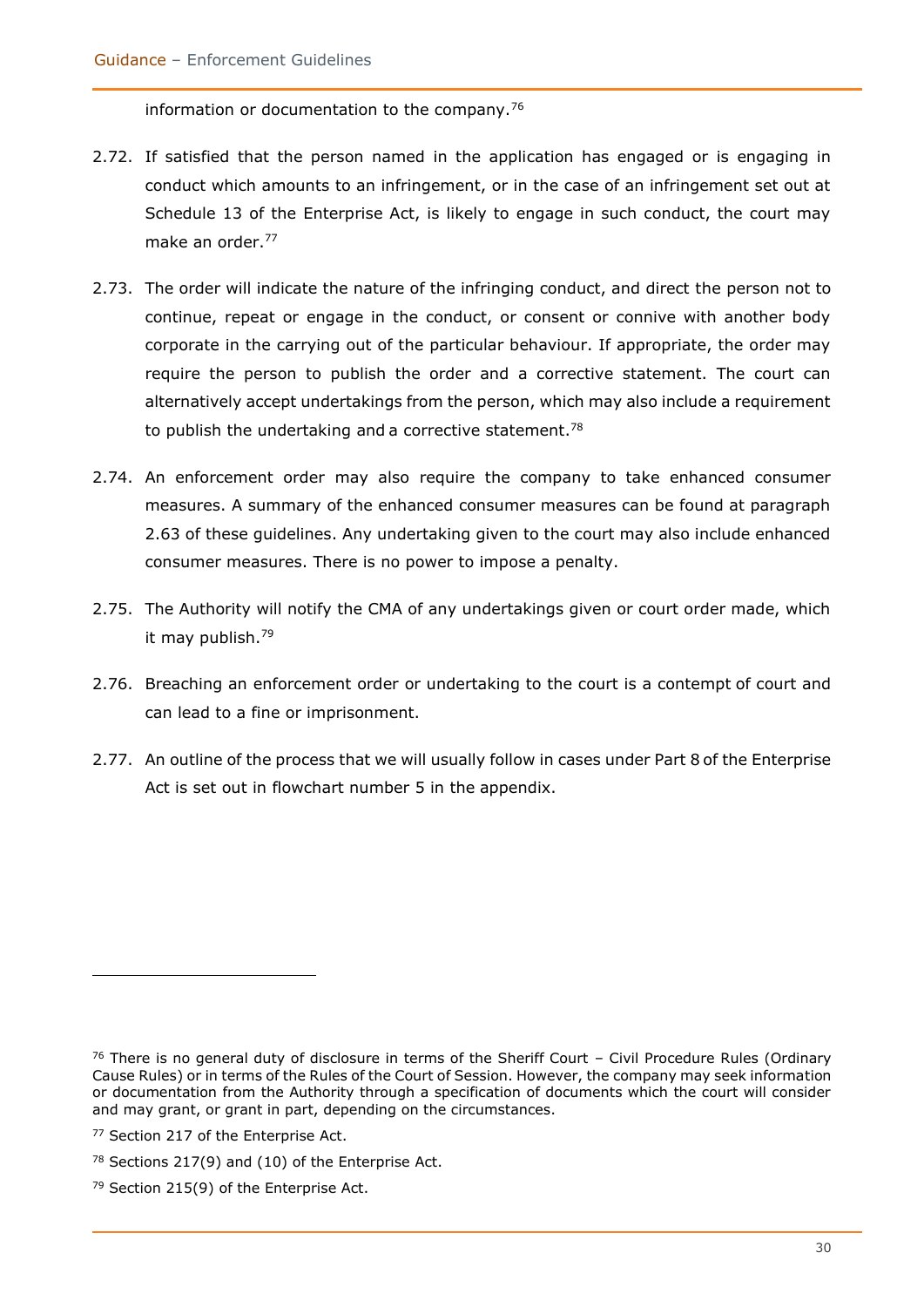# <span id="page-30-0"></span>**Unfair Terms in Consumer Contracts and Unfair Customer Notices – Consumer Rights Act<sup>80</sup>**

- 2.78. The Authority also has the power to enforce the provisions in the Consumer Rights Act relating to unfair terms in consumer contracts and unfair consumer notices directly, rather than under the provisions of Part 8 of the Enterprise Act.<sup>81</sup>
- 2.79. These provisions enable the Authority to consider complaints about unfair terms in consumer contacts or unfair consumer notices, $82$  as well as to take enforcement action on its own initiative.
- 2.80. If the Authority intends to consider a complaint about a potentially unfair contract term or consumer notice, we must notify the CMA of our intention to do so and must then consider the complaint.<sup>83</sup>
- 2.81. The Authority will generally consider potentially unfair contract terms in standard consumer contracts (between a consumer and a seller or supplier) or consumer notices under our powers in the Consumer Rights Act. The Authority will usually use the powers under Part 8 of the Enterprise Act to enforce in relation to unfair terms provisions only where there is evidence that the collective interests of consumers in the UK are being harmed, or where the supplier's conduct raises issues under other consumer protection legislation as well.
- 2.82. Under both the Consumer Rights Act and Part 8 of the Enterprise Act, the Authority may seek undertakings from a party that it will comply with conditions agreed with it about the use of the relevant terms or notices. We are required to notify the CMA of the conditions on which any undertaking is accepted and the party which gave it. The CMA is required to publish details of any such undertaking. If the party fails to comply with those undertakings, we may apply to the court for an injunction. $84$  Proceedings may be

<sup>80</sup> Part 2, Consumer Right Act 2015.

<sup>81</sup> Part 2 and Schedule 3 to the Consumer Rights Act.

 $82$  A consumer notice is defined broadly in the Consumer Rights Act as a notice to the extent that it: a) relates to rights or obligations as between a trader and a consumer; or b) purports to exclude or restrict a trader's liability to a consumer. It does not matter whether the notice is expressed to apply to a consumer, if it is reasonable to assume it is intended to be seen or heard by a consumer. A notice includes an announcement, whether in writing, and any other communication or purported communication.

<sup>83</sup> Paragraph 2 of Schedule 3 to the Consumer Rights Act.

<sup>84</sup> Paragraph 3 of Schedule 3 to the Consumer Rights Act.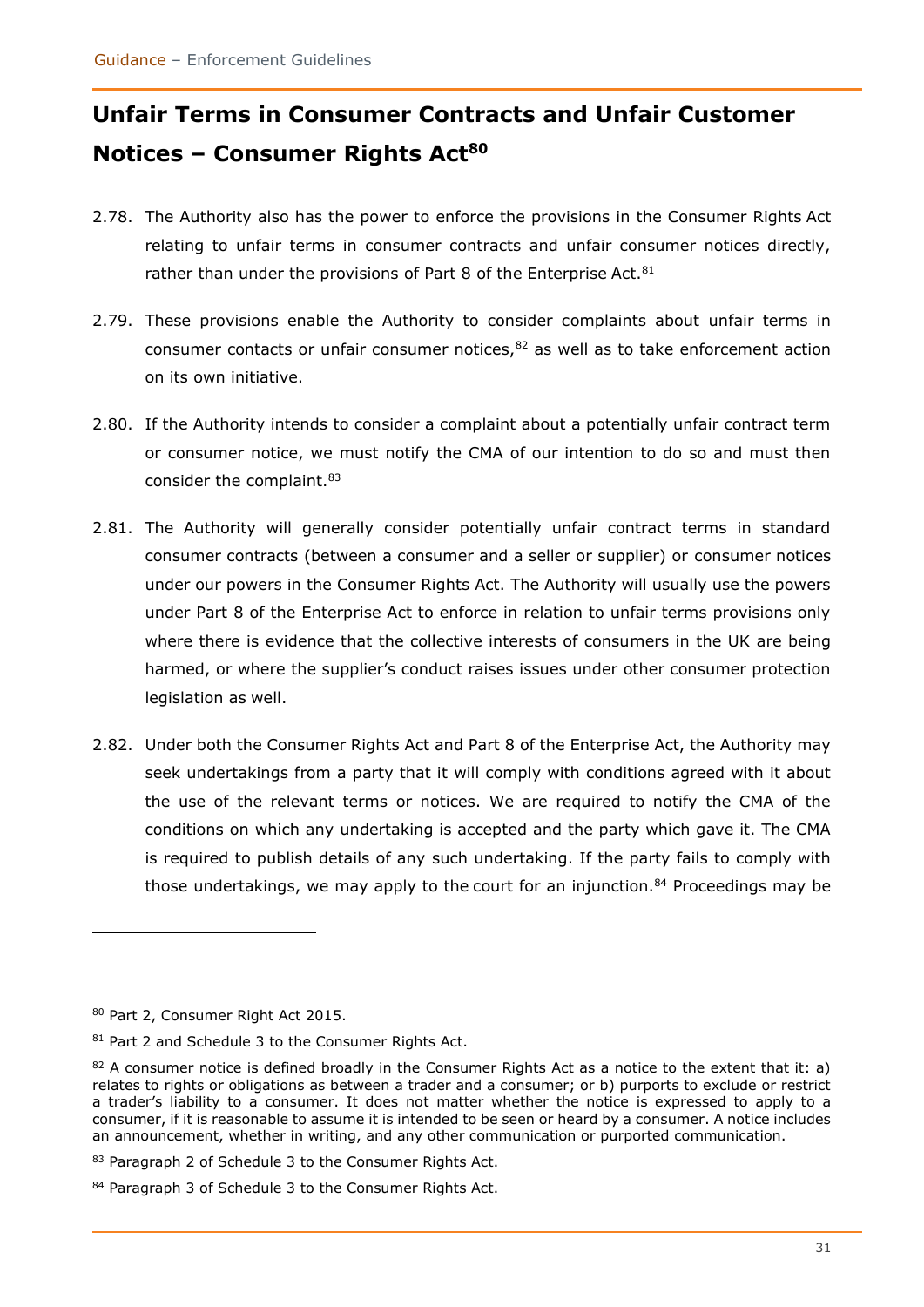issued or raised in the same courts as they are for cases under Part 8 of the Enterprise Act and our disclosure duties (or requirement to provide information or documentation in terms of a court order) are the same.

- 2.83. If seeking an injunction (or interim injunction) (interdict or interim interdict in Scotland), we must give the CMA at least 14 days' notice before the date of the application, unless the CMA consents to a shorter period. $85$  The injunction/interdict granted by the court may relate to the particular term or notice or to any term or notice of a similar kind or with a similar effect.<sup>86</sup> The court may grant an injunction/interdict on such conditions, and against such parties, as it thinks appropriate. There is no power to impose a penalty. We will notify the CMA of the outcome of any application and, if an injunction or interdict is granted, the conditions on which (and the parties against whom) it is made. The CMA is required to publish those details. $87$  If the Authority has agreed to consider a relevant complaint but decide not to apply for an injunction or interdict, then it is required to give reasons for the decision to the party who made the complaint.<sup>88</sup> In doing so, the Authority may have regard to any undertakings given by the company.
- 2.84. Failure to comply with any injunction/interdict or undertaking made to the court is a contempt of court and can lead to a fine or imprisonment.
- 2.85. An outline of the process that we will usually follow in an unfair terms case is set out in flowchart number 5 in the appendix.
- 2.86. The provisions set out above on unfair contract terms and consumer notices do not apply to:
	- any contract entered before 1 October 2015;
	- any consumer notice provided or communicated before 1st October 2015.
- 2.87. These matters are covered by the Unfair Terms in Consumer Contracts Regulations 1999 (UTCCRs). The UTCCRs have now been revoked other than for those purposes.<sup>89</sup> The Authority has the power to enforce the UTCCRs on a similar basis to the process set out

<sup>85</sup> Paragraph 4 of Schedule 3 to the Consumer Rights Act.

<sup>86</sup> Paragraph 5 of Schedule 3 to the Consumer Rights Act.

 $87$  Paragraph  $7(1)$  of Schedule 3 to the Consumer Rights Act.

<sup>88</sup> Paragraph 2(3) of Schedule 3 to the Consumer Rights Act.

<sup>89</sup> The Consumer Rights Act 2015 (Commencement No. 3, Transitional Provisions, Savings and Consequential Amendments) Order 2015.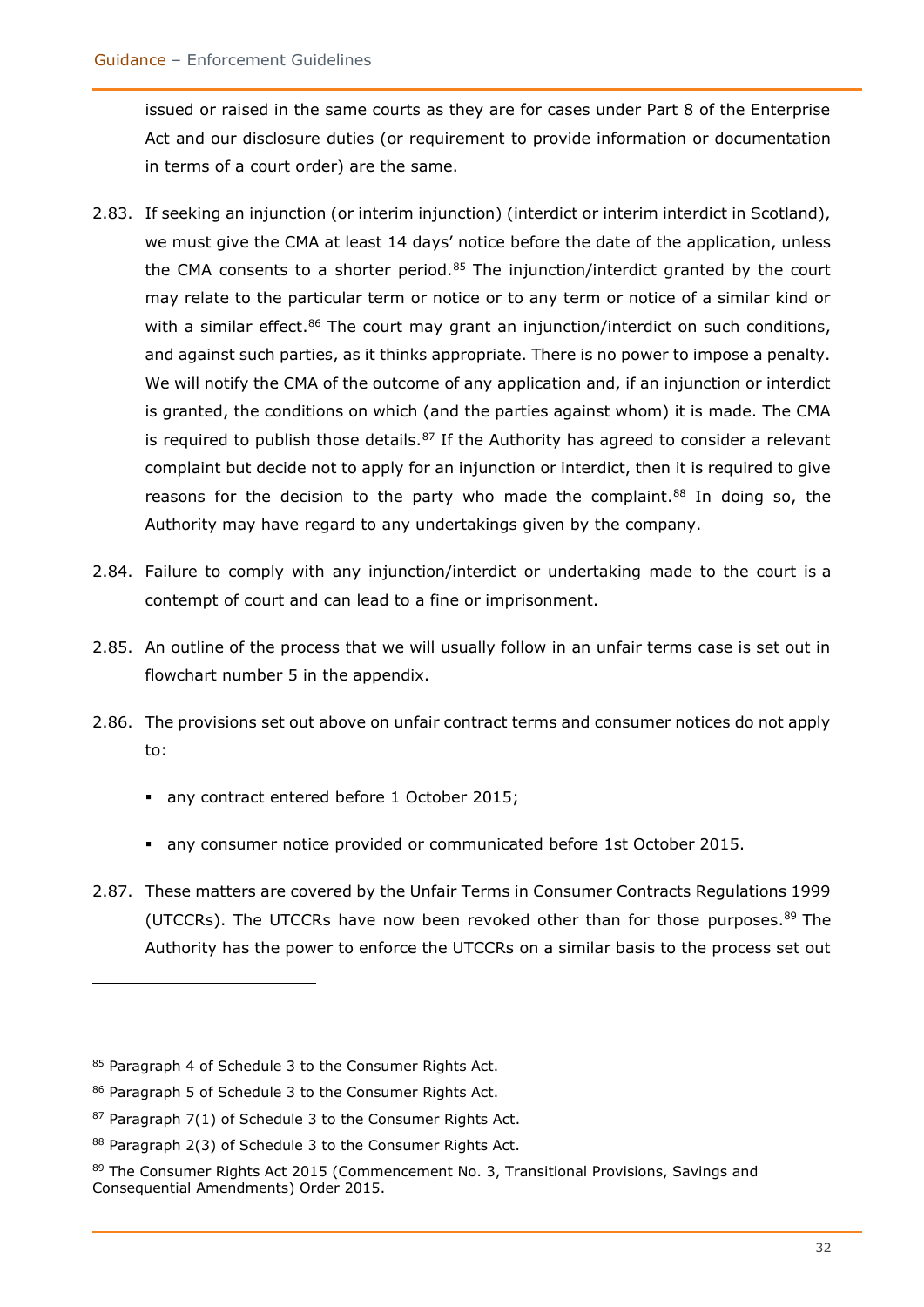above, although certain procedural differences may apply.

## <span id="page-32-0"></span>**Business Protection from Misleading Marketing Regulations 2008 (BPMMRs)**

2.88. Numbered under the BPMMRs, the following are prohibited:

- advertising which misleads traders (regulation 3);
- misleading comparative advertising (regulation 4); and
- **•** promotion by a code owner of misleading advertising and comparative advertising which is not permitted (regulation 5).
- 2.89. The Authority has concurrent powers with the CMA and other regulators to enforce the BPMMRs to protect business customers from misleading marketing.<sup>90</sup> The powers to enforce the BPMMRs are set out in regulation 13. If more than one regulator is contemplating bringing proceedings to enforce the BPMMRs, the CMA may decide that it is best placed to proceed or may direct that another regulator proceeds. $91$
- 2.90. If the Authority considers that there may have been breaches of the BPMMRs, it will follow similar initial procedures to those in cases under Part 8 of the Enterprise Act. If this does not secure compliance we may:
	- **EXECT** seek undertakings from brokers or other organisations to put a stop to misleading marketing activity; 92
	- apply to the court for an injunction/interdict (or interim injunction/interdict) to secure compliance with the BPMMRs.<sup>93</sup>
- 2.91. The Authority must give the CMA at least 14 days' notice before the date of the application of our intention to apply for an injunction (or interim injunction) unless the CMA consents to a shorter period. Our disclosure duties are as stated in paragraph 2.71.

 $90$  A trader may also be guilty of an offence under regulation 6 if they engage in advertising which is misleading which could be prosecuted by Trading Standards or the CMA.

<sup>&</sup>lt;sup>91</sup> Regulation 17 of the BPMMRs.

<sup>92</sup> Regulation 16 of the BPMMRs.

<sup>93</sup> Regulation 15 of the BPMMRs.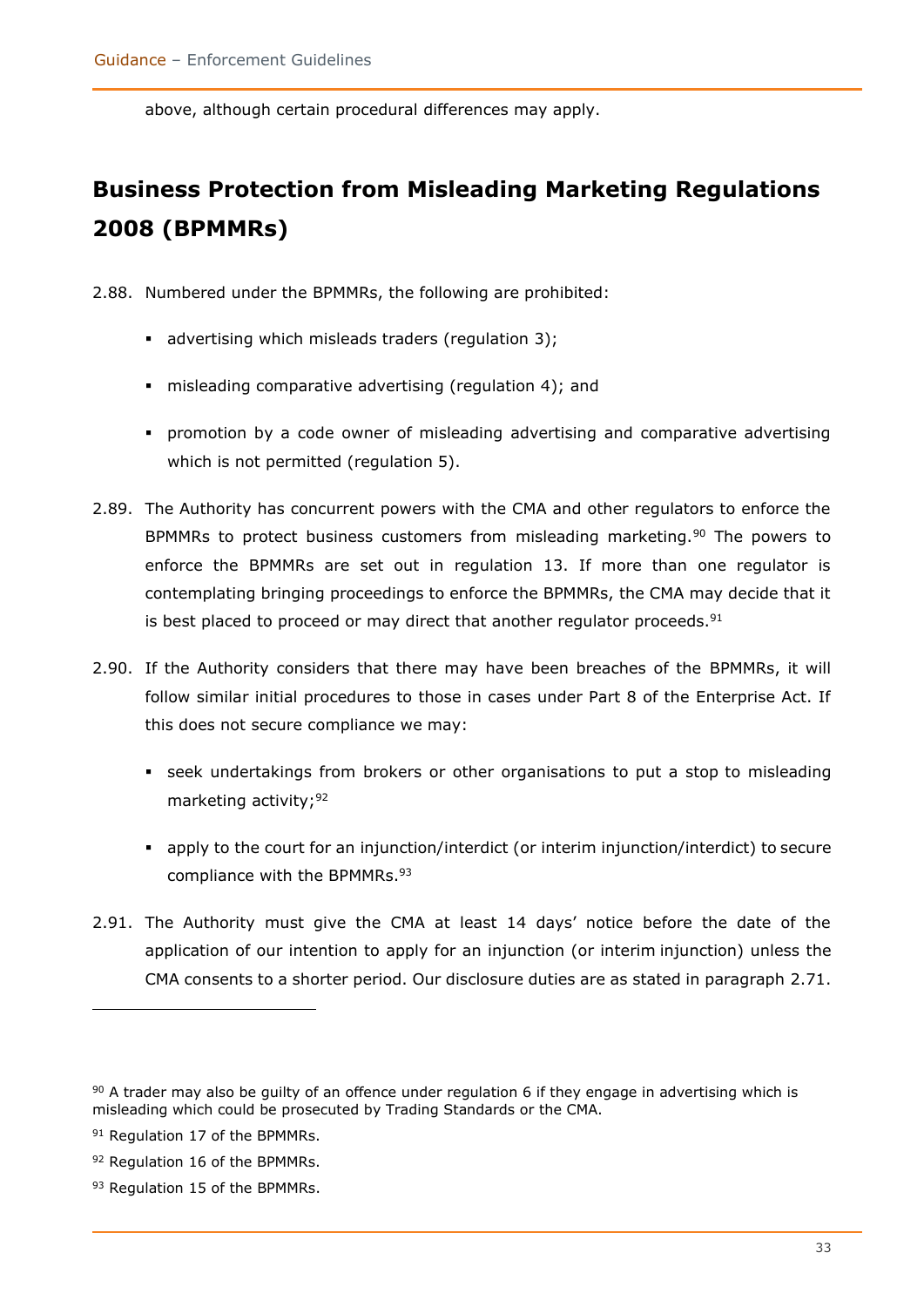- 2.92. The Authority can apply for an injunction or interdict (in Scotland) if there has been or is likely to be a relevant breach and we consider that it is appropriate to do so. The court can grant an injunction even without proof of actual loss or damage, or intention or negligence by the advertiser. The injunction or interdict may relate to specific advertising and any in similar terms or likely to convey a similar impression.<sup>94</sup> When granting the injunction or interdict, the court may require the person against whom the order is made to publish the injunction or interdict and a corrective statement.<sup>95</sup> The court can alternatively accept undertakings. There is no power to impose a penalty. We will notify the CMA of any undertakings given or court order made, which it may publish.<sup>96</sup>
- 2.93. Breach of the injunction, interdict or undertaking given to the court is a contempt of court and can lead to a fine or imprisonment.
- 2.94. An outline of the process that we will usually follow in cases under the BPMMRs is set out in flowchart number 5 in the appendix.

#### **Appeals against decisions made by the courts in consumer protection cases**

- 2.95. Orders made under Part 8 of the Enterprise Act, the Consumer Rights Act and the BPMMRs are dealt with on appeal in the same way as other civil appeals. An appeal lies to the next level of judge in the court hierarchy against the order made by the lower court.<sup>97</sup>
- 2.96. Notice of appeal must be filed at the appeal court within the time directed by the lower court, or (where the court makes no such direction) within 21 days of the date of the lower court's decision that is to be appealed.<sup>98</sup>

96 Regulations 19 and 20 of the BPMMRs.

<sup>94</sup> Regulation 18 of the BPMMRs.

<sup>95</sup> Regulation 18 of the BPMMRs.

<sup>97</sup> The Access to Justice Act 1999 (Destination of Appeals) Order 2000 provides a summary of the destinations for different types of civil appeals.

<sup>98</sup> Rules 52.4(2) of the Civil Procedure Rules and see Part 52 of the Civil Procedure Rules generally for further information about appeals.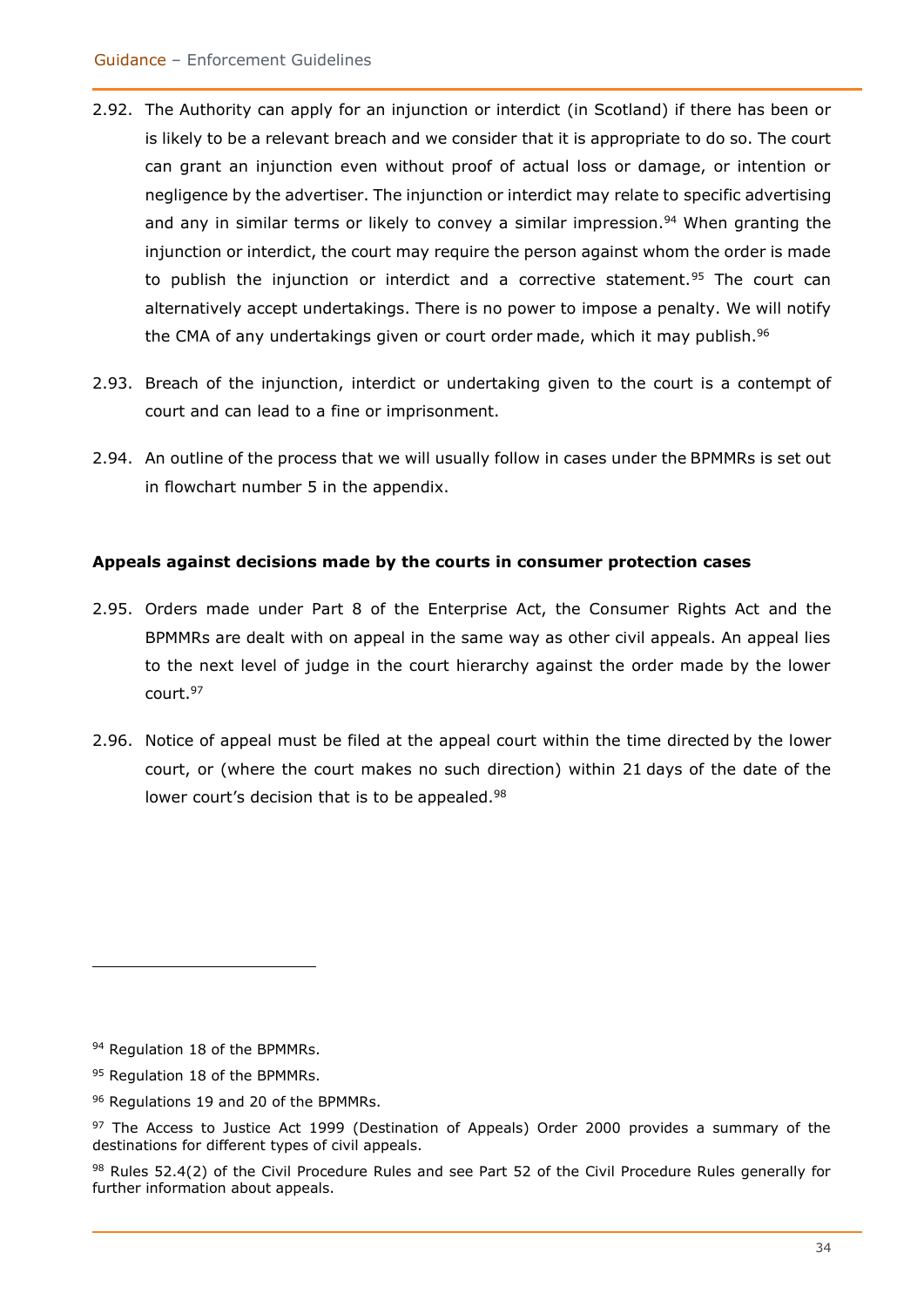### <span id="page-34-0"></span>**3. Governance**

#### <span id="page-34-1"></span>**Section summary**

- 3.1. This section explains the Authority's power to delegate its decision-making powers and describes the Authority's decision-making bodies. It sets out how settlement decisions and final decisions in contested cases are made and issued. It also deals with appeals.
- 3.2. Decisions on breaches or infringements, the use of its enforcement powers, and the imposition of penalties or consumer redress payments may be delegated by the Authority to certain employees (of the Authority), who have delegated decision-making powers. The Authority's decision-makers include the Director responsible for Enforcement, assisted by the EOB,<sup>99</sup> the Settlement Committee, the Enforcement Decision Panel (EDP) and, for Sectoral settlement decisions, an Ofgem Director.

### <span id="page-34-2"></span>**The decision-makers**

#### <span id="page-34-3"></span>**The power to delegate**

- 3.3. The Authority is authorised to delegate its decision-making powers to any member or employee of Ofgem, or any committee of Ofgem which consists entirely of members or employees of Ofgem.<sup>100</sup>
- 3.4. For Sectoral cases, day-to-day decisions are made by a designated case team under the supervision of the Senior Responsible Officer (SRO), who will be involved as and when necessary.
- 3.5. For competition cases, day-to-day decisions are made by a designated case team under the supervision of the SRO. The SRO is responsible, in particular, for authorising the opening of a formal investigation, handling escalated complaints on procedures that

<sup>99</sup> The EOB is made up of senior civil servants from around Ofgem chaired by the Director responsible for Enforcement. This Director is the final decision-maker.

<sup>100</sup> Paragraphs 9(1) and (3) of Schedule 1 to the Utilities Act 2000.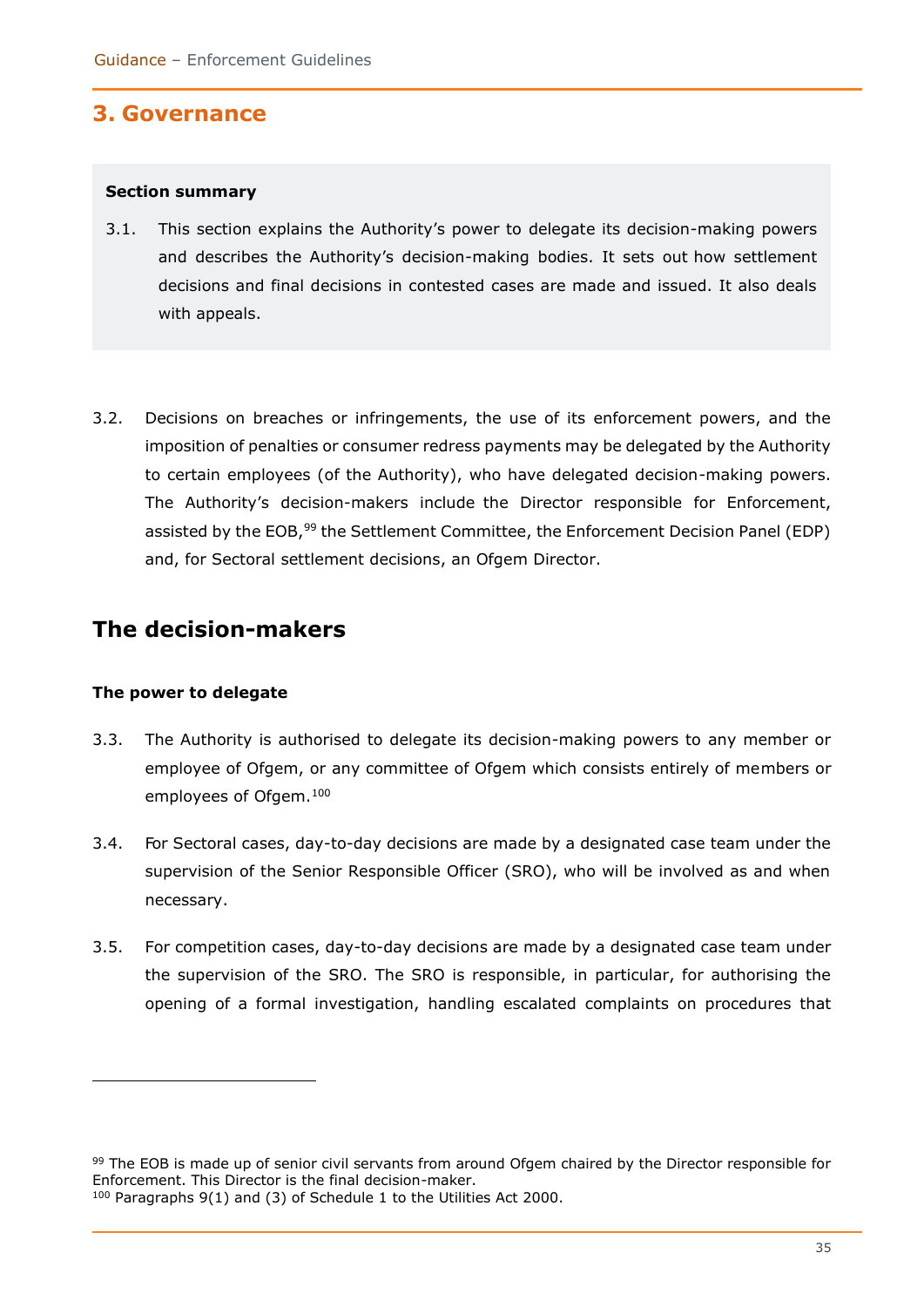could not be resolved by the case team, as well as for the decision to issue the Statement of Objections, and whether to accept commitments.

#### **Senior Ofgem employees**

- 3.6. In cases where the Director is the decision-maker, they can make decisions, including but not limited to the decision:
	- a) to issue the settlement mandate;
	- b) to approve and issue the proposed settlement penalty notice;
	- c) to approve any final settlement decision;
	- d) to make a provisional order.<sup>101</sup>
- 3.7. The identity of the Director will be provided to the business in writing.
- 3.8. The process in relation to Competition Act cases is set out in paragraphs 6.63 to 6.108.

#### **The Enforcement Oversight Board (EOB)**

- 3.9. The EOB advises the Director with responsibility for enforcement. It provides strategic oversight and governance across our enforcement work. The members of the EOB are usually senior civil servants from across Ofgem. It is chaired by the senior civil servant with responsibility for enforcement.
- 3.10. It may also decide to recommend that we should seek to exercise our Competition Act powers in a particular case. It is usually consulted on whether interim orders should be made, or commitments accepted. It is also usually consulted on decisions whether to seek a court order under the Enterprise Act and related decisions under general consumer law.

#### **The Enforcement Decision Panel (EDP)**

- 3.11. The EDP consists of a pool of members who are employed specifically for EDP duties and are independent from Ofgem's case teams. One of the EDP members will be appointed as the EDP Chair.
- 3.12. EDP members have delegated powers to make decisions in accordance with their published Terms of Reference.<sup>102</sup>

<sup>&</sup>lt;sup>101</sup> These matters usually involve discussion with the EOB, however, an Ofgem senior employee, including a Deputy Director, has the authority to make a provisional order should the need arise.

<sup>102</sup> Committees of The Authority - [Terms of Reference and Non-Executive membership | Ofgem.](https://www.ofgem.gov.uk/publications-and-updates/committees-authority-terms-reference-and-non-executive-membership)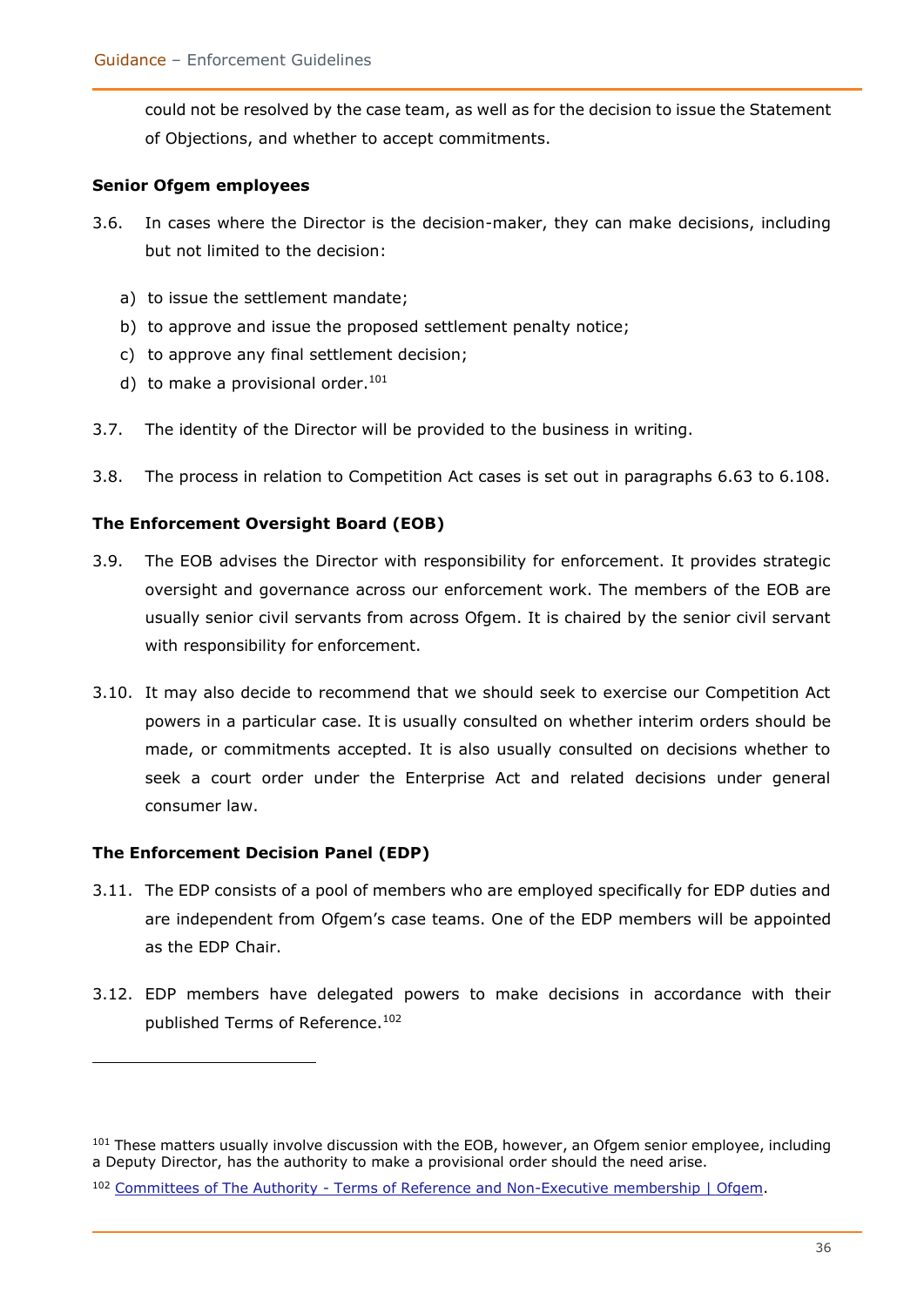- 3.13. The EDP Secretariat provides administrative and procedural support to the EDP members. This includes the management of correspondence, meetings, case papers and evidence. The EDP Secretariat is independent from Ofgem's case and legal teams. It liaises with the parties on behalf of the EDP.
- 3.14. The EDP or its individual members should not be contacted directly by any party or their representatives unless advised to do so by the EDP.
- 3.15. Each time we need to use the EDP for an enforcement decision, a decision-making panel ("the Panel") will be appointed by the EDP Chair. There will be a Panel Chair who will chair the decision-making discussions, and who has the casting vote in the event of a deadlock.
- 3.16. In contested Competition Act cases where it must exercise its decision-making powers, the EDP Chair appoints at least one legally qualified member to the EDP. The EDP decides on whether an infringement of the Competition Act has or has not occurred. If an infringement has occurred, the EDP also decides on what action is to be taken against the infringing party or parties (in the form of written directions) and whether a financial penalty should be imposed. In Competition Act cases, a Procedural Officer is also required to chair the oral hearing and report to the Panel on procedural fairness.<sup>103</sup>
- 3.17. The identity of the Panel members (and the Procedural Officer in Competition Act cases) will be notified to the parties in writing by the EDP Secretariat.

# **Authority strategic oversight**

- 3.18. The Authority will not seek to influence the outcome of particular matters or change any decision of the EDP, Settlement Committee or other relevant decision makers.
- 3.19. The Authority will retain oversight through its annual review of the decisions taken by EDP members. It may, if appropriate, issue further guidance to the EDP to inform future decisions.

<sup>&</sup>lt;sup>103</sup> Rules 6(5) and (6) of CA98 Rules. Note that the Procedural Officer will not have been involved in the investigation and is not a decision-maker in the case.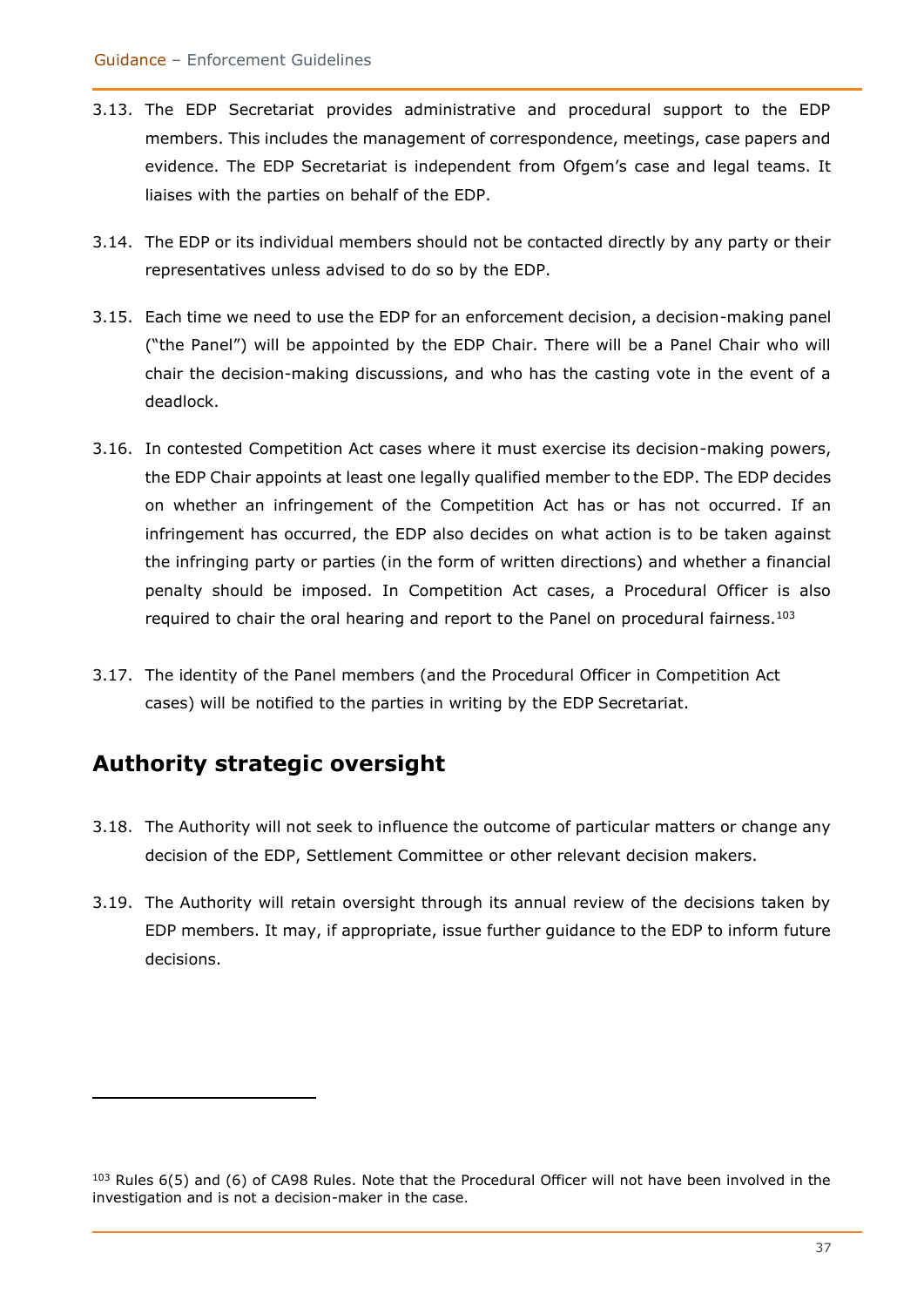# **4. Information gathering**

#### **Section summary**

- 4.1. This section will describe the sources of information that are most frequently used and how this information is managed (including confidential information) and assessed to decide whether to open or continue a case and to ensure the process is consistent with the case opening criteria (see paragraphs 5.5 to 5.25).
- 4.2. It will also describe in detail, what enforcement tools are available to us, how we use our enforcement tools in practice and how we would identify and decide whether to investigate a potential breach.

# **Information**

- 4.3. As part of our enforcement and compliance work, we gather information from various sources, some of which is provided to us and some of which is requested via informal and formal processes.
- 4.4. We have wide-ranging powers to require the provision of information. These include powers under the following legislation:
	- The Gas Act and Electricity Act;<sup>104</sup>
	- The Competition Act;<sup>105</sup> and
	- The Consumer Rights Act.<sup>106</sup>

<sup>104</sup> Section 38 of the Gas Act and section 28 of the Electricity Act. There are other powers to require information: for monitoring purposes under section 34A of the Gas Act and section 47A of the Electricity Act, in the standard licence conditions and in the statutory instruments relating to the environmental schemes.

<sup>105</sup> Ofgem has the power, under section 26 of the Competition Act, to issue written information requests requiring a person to produce specified documents or information which we consider relate to any matter relevant to the investigation. Ofgem also has powers under sections 26A to 28A of the Act to require an individual connected with the subject of the investigation to answer oral questions on any matter relevant to the investigation and enter, and in some instances to search, business and domestic premises (section 28 of the Competition Act in relation to business premises. Section 28A of the Competition Act in relation to domestic premises). We would expect to have regard to the CMA's guidance in this regard when exercising these powers.

<sup>106</sup> Guidance for businesses is available at: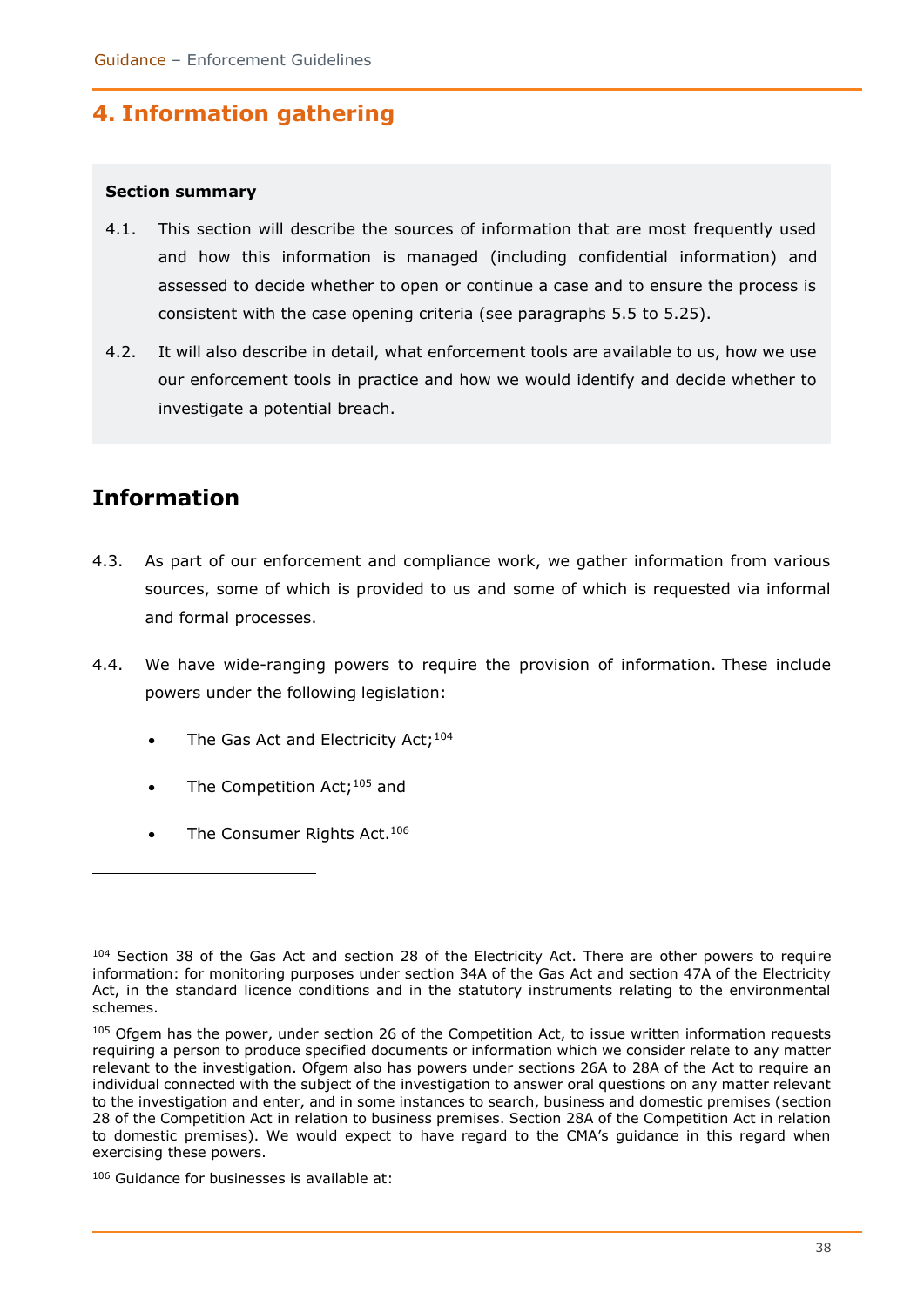#### **Self-reporting**

- 4.5. The standard licence conditions of supply require licenced gas and electricity suppliers to be open and cooperative with Ofgem, which includes self-reporting of potential noncompliance with licence conditions. 107
- 4.6. Whilst this requirement, at present, only applies to licensed suppliers, we strongly encourage other relevant businesses to promptly and accurately self-report potential breaches that may give rise to material loss, harm, or damage to consumers, the market, or to Ofgem's ability to regulate.
- 4.7. A case may be opened following self-reporting by a business,  $108$  for example, the business has identified an issue when carrying out internal compliance checks, showing that it may have breached a licence condition, code, or relevant legislation.
- 4.8. If a potential breach is identified by a business, it should promptly open a dialogue with Ofgem,<sup>109</sup> and provide as much detail as possible about the potential breach (or breaches), what caused it, the loss, harm, or damage that has or may have resulted, and the steps that have been or will be taken (including proposed timings) to remedy the situation.<sup>110</sup> We recognise that the need to self-report promptly might mean businesses have not necessarily established the full extent of problems, but that should not prevent prompt and accurate self-reporting of the facts as they stand and taking steps, in a timely manner, to determine the full extent of problems and put things right.
- 4.9. For Competition Act cartel cases, businesses should consider whether they may be eligible to receive total or partial immunity from fines. This is known as an application

[https://www.businesscompanion.info/sites/default/files/Investigatory-powers-of-consumer-law](https://www.businesscompanion.info/sites/default/files/Investigatory-powers-of-consumer-law-enforcers-guidance-for-businesses-on-the-Consumer-Rights-Act-2015-Oct-2015.pdf)[enforcers-guidance-for-businesses-on-the-Consumer-Rights-Act-2015-Oct-2015.pdf.](https://www.businesscompanion.info/sites/default/files/Investigatory-powers-of-consumer-law-enforcers-guidance-for-businesses-on-the-Consumer-Rights-Act-2015-Oct-2015.pdf)

<sup>&</sup>lt;sup>107</sup> SLC 5A of the gas and electricity supply licences - Principle to be Open and Cooperative.

<sup>108</sup> The Gas Act and Electricity Act impose obligations on 'regulated persons'. The Competition Act refers to 'undertakings' and consumer protection legislation refers to 'traders' or 'sellers or suppliers'. For simplicity we refer to the 'company' from this section onwards, except when describing specific decisions or appeals in section 6.

<sup>&</sup>lt;sup>109</sup> Either by contacting their dedicated account manager, writing to their usual contacts within Ofgem or the Enforcement Team, Ofgem, 10 South Colonnade, Canary Wharf, London, E14 4PU, emailing [enforcement@ofgem.gov.uk](mailto:enforcement@ofgem.gov.uk) or by telephoning via the main switchboard on 020 7901 7000.

<sup>&</sup>lt;sup>110</sup> SLC 5A of the Gas and Electricity Standard Licence Conditions of Supply require an energy supplier to self-report.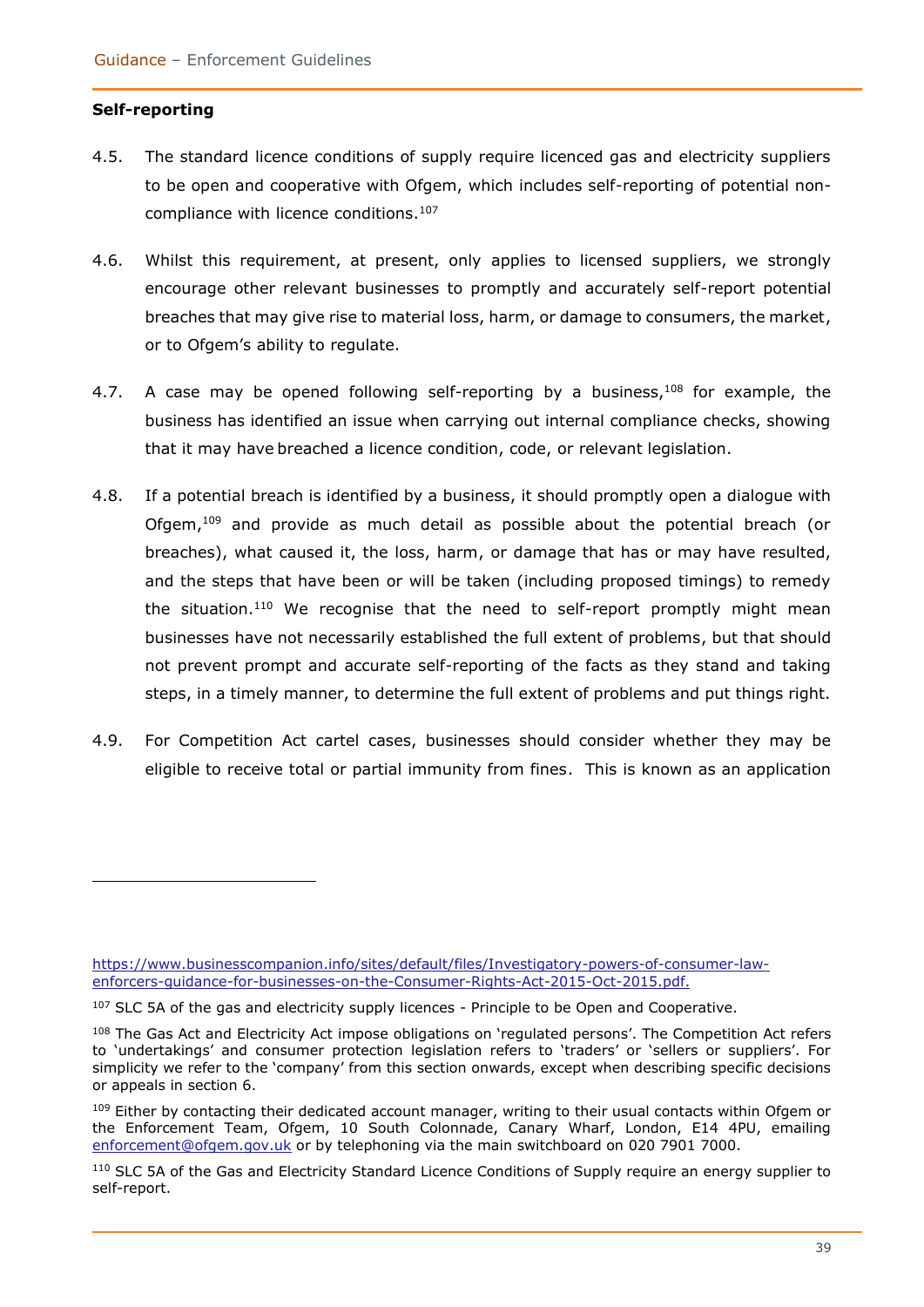for "leniency". All initial applications for leniency should be made to the CMA in accordance with its published leniency process and procedure.<sup>111</sup>

- 4.10. Where a business is not required to self-report, the fact that the breaches came to light as a result of prompt, accurate and comprehensive self-reporting, particularly when those breaches were unlikely to come to light via other information sources, may be seen as a mitigating factor and will be considered in Ofgem's decision to prioritise enforcement action, or may be reflected in any penalty or redress outcome. This may also result in Ofgem seeking to resolve the matter via Alternative Action.<sup>112</sup> Alternative Action may also be considered for suppliers who self-report.
- 4.11. However Alternative Action may not always be appropriate, for example for serious or repeat breaches in which opening an enforcement case or issuing an enforcement order is likely to be the most appropriate course of action. Given that potential breaches of competition law are by their nature serious, Alternative Action is unlikely to be appropriate.
- 4.12. As indicated in paragraph 4.10, where a business is not obligated to self-report, prompt, accurate and comprehensive self-reporting is one of the factors that may decrease the amount of any financial penalty that the Authority may decide to impose in circumstances when an investigation is carried out and a breach (or breaches) is found.<sup>113</sup> When setting the amount of a penalty, the Authority recognises the value of businesses promptly reporting to Ofgem and putting right any non-compliance that they have identified.<sup>114</sup>

<sup>111</sup> See<https://www.gov.uk/guidance/cartels-confess-and-apply-for-leniency> and Applications for leniency and no action in cartel cases: (OFT1495),

[https://www.gov.uk/government/publications/leniency-and-no-action-applications-in-cartel-cases.](https://www.gov.uk/government/publications/leniency-and-no-action-applications-in-cartel-cases) See as well, the CMA's information note on the arrangements for the handling of leniency applications in the regulated sectors:

[https://assets.publishing.service.gov.uk/government/uploads/system/uploads/attachment\\_data/file/893](https://assets.publishing.service.gov.uk/government/uploads/system/uploads/attachment_data/file/893921/information-note-on-arrangements-for-handling-of-leniency-applications.pdf) [921/information-note-on-arrangements-for-handling-of-leniency-applications.pdf.](https://assets.publishing.service.gov.uk/government/uploads/system/uploads/attachment_data/file/893921/information-note-on-arrangements-for-handling-of-leniency-applications.pdf)

<sup>&</sup>lt;sup>112</sup> Alternative Action outcomes can also be dealt with without recourse to our regulatory enforcement powers and can also be delivered via our retail compliance function in the retail directorate, and often result in a redress payment.

<sup>&</sup>lt;sup>113</sup> Details of the other factors that may affect the penalty level in cases under the Gas Act and Electricity Act are in the Authority's financial penalties and consumer redress policy statement.

<sup>&</sup>lt;sup>114</sup> Here a licensed supplier is required to comply with one of the new relevant conditions introduced through the Supplier Licensing Review, then its compliance with this condition may not be considered as a factor that could reduce the level of a financial penalty. A licensed supplier may not be able to benefit from a reduced penalty for adhering to a condition with which it is required to comply due to the terms of the conditions introduced by the Supplier Licensing Review.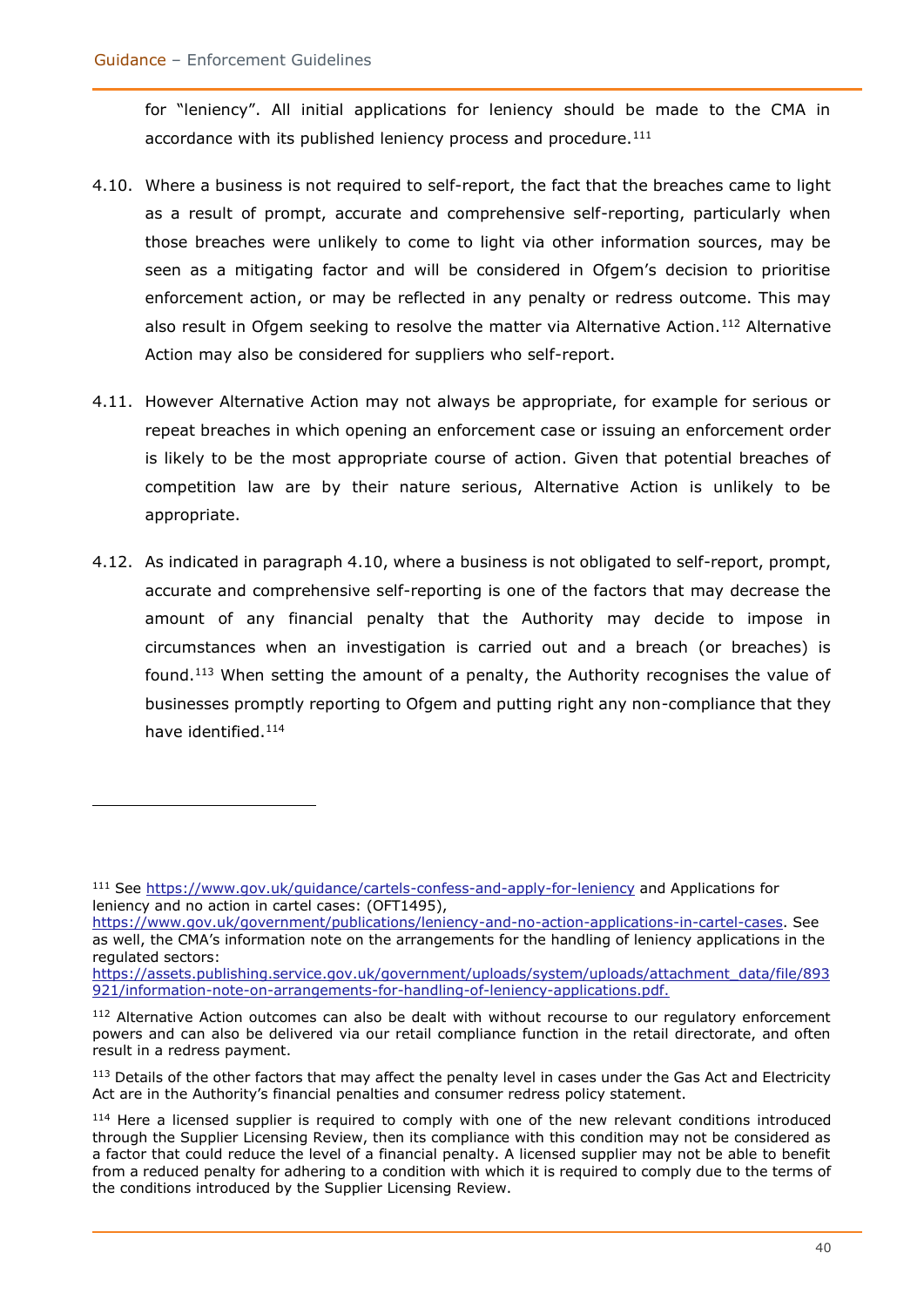4.13. Conversely, factors that tend to increase the amount of any financial penalty in Sectoral cases include withholding relevant evidence and/or submitting it in a manner that hinders the investigation, and any attempt to conceal all or part of a contravention or failure. Similarly, persistent, and repeated unreasonable conduct or behaviours that delay enforcement action are an aggravating factor to be taken into account in setting penalties. In relation to Competition Act investigations, persistent and repeated unreasonable behaviour that delays the Authority's enforcement action will be considered an aggravating factor in determining the level of any penalty imposed for breaching the relevant prohibitions contained in the Competition Act.

#### **Whistleblowers**

- 4.14. Whistleblowing is when a person or business raises a concern about a wrongdoing, risk, or malpractice that they are aware of through their work (for instance, licence breaches such as mis-selling of energy contracts identified by a customer services operative or a sales agent of the business, or poor complaints processes). It is also sometimes described as making a disclosure in the public interest. We invite contact from all parties who may have such information relating to the gas and electricity markets. Disclosures made to "blow the whistle" about concerns regarding potential breaches of relevant regulations or legislation may lead to enforcement and/or compliance action.
- 4.15. To facilitate such disclosures, government has issued whistleblowing guidance applicable to people considering disclosing information, which: $115$ 
	- sets out the circumstances in which disclosure would entitle a person to benefit from the legal protections (against victimisation or unfair dismissal by their employer) offered to whistle-blowers; and
	- details the process that should be followed in dealing with whistle-blowers.
- 4.16. We have also produced our own whistleblowing guidance document, which should be consulted before making a disclosure to us*.* 116

#### **Information gathered via Ofgem's internal monitoring functions**

4.17. We have a general duty to monitor the gas and electricity markets for the purposes of considering whether any of our functions are exercisable and we may conduct own-

<sup>115</sup> [https://www.gov.uk/whistleblowing.](https://www.gov.uk/whistleblowing) The documents include a list of prescribed people and bodies to whom you can blow the whistle. Ofgem is the Gas and Electricity Markets Authority for these purposes.

<sup>116</sup> [https://www.ofgem.gov.uk/ofgem-publications/83570/whistleblowingguidance.pdf.](https://www.ofgem.gov.uk/ofgem-publications/83570/whistleblowingguidance.pdf)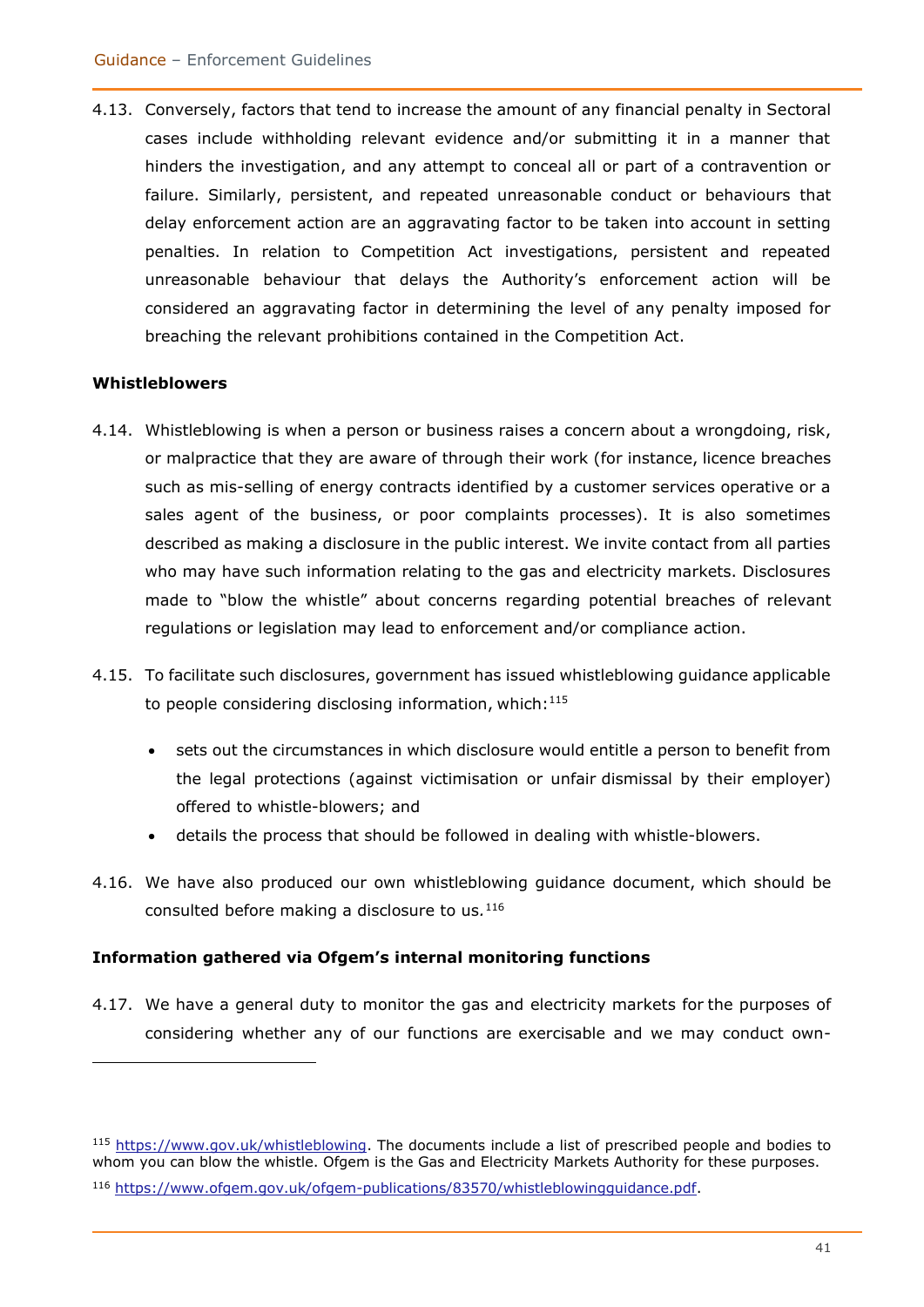initiative investigations to address issues concerning gas and electricity businesses and across the industry on a particular regulatory requirement or industry risk. $^{117}$ 

- 4.18. We may use monitoring programmes to ensure compliance with a new regulation when itis introduced, for example to help industry understand new requirements, or where we are assessing compliance with an existing regulation/obligation across the industry. Our regular compliance monitoring may also identify an issue that needs to be investigated.
- 4.19. We may adjust our monitoring requirements dependant on market conditions. This could mean increased or decreased reporting in relation to business operations, operational procedures, and financial reporting.
- 4.20. Some licence conditions and regulations require businesses to send us regular reports on their activities. Breaches may be identified when we analyse the information provided or may arise from a failure to comply with the reporting requirements.
- 4.21. Where our monitoring work reveals information that suggests it may be appropriate for us to investigate a business or multiple businesses, we will use our prioritisation criteria (see paragraphs 5.5 to 5.25) to decide whether to open a case. If we do not open a case, we may, as an alternative, seek to resolve any poor behaviours or conduct through Alternative Action (see paragraphs 5.57 to 5.61), which may result in a voluntary redress payment. Ofgem's Retail Compliance team may also take action to resolve poor behaviours or conduct. Such compliance engagement might result in voluntary redress payment and/or compensation for consumers where appropriate.
- 4.22. We will generally inform businesses when we become aware of a potential breach (or breaches) that warrants referral to the Enforcement team for further consideration.

#### **Other sources of information**

- 4.23. In addition to information and data received through self-reporting, whistleblowing and our market monitoring activity, we may also receive, or seek, information and evidence from third parties such as consumer bodies, industry, individual complaints, or other witnesses, other stakeholders, or from publicly available records.
- 4.24. We may also receive:
	- a) information from organisations such as the Citizens Advice Consumer Service

<sup>&</sup>lt;sup>117</sup> Section 34 of the Gas Act and section 47 of the Electricity Act.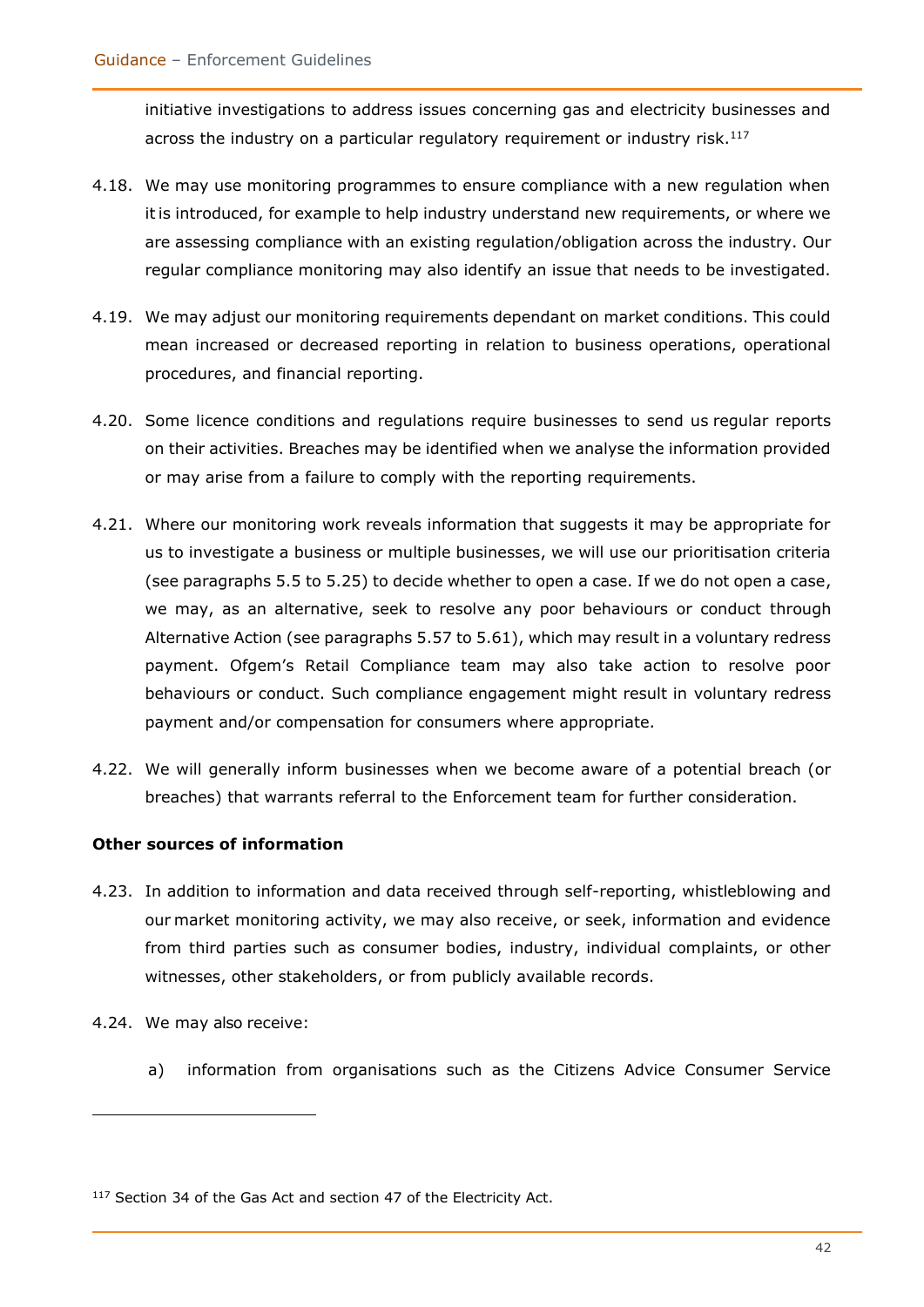(CitA), the Citizens Advice Extra Help Unit (EHU) (which has a remit to support vulnerable consumers), Advice Direct Scotland and Ombudsman Services about complaints they have received;

- b) super-complaints from designated consumer bodies about a feature or combination of features that is, or appears to be, significantly harming the interests of consumers; <sup>118</sup> and
- c) information from the CMA, or other regulators, such as evidence suggesting potential breaches of competition law that may fall within our jurisdiction.
- 4.25. Whilst we do not deal with individual complaints, they can be a useful source of information. If we receive an individual complaint, we will add the information to our records for intelligence purposes. We analyse this material and keep it under review to help us decide if we need to act. It is therefore helpful if a complaint to us is specific, well-reasoned, clear, and supported by evidence.<sup>119</sup> We will confirm receipt of a complaint in writing and answer consumer concerns where appropriate, or provide general advice. In general, individual consumer complaints should be directed toward the business in the first instance and then, if the complainant is not satisfied with the outcome, to Ombudsman Services, if applicable.<sup>120</sup>
- 4.26. If we need any further information, we will contact a complainant and tell them what we require. If we do decide to pursue a case or enforcement order, the details will generally be published on our website (see paragraphs 5.32 to 5.38).
- 4.27. Sometimes, where necessary, we may instruct experts, for example to provide economic analysis.

# **Handling information**

4.28. At Ofgem we take the handling of information and privacy very seriously. How we keep it secure is detailed in our Privacy Policy.<sup>121</sup>

<sup>118</sup> Under section 11 of the Enterprise Act.

<sup>&</sup>lt;sup>119</sup> Where the complaint concerns an alleged breach of the Competition Act, complainants should have regard to the CMA 8 Guidance.

<sup>120</sup> [https://www.ombudsman-services.org/sectors/energy.](https://www.ombudsman-services.org/sectors/energy)

<sup>121</sup> [https://www.ofgem.gov.uk/ofgem-privacy-policy.](https://www.ofgem.gov.uk/ofgem-privacy-policy)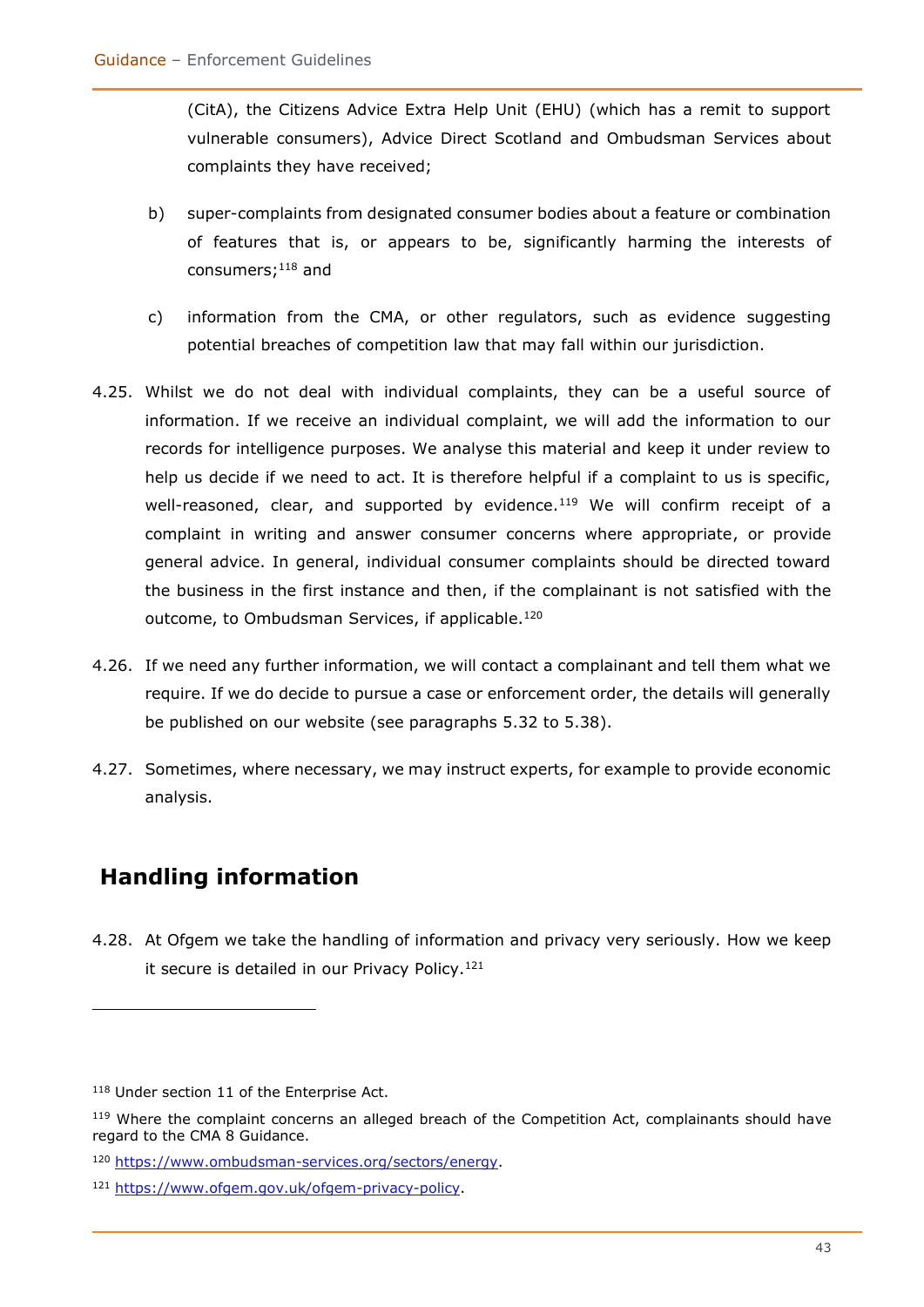- 4.29. If a person or business thinks that any information that they are giving us,  $^{122}$  or that we have acquired, is commercially sensitive or contains details of an individual's private affairs, and/or that disclosing it might significantly harm the interests of the business or person, they should submit a separate non-confidential version of the information in which any confidential parts are removed. They should also, in an annex clearly marked as confidential, set out why the information that has been removed should be considered confidential. Non-confidential versions of documents should be provided at the same time as the original document or at an alternative time as required by us. If such a version is not provided within the timescale set by us, we will presume that the provider of that information does not wish to continue to claim confidentiality.
- 4.30. We will make our own assessment of whether material should be treated as confidential. We may not agree that the information in question is confidential. This will depend on the circumstances and will be assessed on a case-by-case basis. Any request that information is treated as confidential will be considered in accordance with the appropriate legislation.<sup>123</sup>
- 4.31. In all cases, even if a person does not wish for certain information to be disclosed, there may still be circumstances in which its disclosure is required. Information provided, including personal information, may be published, or disclosed in accordance with the access to information regimes (primarily the Data Protection Act 2018, the UK General Data Protection Regulation, the Freedom of Information Act 2000 and the Environmental Information Regulations 2004) or to facilitate the exercise of our functions.

<sup>122</sup> This includes responses to public consultations and complaints.

<sup>&</sup>lt;sup>123</sup> We will comply with section 105 of the Utilities Act 2000 and Part 9 of the Enterprise Act when deciding whether information is confidential and/or whether it should be disclosed. We will also have regard to section 35 of the Gas Act and section 48 of the Electricity Act, as appropriate, in relation to the publication of information and advice. We will also have regard to any relevant data protection requirements such as the Data Protection Act 2018 and the UK General Data Protection Regulation.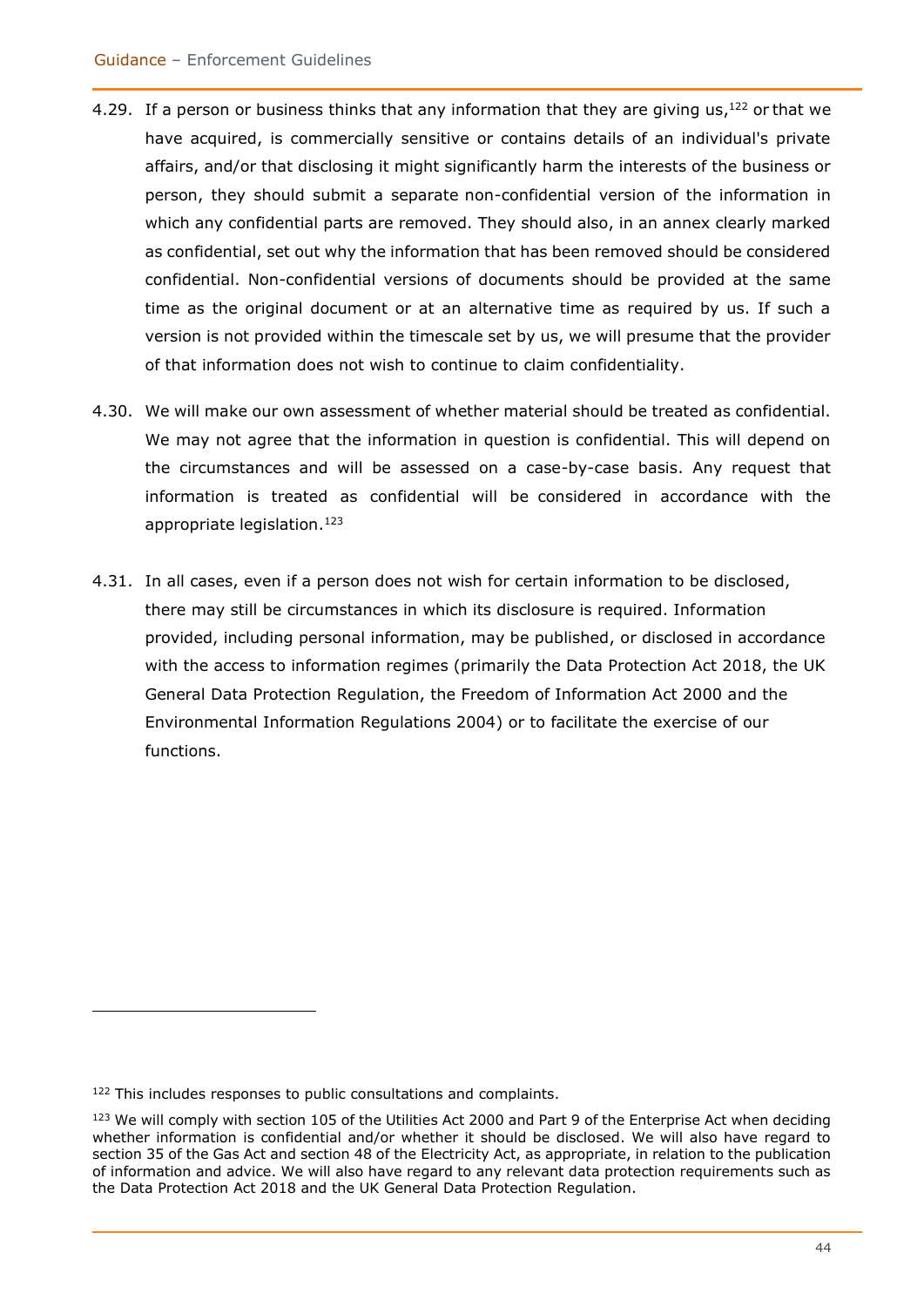# **5. Enforcement Processes**

#### **Section summary**

5.1. This section describes what enforcement processes are available to us, how we will usually use them in practice and how we would identify and decide whether to investigate a potential breach or infringement.

# **Initial enquiry phase**

- 5.2. Before a decision is taken to open a case, we may seek further information from a complainant or from third parties, such as other stakeholders or competitors and complaints bodies, to inform the decision.
- 5.3. We may also contact the business in question to seek clarification or information to help us assess whether there is sufficient evidence to pursue enforcement action. We can request this information via informal processes or via a formal request for information.<sup>124</sup> Prompt and appropriate responses may speed up the resolution of the issue and may, in some cases, avoid the need to take enforcement action.
- 5.4. In relevant cases, we will first consider whether the use of our competition law powers is more appropriate.

# **Prioritisation criteria for deciding whether to open (or continue) a case**

5.5. This section includes non-exhaustive factors that we will normally consider in deciding whether to open (or continue) a case or issue an enforcement order.

<sup>&</sup>lt;sup>124</sup> Section 38 of the Gas Act and section 28 of the Electricity Act. There are other powers to require information: for monitoring purposes under section 34A of the Gas Act and section 47A of the Electricity Act, in the standard licence conditions and in the statutory instruments relating to the environmental schemes and REMIT.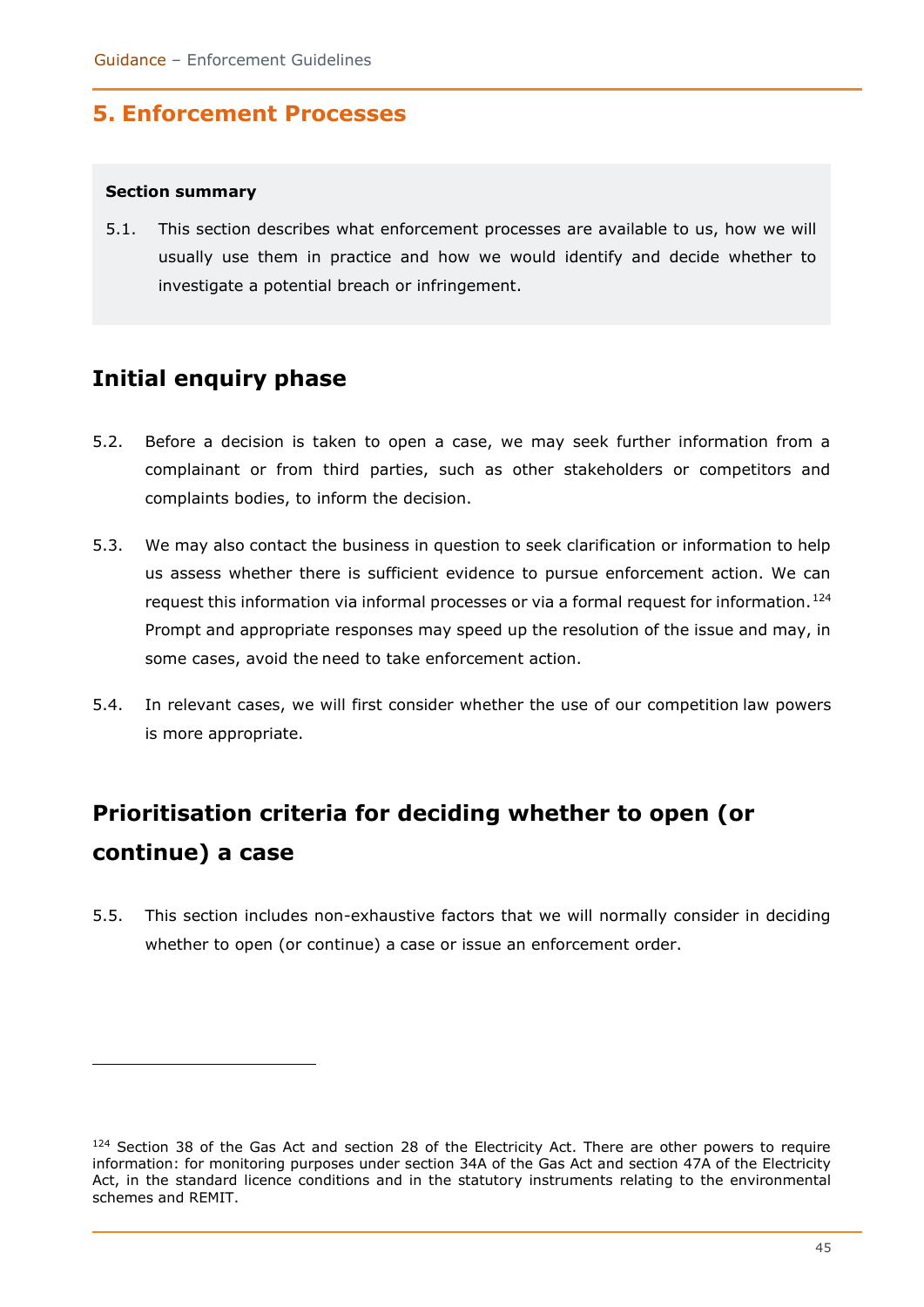5.6. We will make decisions on a case-by-case basis, taking account of the specific facts of the matter, the complexity of the issues, our priorities, the legal context, and our available resources.<sup>125</sup>

#### **Case opening decisions**

- 5.7. In determining whether an enforcement case is appropriate, we will have regard to our vision and strategic objectives for enforcement (see paragraphs 1.6-1.8).
- 5.8. When making our assessment we will consider in each case the following criteria:
	- 1) Do we have the power to take enforcement action, and are we best placed to act?
	- 2) Is it a priority matter for us, due to the apparent seriousness of the potential breach?
	- 3) Is it a priority matter for us, due to the apparent behaviours or conduct of the business in question?
- 5.9. We will consider whether we have the power to take enforcement action and are best placed to act, as set out below. The decision to open a new case or issue an enforcement order can then be taken by considering criteria (2) and/or (3) above (both need not apply). For example, we may open a case to address apparent poor behaviours or conduct even when our assessment suggests that any resulting loss or harm or likely loss or harm is limited. Similarly, we may open a case when we judge the loss or harm or likely loss or harm to be serious even if the business in question has a good compliance history and has put things right. For competition cases, deterrence is an important factor when deciding whether to open an investigation.

#### **Do we have the power to take enforcement action and are we best placed to act?**

5.10. This means asking whether the alleged behaviour or conduct falls within the scope of the relevant provisions of the legislation, that gives us the power to take enforcement action, and whether the tests set out in the relevant legislation are met.<sup>126</sup>

 $125$  This is case dependant and the factors listed are those usually considered. Sometimes we may take other considerations into account.

 $126$  REMIT cases are covered in separate guidelines. However, when assessing the resource requirements of a potential case, consideration is given to other current and potential cases under all our enforcement powers, including REMIT.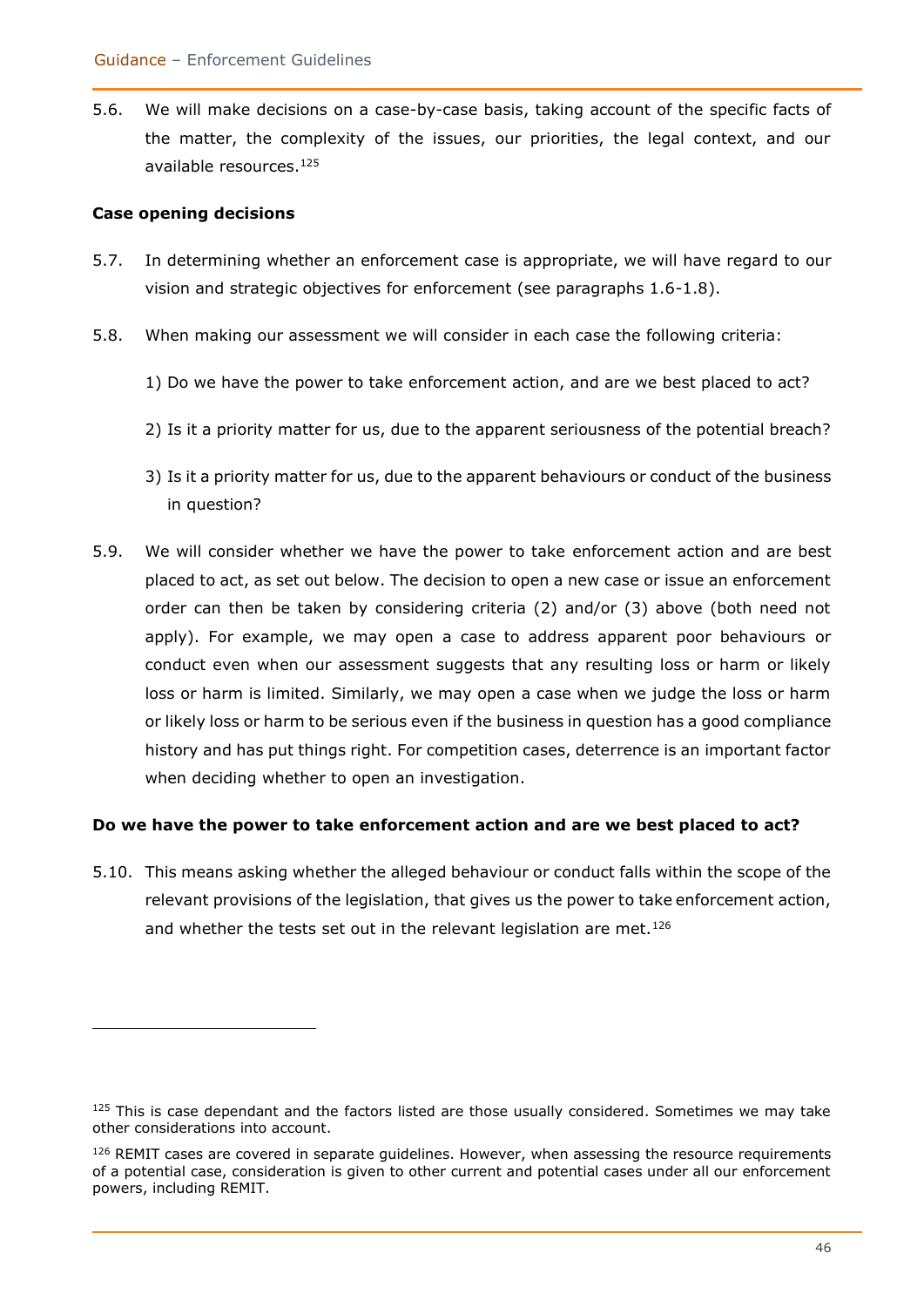#### 5.11. This means:

- a) for cases under the Gas Act and the Electricity Act, assessing if it appears likely that the behaviour or conduct in question could constitute a breach of any relevant condition or requirement;
- b) for cases under the Competition Act, considering whether there are reasonable grounds for suspecting that there has been an infringement of the applicable prohibitions; 127
- c) for cases under Part 8 of the Enterprise Act 2002, assessing whether it appears likely that the behaviour or conduct in question could constitute a breach of any of the consumer protection legislation which we have the power to enforce and, if so, whether that breach harms or has the potential to harm the collective interests of consumers.
- d) For cases concerning unfair contract terms or consumer notices under the Consumer Rights Act 2015, assessing whether it appears likely that there could be a potentially unfair contract term or consumer notice.
- e) For cases under the BPMMRs, assessing whether it appears likely that there could have been any prohibited advertising which is misleading to traders.
- 5.12. Where there is a concurrent power to take enforcement action with another regulator, a decision will be made about who is best placed to act.<sup>128</sup> This may result in the case being referred to another regulator for investigation. Equally, sometimes other regulators will refer cases to us.
- 5.13. Where two or more concurrent regulators, such as the CMA and Ofgem, have the power to investigate a particular breach or infringement, the concurrency arrangements, which provide for co-ordination with other regulators, prevent a company from facing two separate investigations (and sanctions) by different regulators for the same behaviour.
- 5.14. Action may be taken by us where another body is already investigating or taking enforcement action, where the power to act does not derive from concurrent powers (as distinct from the action envisaged in paragraph 5.12). For example, a code owner or

<sup>127</sup> Section 25 of the Competition Act.

<sup>128</sup> See further at paragraphs 2.31 to 2.35.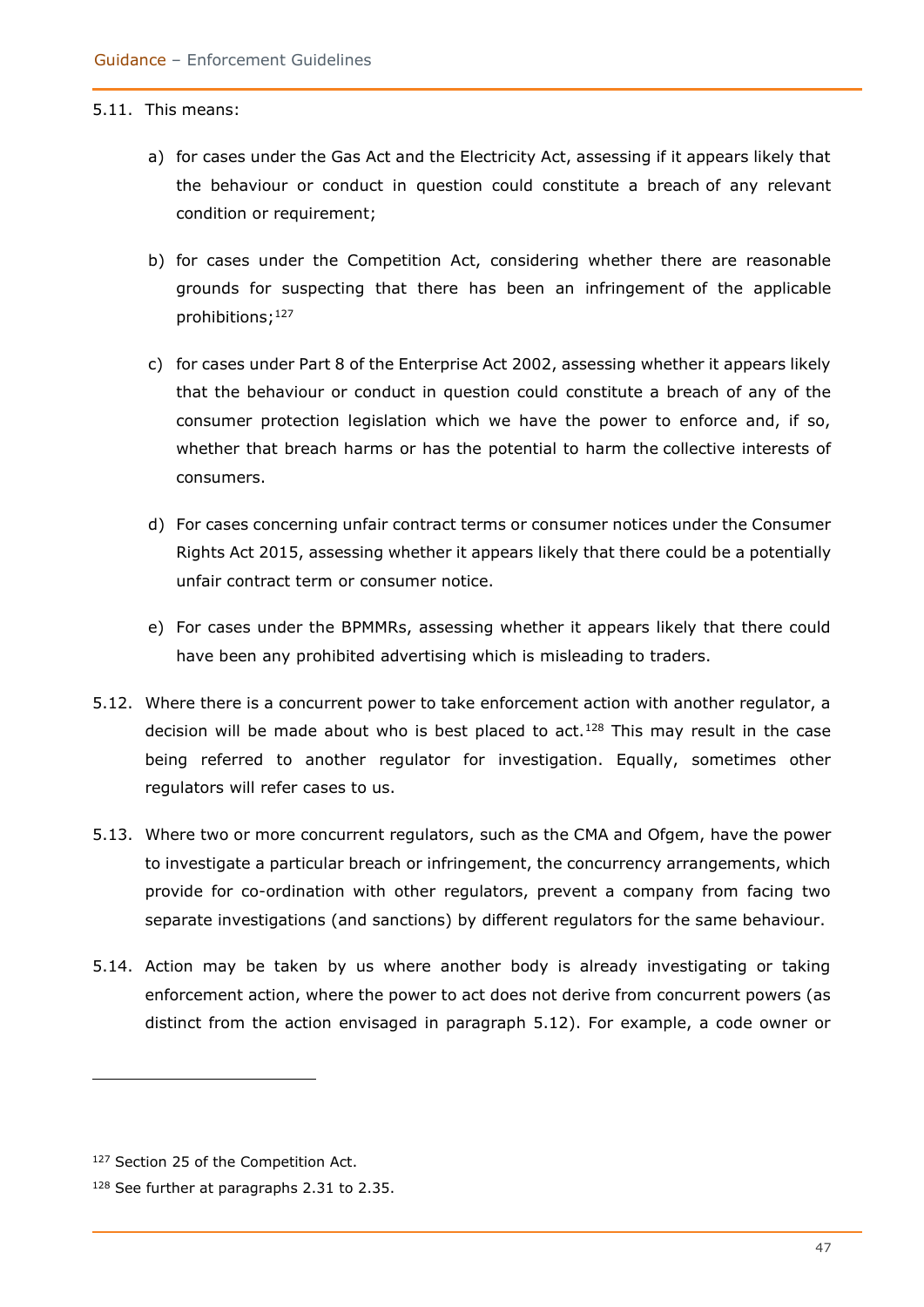panel may be dealing with a breach of a code where the same conduct may also amount to a breach of a licence condition.<sup>129</sup>

- 5.15. Whether an additional investigation may be justified will depend on the circumstances of the case. We will take account of the impact of any action already taken, or to be taken by another body, before deciding whether to launch a case into any apparent breach of a licence condition also occasioned by the activity.
- 5.16. Provided the issue warrants an investigation under our prioritisation criteria, we are more likely to launch a separate investigation if, for example:
	- a) the action being taken by the other body appears not to deal with our concerns fully or does not cover all the matters about which we have concerns;
	- b) a financial penalty or consumer redress order may be merited (which the other body does not have the power to impose);
	- c) separate action should be taken as a deterrent to the business or others.

#### **Is it a priority matter for us due to the apparent seriousness of the potential breach?**

- 5.17. This means assessing a range of factors including the degree to which the suspected breach has caused, is causing, or is likely to cause harm to consumers (financial or nonfinancial), to competition or to our ability to regulate effectively. The latter is important for breaches that, if confirmed, would harm our ability to regulate, or could lead to a loss of confidence in the regulator, if businesses do not face meaningful consequences. We will also consider the risks involved in pursuing the case and the potential resources required.
- 5.18. We will also take account of the extent to which the business may have benefitted (financially or otherwise) from the suspected breach/es and the need to deter future poor behaviours or conduct, both by the business in question and others across the market.

<sup>&</sup>lt;sup>129</sup> Code owners are network operators required by licence to provide codes or agreements. Panels are comprised of consumer and industry representatives and are responsible for administering the code.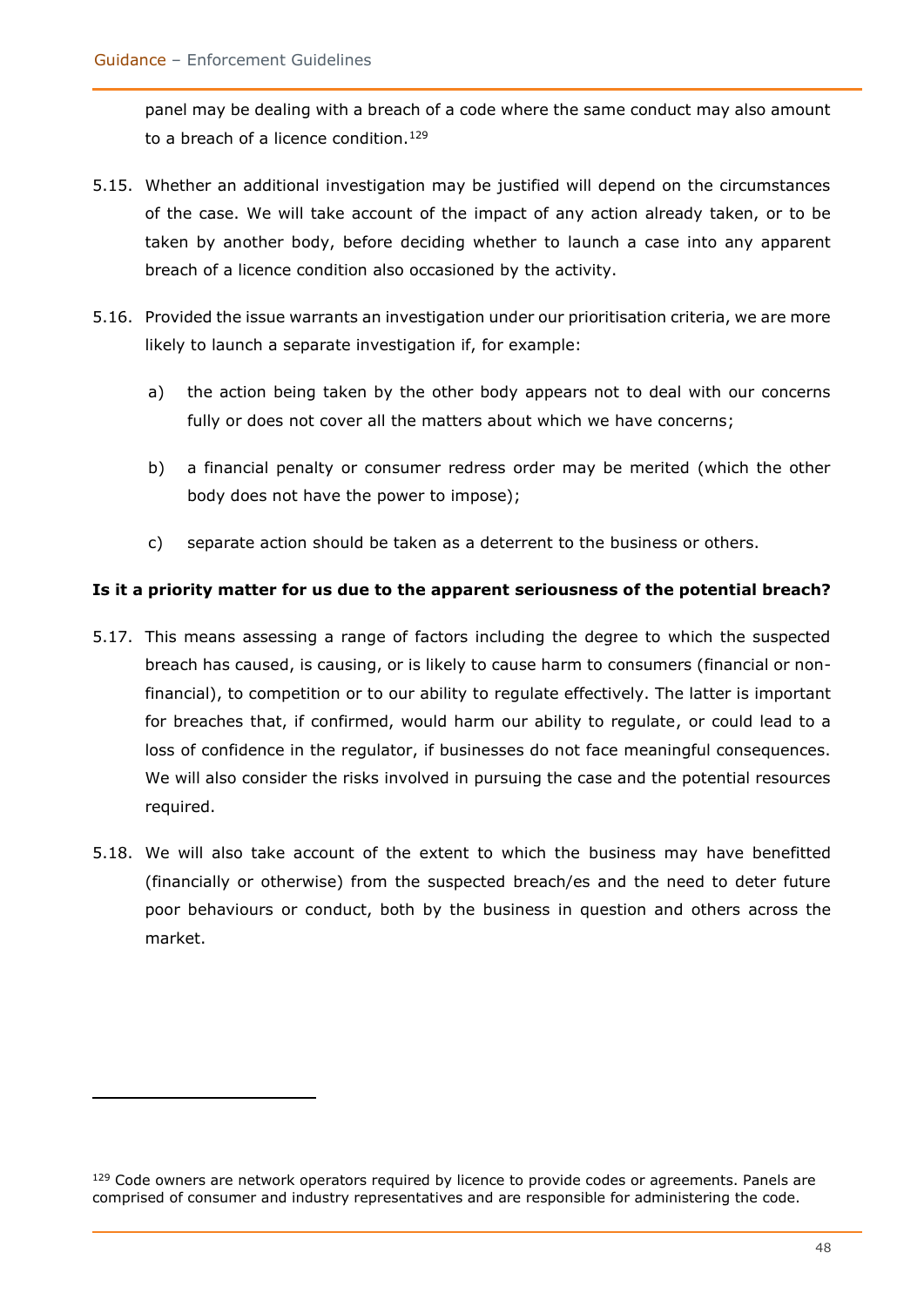#### **Is it a priority matter for us, due to the apparent conduct of the business in question?**

- 5.19. This means assessing a range of factors to determine whether the business is willing and able to comply with its obligations, or whether it is a business with recurring poor behaviours or conduct.
- 5.20. Our assessment will include whether the alleged breach appears to be intentional, a sign of negligence, or constitutes a failure to comply with previous undertakings.
- 5.21. For principles-based rules, it will include considering whether a business intent on complying might have acted in the way potentially to be investigated. We will consider the compliance record of the business and any history of similar breaches, including any that in isolation may not have been considered serious enough at the time to justify opening a new case.<sup>130</sup>
- 5.22. We will consider also whether the business self-reported promptly, accurately, and comprehensively, is taking timely action (or has already acted) to put matters right and is willing and able to avoid repeat breaches.<sup>131</sup> We are more likely to open an investigation if the breach is ongoing but may also take enforcement action if the business is no longer in breach.

#### **Other considerations**

- 5.23. The criteria set out above are not exhaustive; we may consider other factors, where relevant, such as the resources we have available at the time.
- 5.24. On occasion, particularly when addressing a concern across the energy market, we may decide it is not appropriate to take enforcement action at that stage, but instead focus our resources on a relevant policy project to bring about change across the market to reduce the harm (we also have powers under the Enterprise Act to conduct market studies and make market investigation references).
- 5.25. In competition cases, if Ofgem decides not to open an investigation, in appropriate cases, it may send an advisory letter or a warning letter to the business or companies whose

 $130$  For energy supply licensees this could include an assessment of complaints registered with them, Citizens Advice Consumer Service, the Citizens Advice Extra Help Unit (EHU) (which has a remit to support vulnerable consumers), Advice Direct Scotland or the Energy Ombudsman.

<sup>&</sup>lt;sup>131</sup> Suppliers are obligated under the SLC 5A of the gas and electricity supply licences to report actions or omissions that give rise to a likelihood of detriment to Domestic Customers. A failure to do so may constitute a contravention of the supply licence.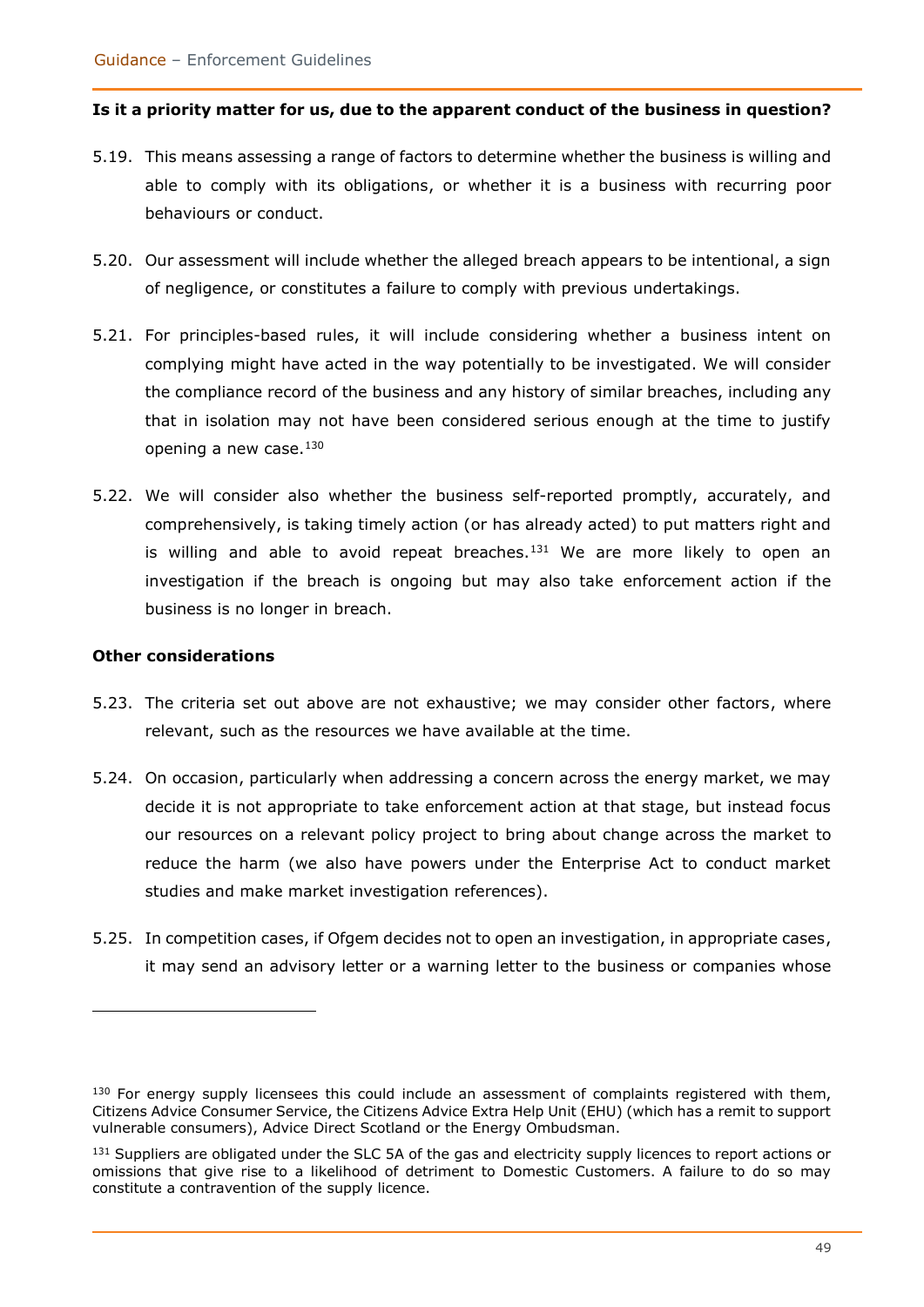conduct is the subject of the complaint. This would inform it that Ofgem has been made aware of a possible breach of competition law and that although Ofgem is not currently minded to pursue an investigation, it may do so in the future, if it receives further evidence of a suspected infringement, or if Ofgem's prioritisation assessment changes.

### **Enforcement case process**

- 5.26. This section provides a general summary of the procedures we will follow once we have decided to open an enforcement case. It also outlines the investigation powers that we may use, and how to raise procedural issues.
- 5.27. None of the processes in this section apply to the process involved in imposing enforcement orders – see section 7.

#### **Notification that we are opening an enforcement case**

- 5.28. If we decide to open an enforcement case, we will normally inform the business under investigation. We may not, for example, where we consider that alerting the business before issuing a formal request for information or conducting a dawn raid might prejudice the investigation.<sup>132</sup> In these instances, we will notify the business as soon as it is appropriate to do so.
- 5.29. When notifying a business of the case opening, we will provide an outline of the allegations and the scope of the investigation, usually by a call (telephone, video link or similar technology) followed up with a case initiation letter and any supporting correspondence, including a provisional timeline for the key steps of the investigation and when we expect to give updates on progress. The timeline may change as the case progresses and if so, we will notify the business as soon as possible. The scope of the case may widen if we become aware of other matters requiring investigation and we will notify the business of any relevant information or changes.

 $132$  For competition cases, Ofgem has powers under the Competition Act to enter a business premises (without a warrant, under Section 27 or with a warrant, under Sections 28 and 28A), and to enter and search a domestic premise (with a warrant, under Sections 28 and 28A). See also Competition Act, section 29. For the procedure for making an application to the High Court for a warrant see Civil Procedure Rules, Practice Direction – Application for a warrant under the Competition Act 1998 (May 2004) and the Alternative Procedure for Claims in Rule 8 CPR, as modified by the Practice Direction. For Sectoral cases, in terms of section 28 of the Electricity Act and section 38 of the Gas Act, the Authority has the power to require the person on whom a notice requesting information is served to produce information at a time and place specified in the notice.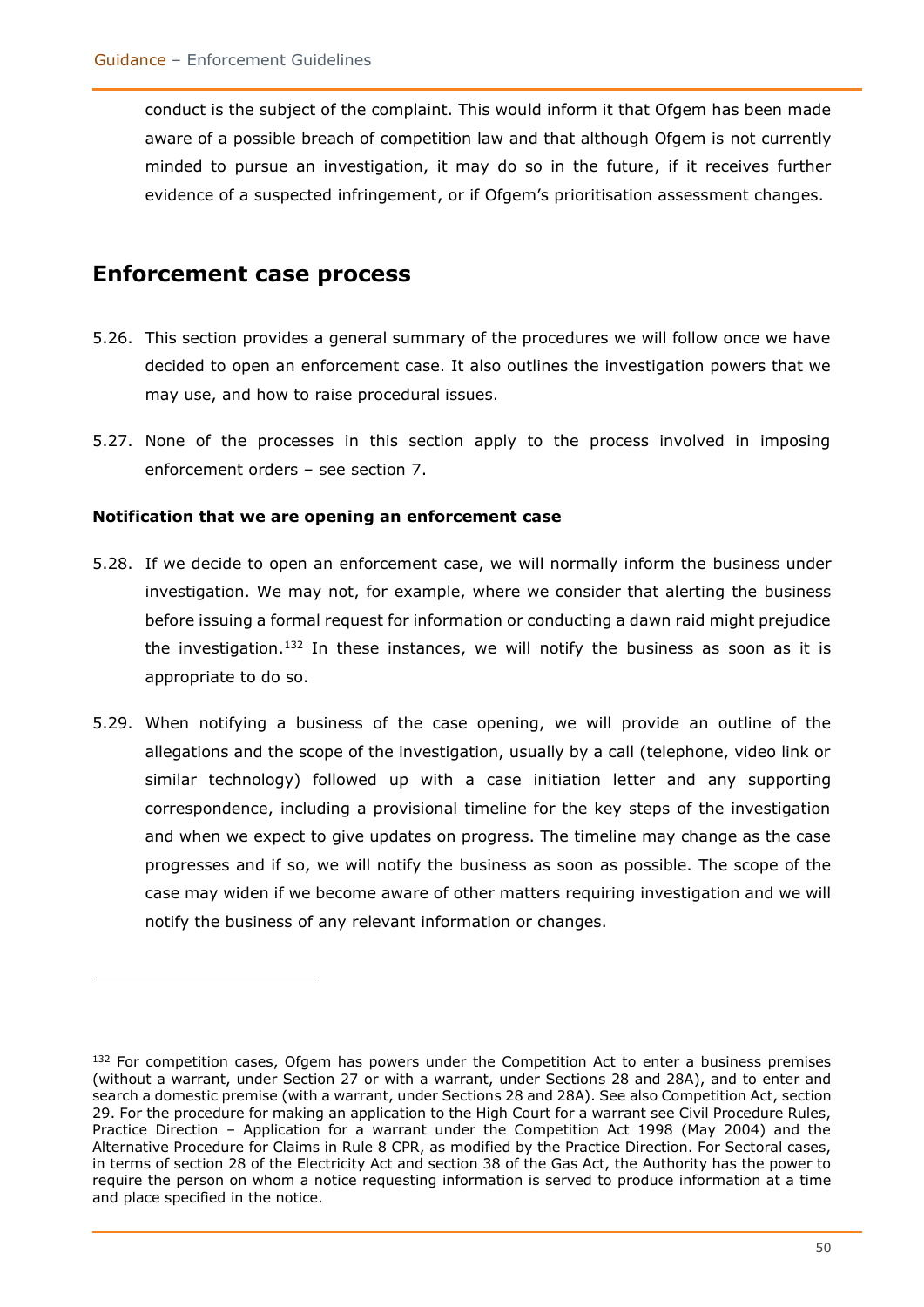5.30. We may invite the business for an initial meeting to discuss the nature of the allegations, the timeline and how we intend to proceed. The business may comment on the allegations at this stage (for example, to say that it admits or denies breaches, or cannot say yet), or it may wish to raise other matters.

#### **Ofgem's timescales for carrying out an investigation**

5.31. We aim to carry out investigations as quickly as possible. The cases that we investigate vary significantly in type, complexity, and size. The provisional timeline provided to the business at the outset of every investigation will be set on a case by case basis. It will be updated and communicated appropriately as the case progresses.

#### **Making cases public and publicity**

- 5.32. We believe that making cases public is important to ensure transparency of our work. It also serves to inform consumers about the work that we are doing, helps identify possible witnesses, and maximises the deterrent effect of enforcement action by encouraging industry compliance.
- 5.33. In line with our commitment to ensure transparency, we will publish every case that we open on our website,<sup>133</sup> unless this would adversely affect the investigation (for example, where it may prejudice our ability to collect information), harm consumers' interests, or is subject to confidentiality or other considerations.<sup>134</sup> We will consider on a case by case basis how best to publicise the opening of a case, bearing in mind our Enforcement vision and strategic objectives. $135$  In some cases, we may also decide to make an announcement to the media, which is often in the form of a press release. We will normally inform a business before we publish the opening of a case on our website or make an announcement to the media.
- 5.34. When we publish the opening of a case on our website, we will make clear that this does not imply that we have yet made any finding(s) about the issues under investigation.

<sup>&</sup>lt;sup>133</sup> We will consider a case as open for publishing purposes once the Enforcement Oversight Board (EOB) has decided to invest enforcement team resources investigating a case in accordance with our prioritisation criteria.

<sup>134</sup> Section 35 of the Gas Act and section 48 of the Electricity Act. We will comply with any duties under section 105 of the Utilities Act 2000 and Part 9 of the Enterprise Act in respect of confidential information. <sup>135</sup> See section 1.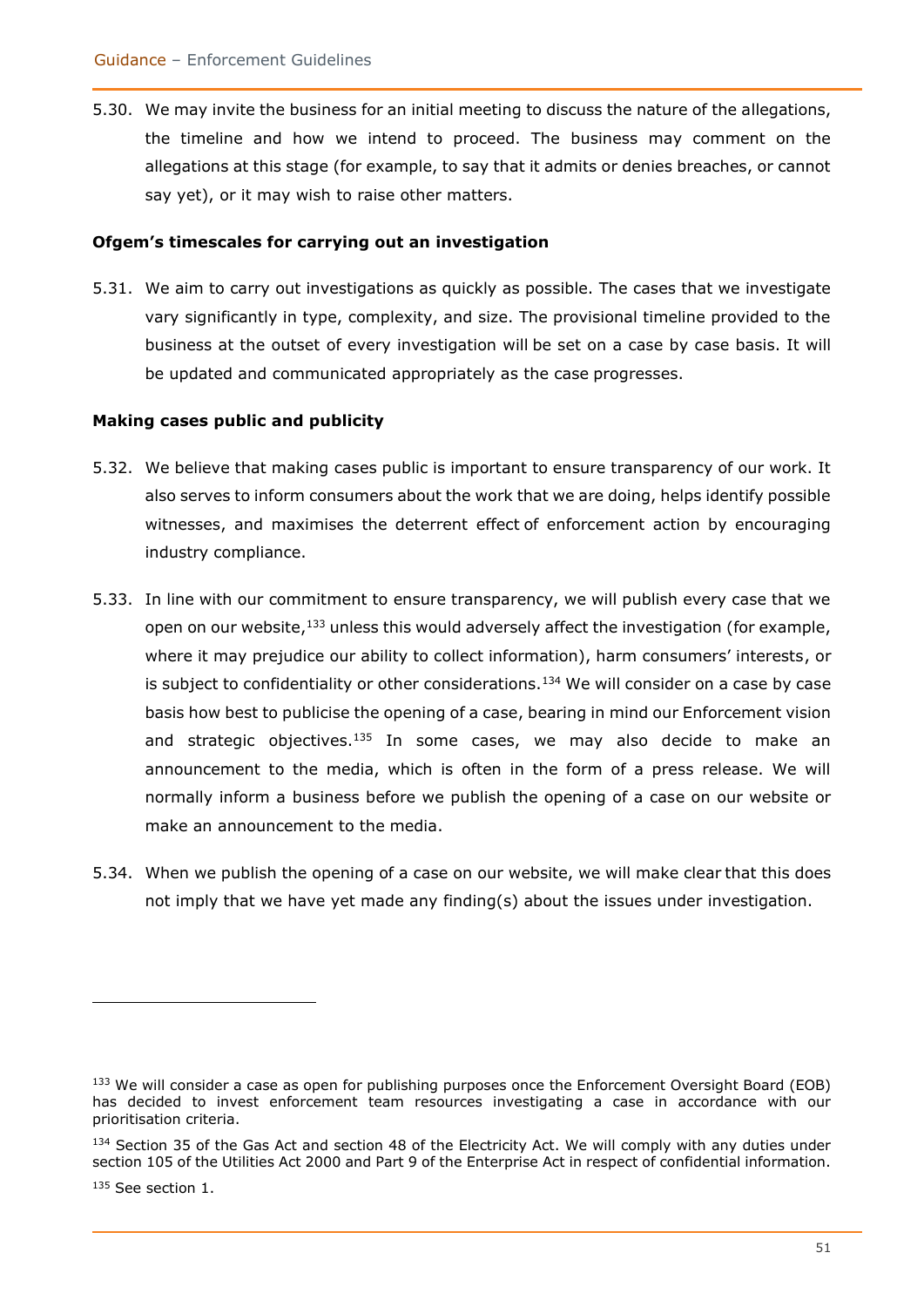- 5.35. We will exclude information from publication only if we consider that failure to do so would harm consumers' interests or might seriously harm the interests of the business under investigation. We will consider these factors when deciding whether to offer anonymity to any business under investigation.
- 5.36. In Competition Act cases, any notice that we have opened a case may include any of the information set out in section 25A of the Competition Act (our decision to open a case, the section that the investigation falls under, the matter being investigated, the identity of any company being investigated, and the market affected). If publishing details of any company being investigated (or any other information set out in section 25A of the Competition Act) could in the Authority's view prejudice the investigation, we may decide to exclude that information. We will usually include parties' names if a Statement of Objections is issued.<sup>136</sup>
- 5.37. We will publish findings of breach or infringement, penalties and/or consumer redress orders in settled and contested cases (subject to any confidentiality and other legal issues) and we will usually publish case closures on our website. When a case has been made public on opening, then, if we close it with no finding of breach or infringement (for example due to lack of evidence, on the grounds of administrative priorities, or because we are taking Alternative Action), we will also make these details public.<sup>137</sup> As a courtesy, we will normally inform a business before we publish the closing of a case on our website or make an announcement to the media, however, we are not obliged to do so.
- 5.38. To ensure the transparency of our work, to make clear our expectations, and drive improved behaviour, details of cases resolved via Alternative Action will normally be made public.<sup>138</sup> We will usually consult the business in advance of publishing any statements relating to Alternative Action.

 $136$  In these instances, we will have regard to CMA 8 Guidance (paragraph 5.7). In the case of market sensitive announcements, we will also have regard to relevant guidance from the CMA on handling sensitive information (CMA 8, paragraphs 11.10-11.12) and FCA's [Best practice note -](https://www.fca.org.uk/markets/best-practice-note-identifying-controlling-and-disclosing-inside-information) Identifying, [controlling and disclosing inside information | FCA.](https://www.fca.org.uk/markets/best-practice-note-identifying-controlling-and-disclosing-inside-information)

<sup>&</sup>lt;sup>137</sup> We are required to do this under section 25A of the Competition Act and we are committing to do it for all other types of cases covered by these guidelines.

<sup>&</sup>lt;sup>138</sup> Alternative action outcomes may also be concluded via Ofgem's retail compliance team function; however, this will not be the result of a formally opened investigation.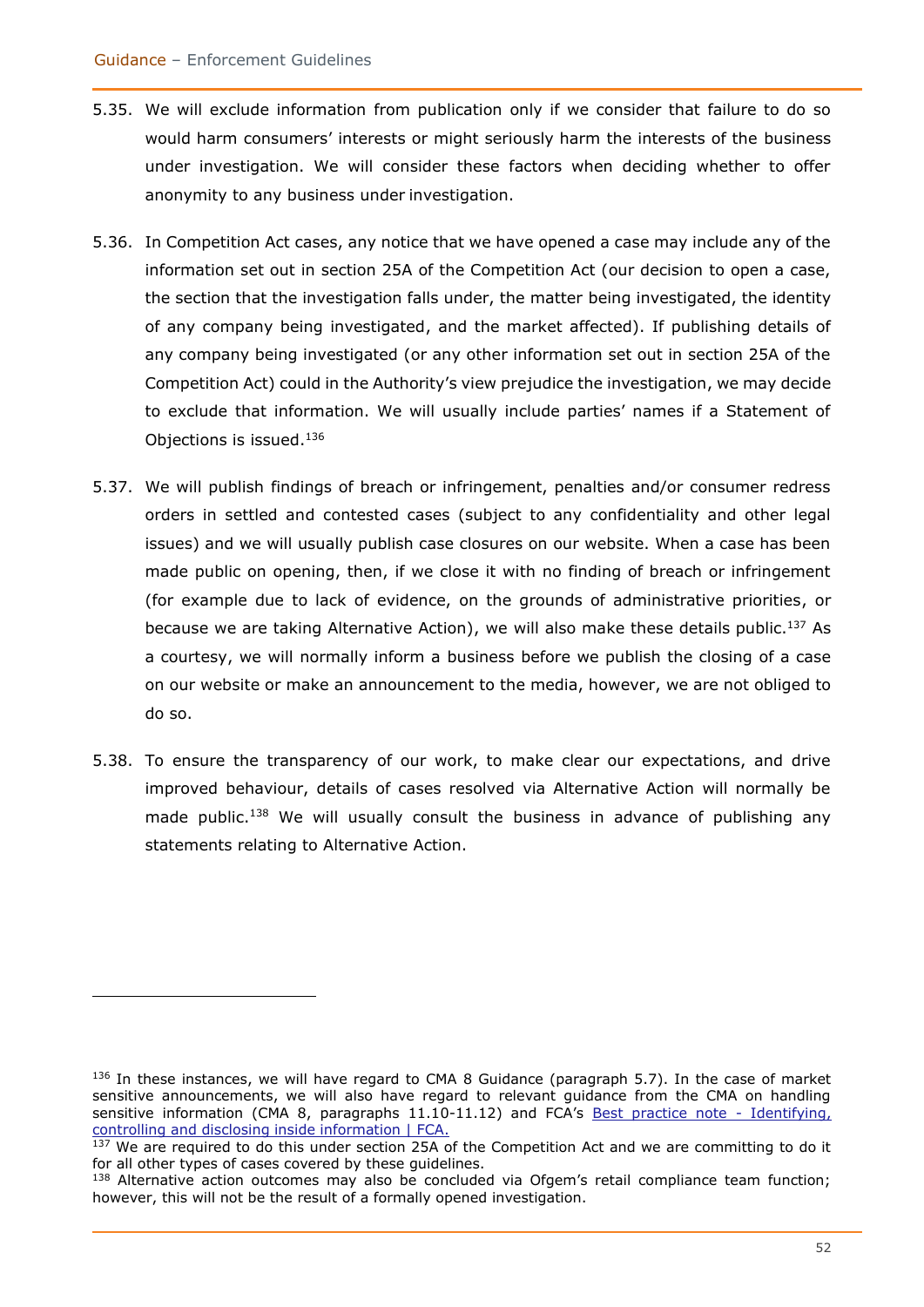#### **Contact with the case team**

- 5.39. When we open a case, we will provide the business under investigation, and any relevant third parties, with contact details of the person/s who will be the main point/s of contact at Ofgem during the investigation, including the SRO. Any specific queries should be addressed to the Ofgem contacts via the agreed method of contact.<sup>139</sup>
- 5.40. We will comply with our duties in respect of confidential information (see section 4) when providing updates.

### **Requests for information and site visits**

- 5.41. As mentioned in section 4 we will use a range of powers to collect the information and evidence which we need to progress a case.
- 5.42. Requests for information are a key part of our evidence gathering process and it may be necessary to issue several requests for information during the course of an investigation. Each such request will set out the specific information required and how we want the information to be submitted, which may include specific templates to be completed. It will set out the deadline for submission, $^{140}$  as well as the offences and/or sanctions that may apply, if the recipient does not comply.<sup>141</sup>

<sup>139</sup> April 2021: Amendment by Ofgem to [section 46 Gas Act 1986](https://eur02.safelinks.protection.outlook.com/?url=https%3A%2F%2Fwww.legislation.gov.uk%2Fukpga%2F1986%2F44%2Fsection%2F46&data=04%7C01%7CHeather.Swan%40ofgem.gov.uk%7C14441d3858584eb12f0808d90008f68d%7C185562ad39bc48408e40be6216340c52%7C0%7C0%7C637540860768591804%7CUnknown%7CTWFpbGZsb3d8eyJWIjoiMC4wLjAwMDAiLCJQIjoiV2luMzIiLCJBTiI6Ik1haWwiLCJXVCI6Mn0%3D%7C1000&sdata=xK6WvaytX3calRX8DKHKgvlegpIf17CLTwNdr8JMIsY%3D&reserved=0) ("GA86") and section 109 Electricity Act [1989 \(](https://eur02.safelinks.protection.outlook.com/?url=https%3A%2F%2Fwww.legislation.gov.uk%2Fukpga%2F1989%2F29%2Fsection%2F109&data=04%7C01%7CHeather.Swan%40ofgem.gov.uk%7C14441d3858584eb12f0808d90008f68d%7C185562ad39bc48408e40be6216340c52%7C0%7C0%7C637540860768601755%7CUnknown%7CTWFpbGZsb3d8eyJWIjoiMC4wLjAwMDAiLCJQIjoiV2luMzIiLCJBTiI6Ik1haWwiLCJXVCI6Mn0%3D%7C1000&sdata=eE53WwdOxO0ttjbKztLSPRx4uXVjd7m%2B2oDvBTzRq%2F0%3D&reserved=0)"EA89"), to allow Ofgem to serve notices and documents by electronic means, by post or by personal delivery.

<sup>&</sup>lt;sup>140</sup> Section 26 of the Competition Act. For competition cases, having regard to CMA 8 Guidance on the types of documents and information the CMA may ask, our information requests may include internal business reports, copies of emails and other internal data as well as information that is not already written down, for example market share estimates based on knowledge or experience of the addressee of the information request. Under these powers we may also require past or present employees of the business providing the document to explain any document that is produced. If a document cannot be produced, the CMA can require the recipient to state, to the best of their knowledge, where the document can be found.

<sup>&</sup>lt;sup>141</sup> Section 40A (1) of the Competition Act. We will have regard to the CMA 8 Guidance and to the CMA's guidance entitled *"Administrative penalties: Statement of Policy on the CMA's approach"* (CMA 4) and we may impose administrative penalties on persons who fail, either intentionally or without reasonable excuse, to comply with requirements imposed on them under sections 26, 26A, 27, 28 or 28A of the Competition Act. These include failures to answer questions or to produce documents required by us or to comply with our powers to enter premises (either with or without a warrant). They also include failure to provide adequate or accurate information in response to a request.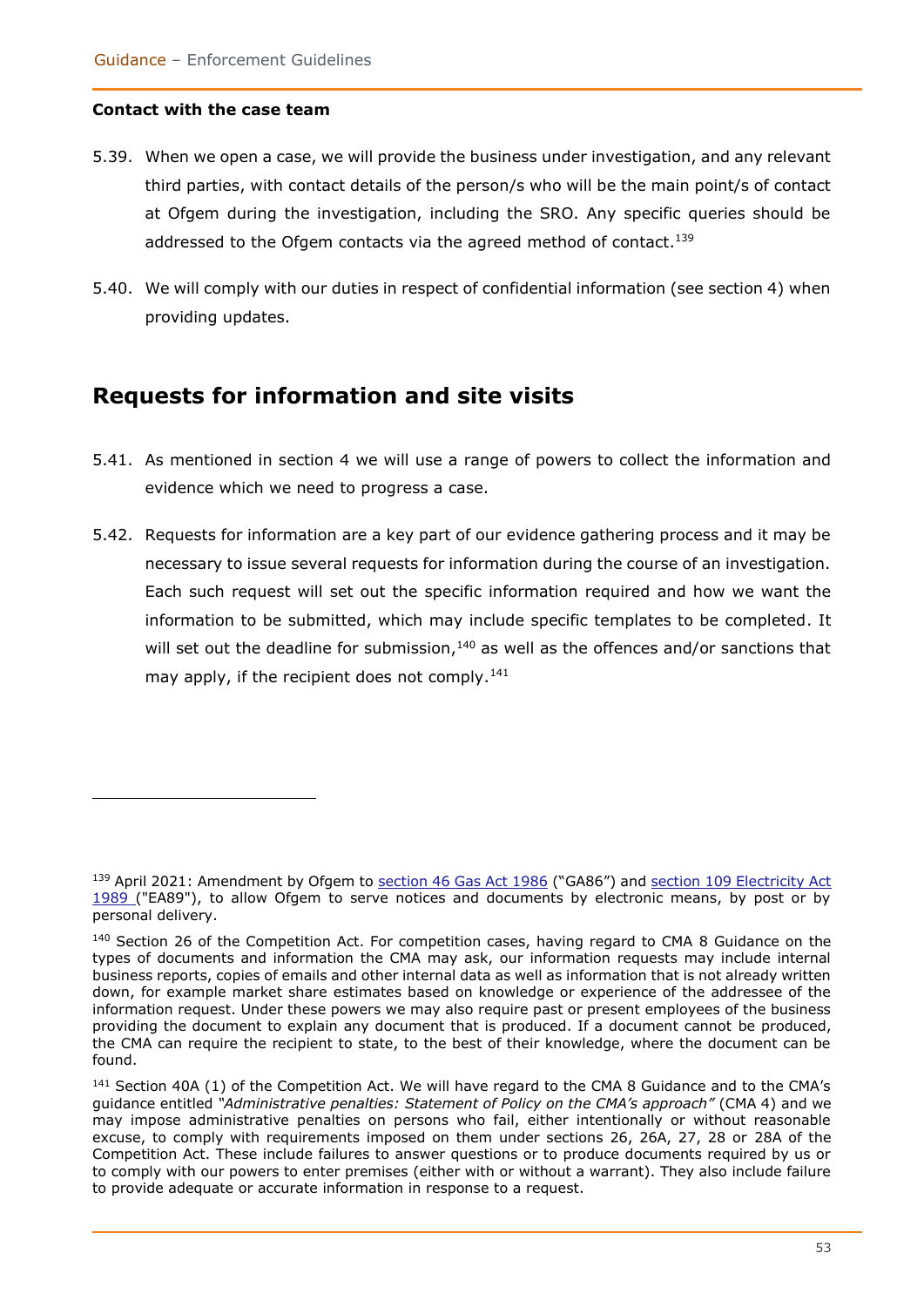- 5.43. We will set the length of any deadline based on the complexity of the issues raised and the breadth, type and amount of information required. We will give what we consider, in the circumstances, to be a reasonable amount of time for response.
- 5.44. We may share drafts of the request with the business to give them an opportunity to comment on the scope or form of the request (for instance, whether the data or documentation is available in the form requested), and whether there is any practical issue with the deadline. After considering any comments and making any amendments we consider necessary, we will issue the finalised request for information.
- 5.45. Any problems understanding a request for information or queries about the scope of it should be raised promptly with the Ofgem contact/s. Representations about the deadline should be made to the contact in writing to the relevant email address, as soon as possible, and should clearly lay out the reasons for the request. Businesses should not wait until just before the deadline to request more time. We will aim to deal with all requests promptly and reasonably and on a case by case basis.
- 5.46. Delays in the provision of information can have an impact on overall timescales for the investigation or enforcement order. We expect stakeholders to respond within deadlines to the notices served upon them. Failure to cooperate fully with reasonable requests from the case team will be taken very seriously, in line with the appropriate statement of policy on penalties/redress.<sup>142</sup>
- 5.47. Failure to fully comply with notices to produce documents or information may amount to a criminal offence and will be taken seriously.<sup>143</sup>
- 5.48. In Sectoral cases, and those under the Enterprise Act and Consumer Rights Act, the Authority may apply to the court for an order requiring any default in complying with a notice to be made good (and costs). $144$

<sup>142</sup> [https://www.ofgem.gov.uk/publications/statement-policy-respect-financial-penalties-and-consumer](https://www.ofgem.gov.uk/publications/statement-policy-respect-financial-penalties-and-consumer-redress)[redress.](https://www.ofgem.gov.uk/publications/statement-policy-respect-financial-penalties-and-consumer-redress)

<sup>&</sup>lt;sup>143</sup> If a person fails to produce required documents or information; or alters, supresses of destroys such documents, they may be guilty of a criminal offence and liable on conviction to a fine (section 38(2) and (3) of the Gas Act and section 28(4) and (5) of the Electricity Act). If a person intentionally or recklessly destroys, falsifies or conceals a required document, or if a person provides false or misleading information, they may be guilty of a criminal offence and liable to a fine and in some cases to imprisonment for up to two years (sections 43, 44 and 72 of the Competition Act).

<sup>144</sup> Section 38(4) of the Gas Act, section 28(6) of the Electricity Act and Paragraph 16 of Part 3 of Schedule 5 to the Consumer Rights Act.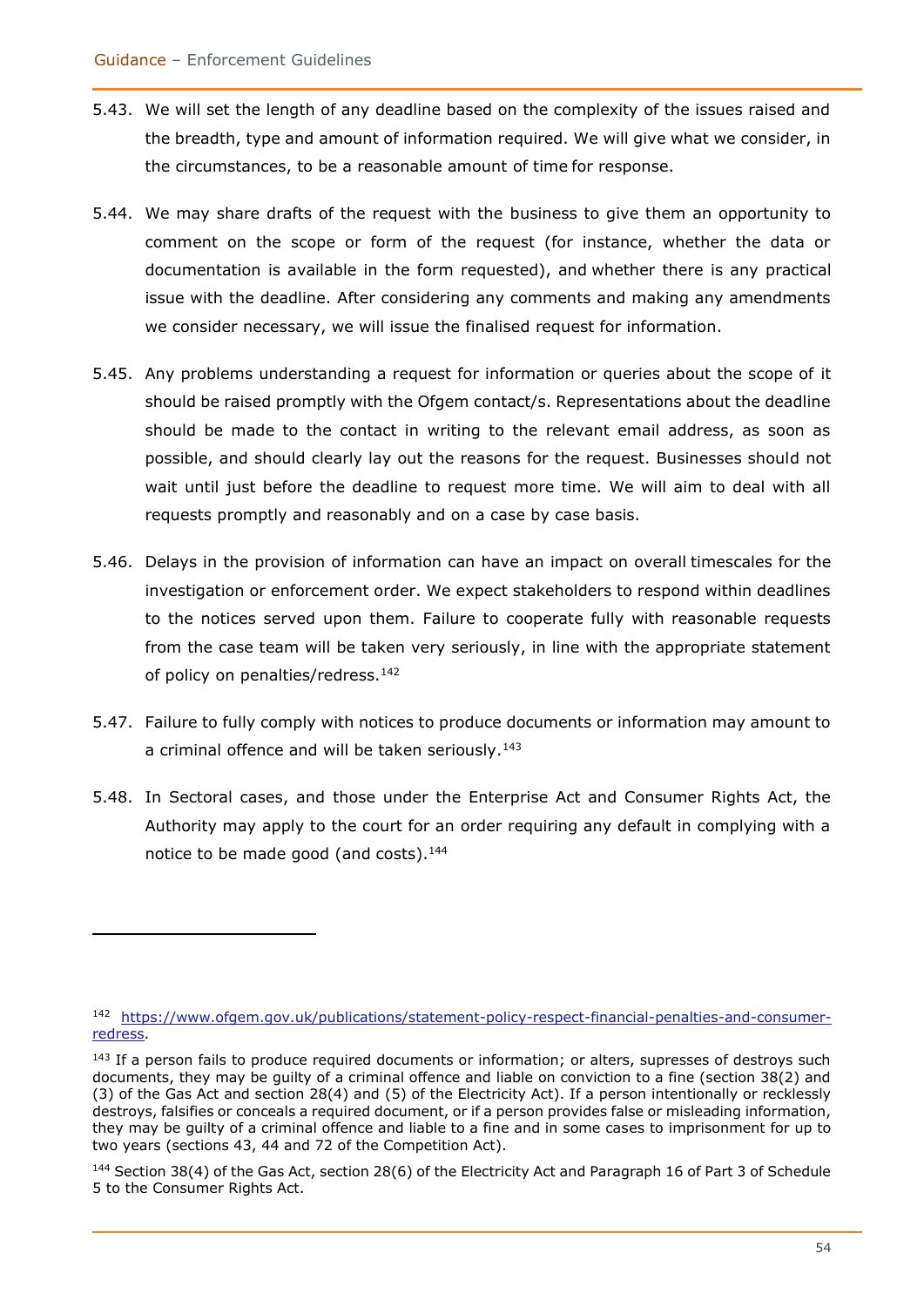5.49. The failure to respond appropriately to a request for information may also contravene a licensee's standard licence conditions, which may be enforced as a Sectoral contravention and result in the imposition of an additional penalty or enforcement order.

#### **Site visits**

- 5.50. We may also gather information by conducting a site visit. A visit may be made, either at the request of the business or Ofgem, if we think that this might help to clarify matters or is appropriate for some other reason. Any site visit should be arranged through the Ofgem contact/s. If appropriate, we will suggest that relevant members of the Ofgem case team attend a site visit to the business premises.
- 5.51. Prior to any visit, we will often provide correspondence which will detail what information we require and possible discussion points.

#### **Competition cases**

- 5.52. In Competition Act cases, we may also ask questions of an individual connected with a company under investigation,<sup>145</sup> and enter, and in some instances search, business, and domestic premises.<sup>146</sup>
- 5.53. The Authority may impose a civil sanction by way of a financial penalty on a person who fails to comply with a requirement imposed under sections 26, 26A, 27, 28 or 28A of the Competition Act.<sup>147</sup>

#### **Meetings**

5.54. Meetings with a business under investigation may be held as part of information or evidence-gathering or be used to provide updates on the progress of the case. If we think a meeting is needed, we will make the arrangements with the business and confirm who, from Ofgem, will attend. We may also request that particular people attend from the business, such as those with knowledge of specific matters or with the authority to speak for the business. The business and the case team may use this time to manage procedural or substantive issues, raise concerns, for example in advance of the

<sup>145</sup> Section 26A of the Competition Act.

<sup>146</sup> Sections 27, 28 or 28A of the Competition Act.

 $147$  Section 40A of the Competition Act and CMA quidance (CMA 4), to which Ofgem is required to have regard when proceeding under section 40A. Failure to comply includes failures to answer questions asked by the Authority, failures to produce documents required by the Authority, or failures to provide adequate or accurate information in response to any requirement imposed on a person under sections 26, 26A, 27, 28 or 28A of the Competition Act.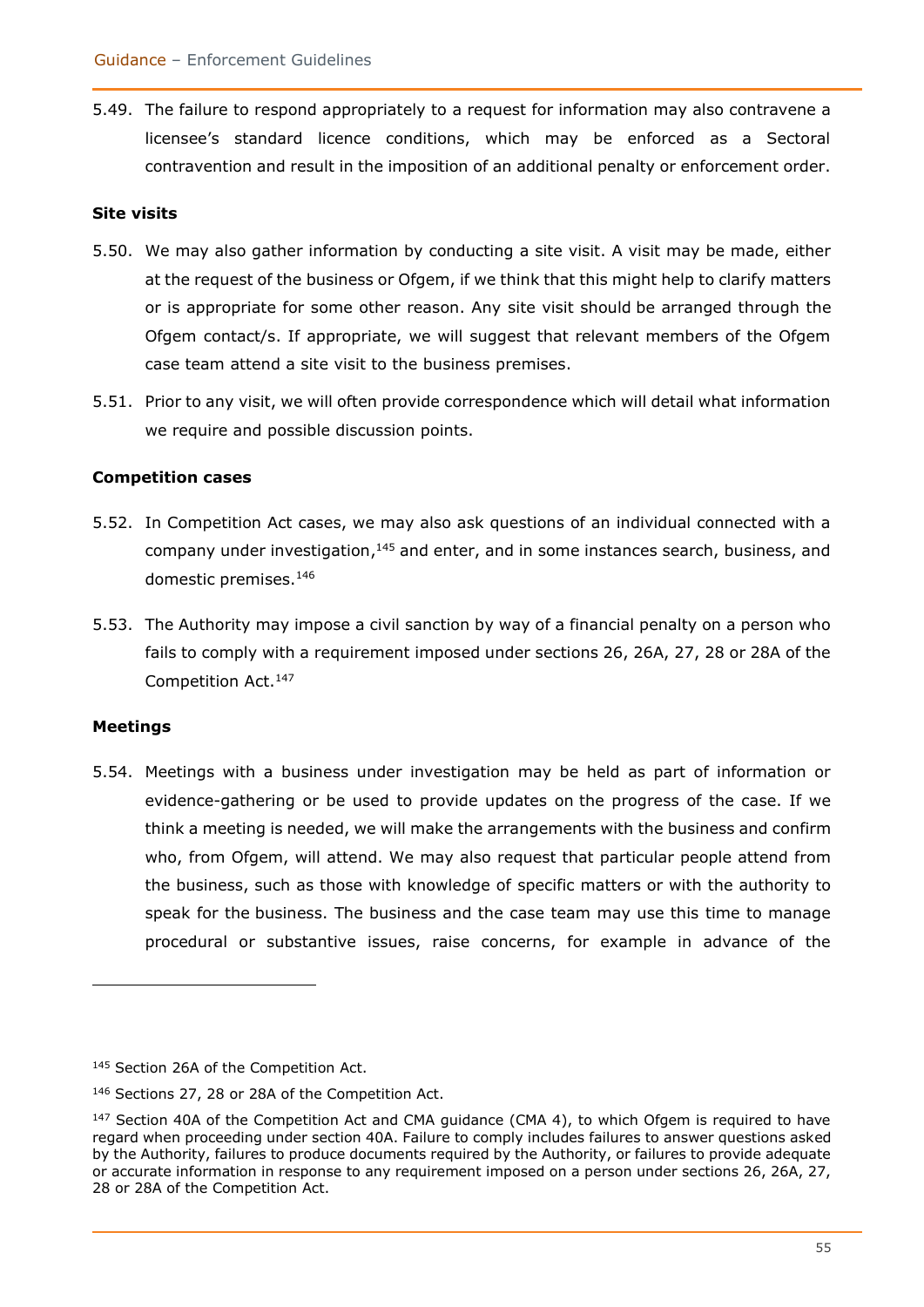settlement phase (case direction meeting), or to discuss settlement terms (see section 6).<sup>148</sup>

#### **Raising procedural issues**

- 5.55. For sectoral cases, if a business wishes to raise any procedural issues, these should be raised with the main point of contact in the first instance, or the SRO should the business consider it appropriate.
- 5.56. In competition cases we will comply with requirements under the CA98 Rules. Procedural issues are first raised with the case team. If resolution at this stage fails, then a complaint should be made to the SRO.<sup>149</sup> If this form of resolution does not resolve the issue/s, a complaint should be raised (file an application) with the Procedural Officer.

# **Alternative Action**

- 5.57. In certain circumstances, Alternative Action may be used to bring the business into compliance and remedy the consequences of any non-compliance. In deciding whether Alternative Action is appropriate we will have regard to our prioritisation criteria for opening an investigation, where appropriate (see paragraphs 5.5 to 5.25). Alternative Action can be used in lieu of opening an investigation into a potential breach, as part of closing a formal investigation, or during an investigation to address ongoing concerns.
- 5.58. We do not normally consider Alternative Action to be appropriate when addressing potential breaches of competition law.
- 5.59. Prior to deciding on enforcement action, we will enter dialogue or correspondence with the responsible parties about the potentially harmful or unlawful conduct, and/or poor behaviours, including whether they have done anything, or plan to do to anything, to put things right.
- 5.60. We may pursue one or more of the following Alternative Actions with the business in question:
	- a) agree a period and a specified format of reporting, either to ensure that behaviour

<sup>&</sup>lt;sup>148</sup> For competition cases we follow the CMA practice (see paragraphs 9.10 and 9.11 of the CMA 8 Guidance).

<sup>&</sup>lt;sup>149</sup> Rule 8 of the CA98 Rules. Further information on the Procedural Officer's role and the sorts of complaints that may be referred for resolution can be found in Chapter 15 of the CMA 8 Guidance.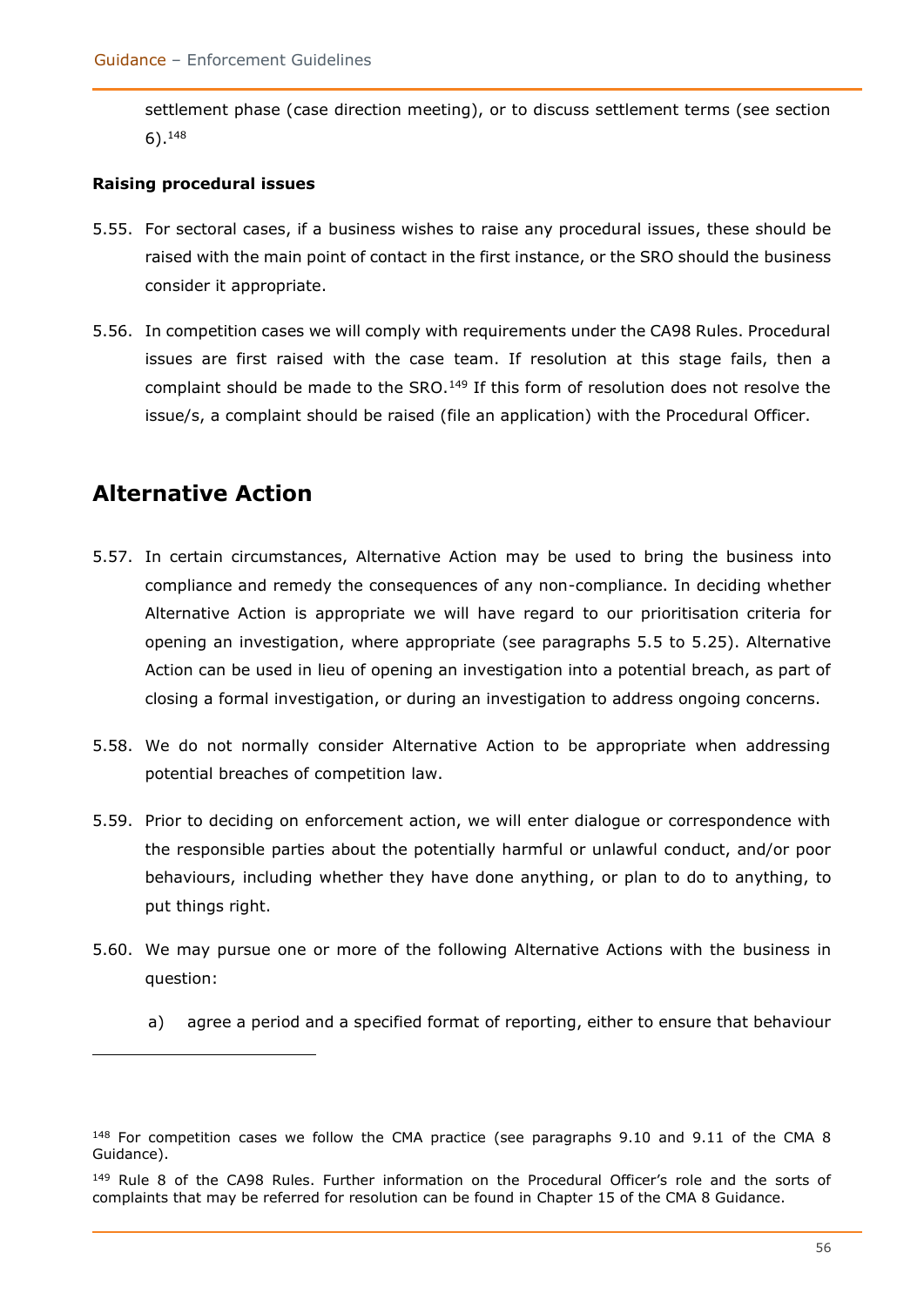is not repeated or to show that they have taken certain action/s to address the issue/s;

- b) request that they engage independent auditors or other appropriately skilled persons to conduct a review focused on a particular area of concern;
- c) accept non-statutory undertakings or assurances to ensure future compliance with a particular obligation; and
- d) agree other voluntary action, such as the implementation of specified remedial or improvement actions and/or making voluntary/redress payments to affected consumers, other appropriate parties or to the Ofgem voluntary redress fund.<sup>150</sup>
- 5.61. We would expect a business to engage fully and proactively in securing a successful resolution of our concerns through Alternative Action.

#### **Alternative Action outcome**

- 5.62. In making the decision to resolve the case by Alternative Action, the authorised decisionmaker will follow the criteria listed in paragraphs 5.5 to 5.25.
- 5.63. If the decision-maker decides that Alternative Action is sufficient to deal with the poor behaviours or conduct, they will need to be satisfied that the action will fully address our concerns.
- 5.64. If we obtain satisfactory non-statutory undertakings/assurances or other agreed action from a business, this will usually result in the case being closed. In some cases, there may be a period of compliance monitoring after case closure (see paragraphs 8.10 to 8.15). Failure to comply with non-statutory undertakings/assurances or any other agreed action could lead to formal enforcement action, and we would likely take a more serious view of any breach found to have occurred in breach of undertakings or assurances given.
- 5.65. If we consider that a case is not suitable to be resolved without the use of our statutory enforcement powers, the case may still be settled by Alternative Action. Further details are provided in section 7.

<sup>&</sup>lt;sup>150</sup> We have appointed an expert independent third party to manage the allocation of voluntary redress payments from licensees to charitable organisations.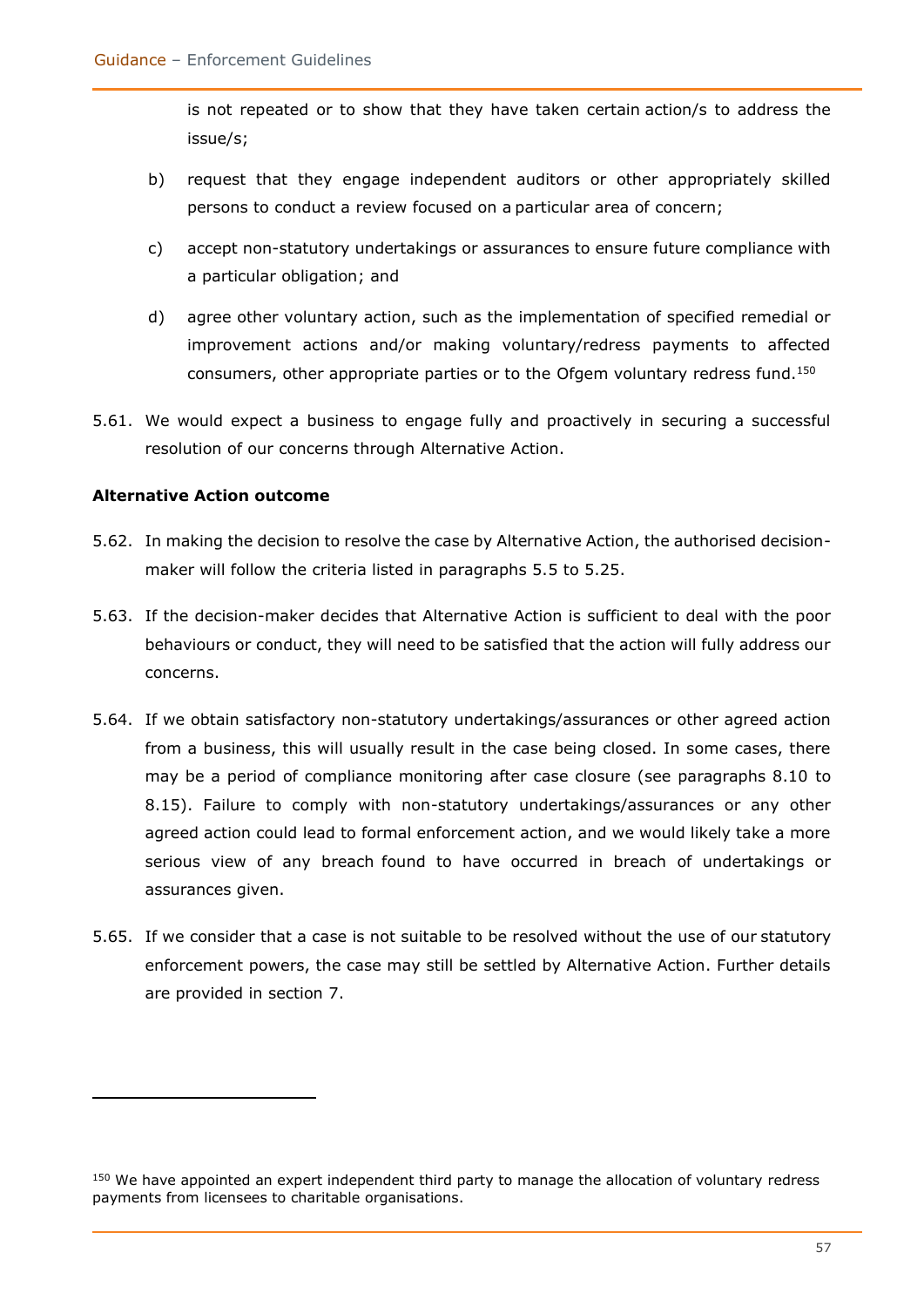# **Statutory demands**

5.66. If a business has an outstanding balance to pay in relation to a regulatory obligation (such as Feed-In-Tariff (FIT)<sup>151</sup> and Renewable Obligation Schemes) Ofgem can issue a statutory demand to obtain payment.<sup>152</sup> If the business does not pay the outstanding balance within 21 days, steps may be taken to revoke the business' licence.

<sup>151</sup> More information on the FIT scheme can be found at [https://www.ofgem.gov.uk/environmental-and](https://www.ofgem.gov.uk/environmental-and-social-schemes/feed-tariffs-fit)[social-schemes/feed-tariffs-fit](https://www.ofgem.gov.uk/environmental-and-social-schemes/feed-tariffs-fit) and information on the Renewable Obligation Schemes can be found at [https://www.ofgem.gov.uk/environmental-and-social-schemes/renewables-obligation-ro.](https://www.ofgem.gov.uk/environmental-and-social-schemes/renewables-obligation-ro)

 $152$  In terms of section 123(1)(a) of the Insolvency Act 1986, a company is deemed unable to pay its debts where the creditor to whom a sum exceeding £750 is owed has demanded that sum in accordance with section 123(1)(a) and the company has failed to pay it for 3 weeks. Where an energy business owes the Authority such a sum, the Authority may decide to demand payment in accordance with section  $123(1)(a)$  – this is called a statutory demand.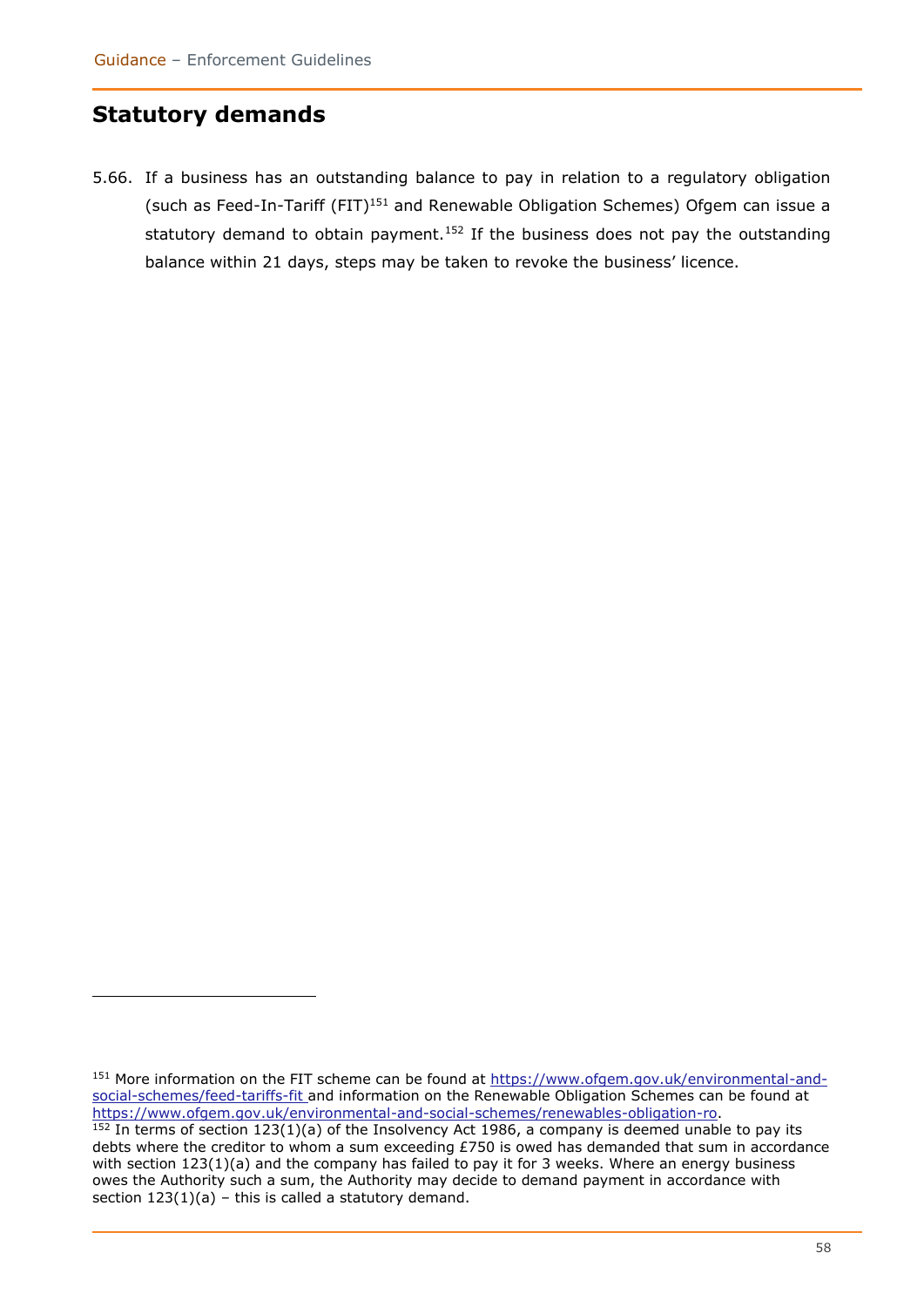# **6. Settling or contesting a case**

#### **Section summary**

- 6.1. This section describes our procedures for settling or contesting Sectoral (covered in paragraphs 6.6 to 6.63) and Competition Act cases (covered in paragraphs 6.63 to 6.108).
- 6.2. When deciding how to deal with settling or contesting a Competition Act case, we will have regard to the CMA 8 Guidance.<sup>153</sup>
- 6.3. Many of the processes described are the same for Competition Act cases. However, certain obligations in the Competition Act and associated legislation require us to adopt some differences of approach when dealing with competition cases.
- 6.4. This section and section 4 do not apply to cases under the Enterprise Act 2002, the Consumer Rights Act 2015 or the Business Protection from Misleading Marketing Regulations 2008. Different procedures apply in these cases as orders are sought from a court and are not decisions of the Authority. We have set out these procedures in section 2.
- 6.5. We reserve the right to depart from the procedures set out in this section. A business has no "right" to the processes set out in this section and we may decide to resolve enforcement action in a different manner, depending on the circumstances of a case or behaviour at issue. If our strategic enforcement objectives are better met by adopting a different approach, we may depart from the general approach to settlement and contest set out in these guidelines. Examples of where we may depart from the general approach include, but are not limited to, following the making of a final order or confirming of a provisional order (see section 7 below), or following failure to provide information to the Authority in the format requested in accordance with Standard Licence Condition 5 of the gas and electricity supply licences.

<sup>153</sup> [https://www.gov.uk/government/publications/guidance-on-the-cmas-investigation-procedures-in](https://www.gov.uk/government/publications/guidance-on-the-cmas-investigation-procedures-in-competition-act-1998-cases)[competition-act-1998-cases.](https://www.gov.uk/government/publications/guidance-on-the-cmas-investigation-procedures-in-competition-act-1998-cases)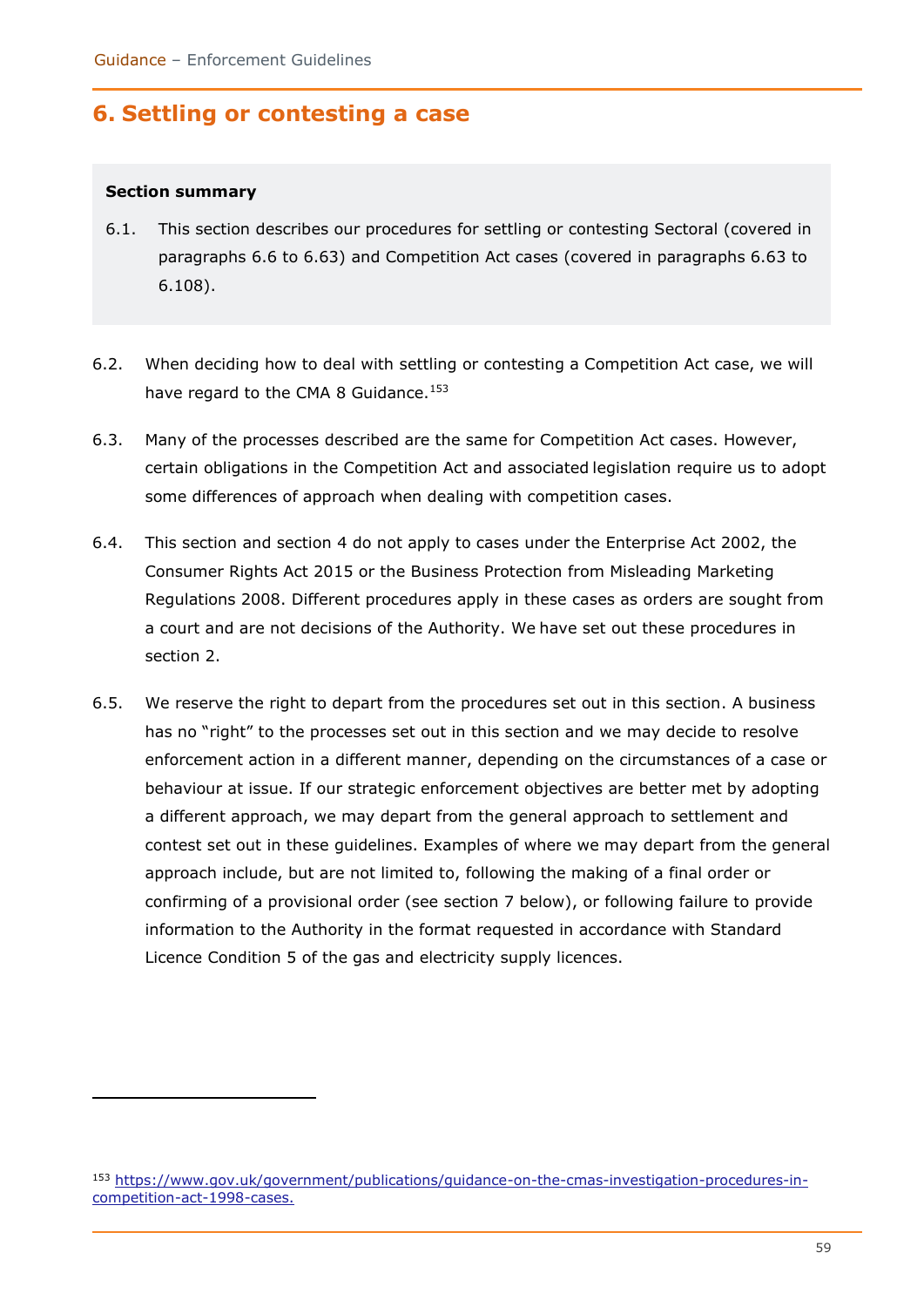### **Sectoral cases**

#### **Settling Sectoral cases**

- 6.6. To settle a case, a business under investigation must be prepared to admit to the breaches that have occurred. The settlement will lead to a formal finding of breach. The business must agree with this finding and to any penalty imposed and/or consumer redress order.
- 6.7. The business will also be expected to agree not to challenge or appeal any finding of breach, penalty or consumer redress order that is agreed to as part of the settlement. We will not enter into partial settlements with businesses.
- 6.8. Settlement is a voluntary process. There is no obligation on businesses to enter into settlement discussions or to settle. Any decision to settle should be based on a full awareness of the requirements of settlement (described above) and the consequences of settling, including that a finding of breach will be made.
- 6.9. This settlement process is distinct from the resolution of a case by, for example, the acceptance of undertakings or other agreed action.
- 6.10. Due to the statutory time restrictions in cases where a provisional or final order has been made, the process described in this section will not apply. In cases where no penalty or consumer redress order is proposed, the process described in this section will not apply. In such cases, the case team will write to the business concerned setting out the process that will be followed.
- 6.11. It is important to appreciate that settlement in the regulatory context is not the same as the settlement of a commercial dispute. An Ofgem settlement is a regulatory decision taken by us, the terms of which are accepted by the business under investigation. In Sectoral cases, we must have regard to our statutory objective when agreeing the terms. We must also have regard to our statutory obligations to consult on proposed penalties and consumer redress orders.<sup>154</sup>
- 6.12. It is also important to note that settling does not reduce the seriousness of any breach. It may, however, result in a lower penalty than would likely be imposed if the matters were contested, and the case will be dealt with more quickly.

<sup>154</sup> Sections 30A and 30I of the Gas Act and sections 27A and 27I of the Electricity Act.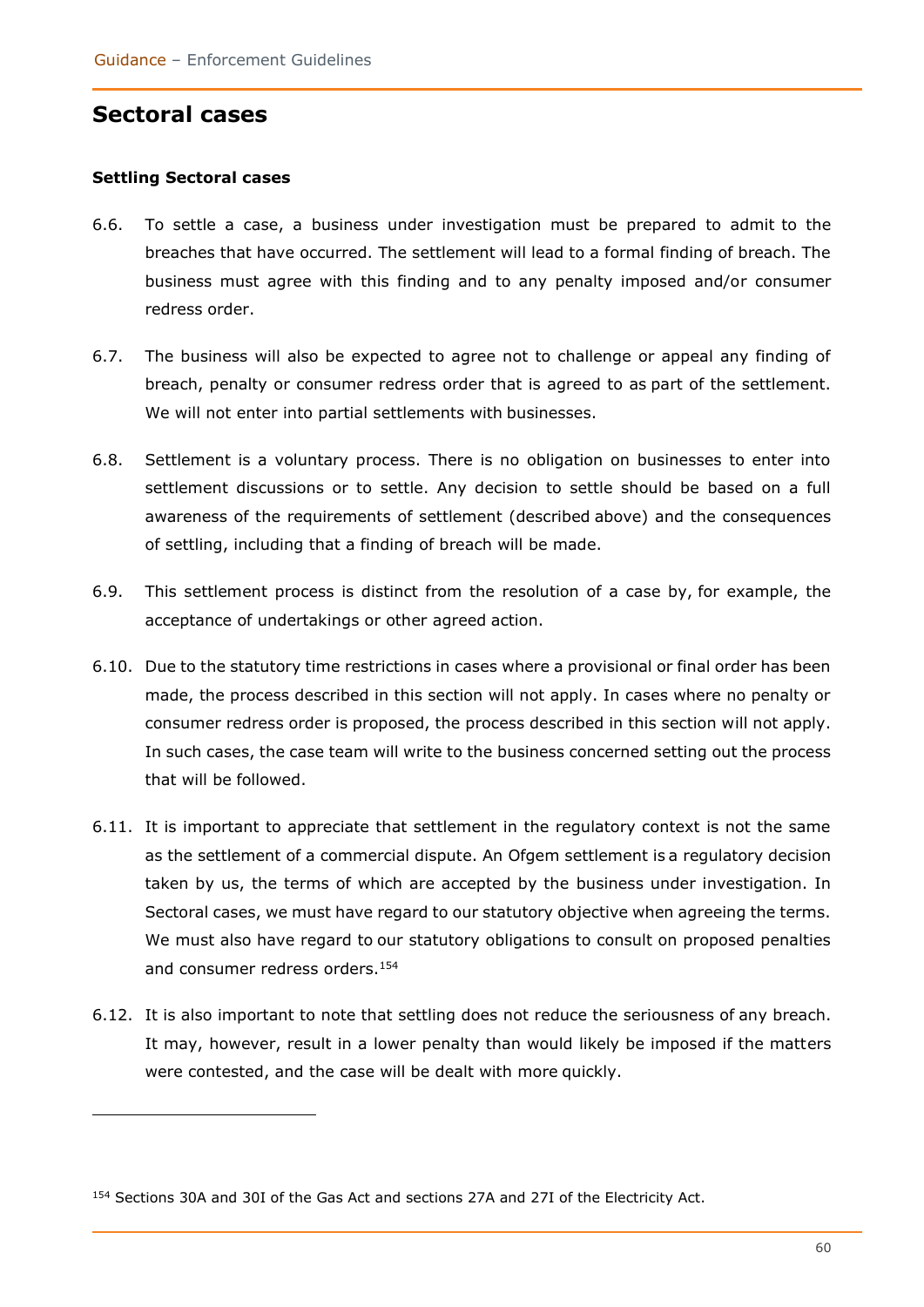- 6.13. Businesses should consider whether to obtain legal or other advice before settling a case. The fact that we have settled a case with a business does not prevent us from taking future action if further breaches occur, or if actions agreed by the business to reach settlement are not carried out.
- 6.14. Businesses may ask to enter settlement discussions and whilst we will engage positively with a business that indicates a willingness to enter into early settlement discussions, in many cases it may not be possible to start such discussions until we have sufficient information to assess the nature and extent of the breaches and the loss or harm caused. To speed up our investigations, we may ask the business to cooperate with us by providing information in the meantime.
- 6.15. We will expect businesses to take appropriate steps to secure compliance irrespective of the stage at which the case is at. Similarly, in suitable cases we will also expect satisfactory arrangements for consumer redress to be put in place. The fact that a business has not completed such steps will not be a bar to settlement discussions taking place, so long as the business has shown a real commitment to resolve the outstanding issues. If actions are agreed and not carried out, enforcement action may be undertaken.

#### **Summary Statement of Initial Findings**

- 6.16. In most cases where an investigation has been opened, once we have concluded our assessment of the evidence, we will serve the business with a Summary Statement of Initial Findings (the Summary Statement).
- 6.17. The Summary Statement will set out the breaches that we consider have been committed and/or that may be ongoing, our conclusions about the detriment and/or gain, and other appropriate matters.
- 6.18. We will allow a reasonable period (normally 21 days for standard cases and 7 to 14 days for more straightforward cases) for written representations in response to the Summary Statement. We may also offer the business an opportunity to make oral representations on it to the case team at an optional case direction meeting, for example, if the nature of breaches is complex.
- 6.19. The purpose of these steps is not to negotiate but is for us to understand the business' position on the Summary Statement, so that we can take it into account when making a recommendation to the Settlement Committee. Late submission of written representations may affect our ability to reach a settlement agreement during the settlement window.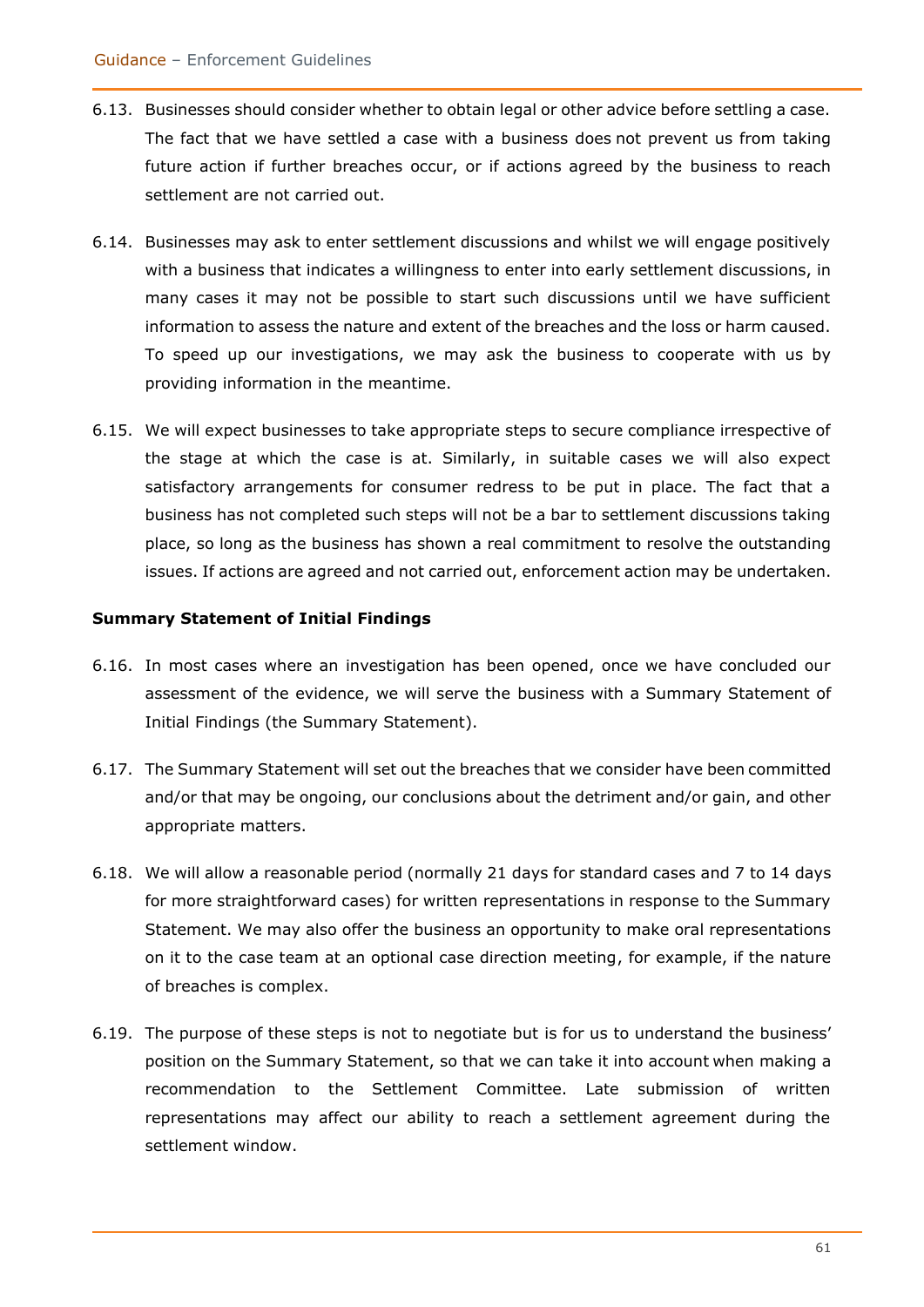#### **The settlement framework**

- 6.20. Settlement results in cases being resolved more quickly and saves resources for both the business and Ofgem. It may also result in consumers obtaining compensation or redress earlier than would otherwise be the case.
- 6.21. In recognition of the benefits of settlement, we may offer a discount in line with our statement of policy on penalties/redress.<sup>155</sup>
- 6.22. The Authority has provided for one settlement window, as follows:

#### **Settlement window**

- **30 percent discount:**<sup>156</sup> This will usually be the only offer of discount available and settlement must be achieved within the settlement window to receive it. However, we may consider offering a discount outside of the settlement window in exceptional circumstances.
- **The settlement window opens when the settlement mandate, draft penalty notice and/or redress order and press notice are provided to the business.**
- **The settlement window closes on expiry of a reasonable period (usually 28 days) which will be notified to the business when the above documents are provided.** The settlement window may be reopened at the Authority's discretion in exceptional circumstances, however, if the settlement window is reopened there is no guarantee that a settlement discount will remain available.

#### **Settlement decisions**

- 6.23. There are two decision-making options for settling cases:
	- a) the formation of and decision by a Settlement Committee;  $157$  or

<sup>155</sup> [https://www.ofgem.gov.uk/publications/statement-policy-respect-financial-penalties-and-consumer](https://www.ofgem.gov.uk/publications/statement-policy-respect-financial-penalties-and-consumer-redress)[redress.](https://www.ofgem.gov.uk/publications/statement-policy-respect-financial-penalties-and-consumer-redress)

<sup>156</sup> Further information can be found in our statement of policy on penalties/redress: [https://www.ofgem.gov.uk/publications/statement-policy-respect-financial-penalties-and-consumer](https://www.ofgem.gov.uk/publications/statement-policy-respect-financial-penalties-and-consumer-redress)[redress.](https://www.ofgem.gov.uk/publications/statement-policy-respect-financial-penalties-and-consumer-redress)

<sup>&</sup>lt;sup>157</sup> This includes Ofgem staff at equivalent or higher grades than Director.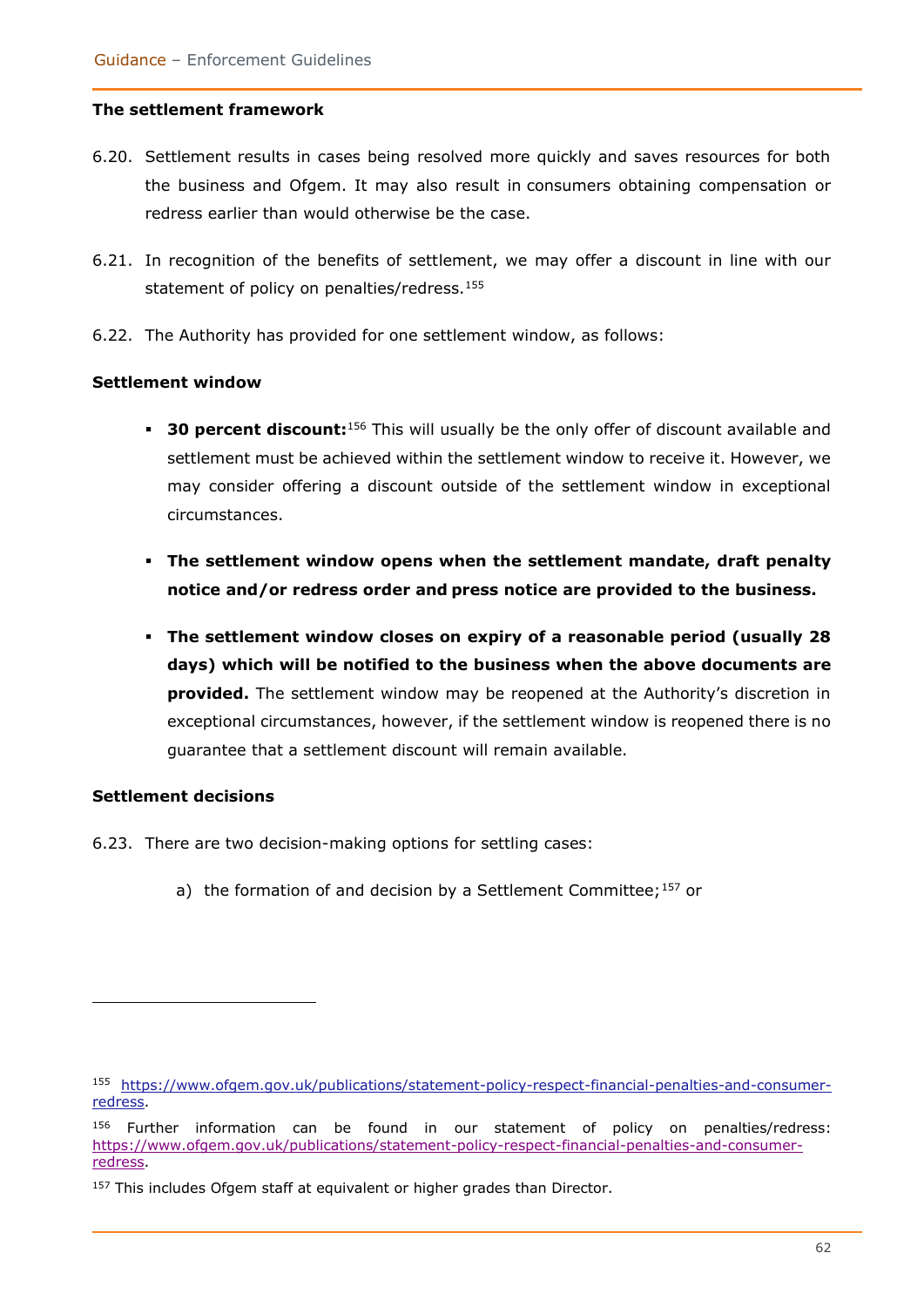b) the Director responsible for Enforcement makes the settlement decisions for the case, or nominates an alternative employee of Ofgem at Director level to act on their behalf.

#### **The Settlement Committee**

- 6.24. A Settlement Committee may be established for a Sectoral or Competition Act<sup>158</sup> case which is considered suitable for settling via this route. Settlement Committees are one of the decision-makers who consider whether to authorise settlement agreements in respect of alleged contraventions and they reach decisions in accordance with the Authority's powers under the applicable Acts. Our Settlement Committee Terms of Reference have been published on the Ofgem website.<sup>159</sup>
- 6.25. The membership of the Committee in a particular case will be provided to the business in writing by the EDP secretariat or the Ofgem case team.

#### **Settlement documents and discussions**

- 6.26. Once EOB has advised, and the Director responsible for Enforcement has decided, on the appropriate decision-maker based on a case-by-case basis, the case team will obtain a settlement mandate from either a Settlement Committee,<sup>160</sup> or from the appointed Director. The business will then be provided with a draft settlement agreement, draft penalty notice and/or draft consumer redress order, and a draft press notice. The business will be notified at this point that the settlement window has opened, and the date when the settlement window will close.
- 6.27. Settlement discussions will be conducted through a method which is suitable for both parties.<sup>161</sup> Settlement discussions will take place on a "without prejudice" basis. This means that if discussions break down, neither party can rely on admissions or statements made during the settlement discussions in any subsequent contested case, unless otherwise agreed. 162

<sup>&</sup>lt;sup>158</sup> See paragraphs 6.64 to 6.66.

<sup>159</sup> Committees of The Authority - [Terms of Reference and Non-Executive membership | Ofgem.](https://www.ofgem.gov.uk/publications-and-updates/committees-authority-terms-reference-and-non-executive-membership)

<sup>&</sup>lt;sup>160</sup> The bodies with delegated powers to issue a settlement mandate prior to settlement discussions are described in section 3.

<sup>&</sup>lt;sup>161</sup> This may include letter, email, face to face discussion, telephone or video link or similar technology.

<sup>&</sup>lt;sup>162</sup> If for any reason a company that has entered into settlement discussions chooses to reveal to the Panel dealing with the contested case any of the detail of the settlement discussions, we reserve the right, similarly, to reveal information (including any admissions) that were made during those discussions if we consider that it is appropriate to do so.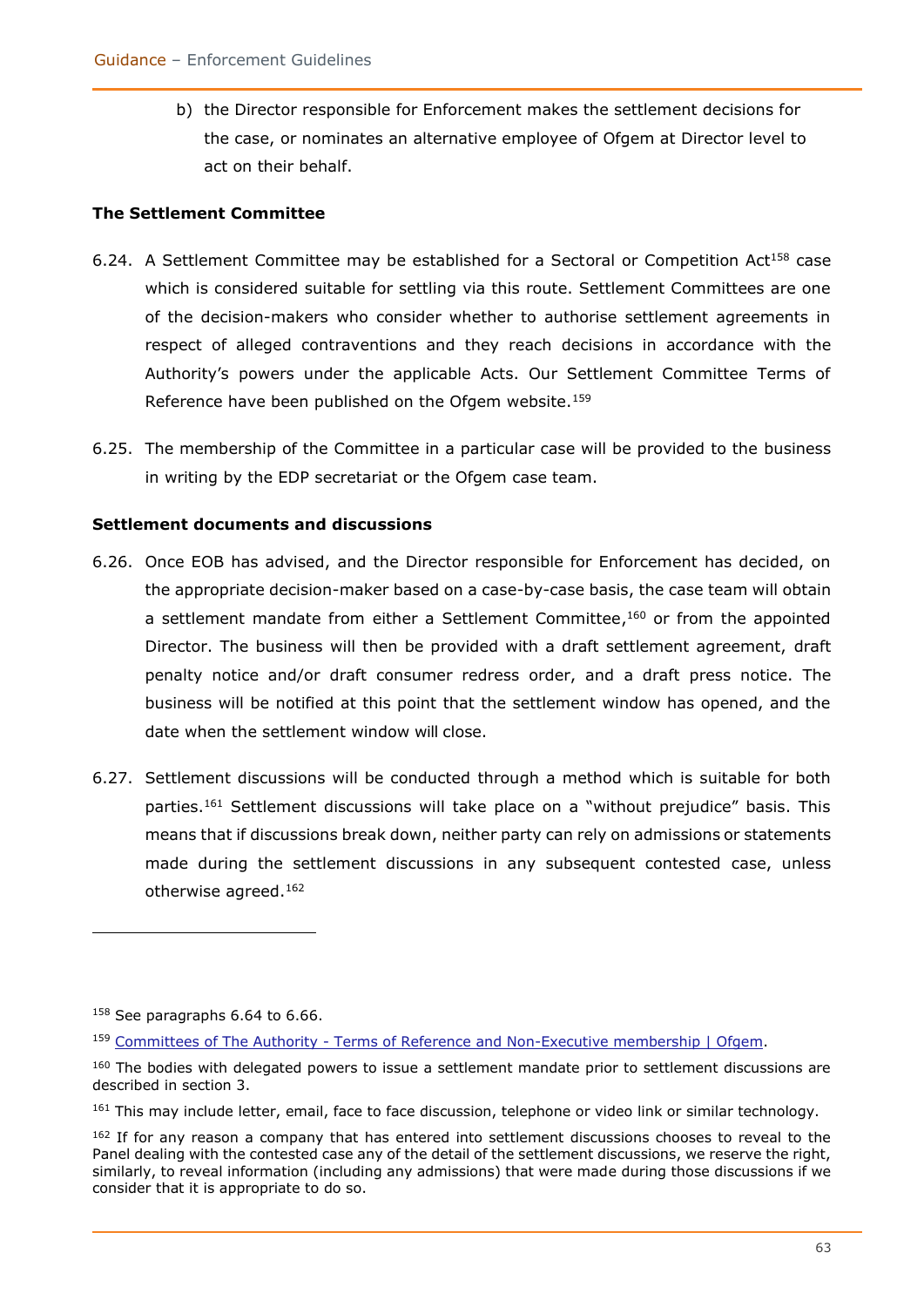- 6.28. The aim of discussions will be to agree the terms of the settlement including the wording of any penalty notice and/or consumer redress order and to provide an opportunity for the business to comment on the draft press notice.<sup>163</sup> We may also agree other terms with the business as part of a settlement.<sup>164</sup>
- 6.29. If a business wishes to take advantage of the settlement discount, it will have the duration of the settlement window, notified to it, to sign and agree a settlement agreement. This agreement is subject to the settlement processes set out in this section and there will be no extension to the deadline that we set, except in exceptional circumstances.
- 6.30. In Sectoral cases, if after settlement discussions an agreement cannot be reached between the business and the case team on the settlement mandate (for example because new material has come to light during the discussions), the case team may, in exceptional circumstances, go back to the settlement decision-maker to seek a revised mandate.
- 6.31. If a settlement is agreed within the terms of the mandate given by the Settlement decision-maker, the business will have to sign a settlement agreement. The settlement decision will be made and the decision and penalty notice and/or consumer redress order will be published in accordance with the statutory requirements<sup>165</sup> for the purposes of public consultation. Following the close of the consultation, any representations will be considered.
- 6.32. If, having received representations or objections, the settlement decision-maker proposes to vary the level of a penalty or the amount of consumer redress ordered from that originally proposed, the consultation process must be repeated.

<sup>&</sup>lt;sup>163</sup> This means that (unlike in contested cases) we will seek to reach agreement with the company on the wording that will appear in the penalty notice/consumer redress order. There will be an exchange of press notices and an opportunity for the parties to comment on the content before they are published. The final decision as to what we publish will be made by us.

<sup>&</sup>lt;sup>164</sup> For example, other terms of settlement may include the possibility of paying a sum of money in lieu of (or in addition to) a financial penalty, to appropriate charities, trusts or organisations for specific activities. We have published guidance which provides information on the current process and the set of principles involved in allocating voluntary redress payments in this respect, in the context of enforcement investigations conducted under the Gas Act and the Electricity Act. This guidance is available at [https://www.ofgem.gov.uk/publications-and-updates/open-letter-guidance-allocation-voluntary](https://www.ofgem.gov.uk/publications-and-updates/open-letter-guidance-allocation-voluntary-redress-payments)[redress-payments](https://www.ofgem.gov.uk/publications-and-updates/open-letter-guidance-allocation-voluntary-redress-payments) for further information.

<sup>&</sup>lt;sup>165</sup> The settlement decision will be made and the decision and penalty notice and/or consumer redress order will be published in accordance with the statutory requirements with regard to penalties under s.27A(5) and (7) of the Electricity Act and s.30A(5) and (7) of the Gas Act and with regard to consumer redress orders under s.27G(4) of the Electricity Act and s.30G(4) of the Gas Act.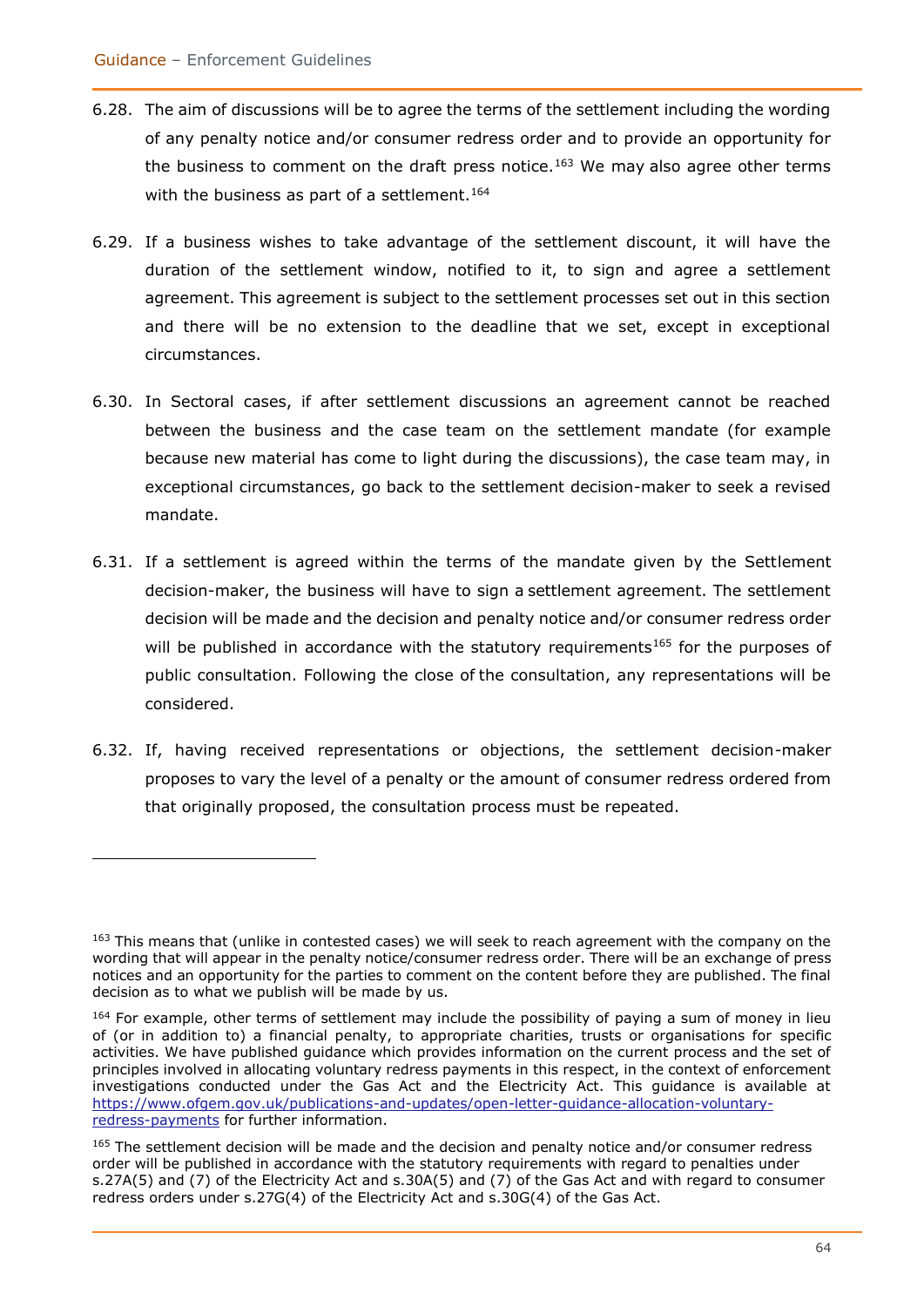- 6.33. The business' agreement as part of the settlement to waive its right to challenge or appeal against the finding of breach, penalty or a consumer redress order (see paragraph 6.7) will fall away if the proposed variation to the penalty and/or the consumer redress order is outside the scope of their original settlement agreement.
- 6.34. If a settlement cannot be reached, the case will move to the contested route. The EDP members of the Settlement Committee cannot be part of the EDP contest panel if they have been on an earlier Settlement Committee that has considered the same case.

#### **Contested Sectoral cases: The Statement of Case**

- 6.35. If a case is not settled or the business does not want to settle the case, we will serve a Statement of Case ("the STOC"), which sets out our findings and the case alleged against the business. The STOC will be accompanied by an evidence bundle of documents to support our findings and the other relevant content within the STOC. The STOC may be substantially different from the Summary Statement. New breaches may be added, and different reasons relied on. We may also request further information from the business before drafting the STOC. This does not apply if a provisional or final order has been issued.
- 6.36. We will usually write to the business to advise that the STOC is being drafted and to provide an updated timeline for the case*.*
- 6.37. When the STOC is ready we will serve it on the business and notify them of the deadline for any written representations.
- 6.38. The business' written representations will be invited on the STOC, and we may invite the business to attend a case direction meeting for discussions to take place. We will also disclose any relevant documents (see paragraphs 6.40 to 6.42).
- 6.39. If the case is to be contested, we will inform the EDP secretariat so that a Panel can be selected to deal with the case. $166$

#### **Disclosure**

6.40. Along with the STOC, we will disclose a list of all the documents that we intend to rely on. Many of them are likely to be documents that the business already provided to us during the investigation. However, we will produce copies of any other documents on

<sup>166</sup> The decision-making structure is described in Section 3.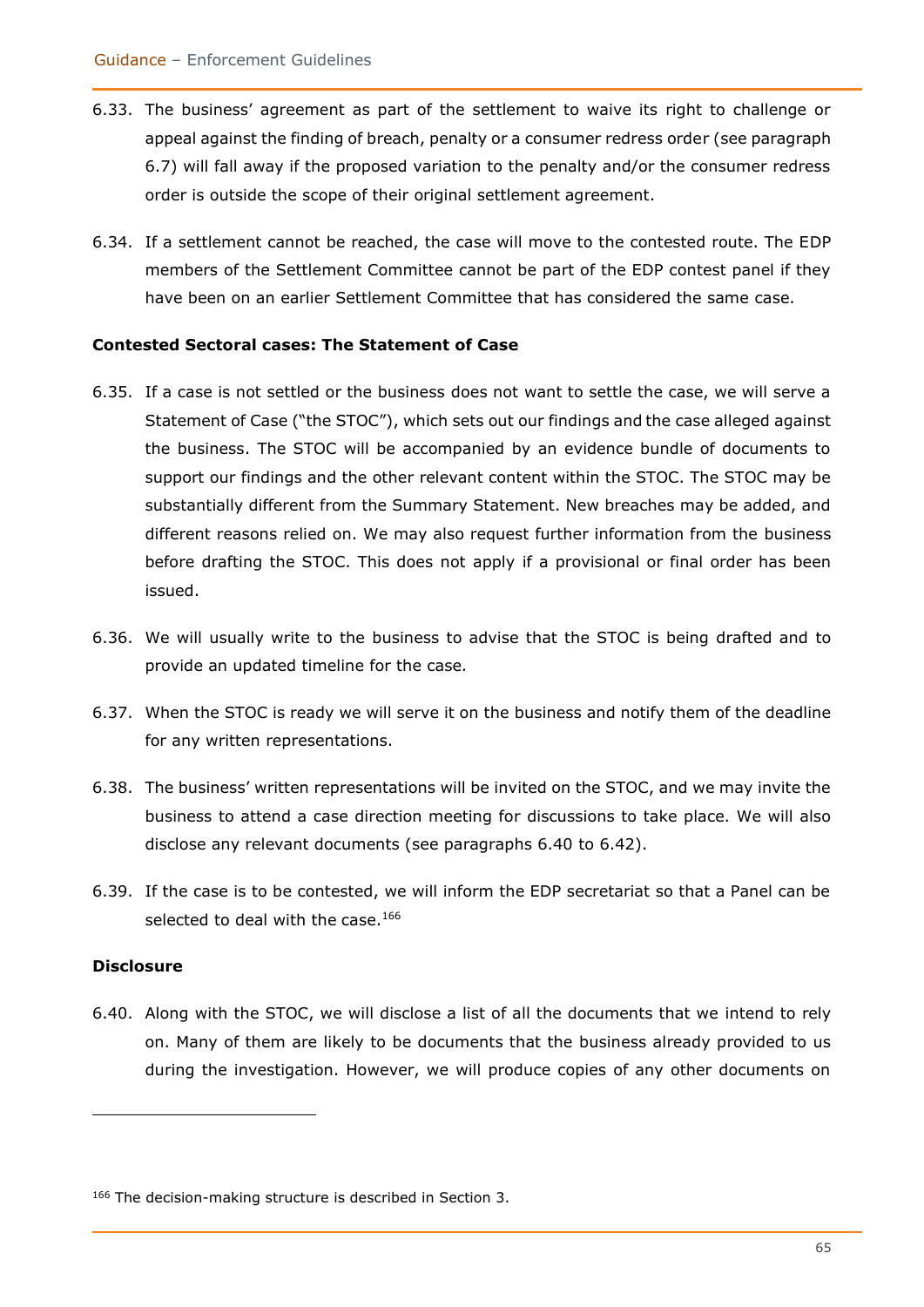which we rely that are reasonably requested by the business, subject to any legal restrictions on disclosure, including questions of confidentiality and privilege.<sup>167</sup>

- 6.41. In some cases, we may rely on information contained in confidential documents. In these cases, our disclosure list will note the reference number/name of the documents where full disclosure is not possible. It may be necessary to limit the description of the documents themselves. We will explain the alternative arrangements, which will allow the recipient to review the evidence on which we rely. Typically, this will mean that confidential material will be removed so that confidence is maintained. Other arrangements may sometimes be required, for example, a confidentiality ring.
- 6.42. We will also disclose, by list, documents in the knowledge or possession ofthe case team or the relevant policy team, which might undermine the case advanced in the STOC. Again, we will note the reference number/names of those documents where full disclosure is not possible and the alternative arrangements that will be made. Privileged documents may be listed by class and will not be disclosed.

#### **Written representations and related matters**

- 6.43. Making written representations in response to the STOC is the business' opportunity to provide further information, including any challenge, in relation to the case made against it. The business should submit any evidence it has to support its representations. There is no obligation to submit a response, but businesses should note that there are restrictions on introducing new material in any subsequent oral hearing (see paragraph 6.51).
- 6.44. We will usually allow 28 days for a business to respond to a STOC, however, more or less time may be allowed depending on the case.
- 6.45. Once we have received any written representations and supporting evidence from the business, we will review the material and our case. This may lead to us deciding that issues raised may no longer be of concern and we may close the case or withdraw from parts of it. It may lead to us making further requests for information to the business or replying to the business' representations.
- 6.46. If there is a material change in the nature of the breaches in the light of the written representations, we may prepare a Supplementary or Revised STOC. The business will

<sup>167</sup> Material may be redacted where appropriate.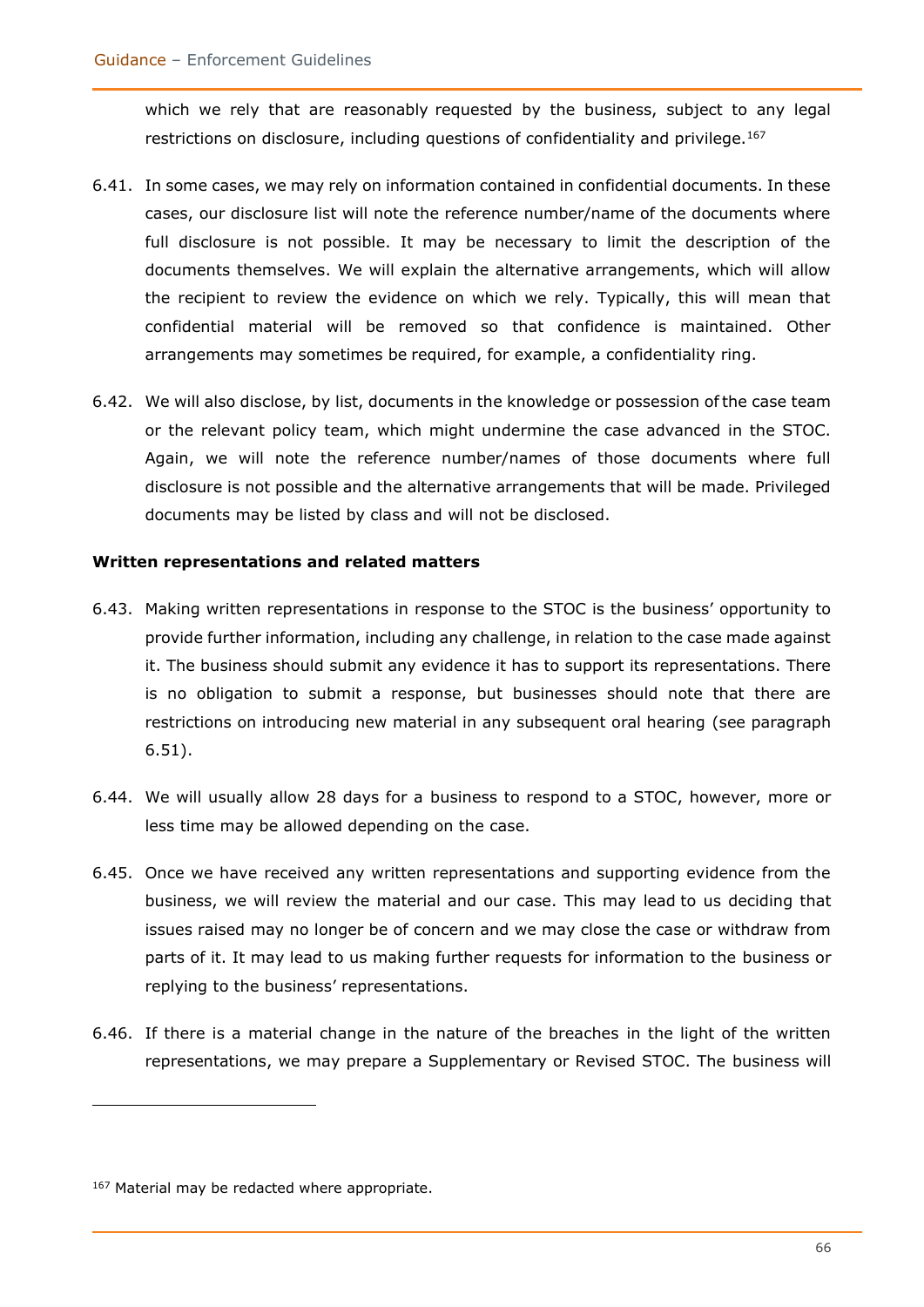be given an opportunity to respond in writing to the new document. We will usually allow a further 28 days for this but may shorten or extend the time if it appears reasonable to do so in a particular case.

- 6.47. If there are difficulties in meeting any deadline, a request for an extension should be made in writing by email to the Ofgem contact/s (or in urgent cases by telephone and email or via a video link or similar technology). We will deal with such requests as described in paragraph 5.45.
- 6.48. If a business has not requested the opportunity to make oral representations to the decision-making body (the Panel) and the case is to be decided by consideration of the written representations only, the EDP Secretariat will issue a notice to the business informing it of the relevant deadlines.
- 6.49. Once the written representations to the STOC have been received, it will be decided whether a supplementary STOC is required. Once all written representations (STOC/supplementary STOC) have been received the case will be passed over to the Panel. All future deadlines and arrangements will be made via the EDP Secretariat and will no longer be the responsibility of the case team.
- 6.50. Having reviewed the written representations and considered whether the business has requested the opportunity to make oral representations, the EDP will determine whether it wants to hear oral representations from the parties. The EDP secretariat will tell the parties whether there will be a hearing, and it is for the licensee to decide if it wants to make any representations.
- 6.51. Where oral representations are made, neither Ofgem nor the company will be permitted to introduce new material in oral representations save in exceptional circumstances or where the Panel requests additional material. If a party wishes to introduce new material, notice must be given to any other party and the permission of the Panel should be sought before it is introduced. No evidence can be introduced after the hearing other than at the request of the Panel.

#### **The EDP's decision: Sectoral cases**

- 6.52. When making decisions, the EDP will consider all the relevant available information presented to it.
- 6.53. If the EDP is satisfied that a regulated person is or is likely to be in contravention of a licence condition or relevant requirement, a notice will be published on our website setting out the decision that: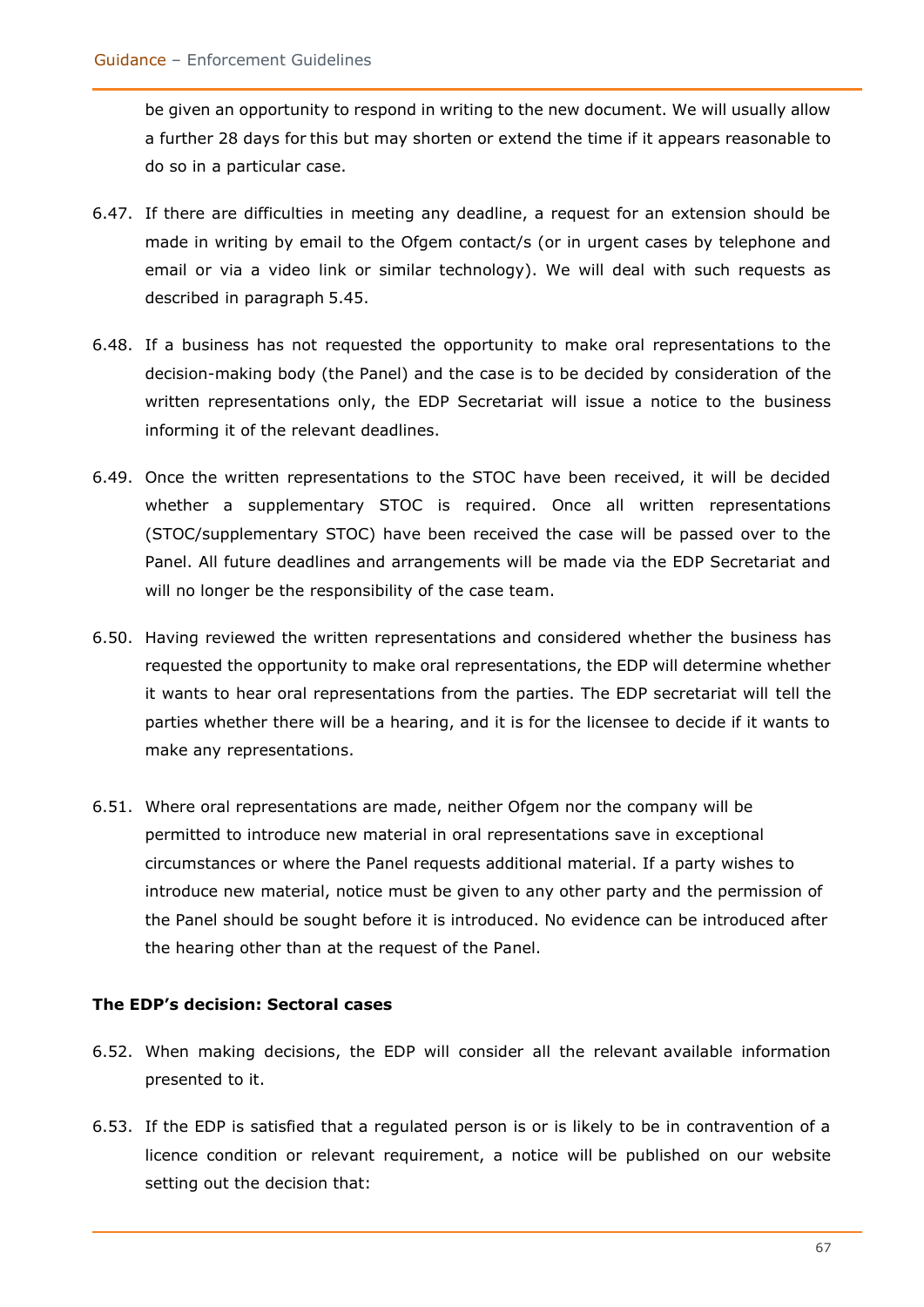- a breach has occurred (or is ongoing) and that the EDP decides to impose a financial penalty and/or consumer redress order; and/or
- a breach has occurred, and the EDP does not intend to propose a financial penalty and/or consumer redress order.
- 6.54. If the Panel concludes that the regulated person has not committed any breach, the business will be informed of the case closure and a statement will normally be published on our website (see paragraph 5.38).

#### **Financial penalty or consumer redress order in Sectoral cases**

- 6.55. The EDP may exercise the Authority's power to impose a financial penalty and/or make a consumer redress order. In deciding whether to do so, the EDP will have regard to the Authority's penalties and redress policy statement. The amount in each case (combined if both are imposed) in respect of a contravention must not exceed 10 per cent of the regulated person's turnover.<sup>168</sup>
- 6.56. Under a consumer redress order, the Authority may require a regulated person to take necessary action to remedy the consequences of the contravention or prevent a contravention of the same or similar kind being repeated. The Panel might order: $^{169}$ 
	- the payment of compensation to affected consumers (i.e., those consumers that have suffered loss, harm, or damage, or been caused inconvenience, because of the contravention);
	- the preparation and/or distribution of a written statement setting out the contravention and its consequences;
	- the variation or termination of contracts with affected consumers;
	- some other remedial action as considered necessary.

<sup>168</sup> Section 30O of the Gas Act and section 27O of the Electricity Act. Turnover is determined in accordance with the Electricity and Gas (Determination of Turnover for Penalties) Order 2002.

<sup>169</sup> Section 30H of the Gas Act and section 27H of the Electricity Act. Note that if it is impractical to identify all affected consumers, payment could, for example, be ordered to a proxy group or to a suitable fund to recognise wider detriment to the market.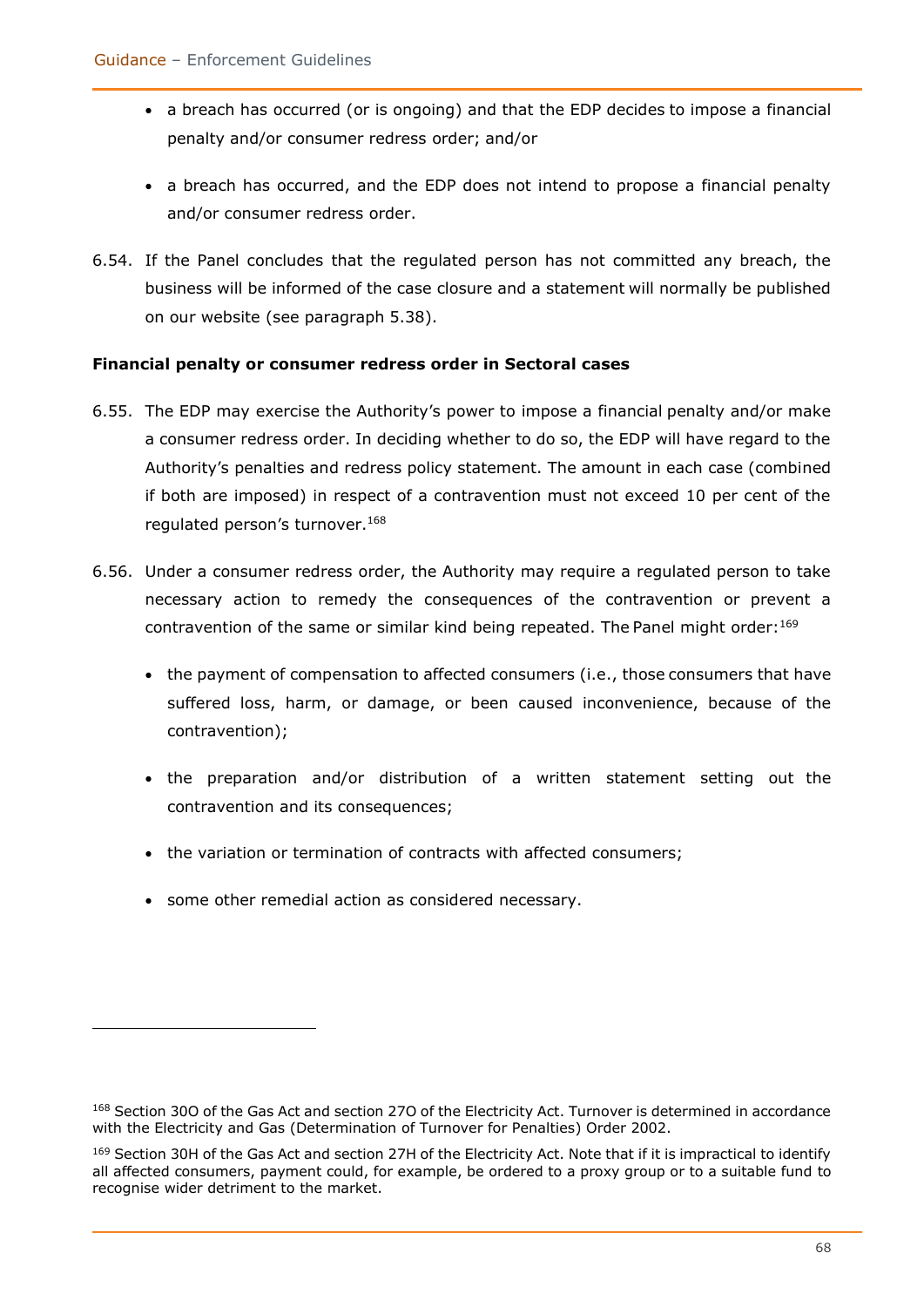- 6.57. If proposing a penalty or a consumer redress order, a notice<sup>170</sup> setting out relevant details will be served on the regulated person (and in the case of a consumer redress order, on each affected consumer, or published in such a manner to bring it to their attention) $171$  and published in line with statutory requirements.<sup>172</sup> The notice will include the time (not less than 21 days) for representations or objections to the penalty amount or consumer redress order.
- 6.58. If both a penalty and consumer redress order are proposed, the Panel may serve a joint notice.
- 6.59. Following the close of the consultation period, the EDP will consider any representations or objections, which are duly made and not withdrawn, and decide whether to exercise the Authority's powers to impose, vary or withdraw the proposed penalty and/or consumer redress order.
- 6.60. Before varying any proposal, a further notice to this effect must be given<sup>173</sup> for consultation, and any further representations or objections with respect to the variation must be considered.
- 6.61. Notice of the final decision and the period for compliance (minimum 42 days for payment of a penalty, minimum seven days for compliance with the requirements of a consumer redress order) will be published and served<sup>174</sup> on the regulated person.<sup>175</sup>

#### **Appeals**

<sup>170</sup> Under section 30A(3) of the Gas Act and section 27A(3) of the Electricity Act (penalties) and under section 30l of the Gas Act and section 27I of the Electricity Act (consumer redress orders). There are certain time limits on the imposition of penalties (section 30C of the Gas Act and section 27C of the Electricity Act) and time limits for making consumer redress orders (section 30K of the Gas Act and section 27K of the Electricity Act).

 $171$  Section 30I(5) of the Gas Act and section 27I(5) of the Electricity Act.

 $172$  Sections 30A(7) and 30I(5) of the Gas Act and sections 27A(7) and 27I(5) of the Electricity Act.

<sup>&</sup>lt;sup>173</sup> Section 30A(4) of the Gas Act and section 27A(4) of the Electricity Act.

<sup>174</sup> April 2021: Amendment by Ofgem to [section 46 Gas Act 1986](https://eur02.safelinks.protection.outlook.com/?url=https%3A%2F%2Fwww.legislation.gov.uk%2Fukpga%2F1986%2F44%2Fsection%2F46&data=04%7C01%7CHeather.Swan%40ofgem.gov.uk%7C14441d3858584eb12f0808d90008f68d%7C185562ad39bc48408e40be6216340c52%7C0%7C0%7C637540860768591804%7CUnknown%7CTWFpbGZsb3d8eyJWIjoiMC4wLjAwMDAiLCJQIjoiV2luMzIiLCJBTiI6Ik1haWwiLCJXVCI6Mn0%3D%7C1000&sdata=xK6WvaytX3calRX8DKHKgvlegpIf17CLTwNdr8JMIsY%3D&reserved=0) ("GA86") and section 109 Electricity Act [1989 \(](https://eur02.safelinks.protection.outlook.com/?url=https%3A%2F%2Fwww.legislation.gov.uk%2Fukpga%2F1989%2F29%2Fsection%2F109&data=04%7C01%7CHeather.Swan%40ofgem.gov.uk%7C14441d3858584eb12f0808d90008f68d%7C185562ad39bc48408e40be6216340c52%7C0%7C0%7C637540860768601755%7CUnknown%7CTWFpbGZsb3d8eyJWIjoiMC4wLjAwMDAiLCJQIjoiV2luMzIiLCJBTiI6Ik1haWwiLCJXVCI6Mn0%3D%7C1000&sdata=eE53WwdOxO0ttjbKztLSPRx4uXVjd7m%2B2oDvBTzRq%2F0%3D&reserved=0)"EA89"), to allow Ofgem to serve notices and documents by electronic means, by post or by personal delivery.

<sup>175</sup> Sections 30A(5) and 30G(5) of the Gas Act and sections 27A(5) and 27G(5) of the Electricity Act.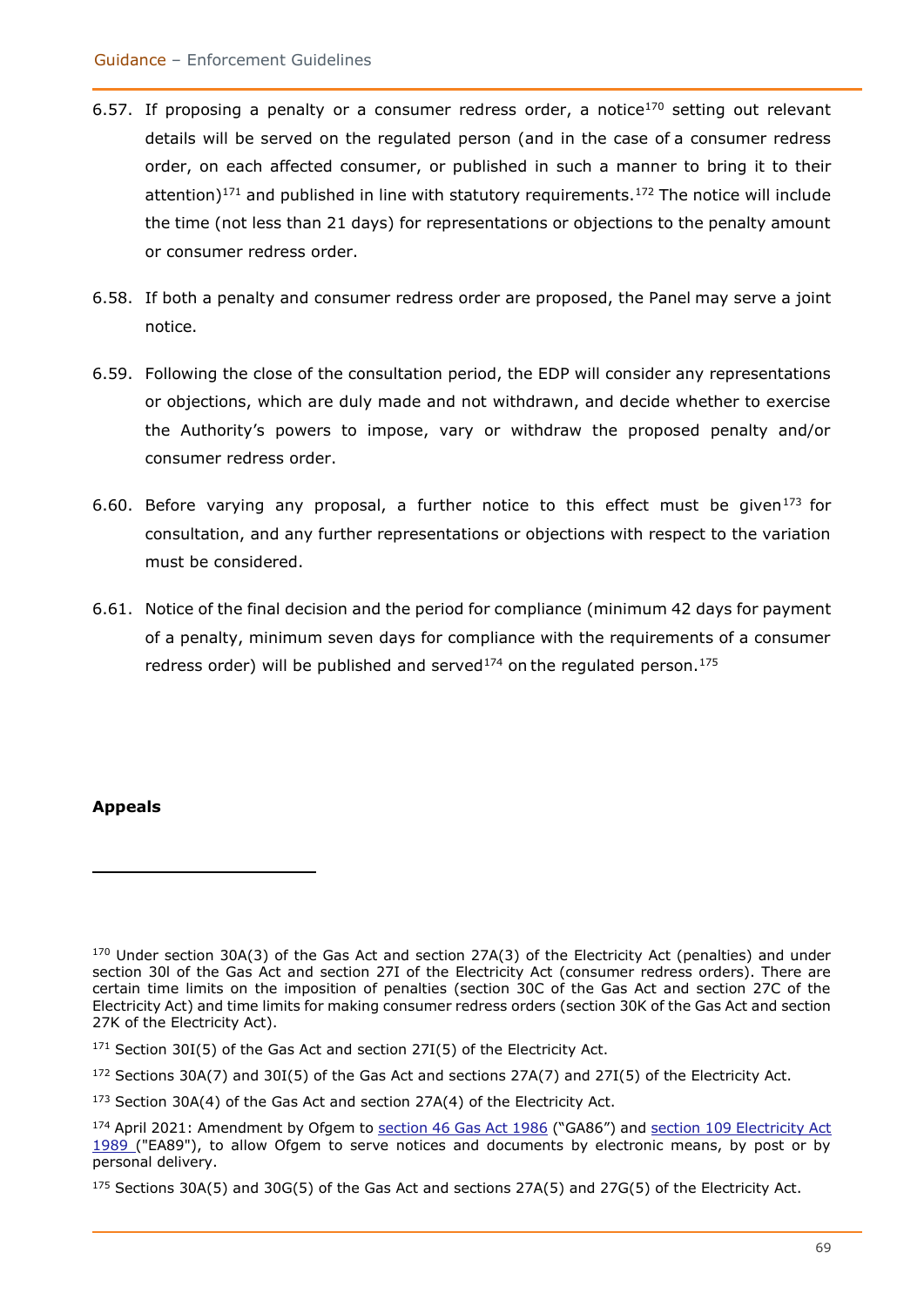6.62. Where a regulated person is aggrieved by the imposition of a penalty, the amount, the date for payment and/or by the making of a consumer redress order, or any requirement imposed by the order, the regulated person may make an application to the court.<sup>176</sup> The application must be made within 42 days of service of the decision.<sup>177</sup>

### **Competition Act cases**

- 6.63. For enforcement cases under the Competition Act, settlement is the process whereby a company under investigation admits liability in relation to the infringement, stops the infringing behaviour, agrees to a streamlined administrative process for the remainder of the investigation<sup>178</sup> and confirms that it will pay a penalty set at a maximum amount.<sup>179</sup> These are minimum requirements in order to settle. If a company meets them, a reduced penalty will be imposed in accordance with the CMA's adopted guidance as to the appropriate amount of a penalty.<sup>180</sup>
- 6.64. All decisions to follow the settlement procedure in Competition Act cases will be approved by the Settlement Committee. The Committee will have regard to the CMA's adopted guidance on the appropriate amount of a penalty<sup>181</sup> and applicable parts of CMA 8 Guidance.<sup>182</sup>
- 6.65. Settlement is a voluntary process in Competition Act cases and the company should satisfy itself that, having seen the key evidence on which the Authority is relying, it is prepared to admit to the infringement, including the nature, scope, and duration of the infringement. We will retain our discretion in determining which cases to settle.
- 6.66. There should be no expectation that we will offer or accept settlement in Competition Act cases. The assessment of whether a case is suitable for settlement will be made on

 $176$  Section 30E (1) and 30M of the Gas Act and section 27E (1) and 27M of the Electricity Act.

<sup>177</sup> Section 30E (2) and 30M (2) of the Gas Act and section 27E (2) and 27M (2) of the Electricity Act.

 $178$  The streamlined procedure is intended to achieve efficiencies and resource saving. It would include, for example, streamlined access to file by access to key documents only, no written representations or oral representations (except limited representations identifying manifest factual inaccuracies).

<sup>&</sup>lt;sup>179</sup> This will be reduced by a settlement discount, provided that the company proposing to settle follows any continuing requirements of settlement.

<sup>180</sup> [https://www.gov.uk/government/publications/appropriate-ca98-penalty-calculation.](https://www.gov.uk/government/publications/appropriate-ca98-penalty-calculation)

 $181$  CMA's quidance as to the appropriate amount of a penalty at final quidance penalties.pdf [\(publishing.service.gov.uk\).](https://assets.publishing.service.gov.uk/government/uploads/system/uploads/attachment_data/file/700576/final_guidance_penalties.pdf)

<sup>182</sup> See Chapter 14 of the CMA 8 Guidance.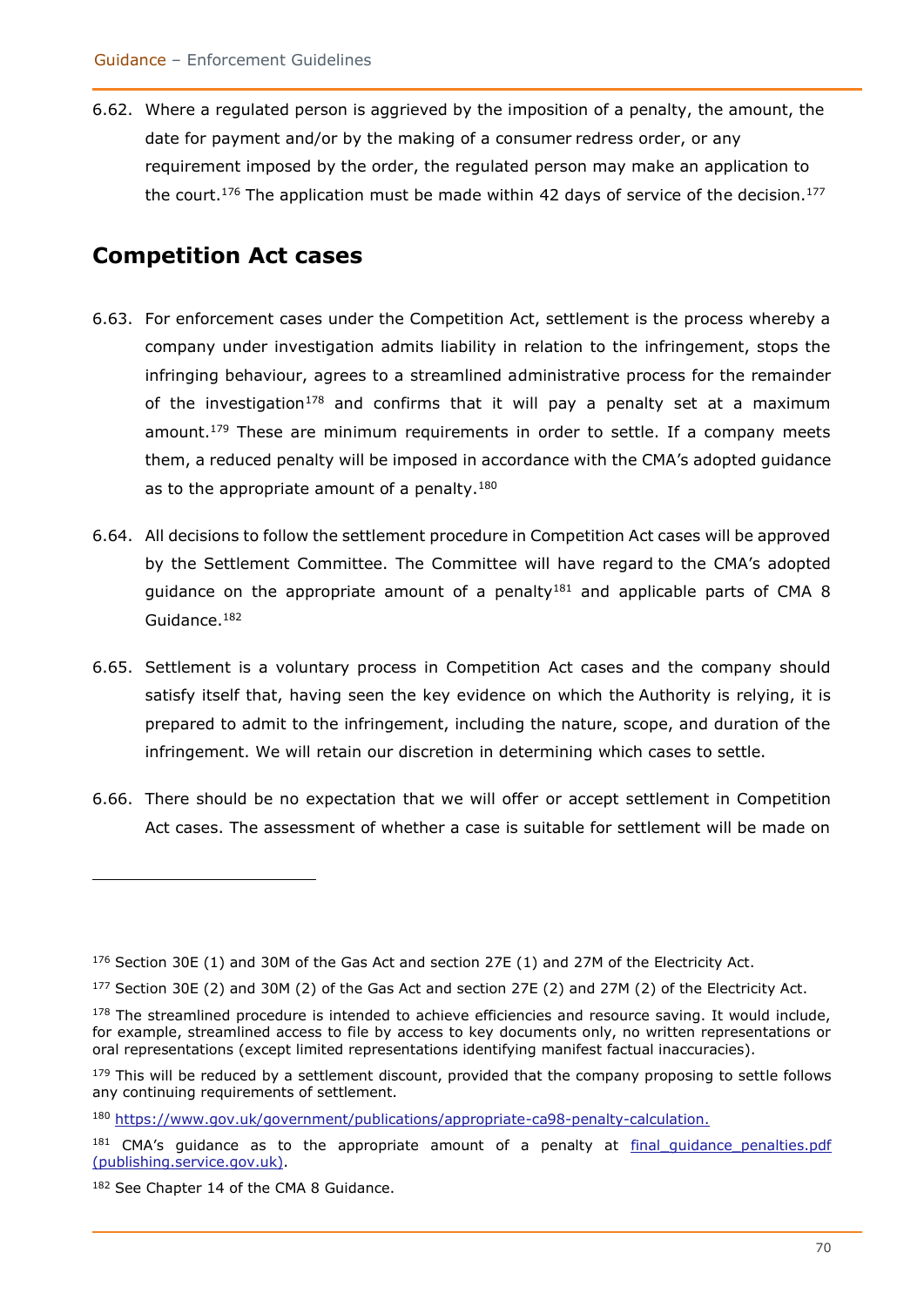a case by case basis. If a business would like to discuss the possibility of exploring settlement, it should contact the case team in the first instance. The SRO will be required to obtain a mandate from EOB to engage in settlement discussions. The SRO will generally oversee the settlement discussions. All decisions to follow the settlement procedure must be approved by the Settlement Committee.

- 6.67. We will consider factors such as whether the evidential standard for giving notice of a proposed infringement decision is met (we will only enter discussions where we consider that the standard is met) and the likely procedural efficiencies and resource savings that can be achieved, for example, taking into account the nature of the allegations and the number of parties that may be involved. Before service of the Statement of Objections, each company that enters into settlement discussions will be provided with a Summary Statement of Facts (the Summary Statement).<sup>183</sup> The Summary Statement will be used as the basis of the company's admission.
- 6.68. We will also provide the company with access to key documents on which the Authority is relying as part of the streamlined administrative process. There may be an optional case direction meeting (or other contact) via a face-to-face meeting or via a video link or similar technology.
- 6.69. We will also provide an indication of the provisional level of penalty that the Authority would be minded to impose, including the settlement discount (the draft penalty calculation). The discount available for settlement pre-Statement of Objections will be up to 20% of the calculated maximum penalty. The company will be notified that the early settlement window has opened. At the same time, it will be told that the window will close by the issuing of the Statement of Objections. We will write to the company subsequently to say when we expect to serve the Statement of Objections and set the date for closure of this window.
- 6.70. If a company wishes to take advantage of the settlement discount, it will have up until the settlement window closes to agree a settlement. We will not extend the settlement window for the purposes of reaching an agreement, apart from in very exceptional circumstances.
- 6.71. During discussions, the company will be given the opportunity to provide limited representations, including identifying manifest factual inaccuracies on the Summary

<sup>&</sup>lt;sup>183</sup> The Summary Statement of Facts is a draft Statement of Objections, where issued for settlement purposes (see paragraph 14.14 of the CMA8 Guidance).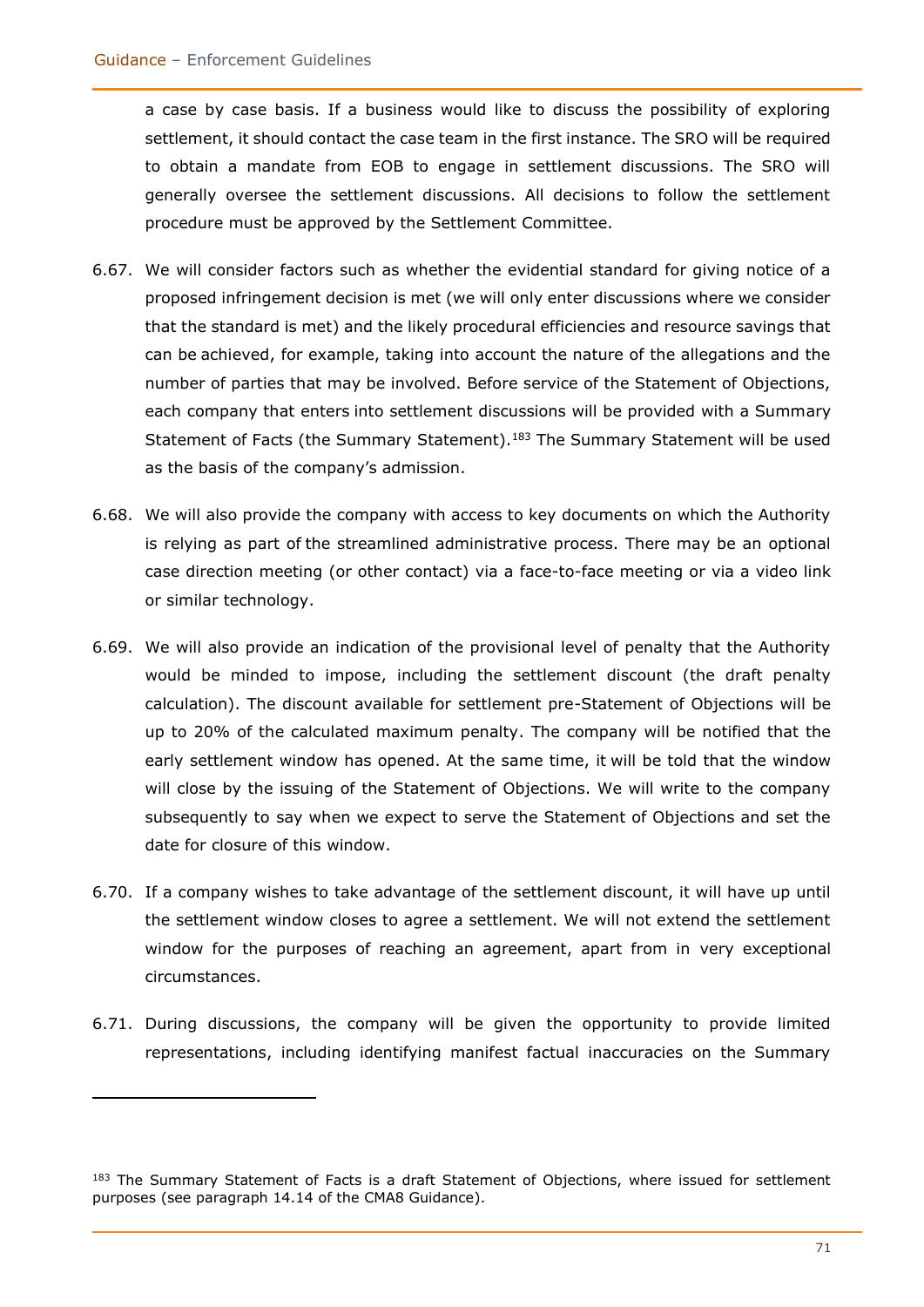Statement (or Statement of Objections if already served), within a specified time frame. If the representations amount to a wholesale rejection of the alleged facts or rejection of the facts of the alleged infringement as set in the Summary Statement, we will reassess, on a case by case basis, whether the case remains suitable for settlement.

- 6.72. The company will also be given the opportunity to make limited representations on the draft penalty calculation within a specified time frame, provided these are not inconsistent with its admission of liability. We will not enter negotiations or pleabargaining during settlement discussions (for example, by accepting an admission in relation to a lesser infringement in return for dropping a more serious infringement).<sup>184</sup> We may also agree other terms with the company as part of a settlement.
- 6.73. If the Statement of Objections has already been issued**,** the SRO will proceed to issue the infringement decision together with a notice of penalty, if appropriate. The discount available for settlement post-Statement of Objections will be up to 10% of the total penalty.
- 6.74. If the company is willing to settle based on the requirements of the procedure covered in settlement discussions with us, it will confirm in a letter (with its company letterhead) its acceptance of those requirements, which includes its admission. Even if a settlement is reached, we are still required to serve the Statement of Objections upon which the infringement decision will be based.<sup>185</sup> Once the settlement is agreed in terms that have been approved, an infringement decision and notice of penalty. will be published.<sup>186</sup>
- 6.75. The percentage discounts and their calculation are set out in the CMA's guidance.<sup>187</sup> The amount of any settlement discount to be applied (up to a maximum) will depend on the procedural efficiencies and resource savings resulting from the settlement, and the extent to which the company follows the requirements of settlement.

<sup>184</sup> Although we will seek to reach agreement with the company on the wording that will appear in the penalty notice. There will also be an exchange of press notices before they are published.

<sup>&</sup>lt;sup>185</sup> Rule 9(5) of the CA98 Rules.

<sup>186</sup> Rule 12 of the CA98 Rules.

<sup>187</sup> Paragraphs 14.28-14.31 of the CMA8 Guidance.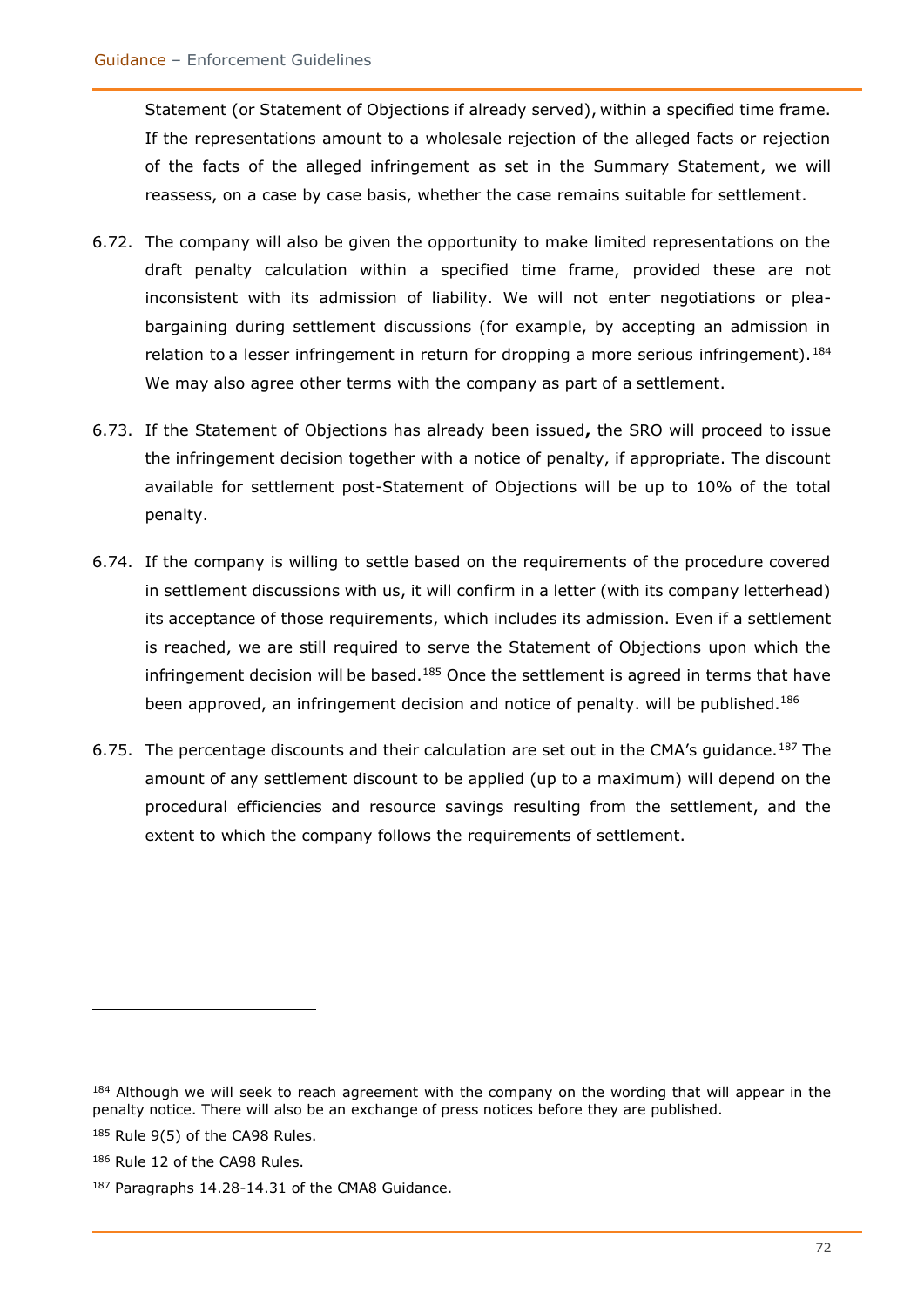## **Contesting Competition Act cases: issuing Ofgem's provisional findings: Statement of Objections**

- 6.76. Competition Act cases follow similar procedures to those in Sectoral cases, whilst ensuring appropriate consistency with the CA98 Rules and procedures for such matters. The main differences, which are set out below, relate to documents served on the company, disclosure of information (which is called "access to file" in competition cases), and the time usually allowed for responses to the Statement of Objections.
- 6.77. If Ofgem reaches the provisional view that the conduct under investigation amounts to an infringement of competition law, we will issue a Statement of Objections<sup>188</sup> to the subject/s of the investigation.
- 6.78. The statement of objections represents Ofgem's provisional view, following the analysis of the evidence on the investigation file, which may change in light of subsequent representations made, or materials provided by, the subject of the investigation (or by complainants or other third parties where relevant), or any further evidence which comes to light. The Statement of Objections will also set out any action Ofgem proposes to take, such as imposing financial penalties and/or issuing directions to stop the infringement if Ofgem believes it is ongoing, and the reasons for the proposed actions. It allows the subject of the investigation to know the full case against it, and if it chooses to do so, to formally respond in writing and orally.<sup>189</sup> At this stage, Ofgem may also invite addressees of a Statement of Objections to contact Ofgem if they would like to enter discussions on the possible settlement of the case.
- 6.79. If the case involves more than one party, each party will receive a copy of the Statement of Objections.
- 6.80. We may also offer third parties with a sufficient interest/or affected by the infringement the opportunity to consider and make representations on a non-confidential version of the Statement of Objections.<sup>190</sup> We may, in the event of a request, consider granting

<sup>188</sup> Ofgem will ensure compliance with rule 3 of the CA98 Rules that the person responsible for overseeing the investigation and for deciding to issue a Statement of Objectives must be a different person from the person responsible for deciding whether to issue a Supplementary Statement of Objections, an infringement decision or penalty decision.

<sup>&</sup>lt;sup>189</sup> The procedure we must follow is set out in Rules 5 and 6 of the CA98 Rules.

<sup>&</sup>lt;sup>190</sup> Non-confidential versions of these representations will be disclosed to the business or businesses for comment.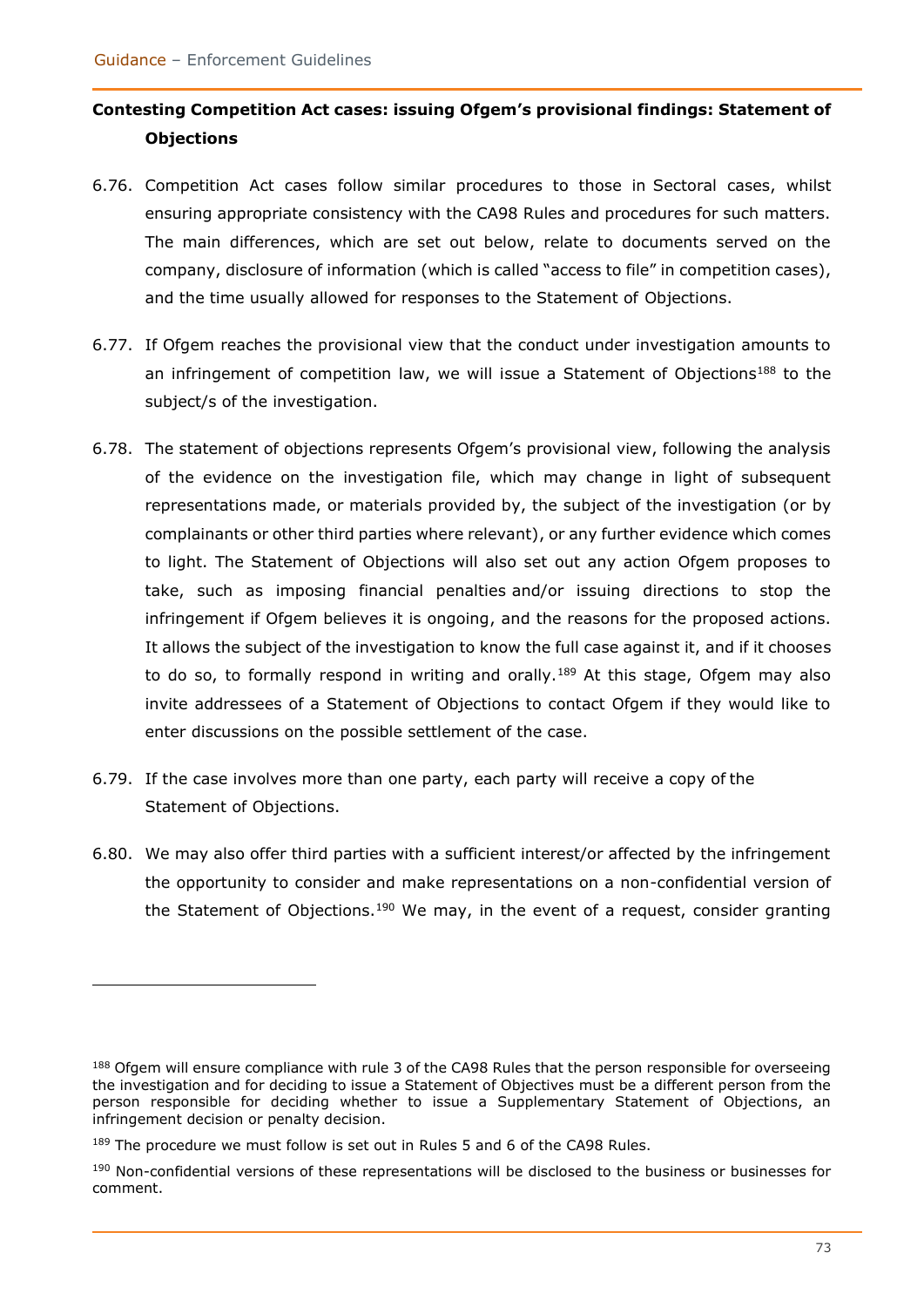access to documents on the file where that is permissible under Part 9 of the Enterprise Act.

6.81. Before disclosing any confidential information, we will consider whether there is a need to exclude any information where disclosure would be contrary to the public interest or might significantly harm the interests of the company or individual it relates to. If this is the case, we will consider the extent to which disclosure of that information is nevertheless necessary for the purpose for which we are allowed to make the disclosure.

#### **Access to file**

- 6.82. At the same time as we serve the Statement of Objections, we will give the company a reasonable opportunity to inspect copies of disclosable documents on the case file as required by the legislation.<sup>191</sup> If Ofgem is unable to give access to file at the same time as we issue the Statement of Objections, the time for submission of written representations will be reasonably extended until access to file has been granted.
- 6.83. We will usually consider the most appropriate process for allowing parties to have access to the case file in each case, while ensuring that parties are able to exercise their rights of defence. We will usually expect to follow a streamlined approach to access to file and provide each party with copies of the documents that are directly referred to in the Statement of Objections and any Draft Penalty Statement sent to that party, and a schedule containing a detailed list of all the documents on our file. These will usually be given in electronic form by secure email or using a file transfer site.
- 6.84. We may withhold any document to the extent that it contains confidential information, or which is an internal document.<sup>192</sup> We may also exclude routine administrative documents from the case file and list these as a schedule which will be placed on the file.
- 6.85. In many instances we may have to remove any confidential information before disclosing documents.<sup>193</sup>

 $191$  Rule 5(2) and Rule 6(1) of the CA98 Rules.

<sup>192</sup> Rule 6(2) of the CA98 Rules.

 $193$  Rule 6(1) of the CA98 Rules, see also Rule 1(1) for the definition of "confidential information".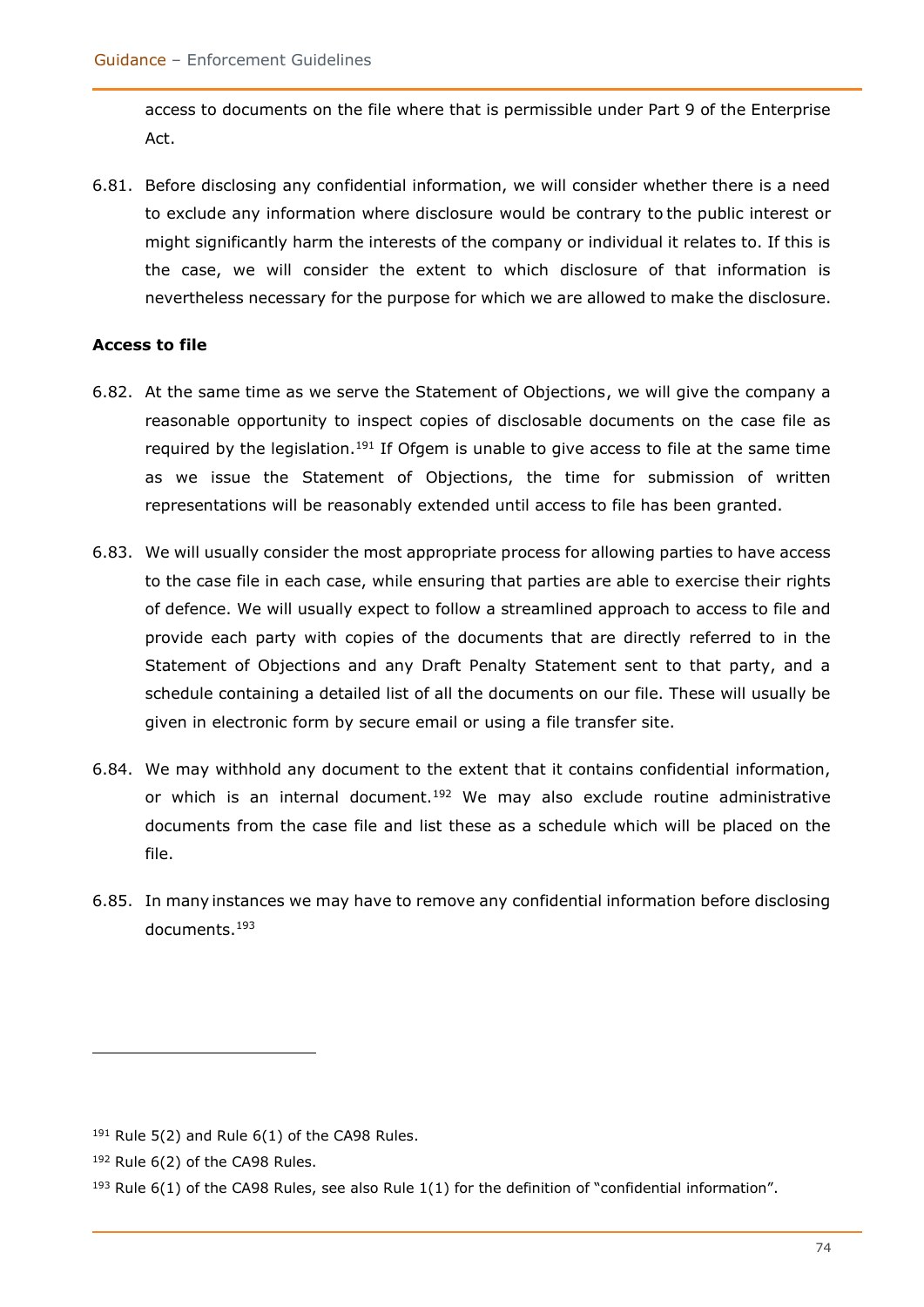6.86. We may consider whether it is appropriate to disclose such documents to a limited group of persons using practices such as a confidentiality ring or a data room to facilitate further disclosure of documents on the Authority's file.<sup>194</sup>

#### **Written representations**

- 6.87. We will usually allow up to 12 weeks for a company to respond in writing to the Statement of Objections. Where the Authority receives new evidence at this stage which supports the objection(s) contained in the Statement of Objections or the draft penalty calculation set out in any Draft Penalty Statement, we will provide the subject/s of the investigation with any new documents on the file.<sup>195</sup> We would also provide the subject/s of the investigation and any interested third parties, with the opportunity to respond in writing to the new document. We will usually allow a further 28 calendar days for this, and we may shorten or extend the time, subject to the complexity of the issues, as appropriate.
- 6.88. If, in response to the Statement of Objections, there is either a material change in the nature of the infringement as described there, or there is evidence of a different suspected infringement, we may issue a Supplementary Statement of Objections.
- 6.89. If the case is to be contested, we will inform the EDP Secretariat so that a Panel can be selected from the EDP to decide on the case from this point onwards.<sup>196</sup>
- 6.90. If a company has not requested the opportunity to make oral representations to the Panel, the EDP Secretariat or the case team will issue a notice to the company informing it of the date that the late settlement window closes.

#### **Oral representations**

6.91. The Authority will offer the subject/s of the investigation the opportunity to attend a single oral hearing before the EDP, to make oral representations and to discuss the matters set out in the Statement of Objections. If oral representations are to be heard, the parties will be notified in writing of the date for the oral hearing and how the hearing is intended to be conducted which can be face to face or via video link or similar technology.

 $194$  In setting up a confidentiality ring or data room, we will have regard to the CMA 8 Guidance and to the CMA Guidance on transparency and disclosure (CMA 6).

<sup>&</sup>lt;sup>195</sup> The Authority may in this case issue a Letter of Facts having regard to paragraph 12.27 of the CMA 8 Guidance.

<sup>196</sup> The decision-making structure is set out in section 6.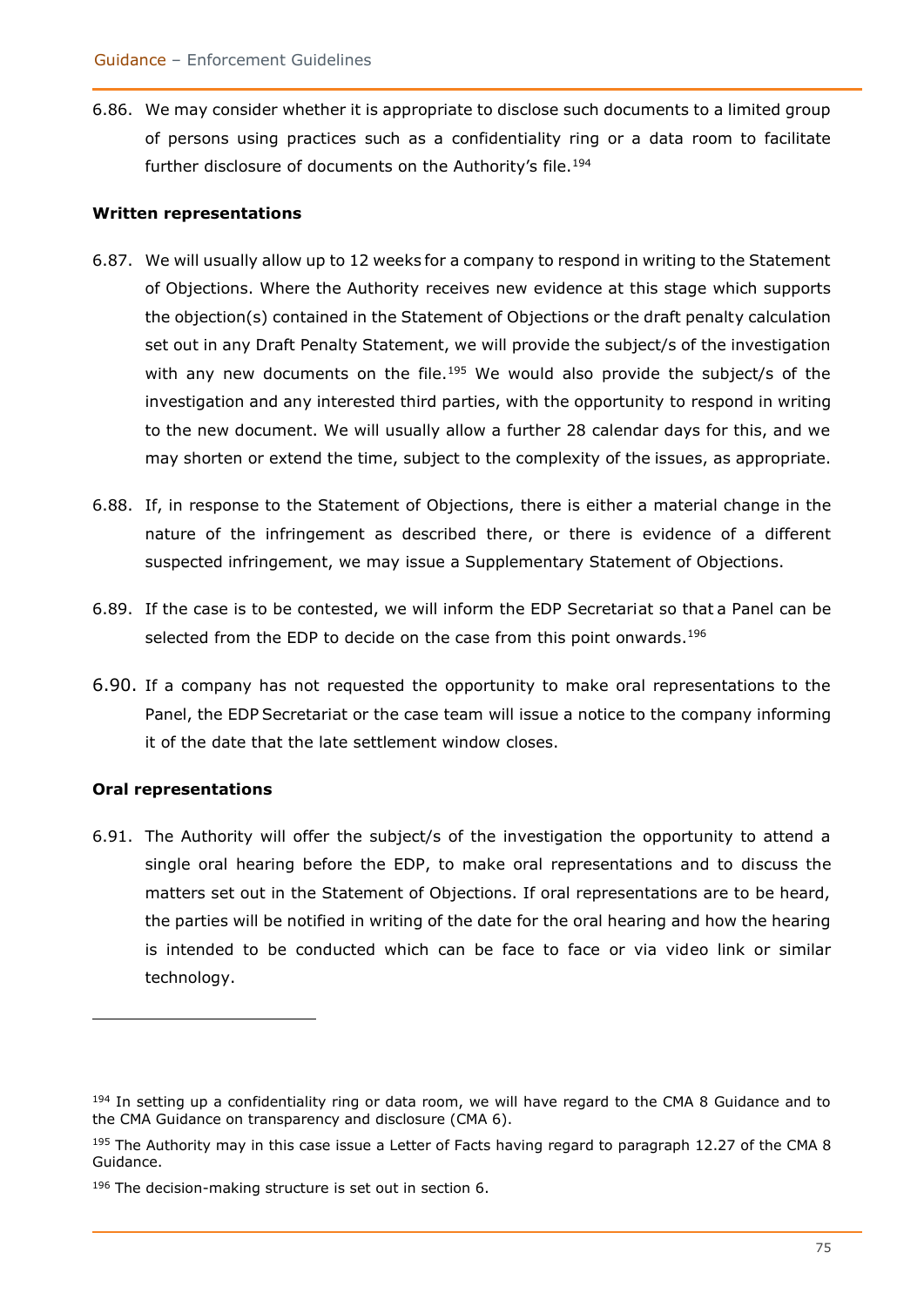- 6.92. The hearing will be attended by the EDP, the addressees of the Statement of Objections and members of the case team, including the SRO. Other personnel from Ofgem may attend as appropriate, for example, legal advisers, economic advisers and/or technical experts, depending on the circumstances of the case. The oral hearing will be chaired by the Procedural Officer.<sup>197</sup>
- 6.93. The oral hearing will be held after the deadline for the submission of the written representations on the Statement of Objections and any Draft Penalty Statement.
- 6.94. The subject/s of the investigation can invite their legal or other professional advisers to the oral hearing to assist in presenting its oral representations at the hearing.<sup>198</sup> Complainants and third parties will generally not be permitted to attend the oral hearing.<sup>199</sup>
- 6.95. A transcript of the oral hearing will be taken, and the subject/s of the investigation will be asked to confirm the accuracy of the transcript and, if necessary, to identify any confidential information.

#### **Outcome of the Panel's decision: Competition Act cases**

- 6.96. If the Panel finds an infringement of the Competition Act, it will make an infringement decision.<sup>200</sup> Notice of the decision will be given to each person who the Authority considers is or was a party to the agreement and/or is or was engaged in anticompetitive conduct.<sup>201</sup> A final opportunity will be given to the addressee(s) of the decision to make confidentiality representations on the decision text. The non-confidential version of the decision and any summary will be published on our website.
- 6.97. If an infringement decision is made, the Panel will also decide whether to give written directions, and if so, decide the content of the directions.<sup>202</sup> When giving directions to a

 $197$  Rule 6(5) of the CA98 Rules.

<sup>&</sup>lt;sup>198</sup> Subject to any reasonable limits that the Authority may set in terms of the number of persons that may attend on behalf of the subject/s of the investigation.

<sup>&</sup>lt;sup>199</sup> The Authority might consider multi-party oral hearings on specific issues in appropriate cases, such as where there are differing views on a key issue like market definition, or differing interpretations offered in respect of a key piece of evidence.

<sup>200</sup> Section 31 of the Competition Act.

<sup>201</sup> Rule 10 of the CA98 Rules.

<sup>202</sup> Sections 32 and 33 of the Competition Act.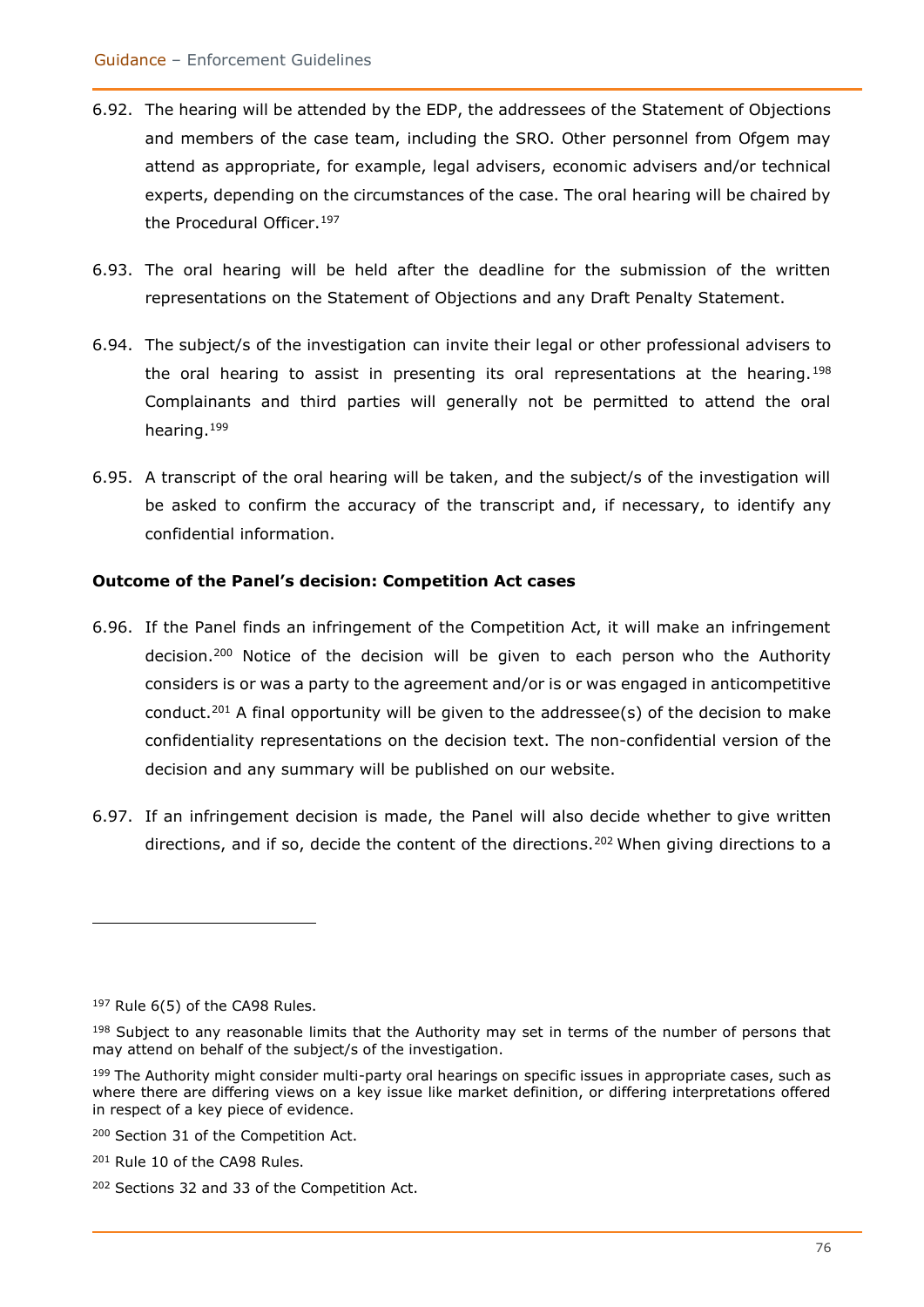person, they must be informed in writing at the same time of the facts on which the direction is based and the reasons for it.<sup>203</sup>

#### **Imposing a financial penalty**

- 6.98. Where the Authority (through the EDP's delegated decision-making) intends to make an infringement decision, the Authority may also decide to impose a financial penalty, if satisfied that the infringement was committed intentionally or negligently.<sup>204</sup> In that case, the Authority will issue a Draft Penalty Statement to each party on which it proposes to impose a penalty at the same time as the Statement of Objections. The Authority may impose a financial penalty on the infringing party of up to 10 per cent of the turnover of the undertaking.<sup>205</sup>
- 6.99. The Draft Penalty Statement will set out the level of the penalty the Authority is minded to impose and the key aspects relevant to the calculation of the penalty based on the information available to the Authority at the time.<sup>206</sup> It will also include a brief explanation of the Authority's reasoning for its provisional findings on each aspect of the penalty calculation.
- 6.100.When deciding on the appropriate amount of a penalty the Authority will have regard to the CMA's quidance as to the Appropriate Amount of a Penalty.<sup>207</sup>
- 6.101.Before making the final decision on infringement and the appropriate penalty, the Authority must give the company an opportunity to comment in writing and orally, within a time specified in the draft, on the Draft Penalty Statement which sets out the calculation of the penalty amount.
- 6.102.The Authority will not publish the Draft Penalty Statement or the amount of any proposed penalty and will not comment publicly about issuing a Draft Penalty Statement.

<sup>203</sup> Rule 12 of the CA98 Rules.

<sup>204</sup> See section 36 of the Competition Act.

 $205$  See section 36(8) of the Competition Act. Turnover is determined in accordance with the Competition Act 1998 (Determination of Turnover for Penalties) Order 2000, as amended by the Competition Act 1998 (Determination of Turnover for Penalties) (Amendment) Order 2004.

<sup>&</sup>lt;sup>206</sup> Including, for example, the starting point percentage, the relevant turnover figure to be used, the duration of the infringement, any uplift for specific deterrence, any aggravating/mitigating factors (and the proposed increase/decrease in the penalty for these), and any adjustment proposed for proportionality.

 $207$  The CMA's quidance as to the appropriate amount of a penalty (CMA 73): [https://www.gov.uk/government/publications/appropriate-ca98-penalty-calculation.](https://www.gov.uk/government/publications/appropriate-ca98-penalty-calculation)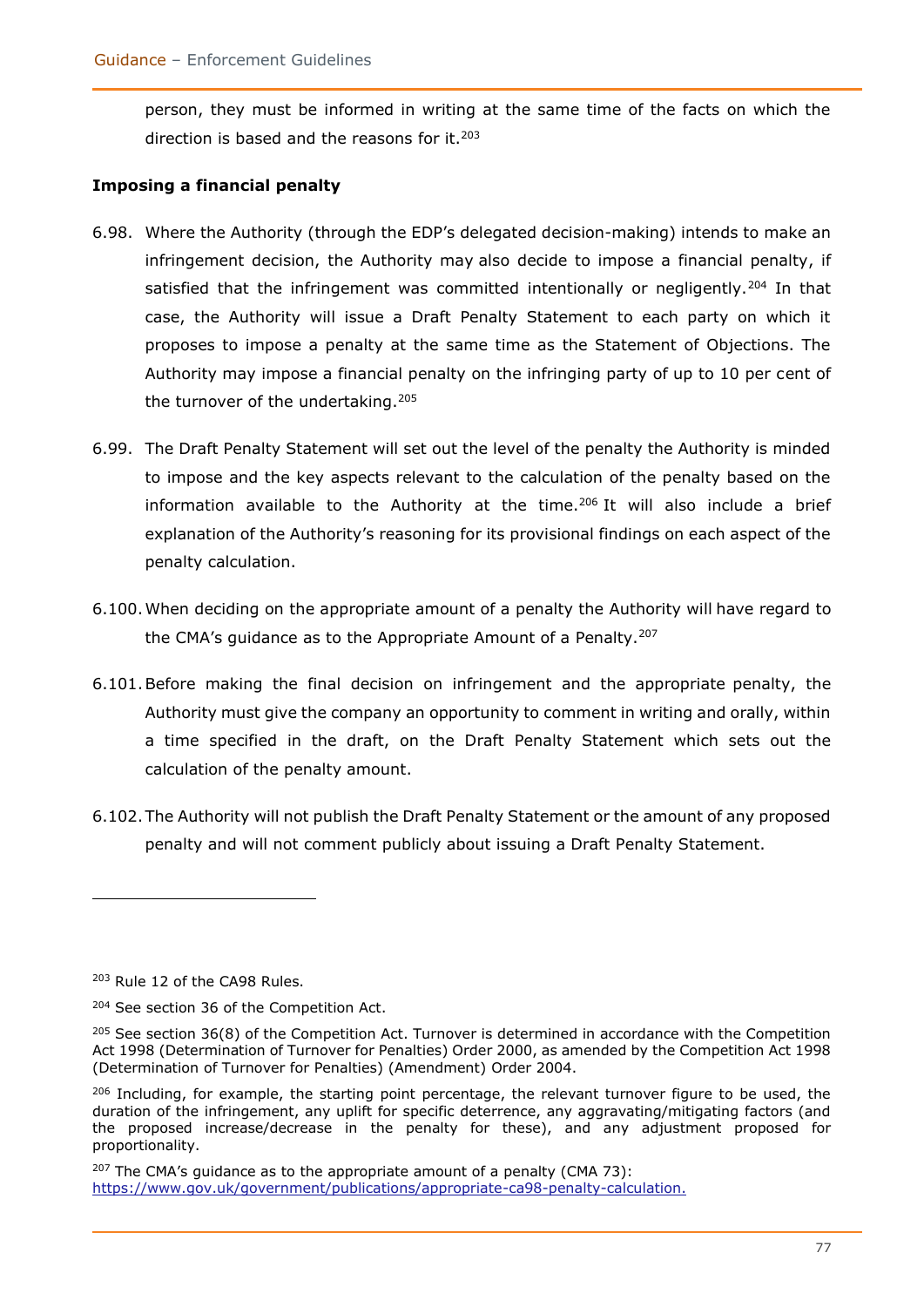6.103.Having taken account of any written and oral representations, final notice of the penalty will be given in writing and specify the period for payment.<sup>208</sup> The company must be informed of the facts on which the Authority bases the penalty and its reasons for requiring it.<sup>209</sup>

#### **Appeals to the Competition Appeal Tribunal**

- 6.104. Competition Act decisions<sup>210</sup> may be appealed to a specialist tribunal, the Competition Appeal Tribunal (the CAT), established under the Enterprise Act. Appealable decisions include, among others, infringement decisions, no grounds for action decisions, directions, and the imposition of financial penalties.<sup>211</sup> Note that there is no appeal against the decision not to accept commitments.
- 6.105.Any party in respect of which the Authority has made a decision may appeal against, or in respect of that decision.<sup>212</sup> A third party may also make an appeal to the CAT if it has sufficient interest in the Authority's decision (with respect to which the appeal is made). $213$
- 6.106. If a party appeals an infringement decision that was made following a settlement agreement, the settlement discount set out in the decision will no longer apply<sup>214</sup> and the CAT will have full jurisdiction to review the appropriate amount of any penalty.
- 6.107.Any appeal to the CAT must be made so that it is received by the CAT within two months of the date of notification or publication of the decision (whichever is the earliest). $^{215}$

<sup>&</sup>lt;sup>208</sup> Section 36 of the Competition Act. The date before which the payment is due must not be earlier than the end of the period within which an appeal against the notice may be brought under section 46.

<sup>209</sup> Rule 12 of the CA98 Rules.

<sup>&</sup>lt;sup>210</sup> Appeals relating to enforcement decisions in respect of breaches of the Transmission Constraint Licence Condition pre-dating 16 July 2017 may also be heard by the CAT. Further information can be found at: [https://www.ofgem.gov.uk/publications-and-updates/final-decision-guidance-transmission-constraint](https://www.ofgem.gov.uk/publications-and-updates/final-decision-guidance-transmission-constraint-licence-condition)[licence-condition.](https://www.ofgem.gov.uk/publications-and-updates/final-decision-guidance-transmission-constraint-licence-condition)

<sup>&</sup>lt;sup>211</sup> Except in the case of an appeal against the imposition, or the amount, of a penalty, the making of an appeal does not suspend the effect of the decision to which the appeal relates: Section 46(4) of the Competition Act.

<sup>212</sup> Section 46 of the Competition Act.

<sup>213</sup> Section 47 of the Competition Act.

 $214$  In accordance with the settlement agreement made with us.

<sup>&</sup>lt;sup>215</sup> Rule 9 of the Competition Appeal Tribunal Rules 2015. The CAT's Rules and Guidance are available on its website at: [https://www.catribunal.org.uk/rules-and-guidance.](https://www.catribunal.org.uk/rules-and-guidance)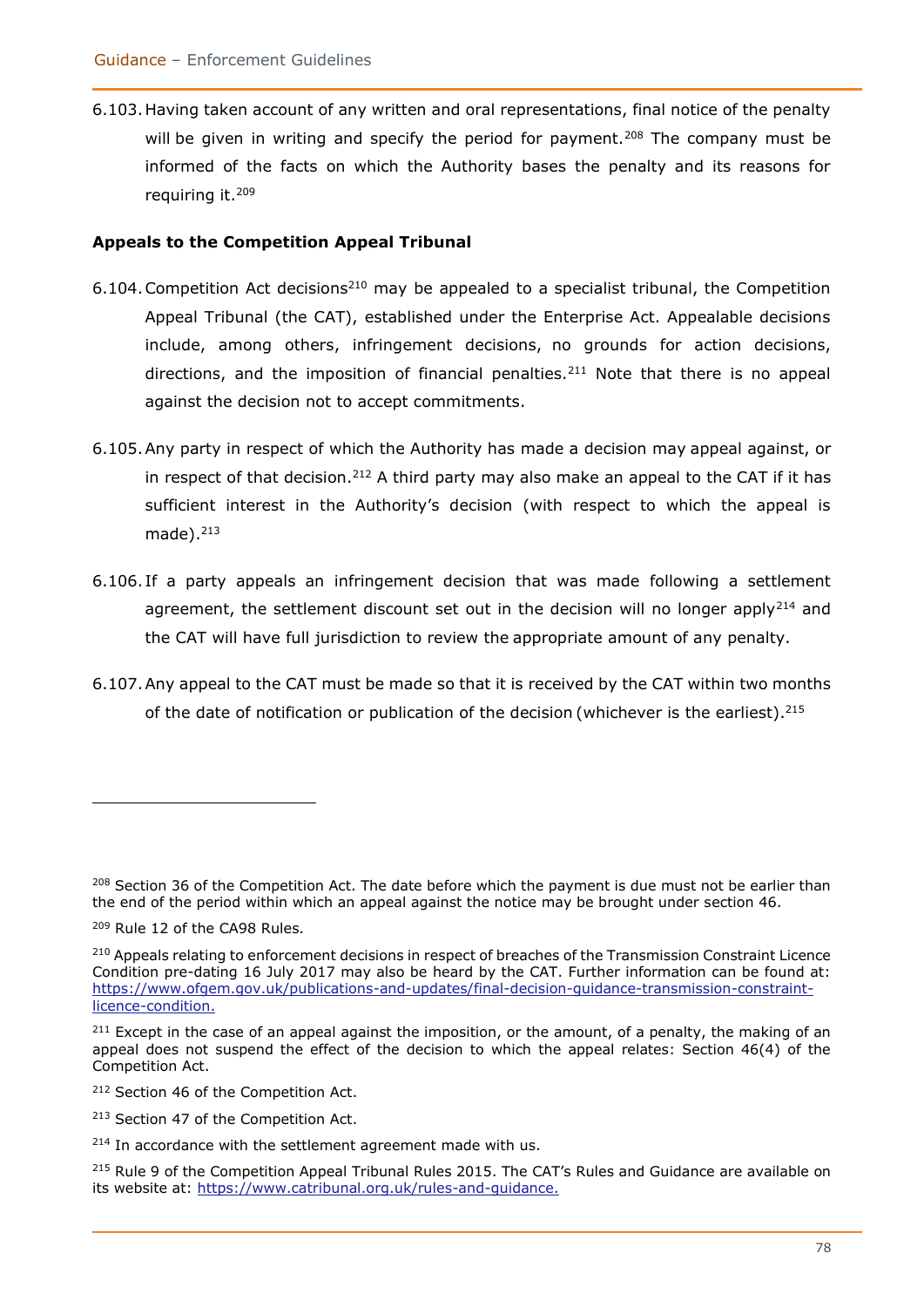6.108.The CAT's powers include the power to confirm or set aside the decision, to substitute its own decision for that of the Authority, to remit the matter to the Authority and to impose, revoke or vary the amount of penalty.<sup>216</sup>

<sup>216</sup> Paragraph 3 of Schedule 8 to the Competition Act.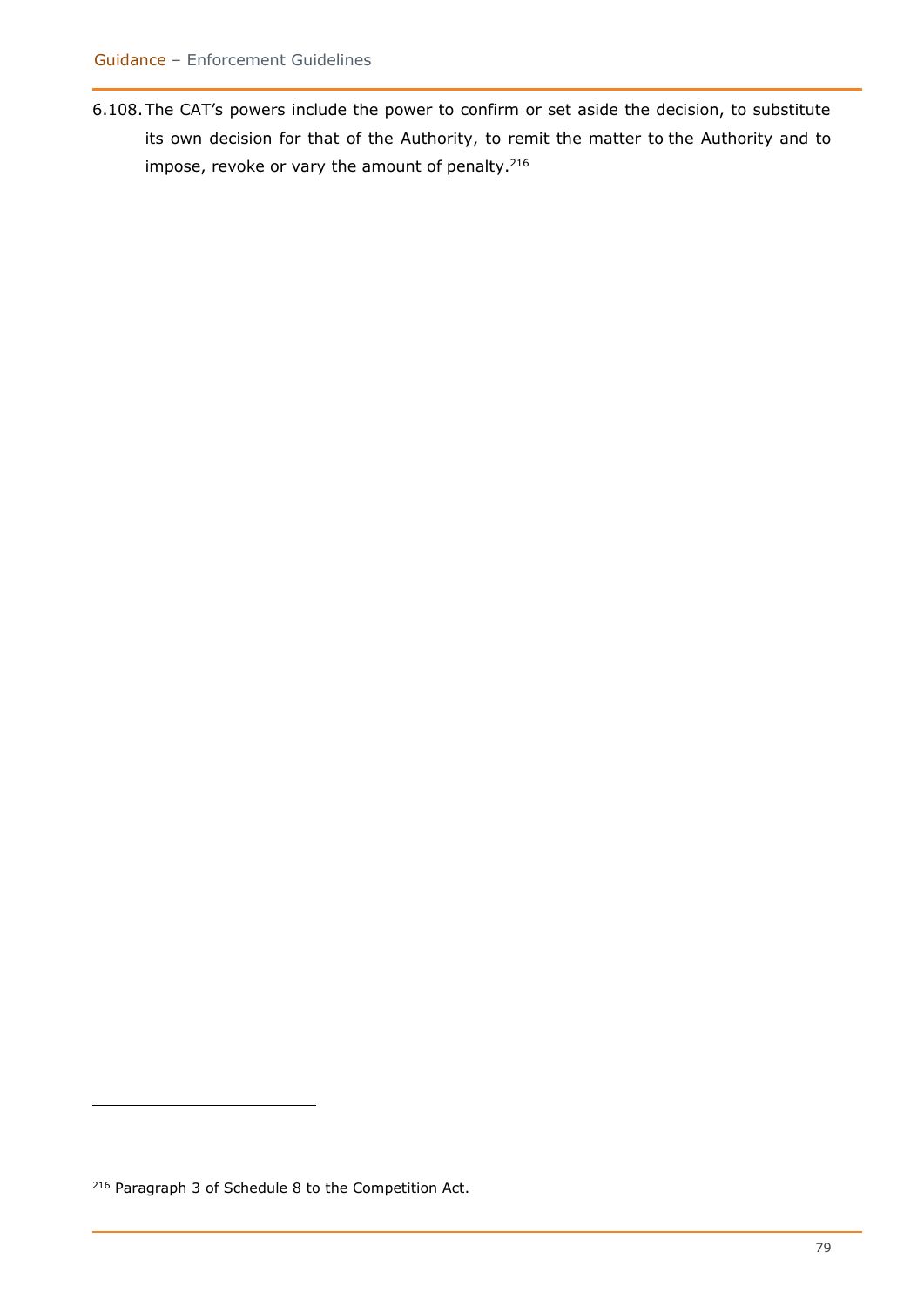# **7. Enforcement Orders**

## **Provisional and Final Orders**

7.1. The Authority has the power to make provisional or final orders or confirm a provisional order to bring energy companies into compliance with relevant conditions or requirements. This section sets out the process we would usually use in deciding whether to make these orders and in making them.

#### **Final orders**

7.2. The Authority may make a final order if the Authority is satisfied that a regulated person is contravening or is likely to contravene any relevant condition or requirement and where that order is requisite to bring the breach/es to an end, after following certain procedural requirements.<sup>217</sup>

#### **Provisional orders**

7.3. The Authority may make a provisional order, if it appears to the Authority a regulated person is contravening or is likely to contravene any relevant condition or requirement and where that order is requisite to bring the breach/es to an end. A provisional order may be considered necessary to require a regulated person to take action to improve poor behaviours or conduct and therefore bring it into compliance with its obligations to prevent existing or future loss or harm that might arise before a final order can be made.

#### **Making a final order**

7.4. The Authority will decide whether to issue a Notice of Proposal to make the final order and will publish that Notice of Proposal for consultation. Once published, the consultation must be live for not less than 21 days – however this timescale may change in the future.<sup>218</sup> During this period, representations can be made by the company concerned, industry and the public. Once the Notice of Proposal consultation period has ended, the Authority will make the decision as to whether the final order should be made.

<sup>&</sup>lt;sup>217</sup> Sections 28(1) and 29 of the Gas Act and sections 25(1) and 26 of the Electricity Act.

 $218$  29(1)c of the Gas Act and 26(1)c of the Electricity Act.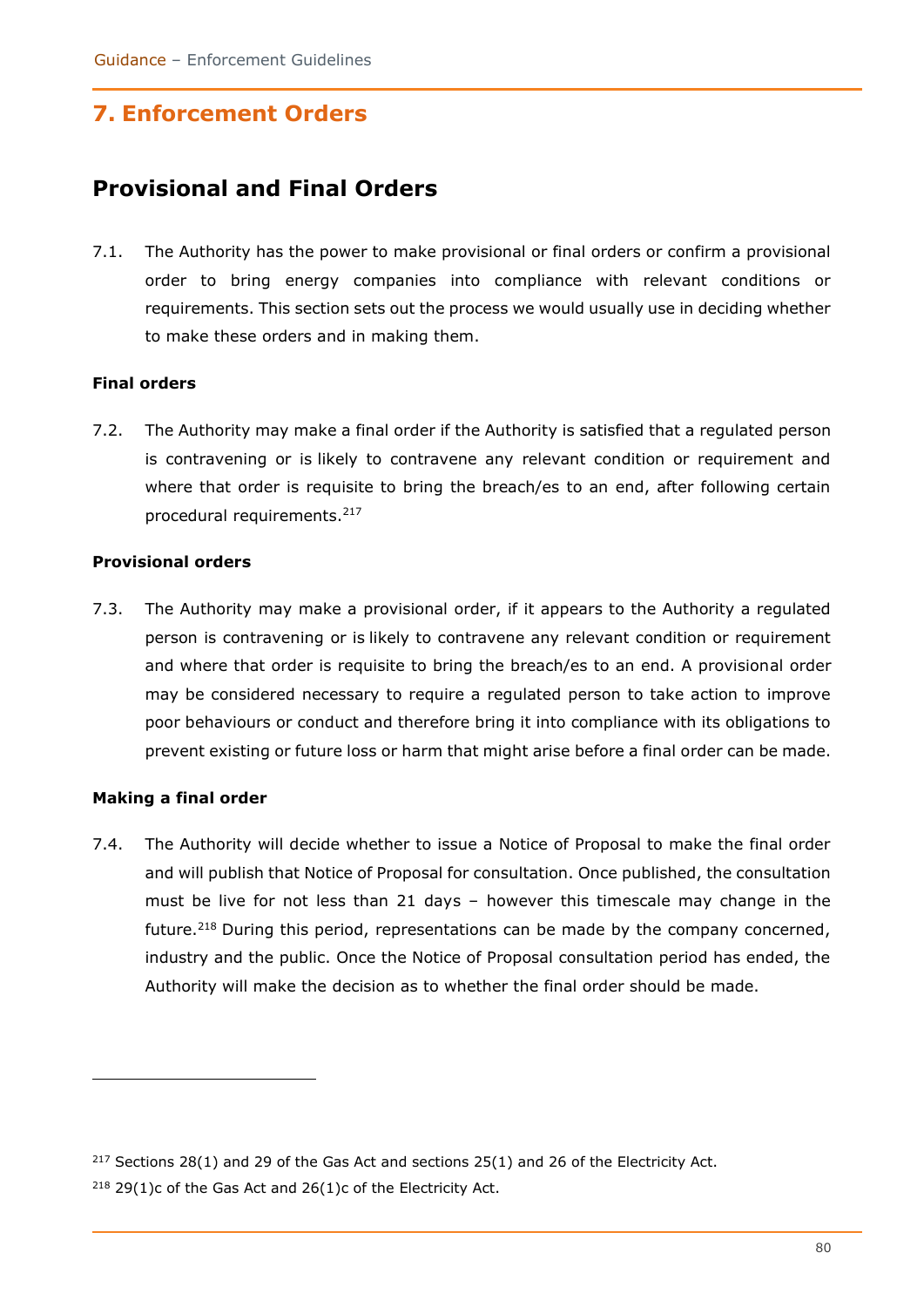- 7.5. The Authority may modify (i.e. make changes to) the final order by consulting as set out at paragraph 2.15 or with the consent of the regulated person that the order relates to.<sup>219</sup> Where the Authority decides that it may wish to modify a final order after receiving representations or objections to its notice, it may therefore then need to give notice about those modifications. The regulated person and any third party can make representations or objections with respect to the proposed modifications.
- 7.6. If the Authority does not make the final order, a notice of decision not to make the order will be published, explaining the reasons.
- 7.7. Following the making of a final order, a Notice of Reasons<sup>220</sup> document, which explains the Authority's reasons for imposing the final order will be published as soon as practicable.<sup>221</sup>
- 7.8. Once the final order has been made, there is an opportunity for the business to appeal the decision to make the order. The appeal window is open for 42 days. When the appeal window closes, the business may be issued with a notice notifying it of its failure to comply with a final order.
- 7.9. If the business has not rectified the issues within three months of the notice of the failure to comply with the final order, the Authority may issue a final 30-day notice detailing that the outcome may be licence revocation. The Authority may revoke a business' licence following the end of the 30-day notice period. The decision-maker for both the notice notifying the business of its failure to comply with an order and the 30-day notice is a senior Ofgem employee.

#### **Making a provisional order**

- 7.10. The recommendation to make the provisional order will be submitted to the appropriate decision-maker who will decide on next steps.
- 7.11. If the recommendation is approved, the provisional order will be served on the business and published on the Ofgem website, accompanied by a Notice of Reasons,<sup>222</sup> which explains the Authority's reasons for imposing the provisional order. The Notice of

<sup>&</sup>lt;sup>219</sup> Section 29(3) of the Gas Act and section 26(3) of the Electricity Act.

<sup>&</sup>lt;sup>220</sup> Section 29(1) of the Gas Act and section 26(1) of the Electricity Act 26(1).

<sup>221</sup> Section 49A Electricity Act.

 $222$  See section 26(1) of the Electricity Act or section 29(1) of the Gas Act.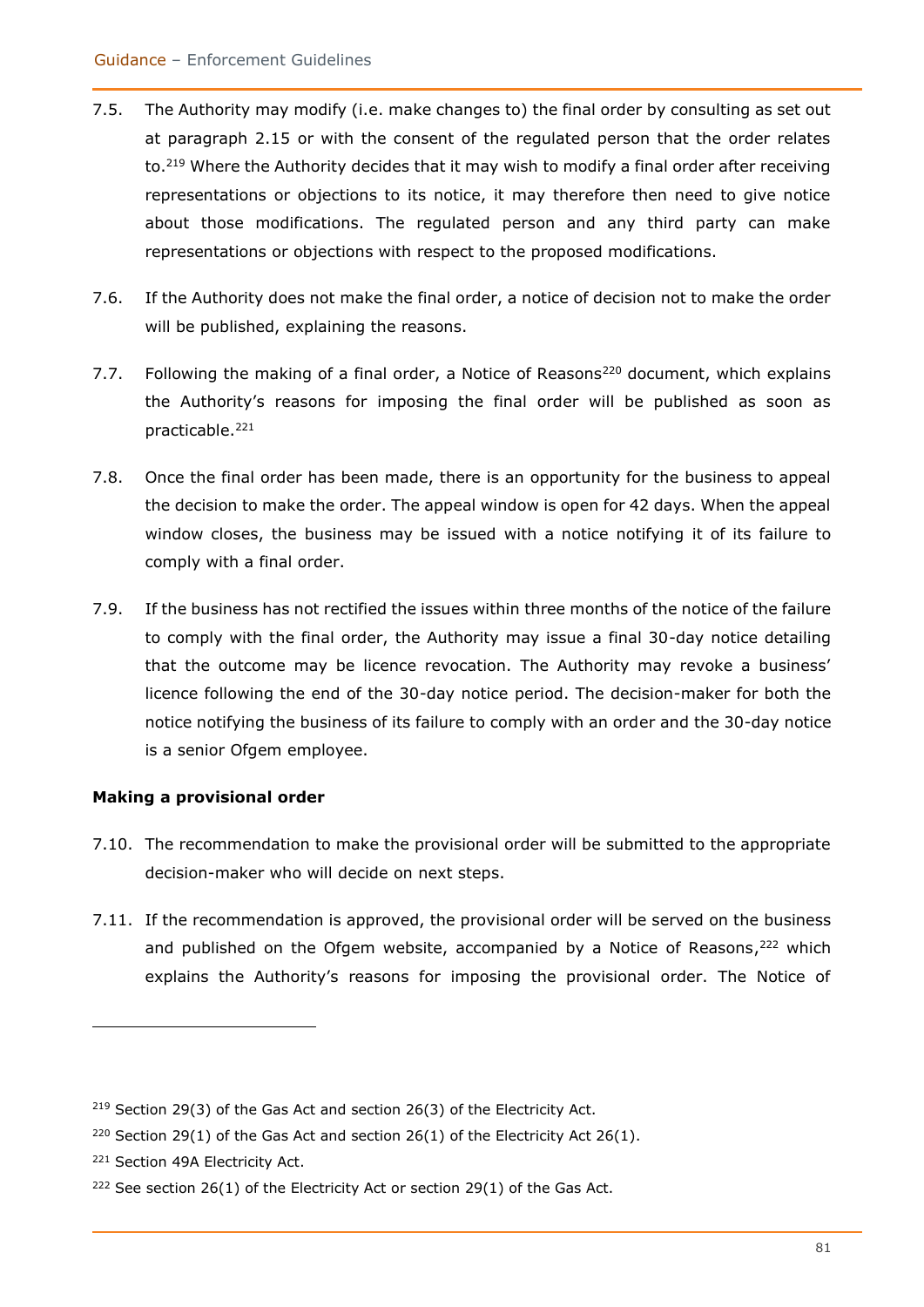Reasons does not have to be published on the same day as the provisional order is made, but it should be published as soon as practicable thereafter.<sup>223</sup>

- 7.12. A provisional order will cease to have effect after three months unless it is confirmed before that three-month period elapses.<sup>224</sup> The process for confirming a provisional order and the subsequent actions are the same as those set out in paragraphs 7.4 to 7.6. The Authority may decide to revoke the provisional order before it elapses.
- 7.13. A provisional order can be confirmed (with or without modifications to it) before it ceases to have effect if the Authority is satisfied that the regulated person is contravening or likely to contravene a relevant condition or requirement and where the provisional order is requisite to bring the regulated person into compliance with its obligations. If a provisional order is confirmed it does not cease to have effect after three months but instead continues to have effect until revoked.
- 7.14. The Authority can revoke a provisional order at any time, and it will cease to have effect from the date on which it is revoked.

#### **Revocation of a final order or confirmed provisional order**

- 7.15. The Authority may revoke a final order, or a confirmed provisional order,  $225$  where there is evidence to show that the business is no longer in breach of its obligations or likely to be in breach of these or that the order is no longer requisite to secure compliance.
- 7.16. If there are grounds to revoke the order, the case team will make a recommendation to the EDP, who will decide whether to publish a Notice of Proposal to revoke the final order or confirmed provisional order. This consultation will be published and provides a period of no less than 28 days for representations or objections to be made.
- 7.17. Once the Notice of Proposal consultation period ends, representations will be considered by the case team and the EDP. If the EDP decides that the order is to be revoked, they will authorise a revocation notice.

 $223$  See section 29(7) of the Gas Act or section 26(5) of the Electricity Act.

 $224$  Section 28(8) of the Gas Act and section 25(8) of the Electricity Act. It can be confirmed (with or without changes) for example if the company is continuing to commit breaches or it is suspected that further breaches are likely.

<sup>&</sup>lt;sup>225</sup> Section 29(5) of the Gas Act and Section 29(6) of the Electricity Act.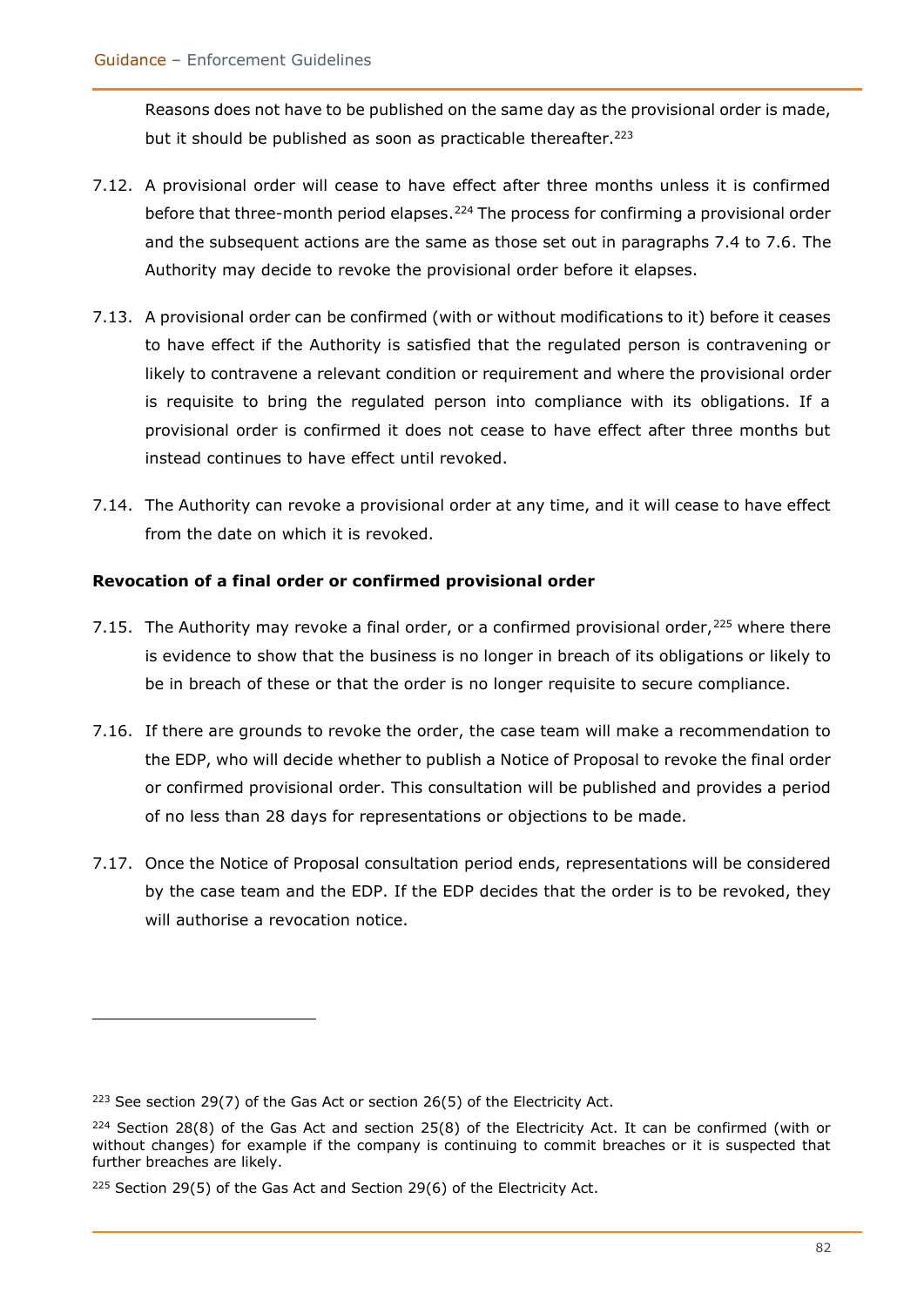7.18. The business will be notified of the outcome and the details will be published on the Ofgem website.

#### **Court proceedings**

7.19. If necessary, we may apply to the courts to enforce compliance with an enforcement order. This can be done at any stage of the process.

#### **Appeals**

7.20. A regulated person may appeal in relation to a final or provisional order<sup>226</sup> on the grounds that the making or confirmation of the order was not within the powers conferred on the Authority, or the procedural requirements of the Gas or Electricity Acts have not been complied with. It has a period of 42 days from the date on which a copy of the order was served on it to make that application.<sup>227</sup>

#### **Final orders and provisional orders: penalties**

7.21. Where the Authority makes a final order or confirms a provisional order, in terms of the Gas Act and the Electricity Act, it has a period of 3 months to serve a Notice of Proposal to impose a penalty in relation to the contravention or failure to which the order relates.<sup>228</sup> Where it makes, but does not confirm, a provisional order it has a period of 6 months to serve the Notice of Proposal. Given these statutory deadlines, this is an example of a circumstance where the Authority may depart from the general approach to enforcement set out in these guidelines in terms of paragraph 1.12 above. This means that the Authority may not follow the processes detailed in these guidelines other than those required under statute. Therefore, for example, the Authority may not issue a SSIF, and/or SOC and may not be able to provide any opportunity for settlement. In these circumstances, if the Authority considers it appropriate to do so, it may also depart from these guidelines in relation to any related breach, even where the order does not relate directly to that breach.

 $226$  Except when they have agreed not to as part of a settlement agreement.

<sup>&</sup>lt;sup>227</sup> See section 30 of the Gas Act and section 27 of the Electricity Act.

 $228$  Section 30C(2) of the Gas Act and section 27C(2) of the Electricity Act.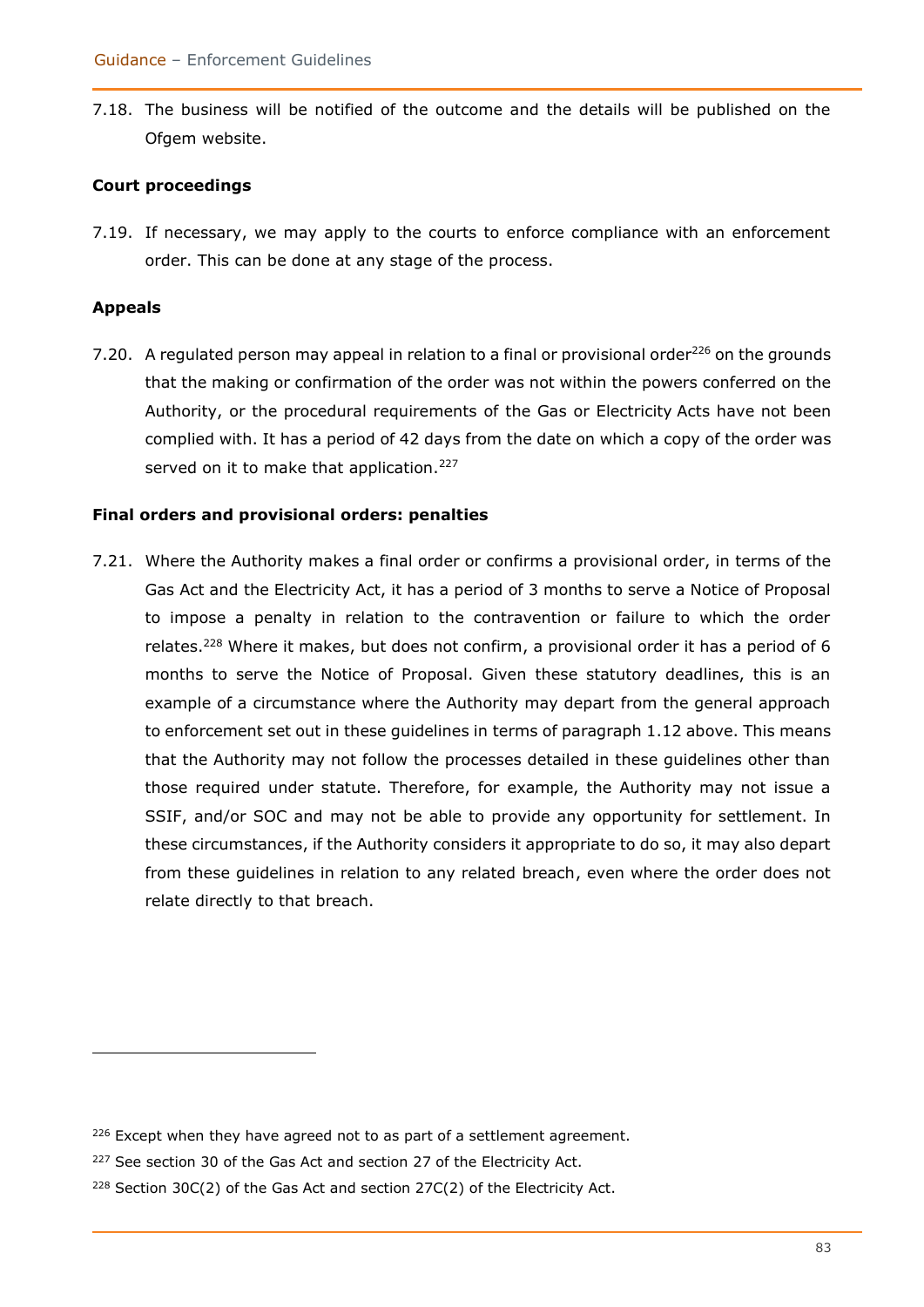## **8. Closing cases**

- 8.1. Open cases will be kept under review and may be closed at any stage. A case may be closed, for example, where:
	- a) it is concluded that there is no relevant breach or infringement (for example, after investigating the matter or following receipt of the response to the Statement of Case or Statement of Objections); or
	- b) the company under investigation has made commitments, or given assurances, undertakings, or has taken other action (including in the context of Alternative Action) to ensure that poor behaviours or conduct have ceased, and relevant matters have been appropriately addressed, and we do not consider further action to be appropriate; or
	- c) we have obtained a court order to secure compliance (such as an enforcement order under Part 8 of the Enterprise Act or an injunction under the Business Protection from Misleading Marketing Regulations 2008); or
	- d) a case has been settled or contested and a decision made or approved by the decision-maker and the information published externally; or
	- e) we have reviewed it against our prioritisation criteria and concluded that the case should be closed on the grounds of administrative priorities<sup>229</sup> (see also the specific comments below about competition cases).
- 8.2. Competition Act cases are complex and resource intensive. When we review a case to decide whether to continue, we may close it on the grounds of administrative priorities without reaching a decision as to whether there has been an infringement.<sup>230</sup> For example, this may be because:
	- a) the evidence or our analysis suggests that the likelihood of consumer detriment from the conduct or agreement in question is less significant than anticipated at the outset; or
	- b) the resources needed to progress the investigation in a timely fashion are greater

 $229$  This means that we have weighed up the likely benefits of conducting the case against the resources that it requires, and the comparative benefits of using those resources in other ways, before deciding that the case should be closed.

 $230$  Further information on the way in which we may deal with such decisions can be found in Chapter 10 of the CMA 8 Guidance.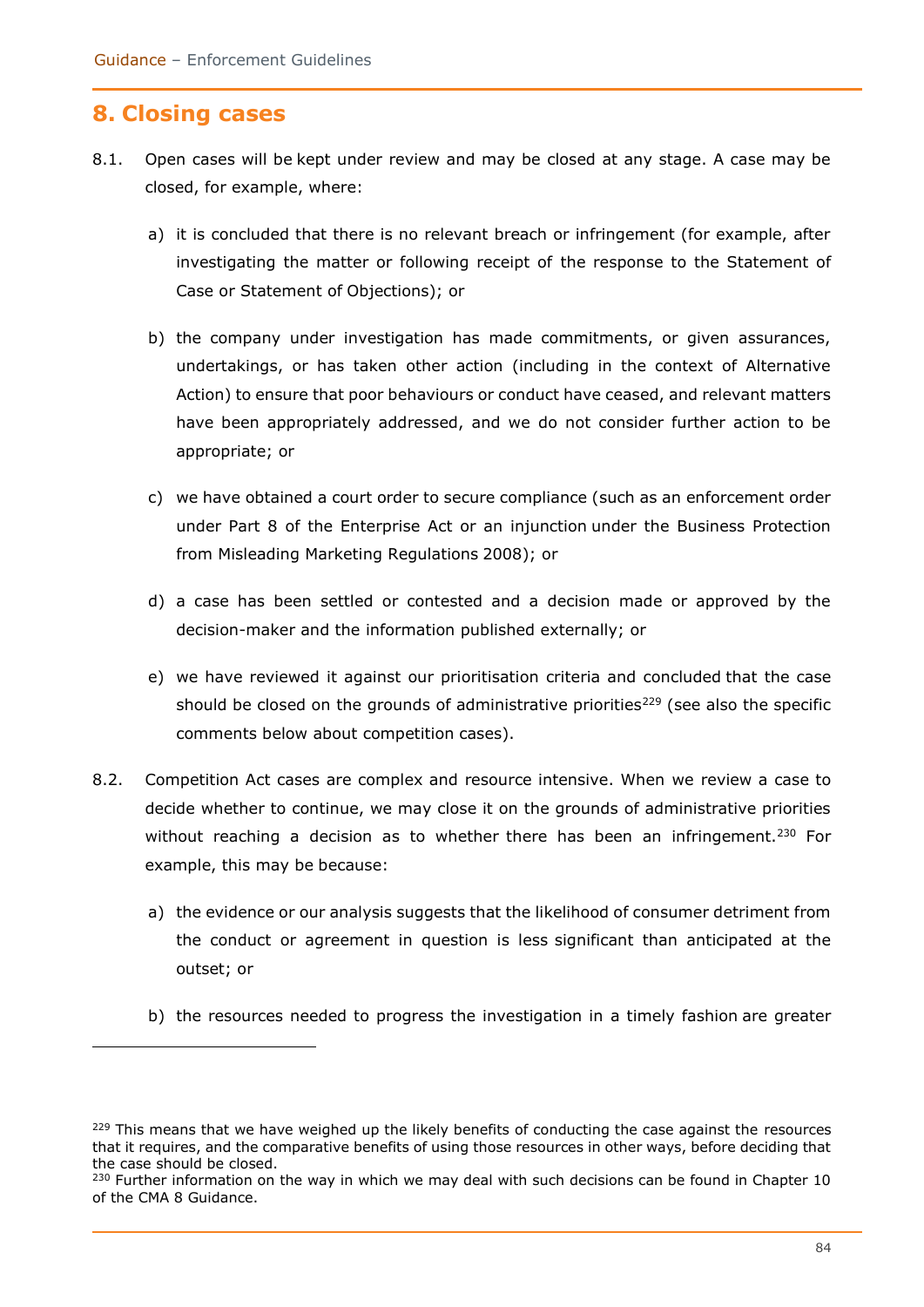than planned and cannot be justified in the light of our overall portfolio of work and resource demands.

- 8.3. In Competition Act cases, we may decide to consult with a complainant or other third parties on a proposed decision to close the case on any grounds. In considering whether to consult with such persons, we will normally have regard to the CMA's guidance on involving third parties in Competition Act investigations.
- 8.4. Where we close a Competition Act case on the grounds of administrative priorities, this will mean that we are taking no decision on the merits of the case.

#### **Publicity**

- 8.5. We will usually make our enforcement action outcomes public on our website (as set out in paragraph 5.38), however there may be occasions where this is not appropriate. We may also decide to make a statement to the media (usually a press release) or issue an update to the subscribed followers of the Ofgem website.
- 8.6. Once our enforcement outcomes are made public, we may have follow-up discussions with the media, where appropriate.

## **Compliance monitoring**

#### **General compliance monitoring**

- 8.7. Ofgem has a dedicated retail Compliance team. The team's remit covers a wide range of compliance activities, including dedicated energy supplier account management, managing compliance engagement with suppliers through to resolution (which can result in compensation or voluntary redress payments) and data and information monitoring.
- 8.8. Following compliance action to put right poor behaviours or conduct from businesses, we will often publicise the results of our action and the positive outcomes for consumers.
- 8.9. Compliance and enforcement action, despite their similarities, are different. Formal enforcement action will be taken by the Enforcement team and will follow the processes and procedures set out in these guidelines.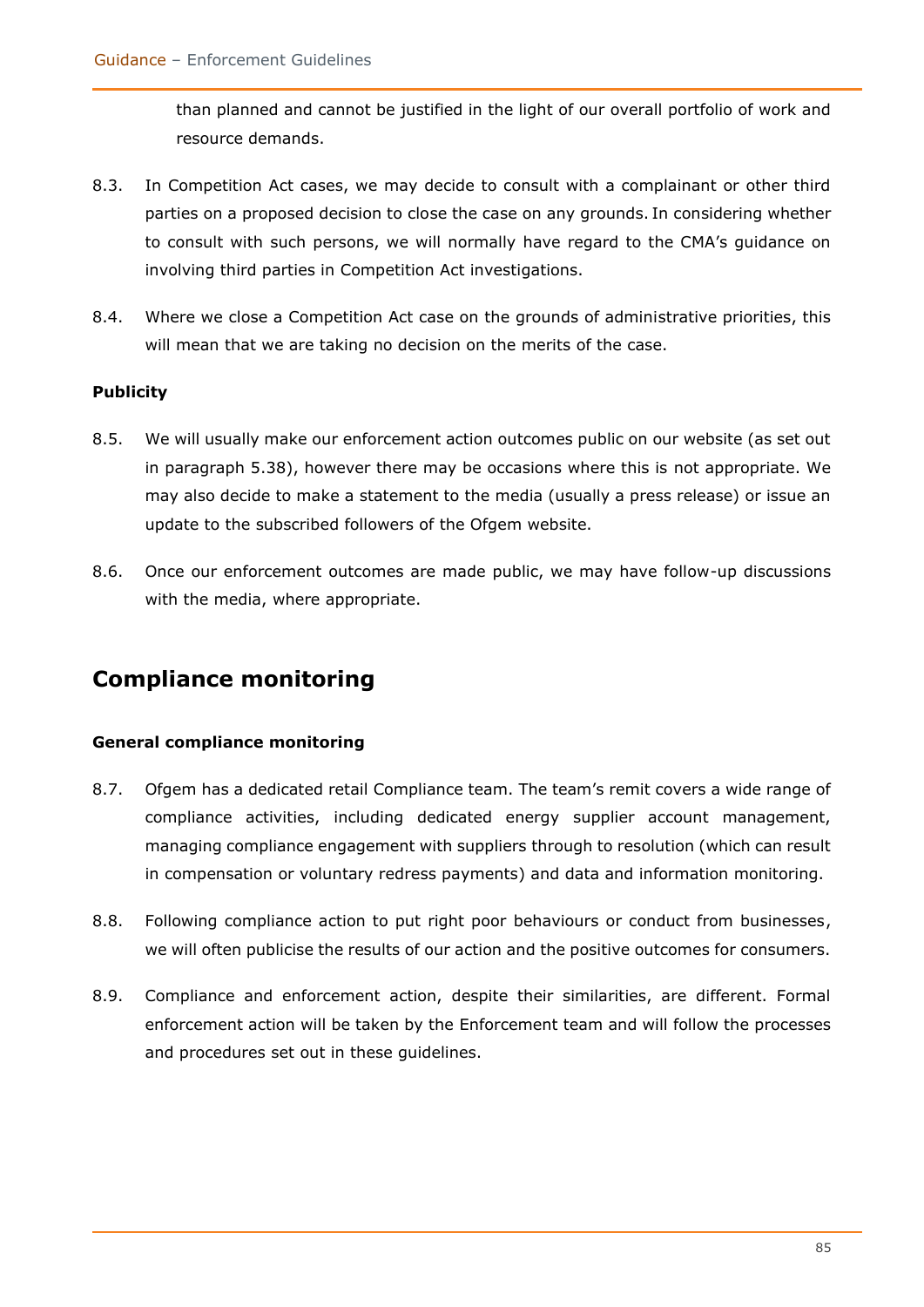#### **Compliance monitoring following enforcement action**

- 8.10. Where we have taken enforcement action or secured undertakings or other agreements that adequately resolve the issues, we will close the case.
- 8.11. In some cases, we may decide to put the business under investigation into a "compliance phase".
- 8.12. This means its behaviour will be monitored to ensure that:
	- a) there are no further concerning behaviours;
	- b) it complies with any undertakings or commitments; and/or
	- c) it implements any agreements made with us (for example by making a redress payment, paying compensation to affected consumers, or ceasing poor behaviours).
- 8.13. The length of the compliance phase will depend on the circumstances of the case, and the specific monitoring required.
- 8.14. Similar compliance monitoring steps may be agreed with the business in question following Alternative Action.
- 8.15. It will be decided at the time of the case closing, which is the most appropriate case team to manage the agreed compliance actions. It will be either the Enforcement team or the Compliance team.

## **Lessons learned**

- 8.16. After closing a case we will routinely carry out an evaluation to assess what went well and what could be improved in future.
- 8.17. We will usually share the "lessons learned" with our colleagues throughout Ofgem, and sometimes externally, so that we can build on the learning.
- 8.18. In some cases, we may also request feedback from others involved in the case (for example, businesses under investigation, other Sectoral regulators or third parties) and use it to inform our future enforcement work.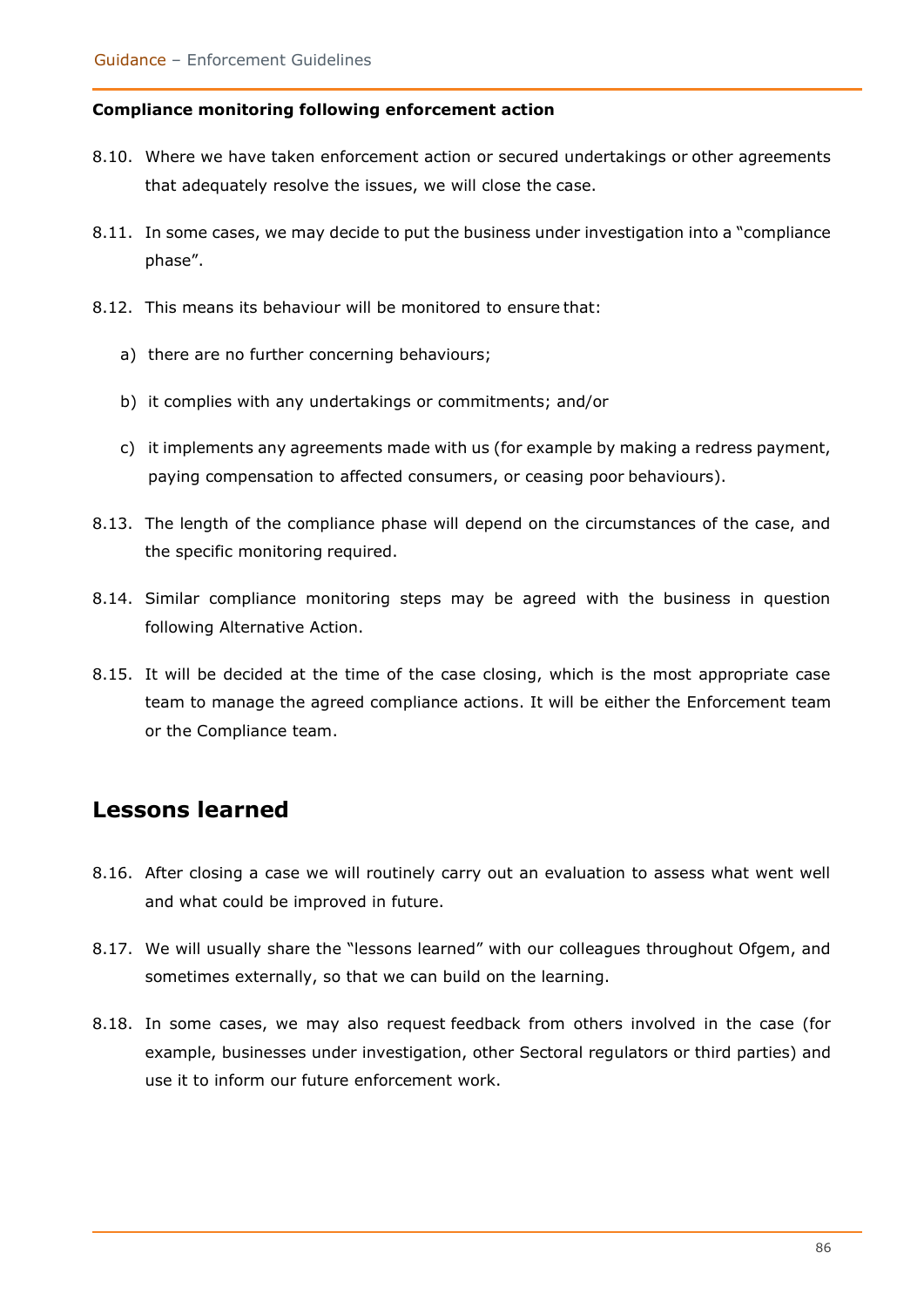# **Appendices: Process Flowcharts**

## **Flowchart 1: Sectoral Case Process**



Note: at any stage we may issue a final or provisional order, or close the case on administrative priority grounds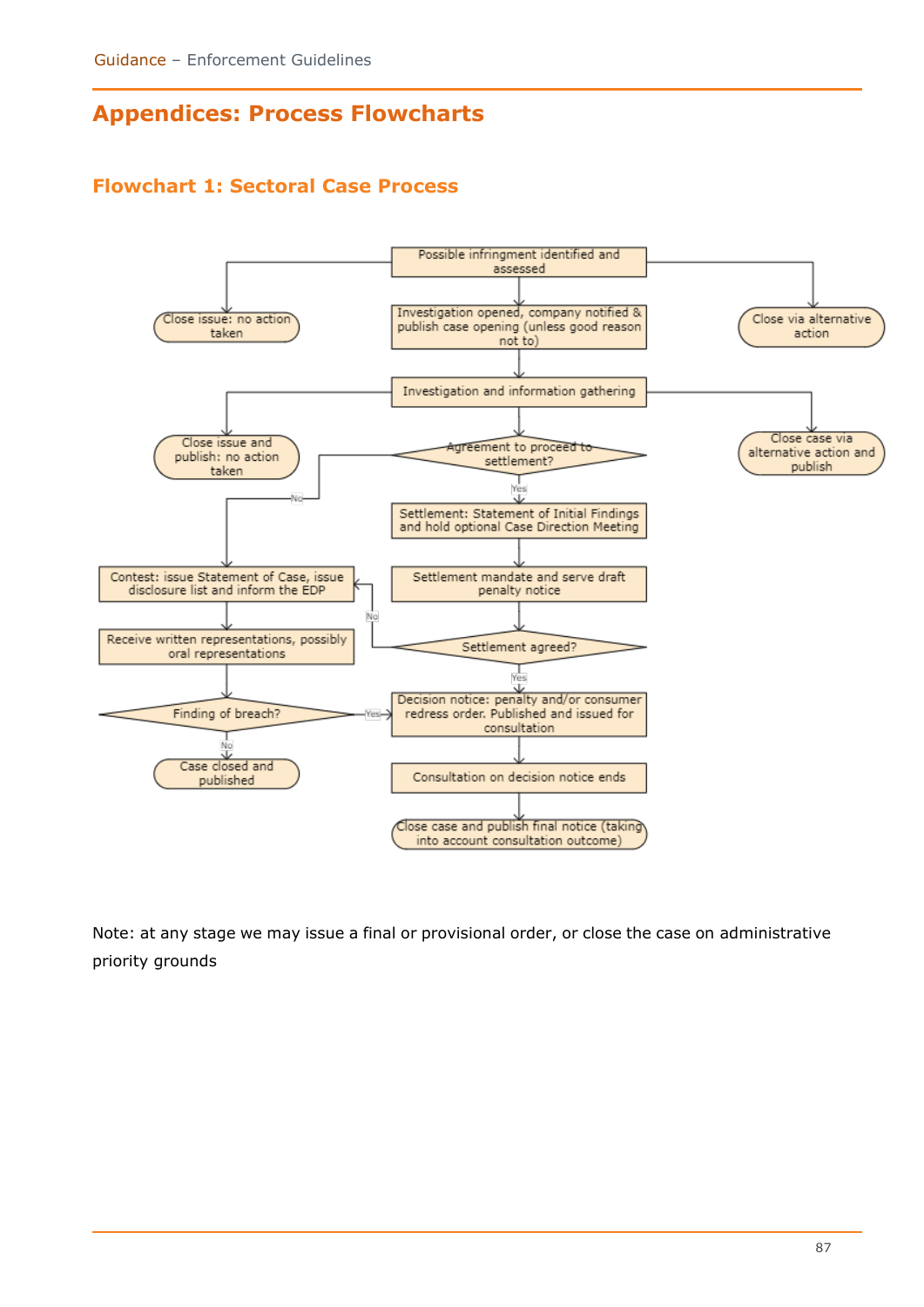### **Flowchart 2: Final Order Process**



### **Flowchart 3: Provisional Order Process**

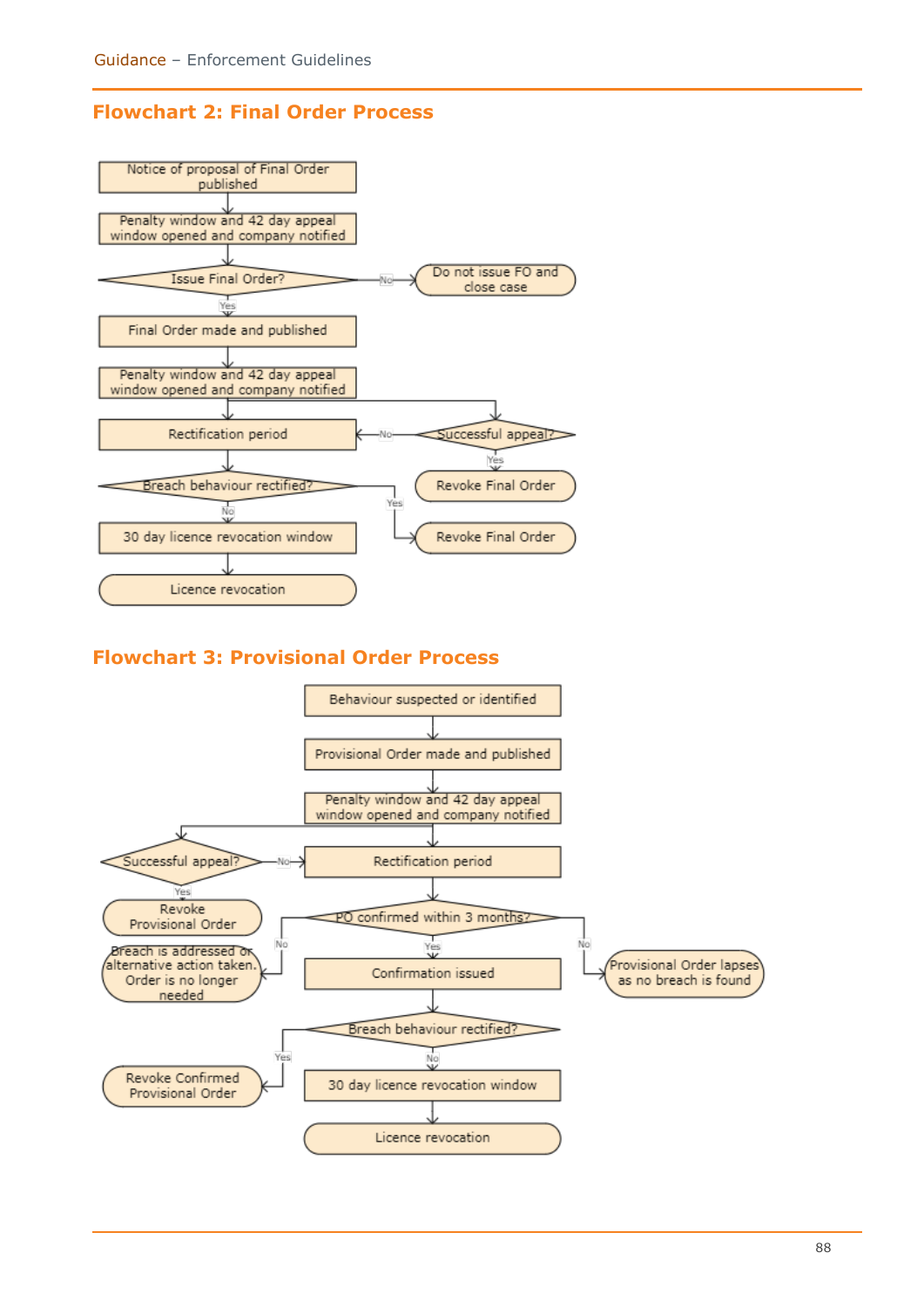### **Flowchart 4: Competition Act Cases**



Note: At any stage: we may make an interim measures direction; we may be offered and accept commitments after consultation; cases may be closed on administrative priority grounds.